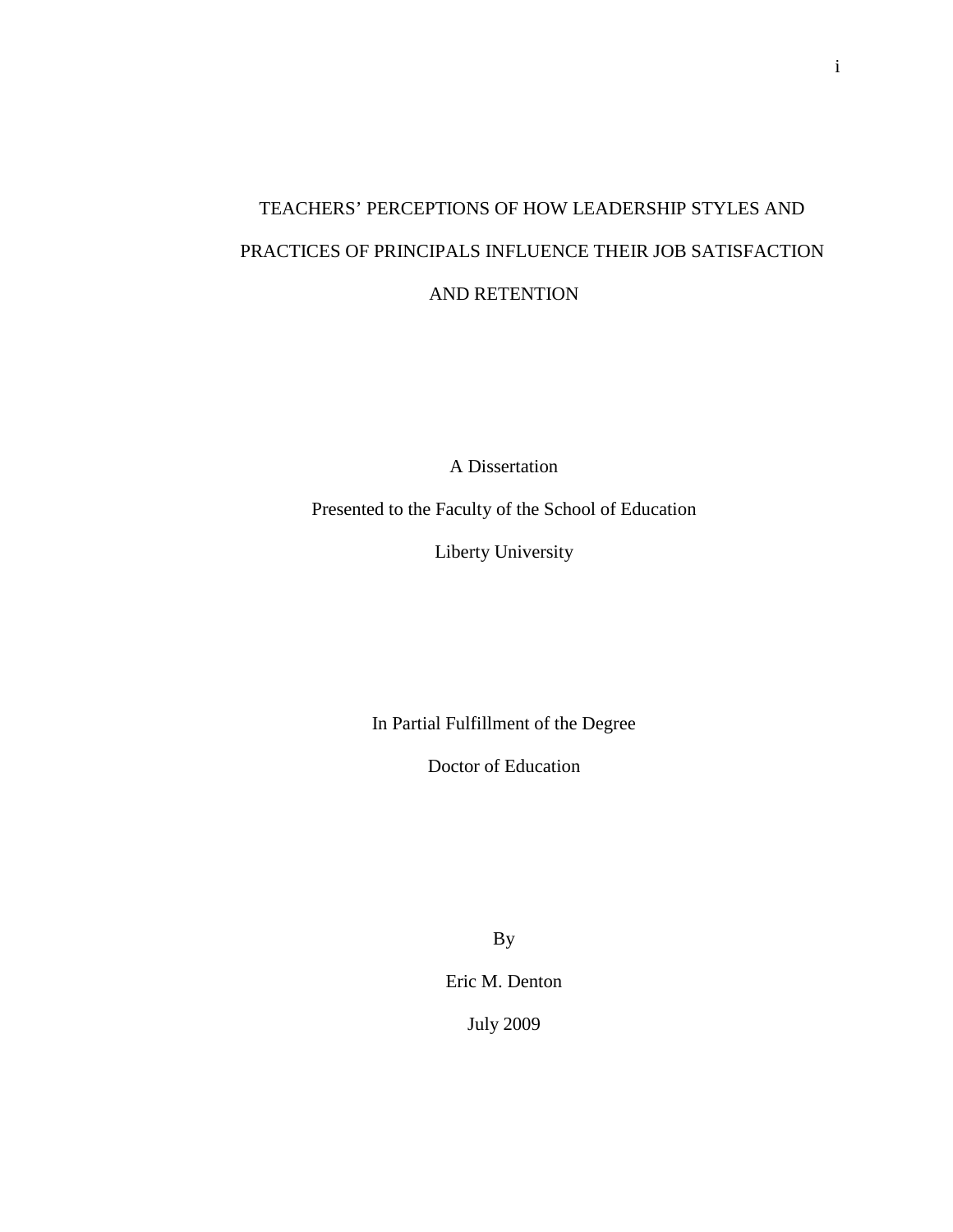Teachers' Perceptions of How the Leadership Styles and Practices of Principals Influence Their Job Satisfaction and Retention

By Eric M. Denton

July 2009

APPROVED:

COMMITTEE CHAIR Michelle Goodwin, Ed.D

COMMITTEE MEMBERS Deanna Keith, Ed.D

Sheldon Etheridge, Ed.D

ASSISTANT DEAN, ADVANCED PROGRAMS Scott B. Watson, Ph.D.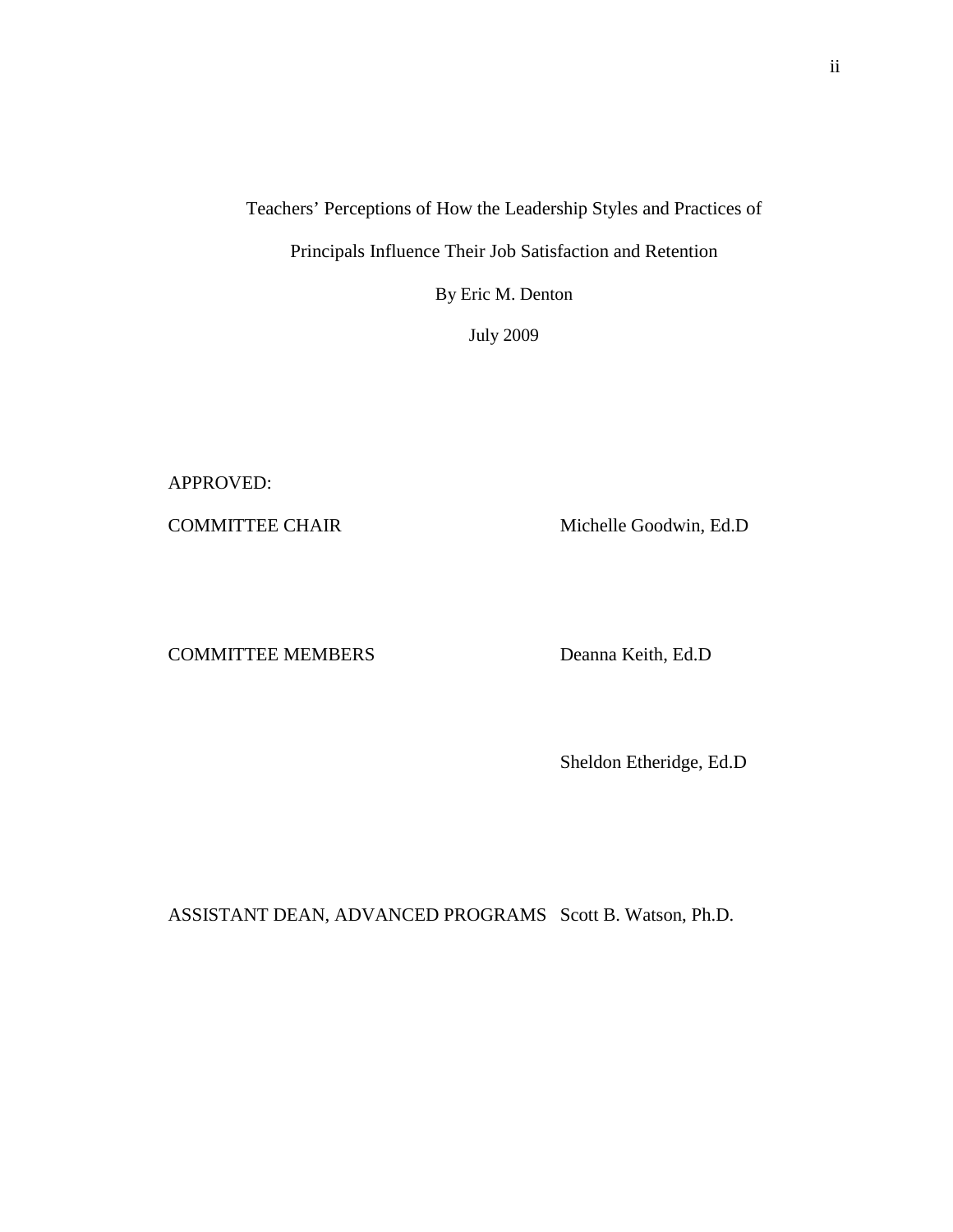# ABSTRACT

Eric M. Denton. TEACHERS' PERCEPTIONS OF HOW LEADERSHIP STYLES AND PRACTICES OF PRINCIPALS INFLUENCE THEIR JOB SATISFACTION AND RETENTION. (Under the direction of Dr. Michelle Goodwin) School of Education, July 2009.

This study addresses the challenge principals face in retaining highly qualified and effective teachers in their schools. Although efforts to recruit new teachers have proven successful, teachers are leaving education at alarming rates, especially in the first four years of their careers. The purpose of this study was to identify what school principals can do to increase teachers' job satisfaction and retention. To do so, 12 veteran teachers from four schools were interviewed from February to April 2009. The participants answered questions concerning their levels of job satisfaction, their perceptions of their principals' leadership styles, and their reasons for continuing to teach. The data revealed that principals can increase teachers' job satisfaction and retention rates by encouraging positive and respectful relationships among teachers and their students and among the faculty, staff, and administration; treating teachers as professionals and providing them with opportunities for professional growth; providing teachers with positive feedback; being accessible and listening to teachers; establishing high expectations for student achievement and teacher performance; and supporting the efforts of teachers. This data will increase principals' awareness about what leadership styles and practices can increase the job satisfaction of their teachers and help them retain highly qualified and effective teachers in their schools.

iii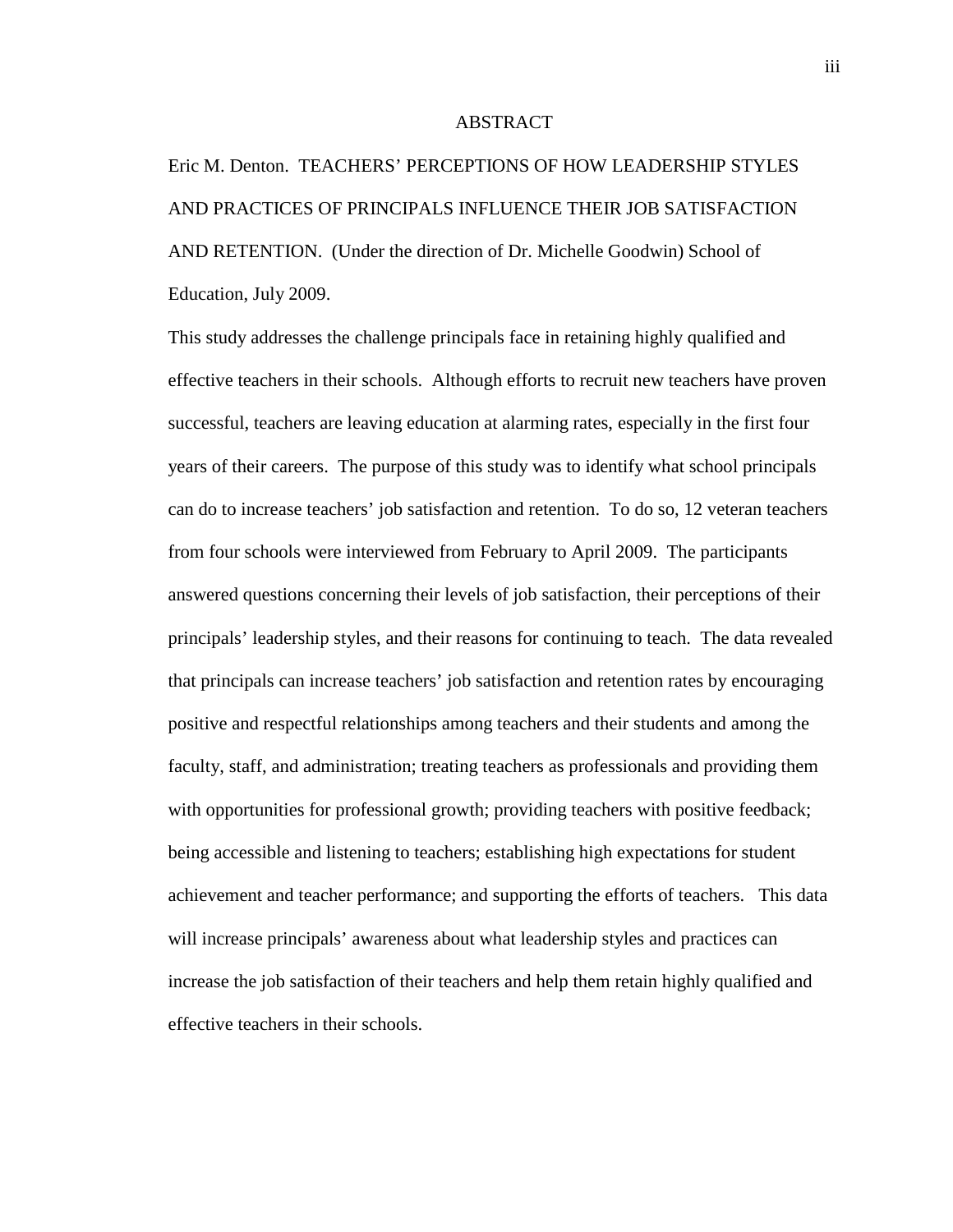## ACKNOWLEDGEMENTS

 I would like to thank my wife, Susan, for pushing me to persevere through the process of completing this study. At times when I was ready to give up, you expressed your belief in my ability to finish this project. You are my best friend and greatest encourager.

 To Sam and Joe, thanks for making me so proud to be your dad and understanding when I had to spend significant amounts of time researching and writing.

 To my mother, who many years ago expressed and nurtured the belief that I could achieve the goals that I established, thank you for teaching me to reach higher than I thought I could.

 To my committee members, Dr. Goodwin, Dr. Etheridge, and Dr. Keith, thank you for challenging me with your questions and comments and guiding me through this process.

 To the principals of the four schools who welcomed me into their buildings, thank you for your hospitality and for allowing your teachers to freely share about your leadership styles and practices.

 To the twelve teachers who willingly answered my questions with candor and honesty, thank you for sharing your thoughts, opinions, and perceptions of school leadership.

 Finally, to my Lord and Savior Jesus Christ, the most highly qualified and effective teacher and the greatest leader ever, may this work be committed to your glory.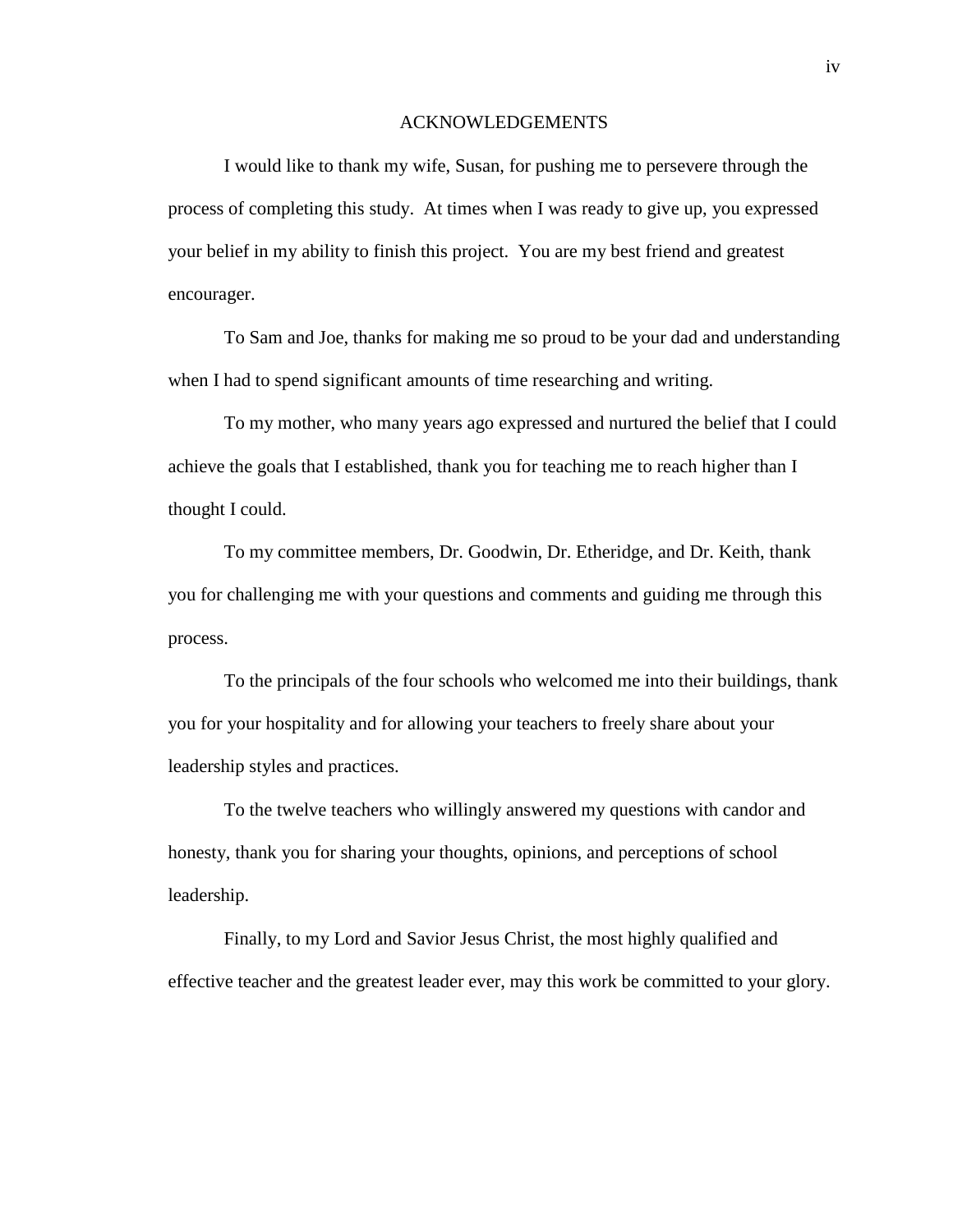# **CONTENTS**

| Chapter        |  |
|----------------|--|
| $\mathbf{1}$   |  |
|                |  |
|                |  |
|                |  |
|                |  |
|                |  |
| $\overline{2}$ |  |
|                |  |
|                |  |
|                |  |
|                |  |
|                |  |
|                |  |
|                |  |
|                |  |
|                |  |
|                |  |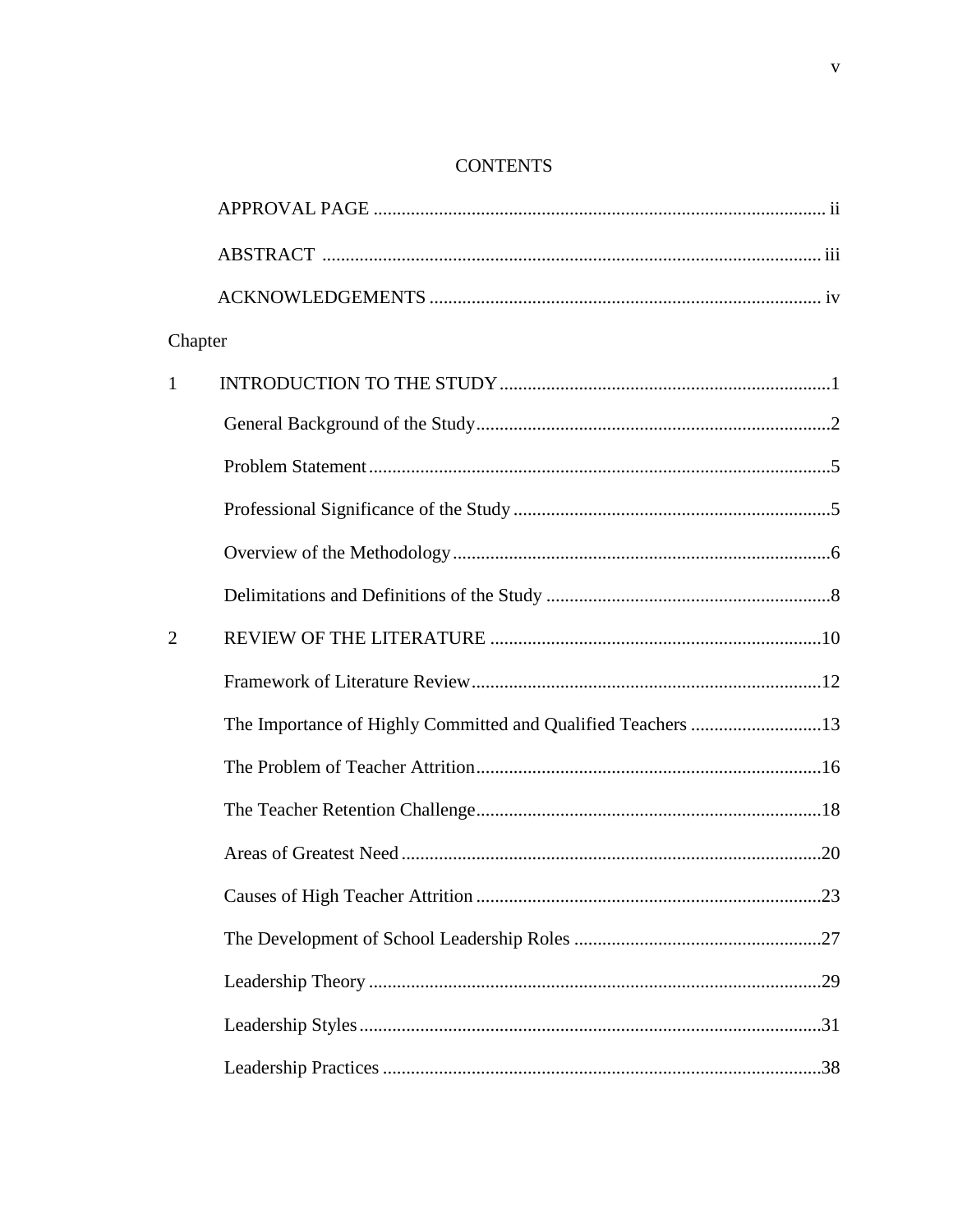| 3              |              |     |
|----------------|--------------|-----|
|                |              |     |
|                |              |     |
|                |              |     |
|                |              |     |
|                |              |     |
|                |              |     |
|                |              |     |
|                |              |     |
|                |              |     |
|                |              |     |
| $\overline{4}$ |              |     |
|                |              |     |
|                |              |     |
|                | Teacher $#3$ | .73 |
|                |              |     |
|                |              |     |
|                |              |     |
|                |              |     |
|                |              |     |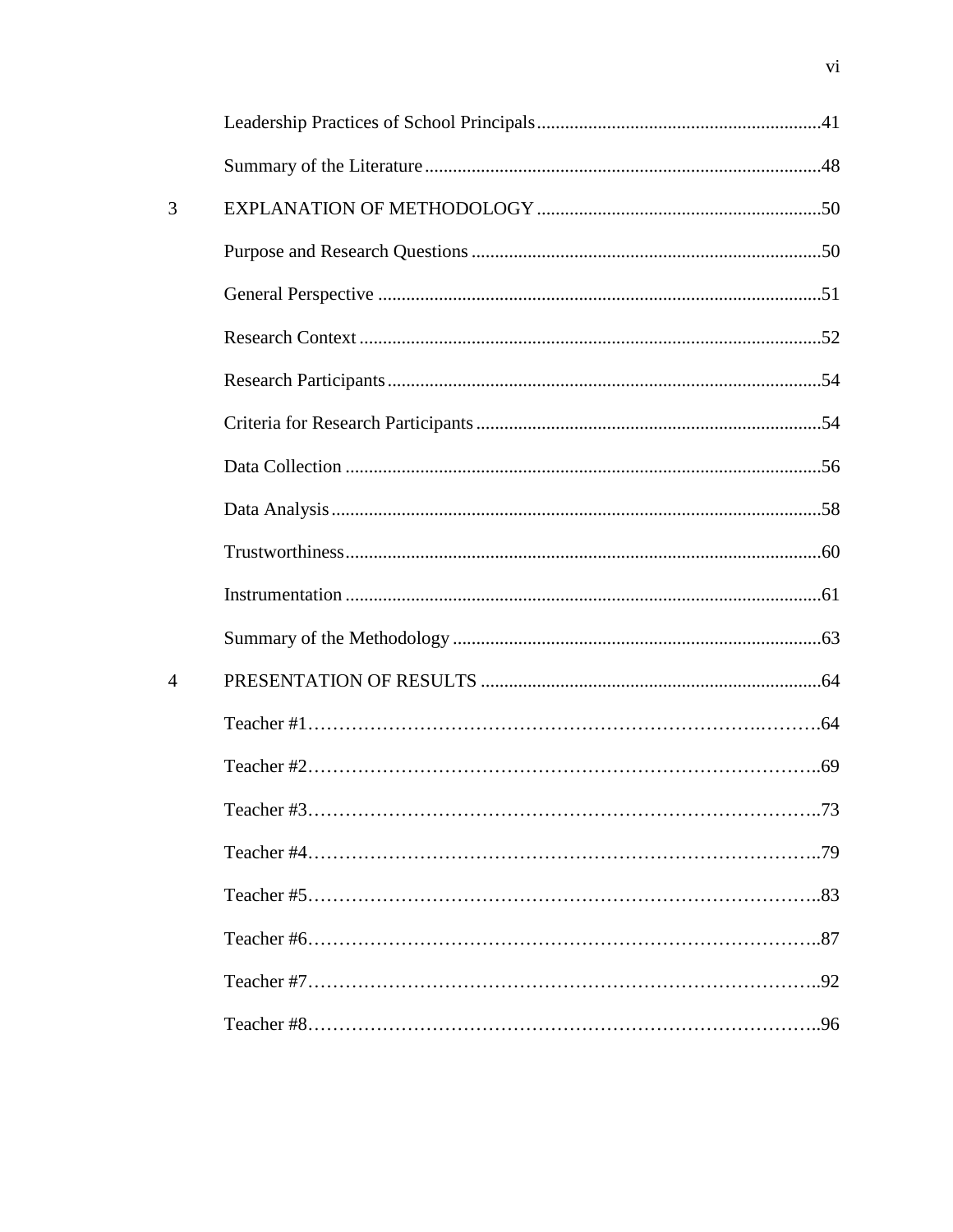| 5 |  |
|---|--|
|   |  |
|   |  |
|   |  |
|   |  |
|   |  |
|   |  |
|   |  |
|   |  |
|   |  |
|   |  |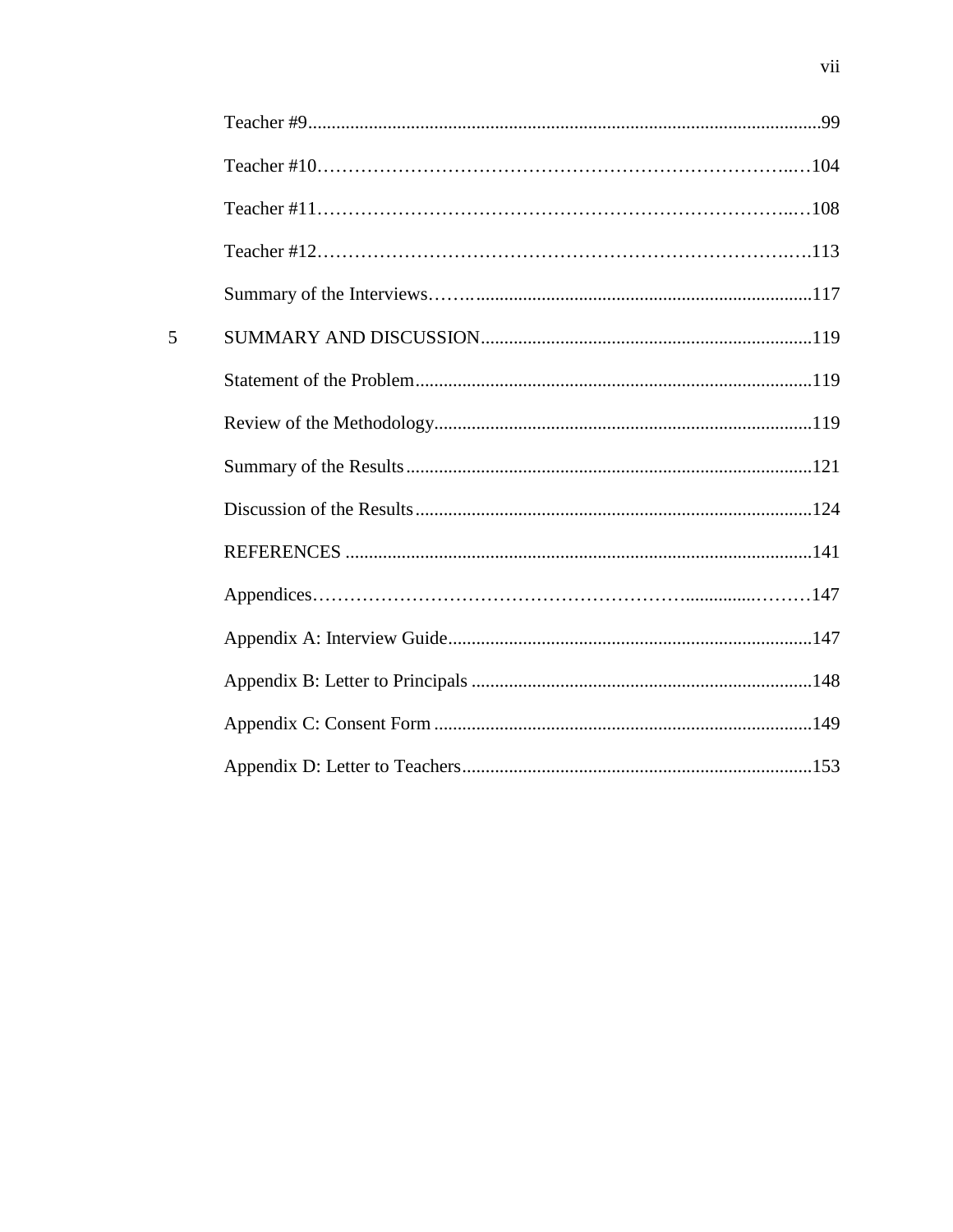# CHAPTER I: INTRODUCTION TO THE STUDY

Since the increased emphasis of school accountability that includes highly publicized standardized test results, school report cards, and sanctions for failing schools, educational leaders have had to intensify their efforts to raise student achievement despite the growing needs of the students they serve. Successful school principals have the ability to wade through the myriad of ideas that promise to improve student learning and focus on specific goals and objectives that produce improved achievement. The most significant factor that influences student learning in school classrooms is the quality and commitment of the teachers who provide the instruction. The ability of schools to create and maintain standards of academic excellence and to foster student achievement, therefore, is largely determined by the performance of the teachers they employ. Faced with the daunting task of staffing their schools with effective teachers, administrators must possess a clear understanding of what attracts such teachers to their schools and what motivates them to continue teaching in their schools year after year. This dissertation is a report of how veteran teachers perceive their principals' leadership styles and practices. Its purpose is to determine how principals' leadership can improve teachers' job satisfaction and retention. This study is based on information gleaned from interviews of 12 teachers from public and private elementary, middle, and secondary schools in South Carolina.

The first chapter includes the background of the study, the problem statement, the significance of the study to the field of education, an overview of the methodology, and the delimitations and definitions of the study. Chapter 2 provides a review of the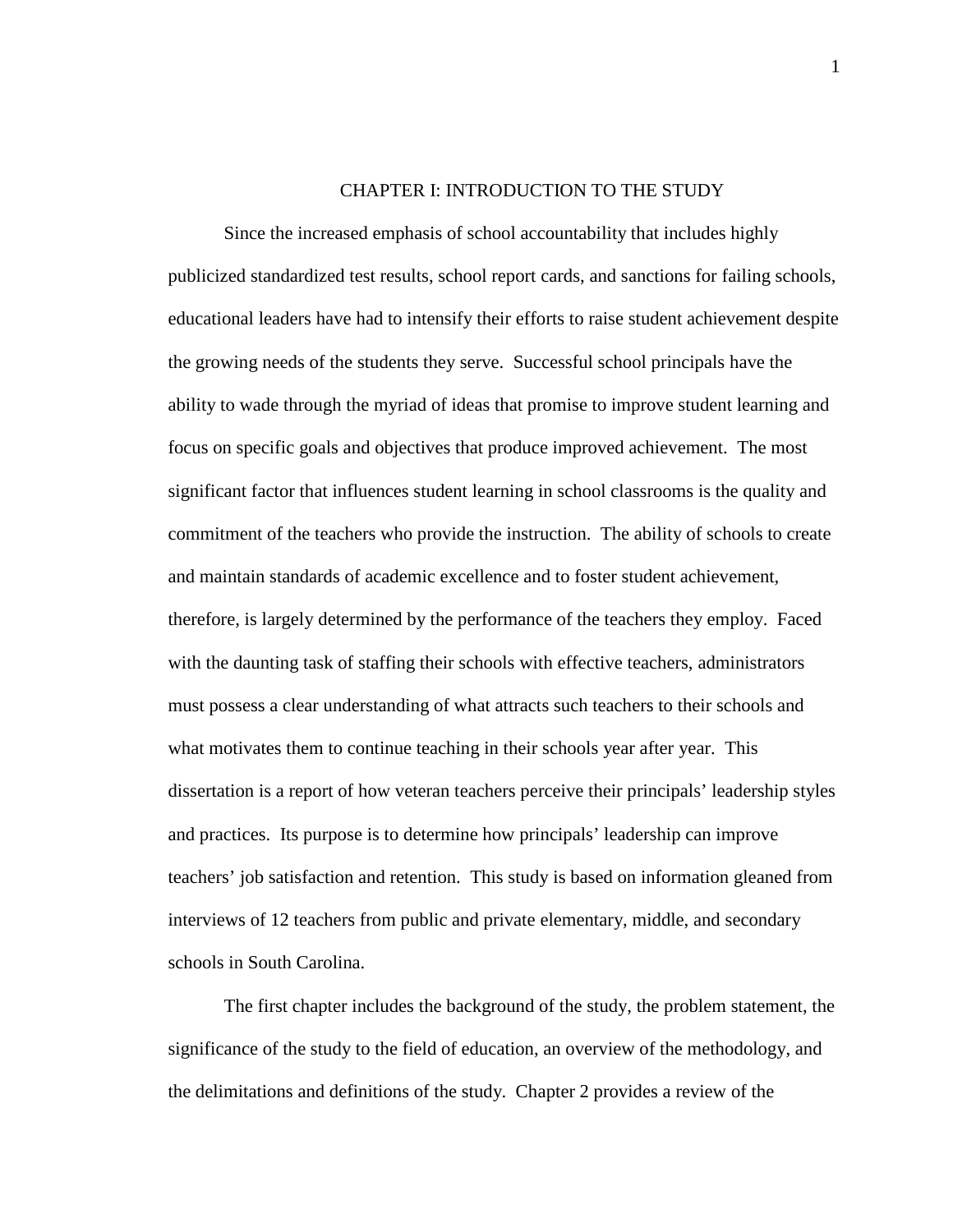literature concerning teacher job satisfaction, teacher retention, and the leadership styles of school principals. Chapter 3 explains the qualitative methodology of the study including the general perspective, research context, participants, instruments used, procedures for collection and analysis of the data, as well as methods for ensuring the trustworthiness of the study. Chapter 4 reports the findings from interviews of 12 veteran elementary, middle, and secondary teachers from one private and three public schools in South Carolina. The final chapter discusses the conclusions drawn from the study and includes an introduction, restatement of the problem, review of the methodology, and a summary of the results.

# The Background of the Study

 To meet the expectation of the No Child Left Behind Act of 2001 that every classroom has a highly qualified teacher by 2005-2006, public school administrators have been faced with the task of recruiting and retaining highly qualified teachers. In December of 2005, just months before the deadline, only 11 percent of states responding to a survey reported that all of their teachers were highly qualified (Center on Educational Policy, 2006, p. 155). Although private school administrators are not required to comply with the No Child Left Behind legislation, they often have limited budgets for teacher salaries and benefits, which exacerbate the challenge of recruiting and retaining committed and qualified teachers in their schools. Small private schools have also been identified as having a high rate of teacher turnover. Between the 2003-2004 and 2004- 2005 school years, over 19 percent of private school teachers moved to different schools or quit teaching, while 16.5 percent of public school teachers switched schools or left teaching (Marvel, J., Lyter, D., Peltola, P., Strizek, G., & Morton, B., 2007, p. 7). Of the teachers who moved to other schools, 39 percent of public and 33 percent of private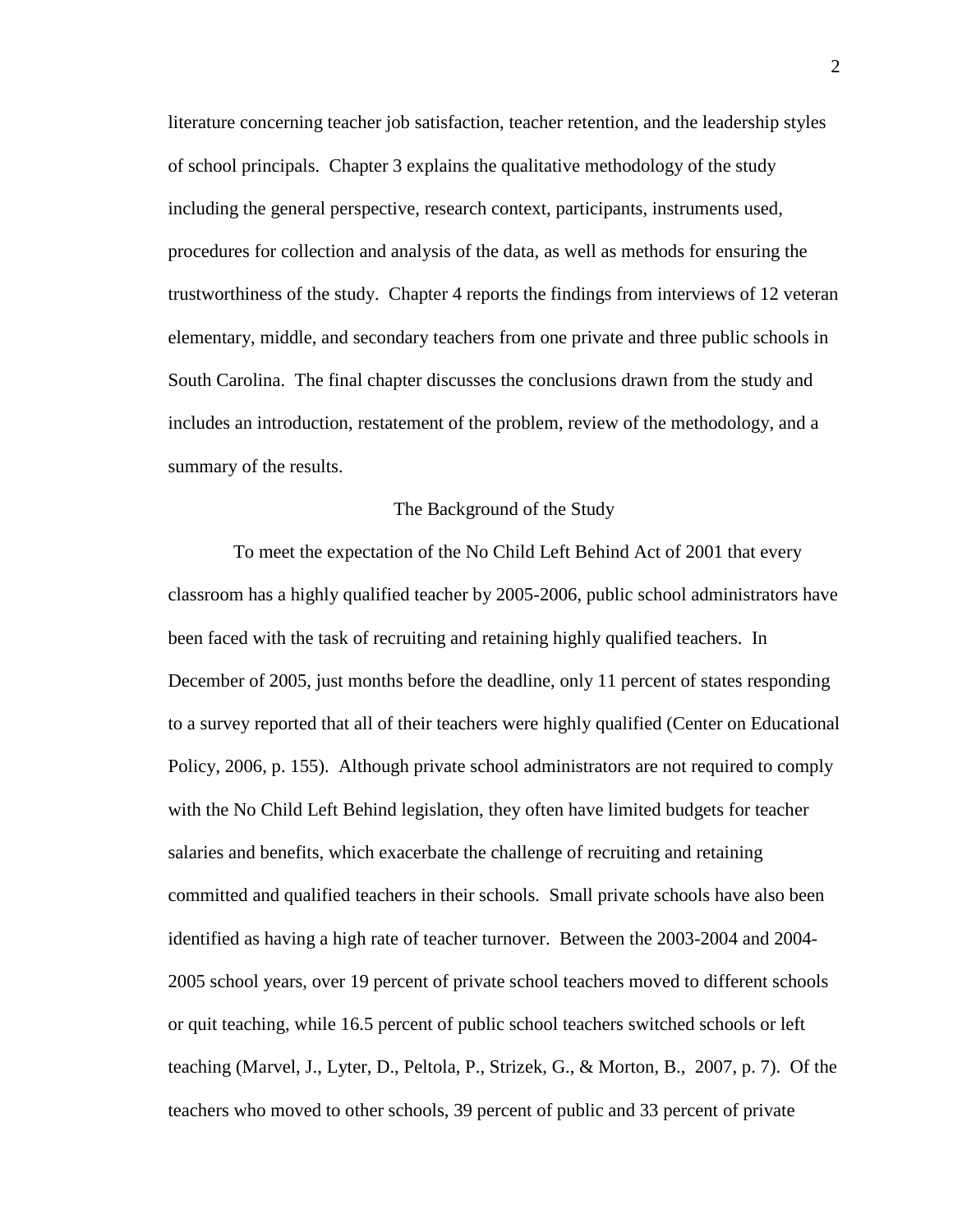school movers said the opportunity for a better teaching assignment was very important to them. Of the teachers who left teaching, 25 percent of public and 30 percent of private school leavers said that pursuing another position other than that of teaching K-12 was very important (Marvel, J. et al., 2007, p. 3). Many successful efforts, such as offering signing bonuses, college loan forgiveness plans, alternative certification routes, and programs like Teach for America and Troops-to-Teachers, have been made to assist in the recruitment of new teachers and to encourage bright students to pursue careers in education (Ingersoll, 2001). America showed a tremendous increase in the number of people entering the teaching profession during the 1990s. According to the National Commission on Teaching and America's Future (NCTAF), the number of students earning bachelor's and master's degrees in education increased by over 50 percent from 1984 to 1999 (National Commission on Teaching and America's Future, 2003). However, much less attention has been given to the more crucial challenge of retaining promising teachers once they have begun their teaching careers.

Teacher shortages are not new phenomena as there have been times in the last fifty years when the demand for teachers was greater than the supply (Cochran-Smith, 2004). In the past school districts have most often increased their recruiting efforts to combat teacher shortages; however, teacher retention has been identified as the most significant challenge of late (Cochran-Smith, 2004). In the early 1990s, the teacher attrition rate in the United States was 14 percent (Ingersoll, 2001). Research suggests that up to two million teachers will be needed to meet the demands of growing enrollment and high teacher attrition rates in the near future (Kelley, 2004). Texas had 63,300 teacher vacancies for the 1999-2000 school year. Many of these vacancies were caused by the loss of 22 percent of Texas teachers who left the profession. In 2003 the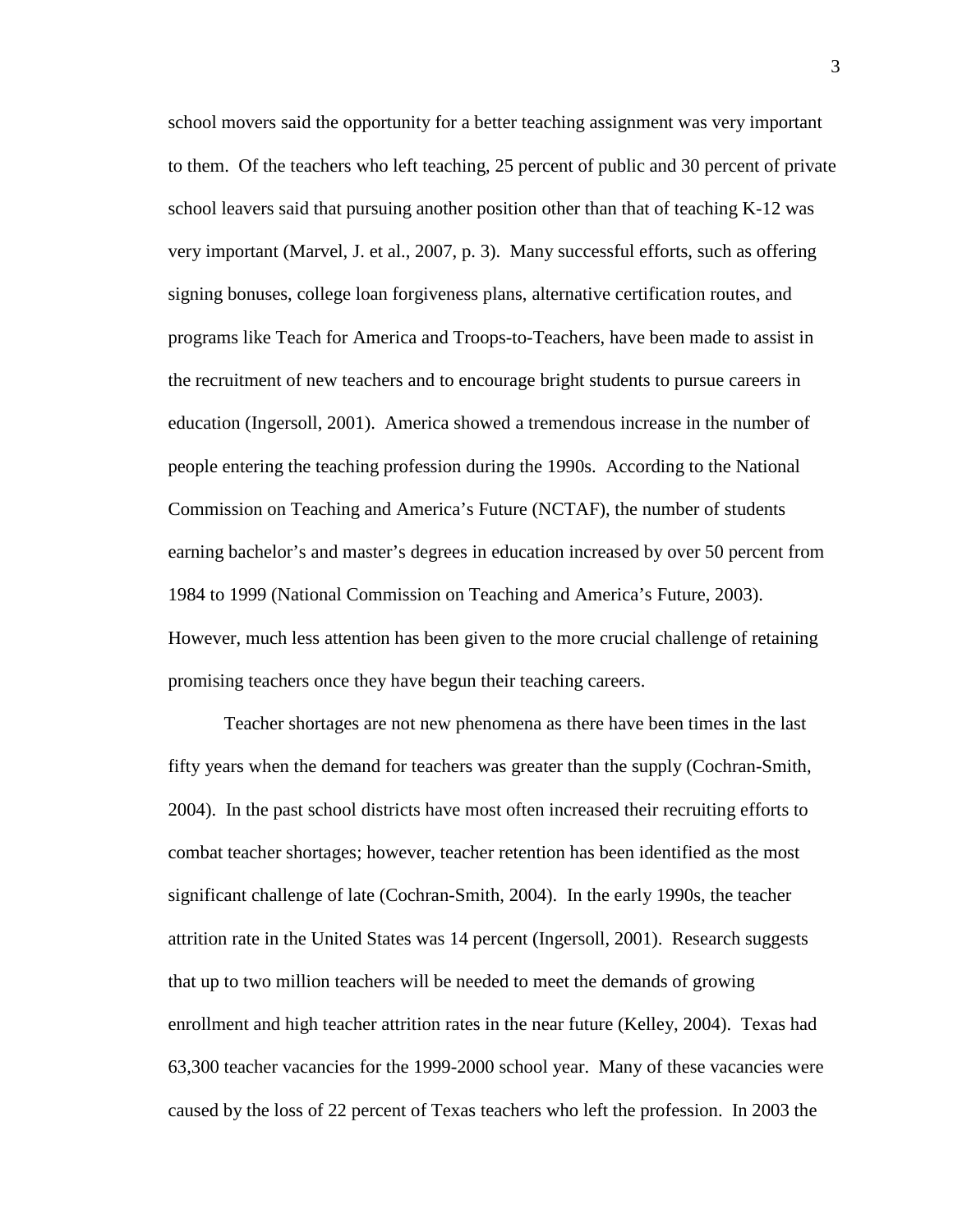Texas Teacher Demand Study indicated that 5,000 special education teachers would be needed to fill vacancies in elementary and high schools in Texas (Otto & Arnold, 2005). Teacher turnover appears to be the greatest in small private schools and high-poverty public schools (Ingersoll, 2001).

Since the 1996 publication of NCTAF's *What Matters Most: Teaching for America's Future,* "…the nation has reached a consensus that well-prepared teachers are the most valuable resource a community can provide to its young people" (National Commission on Teaching and America's Future, 2003). Although the awareness of the importance of effective teachers has risen in America during the last decade, and more people are entering the teaching profession than ever before, rising student enrollment and teacher attrition have rendered America ill equipped to provide its young people with such essential resources as highly qualified teachers. According to NCTAF the number of people entering the teaching profession rose from 176,344 in 1987 to 232,232 in 1999; however, the number of teachers leaving the profession has increased from 172,645 in 1987 to 287,370 in 1999 (National Commission on Teaching and America's Future, 2003). Fifty percent of teachers who taught in the 1990s are expected to retire between 2000 and 2010, and "fledgling teachers are fleeing at astronomical rates, particularly in economically challenged urban areas" (Easley, 2006, p. 241). Teachers in highly specialized areas such as math, science, and special education are the most likely to leave the teaching profession; therefore, vacancies in those areas prove quite difficult to fill. Schools with large percentages of minority and low income students have the most difficulties retaining a stable staff of qualified teachers (Easley, 2006).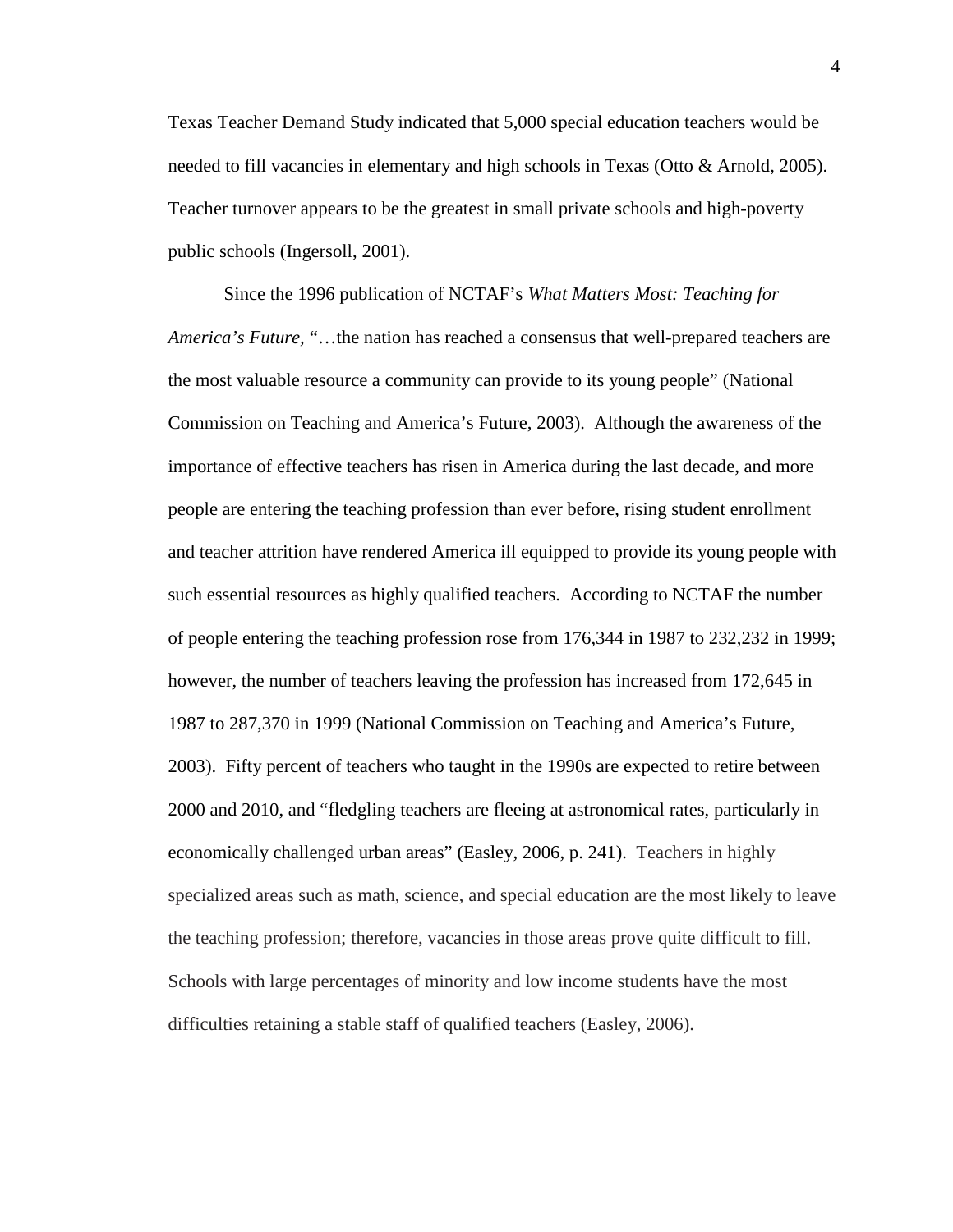# The Problem Statement

As efforts to recruit more people into the teaching profession have proven to be successful, determining how to keep high-quality teachers in the classrooms providing meaningful and effective instruction has remained an enigma. Not only does teacher turnover present significant staffing problems for administrators, but it also has a strong relationship to the performance of schools (Ingersoll, 2001). The problem educational leaders face is not the number of people entering the teaching profession; it is the number of people leaving teaching prematurely. Too many classrooms are staffed by teachers who lack the required credentials and experience to be deemed highly qualified by their states. The purpose of this study is to identify teachers' perceptions of how leadership styles and practices of their principals can improve their levels of job satisfaction and likelihood of continuing to teach in their schools. The study will attempt to answer the following questions: 1) What factors have increased or decreased teachers' job satisfaction? 2) How do teachers perceive the leadership styles of their principals? 3) What, if any, specific leadership practices of principals have encouraged teacher retention and job satisfaction?

# The Professional Significance of the Study

Much has been written about the importance of increasing teacher salaries to attract and retain the brightest and most talented teachers, but that is most often left for states and local school boards to determine. Many factors have been identified as influencing teacher job satisfaction and retention, and salary is often at the top of the lists. In most public school settings, school principals have little control over teacher salaries. Private school leaders, on the other hand, may have more input in determining teacher salaries, but they are often plagued by smaller budgets for salaries. Although school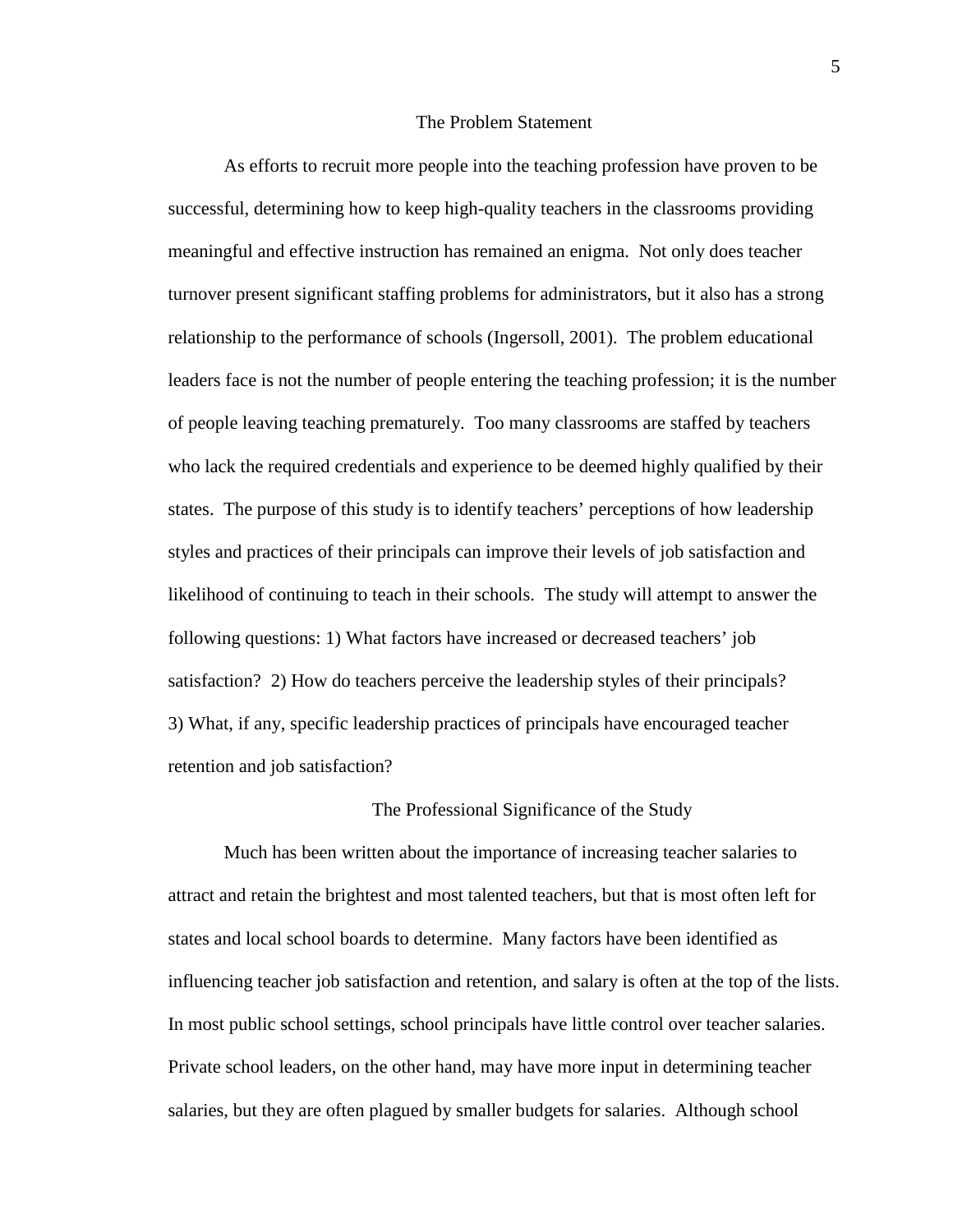administrators do not always have more money at their disposal to offer lucrative bonuses or raises, the literature indicates there are many factors that they can control that influence teacher job satisfaction and retention. In addition to compensation, student discipline problems, school leadership, professional support, school climate, and working conditions are also cited as affecting teachers' job satisfaction (Liu & Meyer, 2005). The principal's leadership style and the organizational structure of the school can also have significant effects on teacher retention (Billingsley  $& Cross$ , 1992). When school leaders improve working conditions in their schools by seeking teacher input in decision making and offering sufficient administrator support, teachers are more likely to want to stay in those schools (Ware & Kitsantas, 2007). Effective teacher induction programs that help beginning teachers make a smooth transition into their profession and prevent them from feeling as if they have been left alone to sink or swim also encourage retention (Day, Stobart, Sammons, & Kington, 2006). On the other hand, poor administrative support, inappropriate principal leadership style, and lack of organizational structure of the school can have negative influences on teacher retention (Schlichte, Yssel, & Merbler, 2005).

#### Overview of the Methodology

Letters (see Appendix B) were sent to principals in four schools in South Carolina asking their permission to interview veteran teachers in their schools who have taught for a minimum of five years. The schools were selected purposely to allow the researcher ease of access, closeness of proximity, and school diversity. They included one private K-12 school, one public elementary school, one public middle school, and one public high school. Since a large percentage of teachers leave teaching within their first five years in the profession (Ingersoll  $\&$  Smith, 2003), the administrators were asked to identify teachers in those areas who have taught for at least five years. The teachers in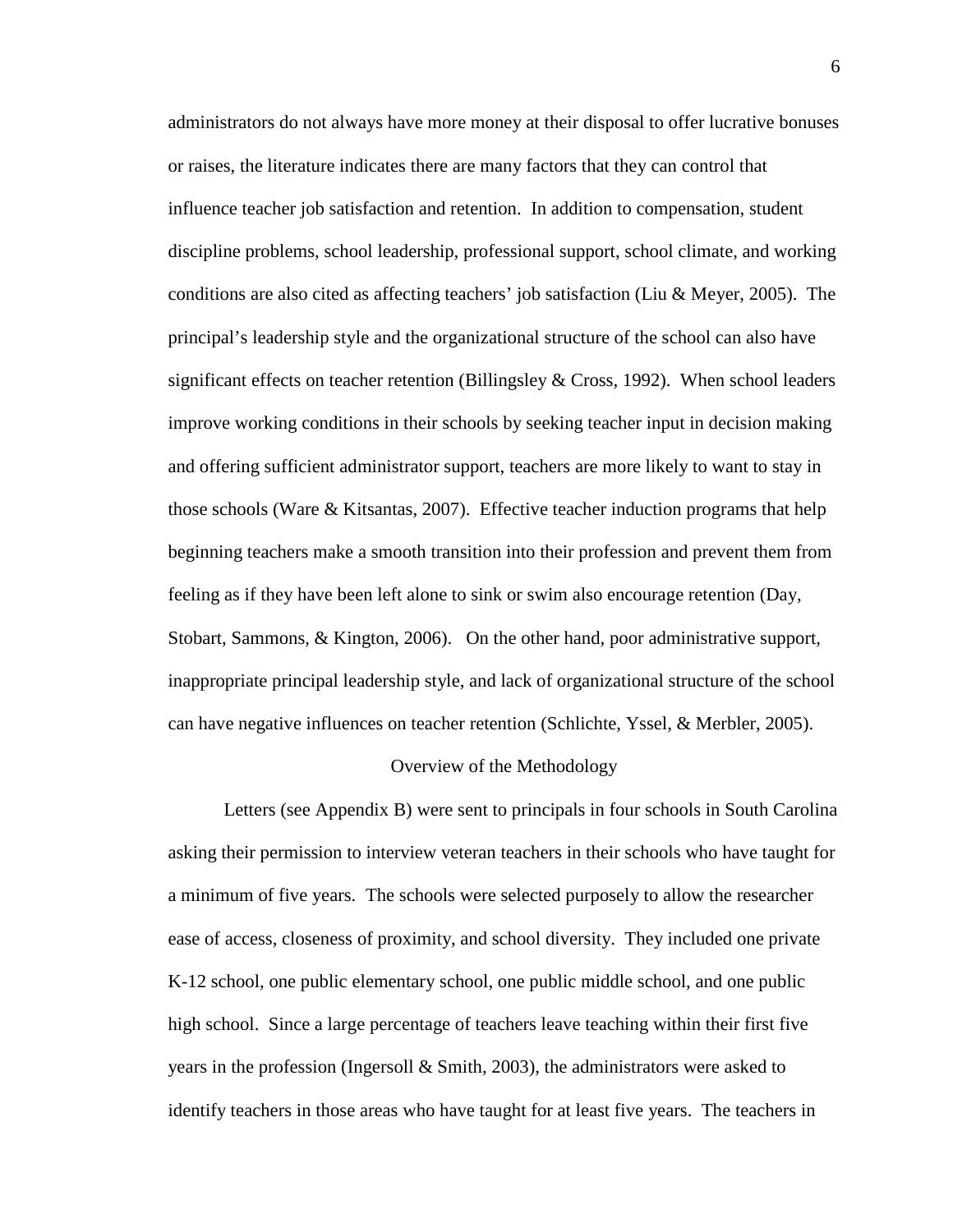the sample were interviewed by the researcher and asked standardized, open-ended questions pertaining to the leadership practices and styles of their principals. They were asked to explain which practices and styles have encouraged them to continue teaching at their schools and which practices and styles of their principals have caused them to consider leaving a teaching position. An interview guide (see Appendix A) was used to direct each interview; however, the interviewer maintained the right to vary the wording and sequence of the questions to maintain a conversational tone. The interview guide ensured that the same issues were explored in each interview, but it allowed each interview to take place as the conversations progressed.

The interviews were audio recorded and transcribed. They were written in the form of narratives to allow the researcher to analyze the responses of the teachers in the sample to determine common themes that would help administrators determine how their leadership styles and practices improve teachers' job satisfaction and retention. Common themes from the interviews were identified and coded. They were organized according to their frequencies to determine the conclusions of the study. The conclusions were based on the participants' perspectives about if and how their principals' leadership styles and practices have had significant positive impacts on their job satisfaction and willingness to continue teaching at their schools.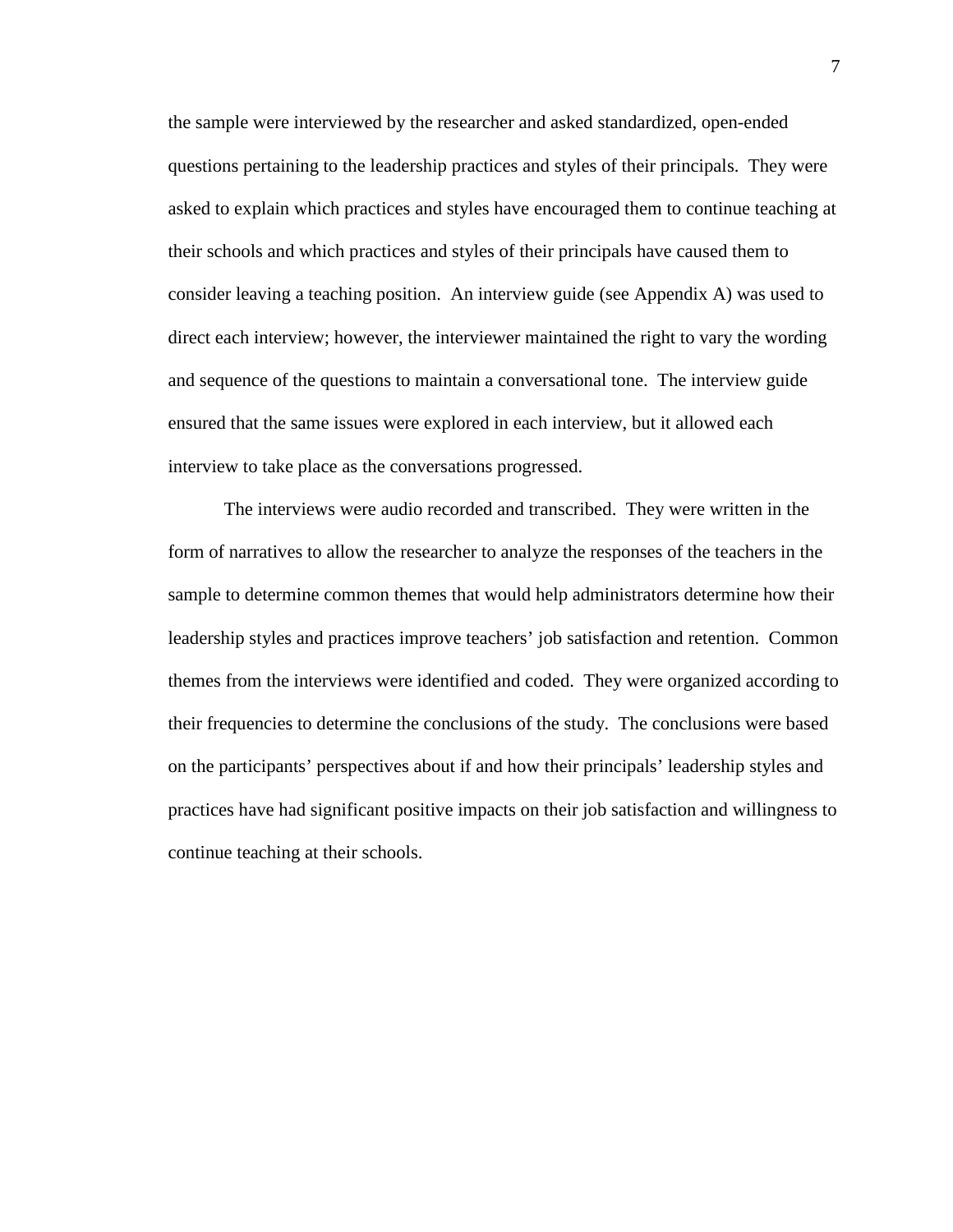#### Delimitations and Definitions of the Study

This study was limited to the information provided by a sample of twelve teachers from four schools in South Carolina who were interviewed using a systematic interview protocol over a period of three months. Its conclusions focus on teachers' perceptions of specific leadership practices and styles that they view as encouraging their desire to continue teaching in their particular schools.

To help the reader understand this study, there are some important terms that must be defined. The terms and working definitions for how they are used in this study are as follows:

*Affiliative leader-* a leader who unites followers in harmonious relationships.

*Authoritative leader*- a confident leader who mobilizes followers to realize his or her vision by providing clear direction.

*Coaching leader-* a leader who develops followers for the future by providing instruction and encouragement.

*Coercive leader*- a leader who demands followers to comply with his or her policies and directives.

*Democratic leader*- a leader who solicits input and builds consensus by encouraging followers to participate in decision making.

*Highly qualified teachers-* teachers who meet the certification requirements of their states.

*Pacesetting leader-* a leader who motivates followers by setting high standards for performance and leading by example.

*Teacher attrition*- the movement of teachers away from the teaching profession due to retirement or moving to another profession.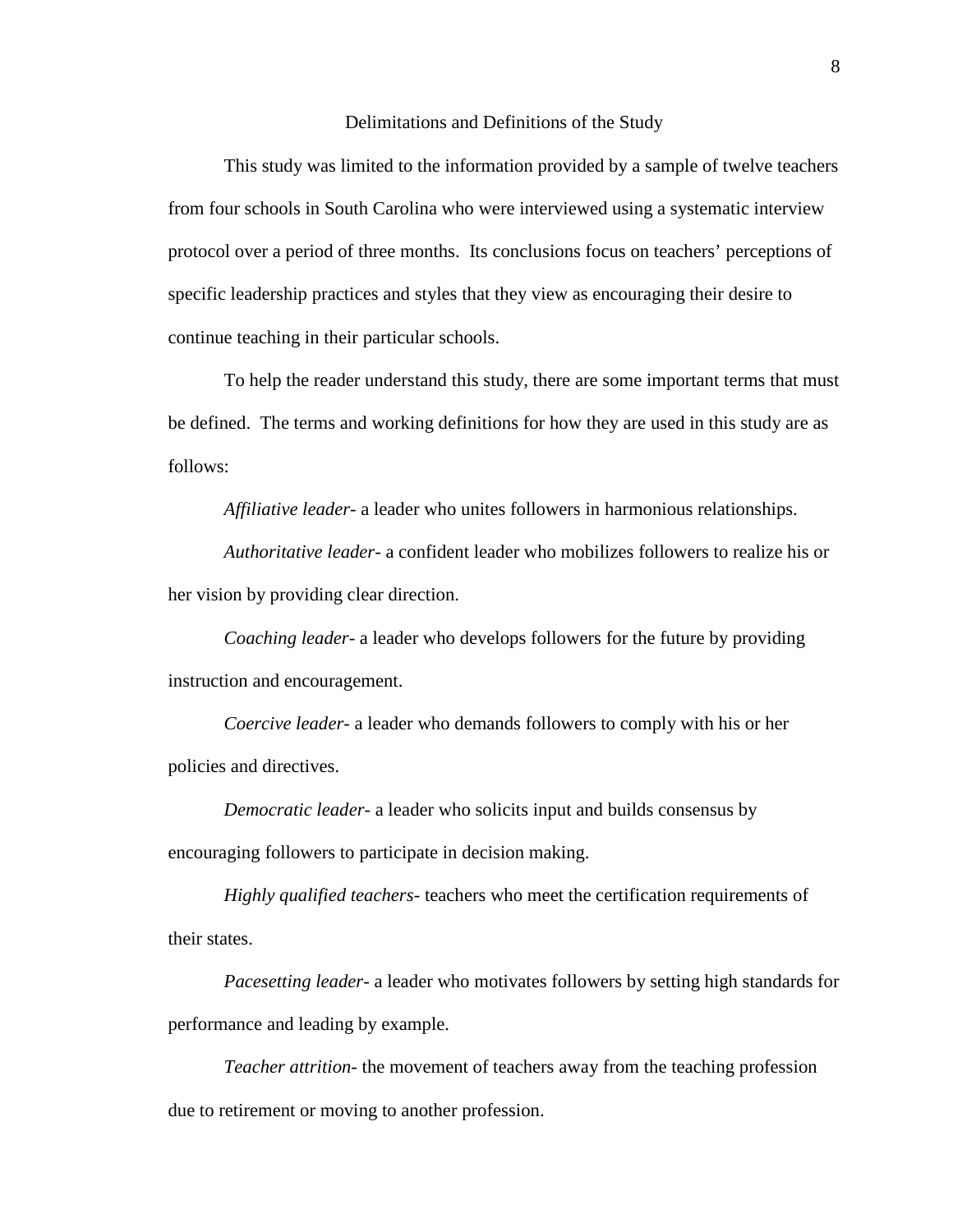*Teacher migration*- the movement of teachers from their schools to other teaching positions.

*Teacher retention*- the act of teachers remaining in teaching at their current schools.

*Teacher turnover*- the movement of teachers from teaching in their schools for any reason.

*Transactional leader*- a leader who is characterized by being authoritative, creating high expectations, monitoring employees to identify their mistakes, rewarding those who do as they are told, disciplining those who do not, and controlling their employees through a reward/discipline system.

*Transformational leader*- a leader who is characterized by having charisma, developing and clearly articulating vision, building consensus, inspiring others to share the vision and to sacrifice to make it a reality, and empowering others.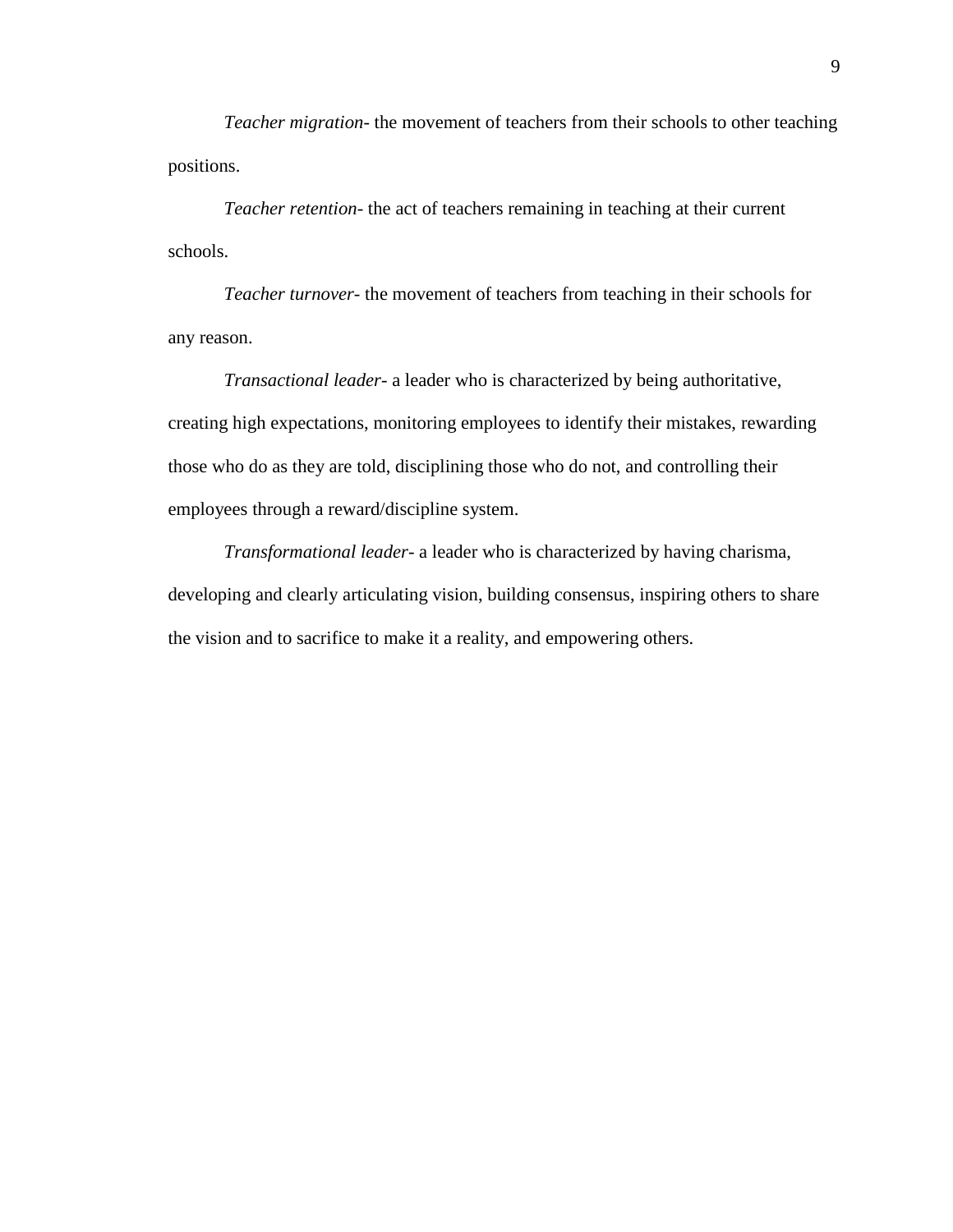# CHAPTER II: REVIEW OF THE LITERATURE

Much has been written concerning the problem of retaining highly effective and qualified teachers in schools. In addition, many studies have been conducted to study the effectiveness of various leadership practices and styles exhibited by school principals. This literature will provide the basis for this study of how teachers perceive their principals' leadership styles and practices in relation to their job satisfaction and retention. This chapter begins with examining literature that identifies the need to have highly qualified and effective teachers in every classroom. Next, it reviews the literature that explains the existing problem of retaining highly qualified and effective teachers, including the areas of greatest need. It then analyzes the literature concerning teacher job satisfaction. The review concludes by discussing the literature relating to leadership practices and styles of school principals and other organizational leaders, and then by providing a summary of the literature.

Figure 1 provides a visual representation of the framework of this literature review. It begins by establishing the importance of having highly qualified and committed teachers in every classroom. Although many factors contribute to student achievement or lack of achievement, the teacher in the classroom is one of the most important, if not the most important, factor in determining student achievement. The problem is that many school leaders face alarming teacher turnover rates every year due to the large percentages of teachers leaving their schools or the teaching profession altogether. The literature shows that schools most likely to have significant turnover rates include rural and urban public schools with high poverty rates and/or high percentages of minority students. Small private schools are also likely to experience high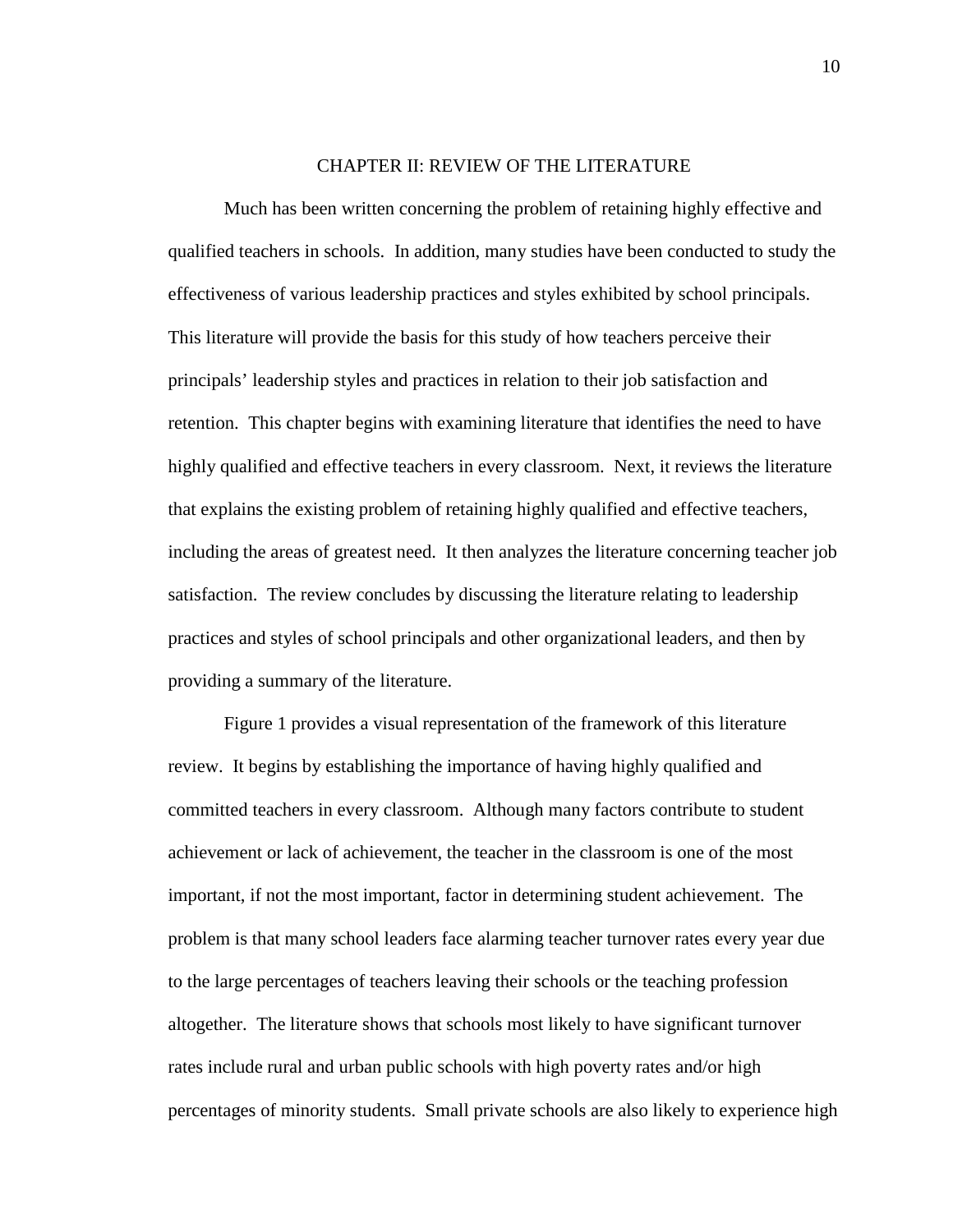teacher turnover rates. According to the literature, teachers of special education, math, and science are the most difficult to retain. Retaining strong teachers, especially in those content areas, presents a considerable challenge to principals and other educational leaders. Literature describing the causes of the teacher retention problem will also be examined. The literature provides many examples of leadership styles and practices that have proven successful in increasing employee job satisfaction in education as well as in other areas. Leadership styles and practices discussed in this review include those described as transactional, transformational, coercive, authoritative, affiliative, democratic, pacesetting, and coaching. Mixtures of the above styles, as well as other leadership styles, will be examined. Literature explaining specific leadership practices and strategies that are characteristic of the various styles will also be explored. A thorough examination of the literature that relates to the challenge of retaining effective teachers will provide insight into the reasons teachers leave their schools and their careers in teaching, as well as the reasons teachers choose to remain in their classrooms providing instruction. In addition, the literature that pertains to organizational leadership will illuminate leadership styles and strategies that encourage employee job satisfaction and retention.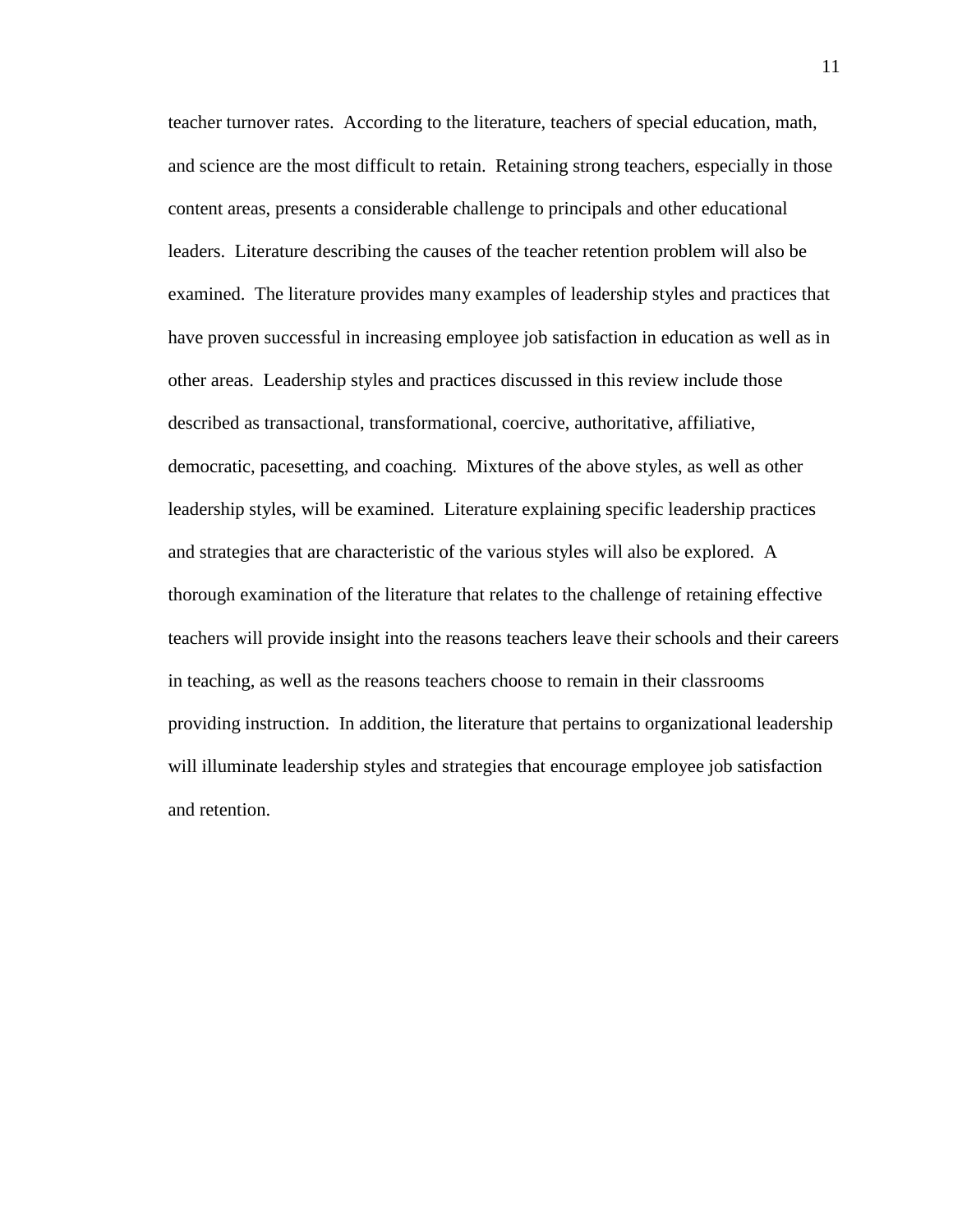# Table 1

*Framework of the Literature Review* 

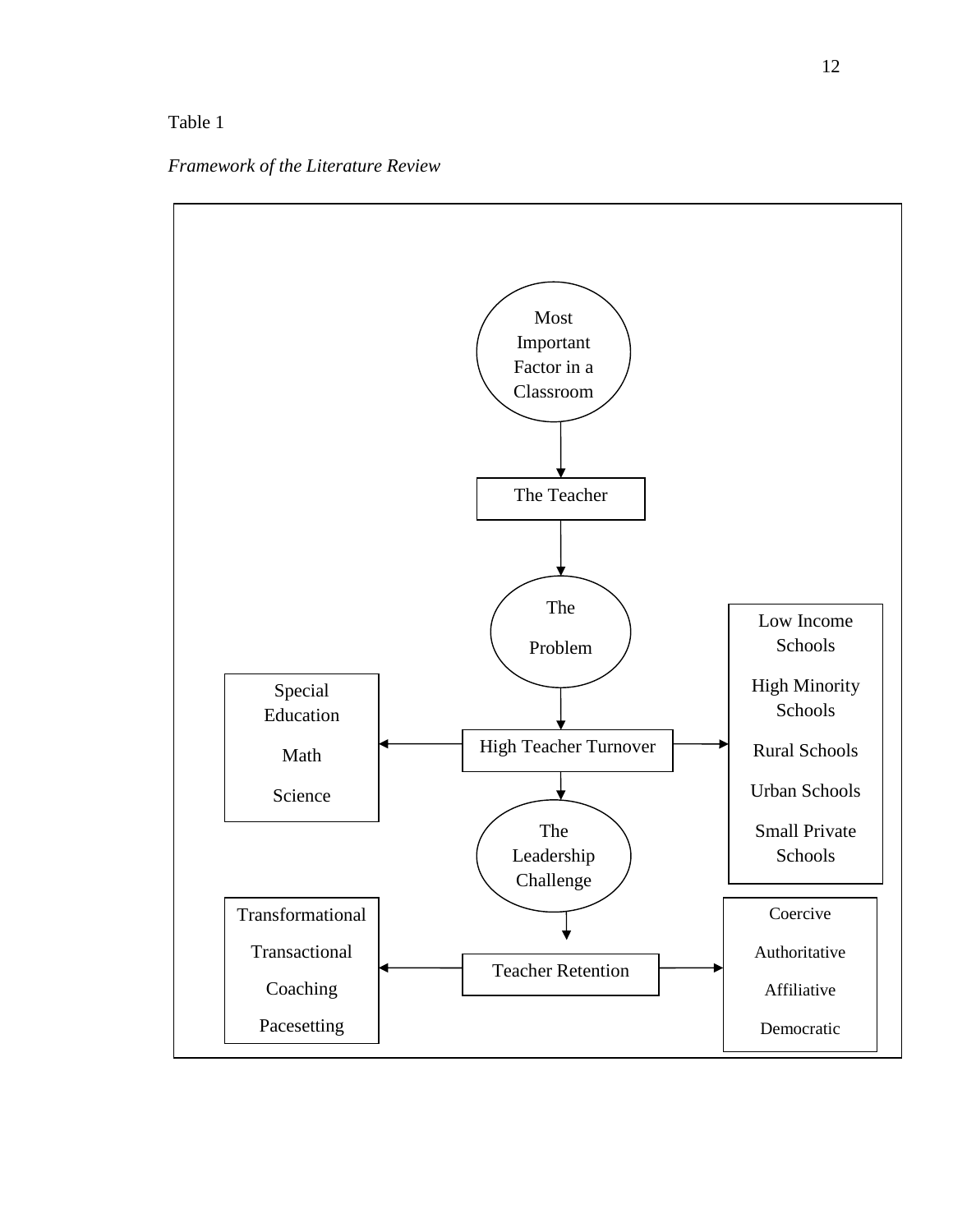The Importance of Highly Committed and Qualified Teachers

The most significant factor in determining student achievement is the quality of the teacher providing instruction. In their 1996 report *What Matters Most: Teaching for America's Future*, the National Commission on Teaching and America's Future challenged America to provide "competent, caring, qualified teachers in schools organized for success" by 1996 (p. 4). In addition they said, "the nation has reached a consensus that well-prepared teachers are the most valuable resource a community can provide to its young people" (p. 4). In their 2003 summary report *No Dream Denied: A Pledge to America's Children,* the members of NCTAF, which include noteworthy educators, politicians, experts in child development, business executives, and other leaders, detailed characteristics of highly qualified beginning teachers:

When we speak of "highly qualified beginning teachers," we mean teachers who: possess a deep understanding of the subjects they teach; evidence a firm understanding of how students learn; demonstrate the teaching skills necessary to help all students achieve high standards; create a positive learning environment; use a variety of assessment strategies to diagnose and respond to individual learning needs; demonstrate and integrate modern technology into the school curriculum to support student learning; collaborate with colleagues, parents and community members, and other educators to improve student learning; reflect on their practice to improve future teaching and student achievement; pursue professional growth in both content and pedagogy; and instill a passion for learning in their students. (National Commission on Teaching and America's Future, 2003, p. 5)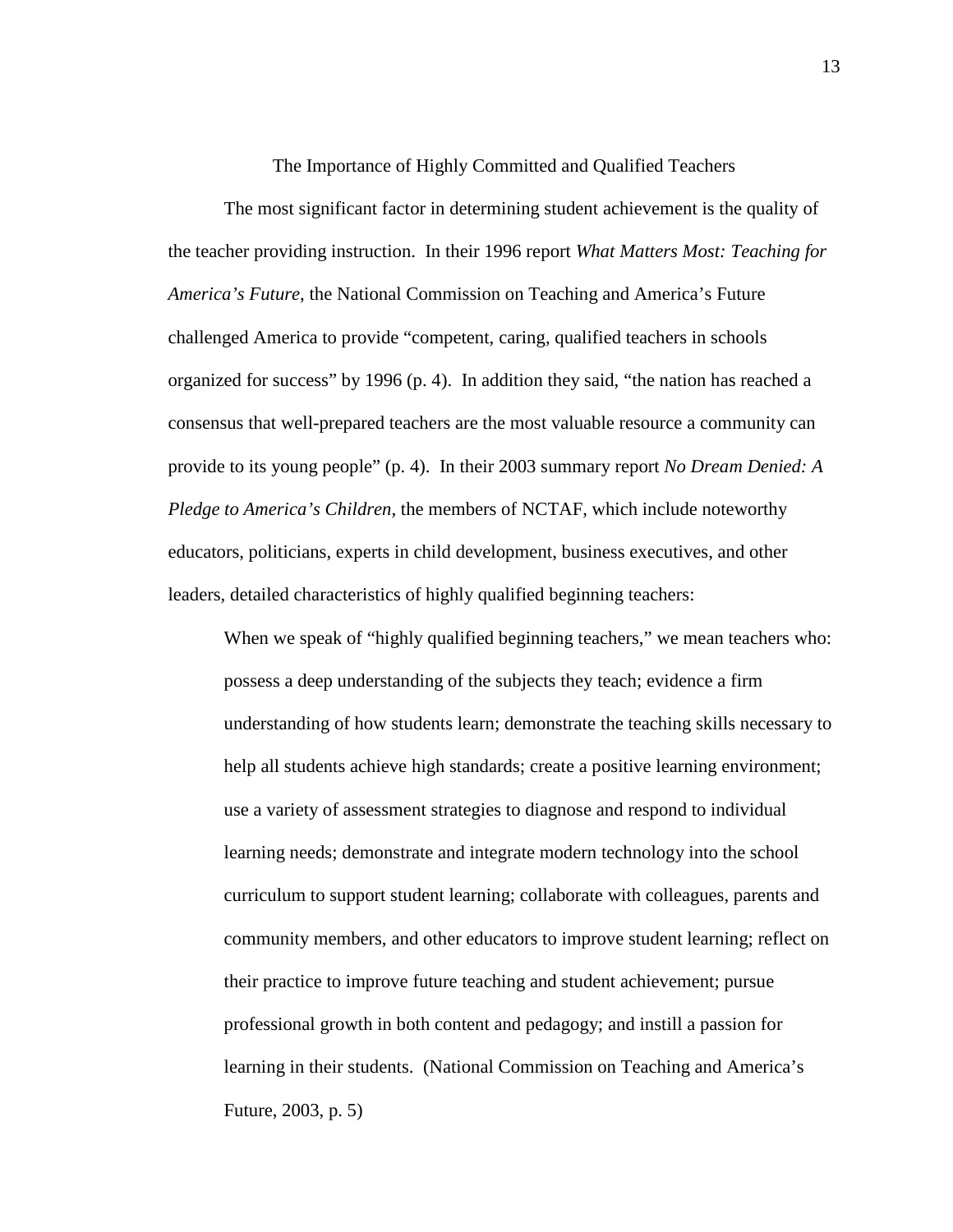*No Dream Denied: A Pledge to America's Children* (National Commission on Teaching and America's Future, 2003), reaffirms the belief that quality teaching is the most essential ingredient to successful students and schools, and the authors identify the essential staffing problem in schools as being teacher retention and not teacher recruitment. School administrators should be asking, "How many teachers left last spring—and why?" (National Commission on Teaching and America's Future, 2003, p. 8). Teaching has become a "revolving door" profession (National Commission on Teaching and America's Future, 2003, p. 11). The key element to retaining teachers, according to NCTAF, is finding ways to organize schools so that teachers can collaborate with their colleagues in professional learning communities where teaching and learning flourish (2003).

When addressing the need to improve American students' achievement in science, Wojnowski, Bellamy, and Cooke (2003) stated, "The only way to combat the problem of low student achievement is to improve the quality of science teaching in America's schools" (p. 24). Johnson, Kahle, and Fargo (2006) add that student achievement in science is higher "when students experience effective standards-based instruction compared to students in traditional science classrooms" (p. 373). Their study of teacher effectiveness and student achievement in science showed that only grade level and teacher effectiveness were reliable predictors of student achievement scores. They found that students with the most effective teachers scored higher on achievement tests than did those who were taught by neutral or ineffective teachers during each of the three years of their study. They also found that students who had ineffective teachers after having effective teachers suffered a setback in achievement. They concluded that effective teaching is the most essential factor in determining student achievement.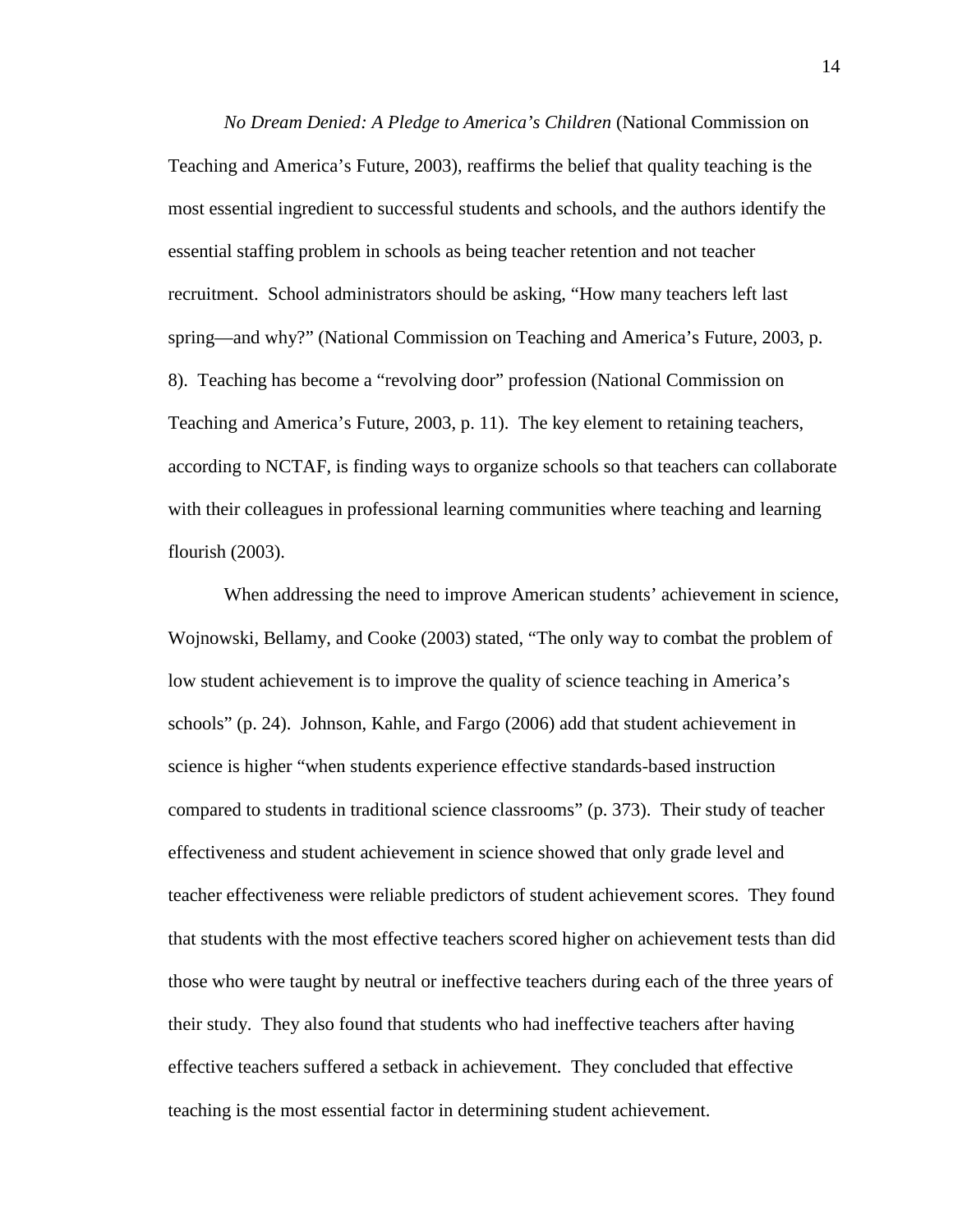When studying student achievement in reading, Duffy-Hester (1999) questioned the relationship of theory regarding reading instruction and teachers' practice of reading instruction. She said, "I am convinced that the teacher is more important and has greater impact than any single, fixed reading program, method, or approach" (p. 492). She found that many elementary teachers felt unsure of how to assist struggling readers; however, the most effective reading teachers are the ones who research proven, balanced literacy programs and establish their own beliefs and practices in their teaching of reading. They make instructional decisions based on both research and practice. According to Blair, Rupley, and Nichols (2007), research shows that the reading achievement of students is highly influenced by the quality of their reading teachers' methods and belief systems. In addition to using sound methods of instruction and assessment, they found that effective reading teachers believed that they could teach their students how to read. Blair, Rupley, and Nichols (2007) also sited research that showed that effective teachers use explicit instruction to teach their students. They effectively imparted new knowledge to their students through direct interactions with them.

Kati Haycock (1998), director of The Education Trust, reported the results of research in Tennessee, Texas, and Massachusetts about the relationship between teacher effectiveness and student achievement. This research determined that good teaching does make a difference. Tennessee teachers were rated in five quinines based on their effectiveness in helping their students make learning gains. The most effective teachers produced learning gains of 53 percent points, while the least effective teachers produced gains of only 14 percentage points in a school year. Distinct differences were also shown with middle and high achieving students. Those with the most effective teachers scored significantly higher than those with the least effective teachers. The Tennessee results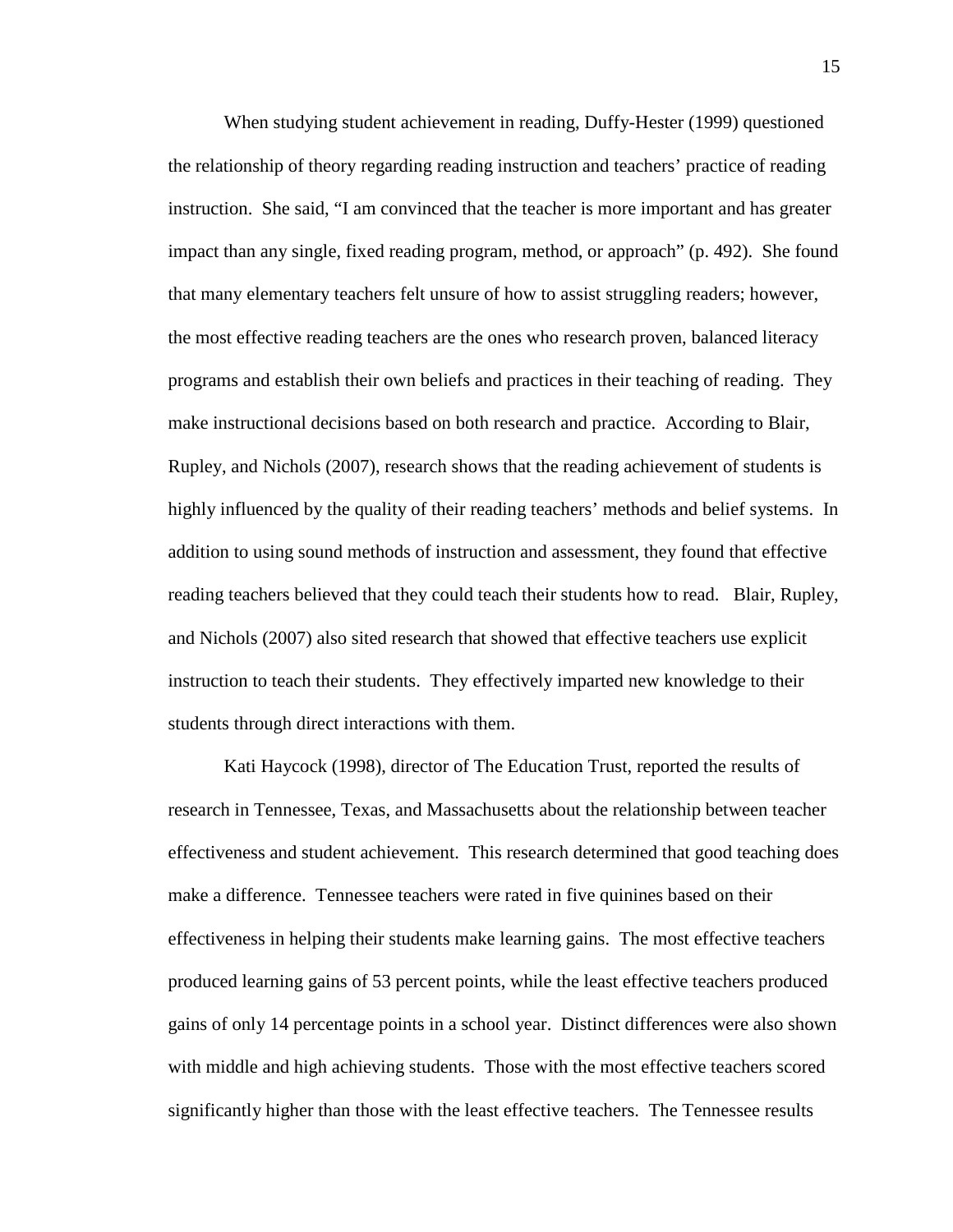also showed that the effects of teachers are long term. Two years after being in third grade, the fifth graders scores reflected the quality of their third grade teacher. In Dallas, Texas, fourth graders who were taught by highly effective teachers for three consecutive years improved from the  $59<sup>th</sup>$  percentile to the  $76<sup>th</sup>$  percentile in reading by the end of the sixth grade. On the other hand, students who were taught by highly ineffective teachers for three consecutive years dropped from the  $60<sup>th</sup>$  percentile to the  $42<sup>nd</sup>$  percentile in reading. In three years a gap of over 34 percentile points developed among students who began at almost the same level of achievement. In math the gap was over 50 percentile points between those taught for three consecutive years by highly effective teachers and those taught by ineffective teachers. In Boston, the researchers charted the progress of tenth graders who began the year at about the same level. Students taught by the top onethird of teachers gained 5.6 points while those taught by the bottom third of teachers showed no gain. In math, students taught by the top one-third of teachers gained 14.6 points while those taught by the bottom third of teachers showed no growth. Haycock goes on to report research findings of characteristics of effective teachers: 1) strong verbal and math skills, 2) deep knowledge of content, and 3) teaching skill. Whether the subject is reading, science, math, or history, the literature is clear that highly qualified and effective teachers are essential to raising student achievement and that efforts must be taken to ensure that every classroom is led by a teacher who is equipped to provide quality instruction.

# The Problem of Teacher Attrition

John Merrow (1999) emphasized the problem of teacher attrition: "The teaching pool keeps losing water because no one is paying attention to the leak. That is, we're misdiagnosing the problem as 'recruitment' when it's really attrition" (p. 48). According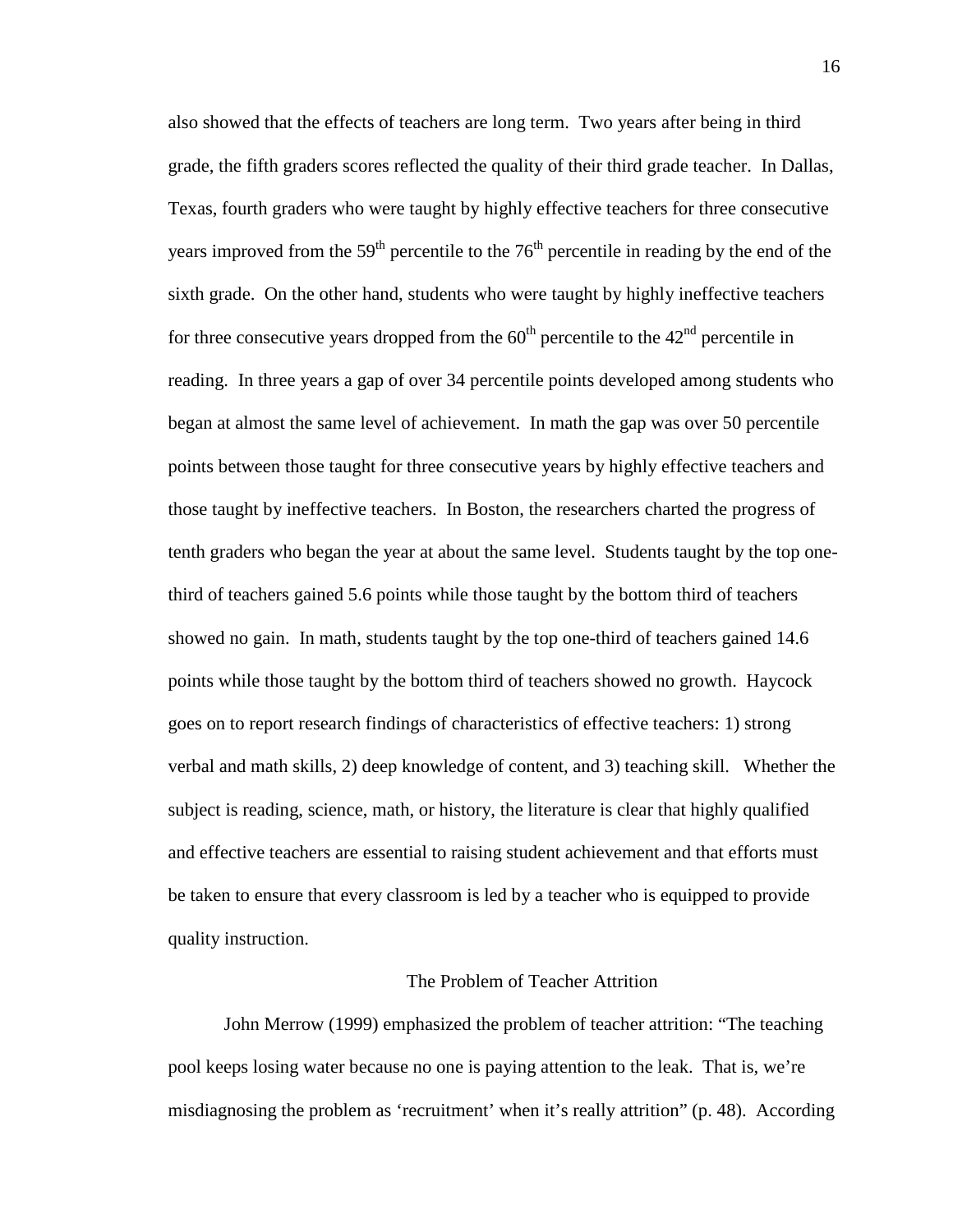to Mary Cochran-Smith (2004), many people enter the teaching profession for idealistic reasons of making the world a better place and providing children with opportunities to be productive citizens. They love children, and they love learning. These reasons and attitudes have not proven to be enough to sustain people in the teaching profession. She explained,

To stay in teaching, today's – and tomorrow's – teachers need school conditions where they are successful and supported, opportunities to work with other educators in professional learning communities rather than in isolation, differentiated leadership and advancement prospects during the course of the career, and good pay for what they do (p. 391).

Although much has been done to recruit new teachers into the profession, keeping them in education has proven to be much more of a challenge. Educational entities have instituted initiatives such as career-change programs, alternative certification programs, recruitment of international teachers, signing bonuses, housing allowances, tuition reimbursement, and student loan forgiveness incentives (Hirsch, Koppich, & Knapp, 2001). These efforts are necessary; however, they will not solve the staffing problems that school administrators face because of the vast numbers of teachers who leave their classrooms to pursue other careers or more appealing teaching situations at other schools. Snyder, Hoffman, and Geddes (1997) report that both teacher retirements and student enrollment have increased since 1984. Ingersoll and Smith (2003) recognize the significance of the increase of teacher retirement on the problem of school staffing, but they conclude that "a larger part of the problem is teacher attrition—which is particularly high among teachers in their first few years of service" (p. 30). Although efforts to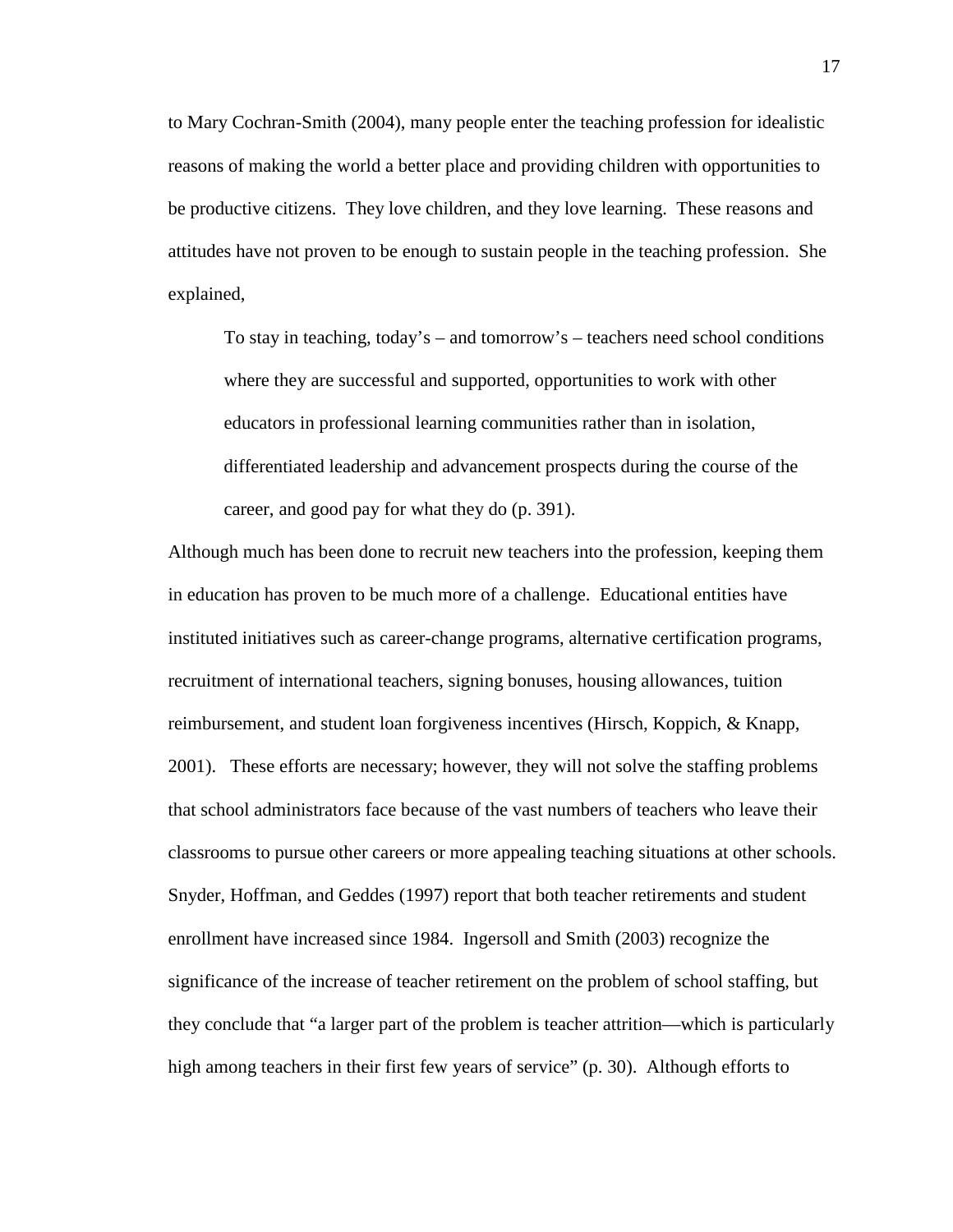recruit more people into the teaching profession have been successful, the large number of teachers who are leaving teaching far outnumbers the new recruits.

# The Teacher Retention Challenge

The inability of school districts to retain bright, committed, and enthusiastic people in the teaching field is not a new problem. The November 16, 1962 issue of *Life*  magazine reported, "Too many will quit permanently because they are fed up. Their ambition and self-respect will take them into business or other professions…. They leave behind an increasing proportion of tired time-servers" (Tye & O'Brien, 2002). As a profession, teaching has historically been infamous for the relatively low compensation it offers; however, it has attracted those who love children and who want to have a positive impact on their lives. Educational sociologists, according to Ingersoll (2001) have said as early as 1925 that the development of a close-knit community is an indicator of a successful school; however, Ingersoll found that small private schools, which are more likely to be characterized as close-knit communities, are most susceptible to teacher turnover. He explained, "Since the teaching force in the United States is predominantly female, turnover was taken for granted because women frequently left the field to raise families" (Jalongo & Heider, 2006, p. 379). Except during periods of declining enrollment in the late 1970s and early 1980s, teacher shortages have been prevalent during much of the twentieth century in areas experiencing population growth (Dove, 2004). Researchers predicted that severe teacher shortages in elementary and secondary schools were eminent due to a "graying" teacher force and rising teacher attrition (Ingersoll, 2001). In *Finders and Keepers: Helping New Teachers Survive and Thrive in Our Schools* (2004), Susan Moore Johnson and the other members of Project on the Next Generation of Teachers from Harvard's Graduate School of Education studied fifty new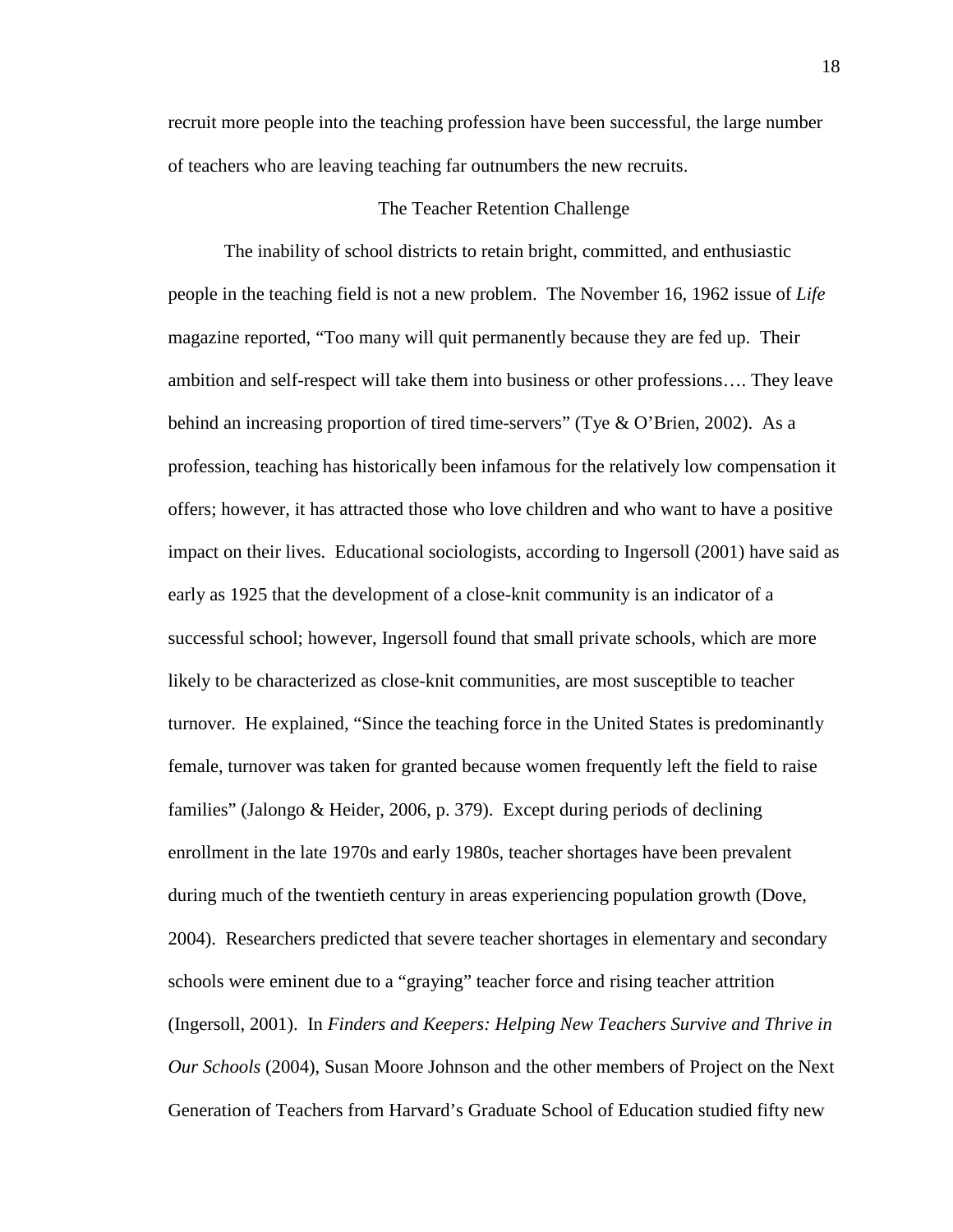teachers during their first year of teaching. They describe the rise of a "perfect storm" created by the large number of teacher retirements, growing student enrollment, mandated reduction of class sizes, and the requirements of the No Child Left Behind legislation. In 2001 the National Education Association reported that 38 percent of teachers had over twenty years experience, which indicates that a large percentage of teachers will be retired by 2010 (Johnson, S.M., 2004, p. 5). Many career teachers who entered teaching in the sixties and seventies have already retired or are soon approaching retirement. Student enrollment increased tremendously during the 1990s. In Nevada the student population grew by 69 percent; in Arizona, it grew by 37 percent (Johnson, S.M., 2004, p. 3). These circumstances point to a growing discrepancy between the numbers of school-age children and the number of qualified teachers. According to the researchers, U.S. public schools must recruit, support, and retain 2.2 million new teachers between 2004 and 2014 (Johnson, S.M., 2004, p. 4).

One of the most prolific researchers on the topic of teacher retention of late is Richard M. Ingersoll of the University of Pennsylvania. In his 2001 study, "Teacher Turnover, Teacher Shortages, and the Organization of Schools," Ingersoll states, "One of the pivotal causes of inadequate school performance is the inability of schools to adequately staff classrooms with qualified teachers" (p. 3). Ingersoll found that school staffing problems were not necessarily the results of an insufficient number of teachers, but from the demand for teachers caused by a "revolving door" of teachers leaving their jobs "for reasons other than retirement" (p. 5). In addition, he found that teachers were leaving the profession due to "low salaries, inadequate support from school administration, student discipline problems, and limited faculty input into school decision-making" (p. 3). Public schools in high poverty areas and small private schools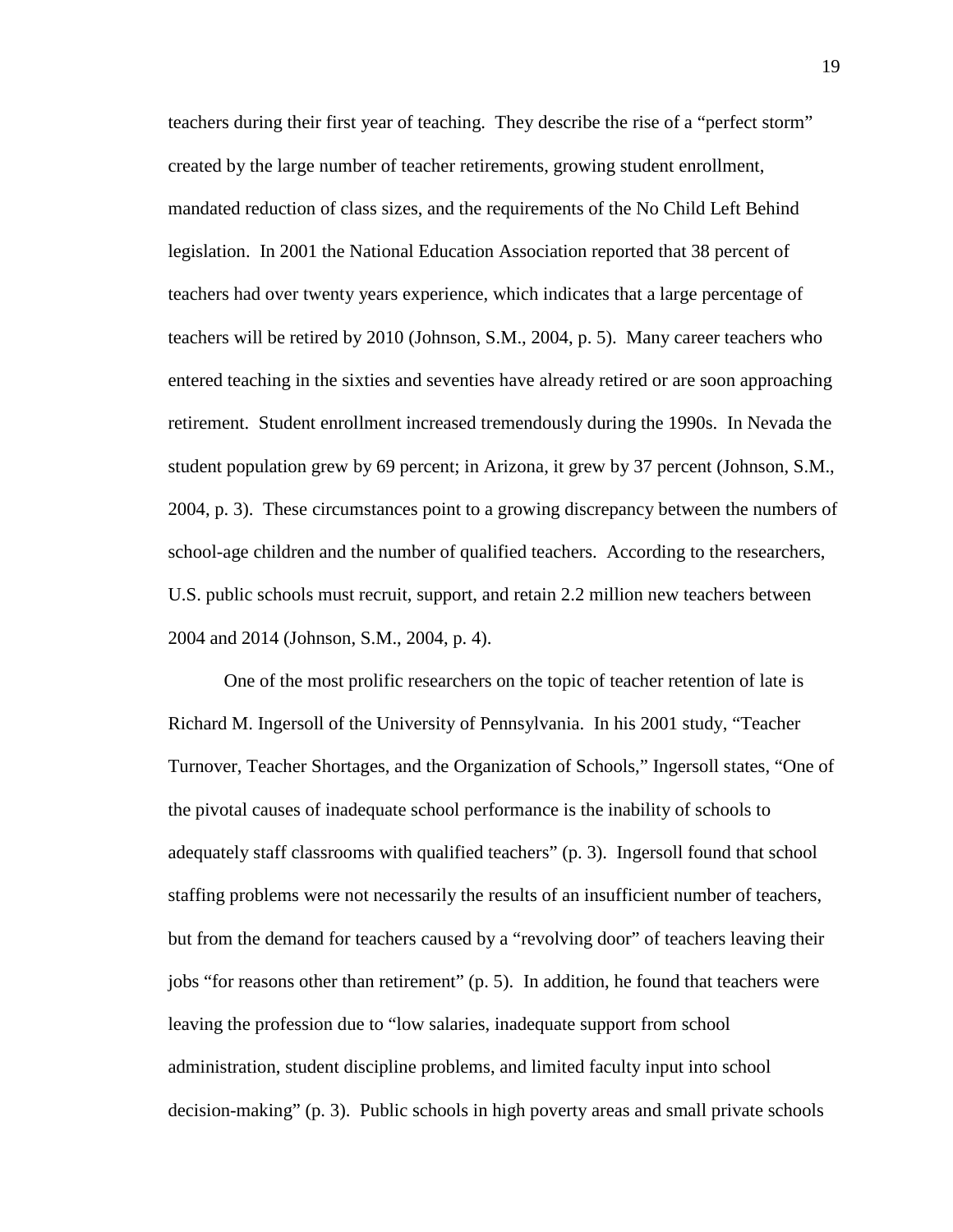suffer the most teacher turnover; whereas, neither urban public schools nor large public schools have significantly high teacher turnover. Teachers in high poverty schools and in small private schools are 17 percent more likely to leave their teaching positions than are other teachers. Teachers in rural and suburban schools are slightly less likely to leave than teachers in urban schools while secondary teachers are less likely to leave than elementary teachers. An enrollment increase of 100 students decreases the odds of teachers leaving. Ingersoll also identified age as a factor in teacher retention. Younger teachers and older teachers are more likely to leave education, but those between thirty and fifty are more likely to settle into their teaching careers. Ingersoll's 2001 study also linked employee turnover to the performance of organizations. Effective organizations usually have a well-managed turnover that brings in new employees with fresh energy and novel ideas to help the organization avoid becoming stagnant. Too much turnover leads to dysfunction and subpar performance by organizations (Ingersoll, 2001).

#### Areas of Greatest Need

The unfortunate trend in education is that the most needy students often have the least qualified and effective teachers. "The pattern is cyclical, as the least prepared teachers—many teaching out of their content area or without teaching certification—are hired for difficult-to-fill positions in low-performing schools" (Johnson, C., Kahle, J., & Fargo, J., 2006, p. 1). In a survey by the Center on Education Policy (2006), 24 states reported difficulties recruiting and retaining highly qualified teachers in middle and high school math, science, and special education. Urban schools, such as the Chicago Public Schools and the Cleveland Municipal School District, as well as rural schools such as those on Kodiak Island, Alaska, reported significant problems staffing schools with teachers who met the requirements of No Child Left Behind. The Kodiak Island District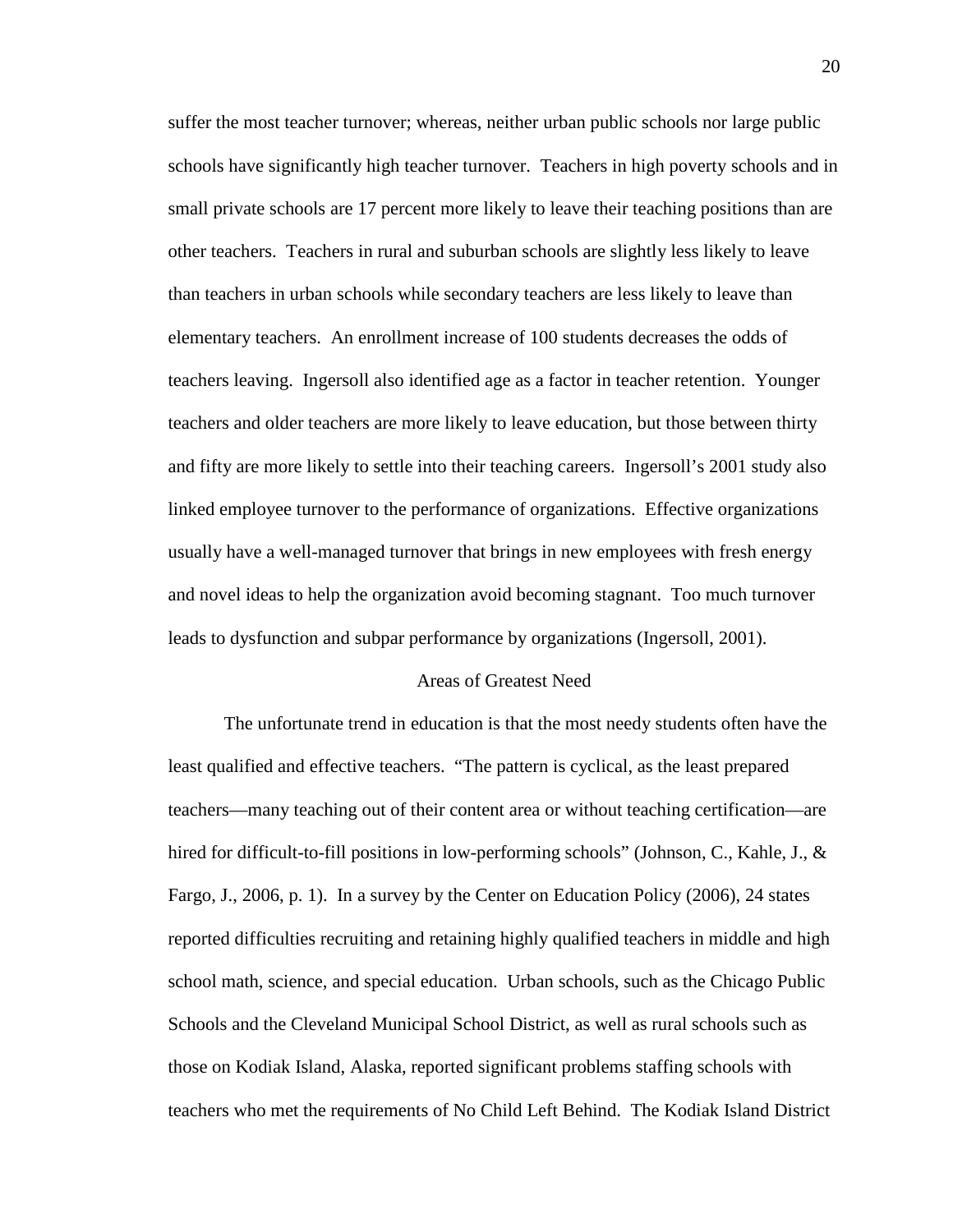had to go as far as employing Internet-based teachers for some upper-level subjects. States reported that providing highly qualified teachers in special education under the No Child Left Behind guidelines was their most significant problem area as they require those teachers to be highly qualified in both special education and the core content areas they teach. Clark County, Nevada, serves 280,840 students of whom 44 percent are low income. In addition to having difficulties staffing their classrooms with math, science, and special education teachers, they also reported great difficulty in recruiting and retaining teachers in bilingual education. Schools identified as being hard to staff, typically those serving large percentages of minority or poor students, cited several causes for their difficulties including school conditions, lower pay, safety concerns, lower student achievement, and longer commutes. The teachers with the most experience and qualifications, on the contrary, choose to work "in schools serving wealthy, high achieving, and white students" (Center on Education Policy, 2006, p. 158). Districts such as Berkeley County, which serves students from the outskirts of Charleston to very rural schools in South Carolina, have opted to provide professional development funding particularly for teachers in rural schools with high poverty rates. Teachers at those schools are offered financial incentives to pursue advanced degrees as long as they serve those schools for at least three years (Center on Education Policy, 2006).

In his article for *Science Educator,* Ingersoll (2003) focuses on the problem secondary school principals have in securing and retaining qualified science and math teachers who can often earn more money in other fields. Science and math teachers represent 11 percent of the entire teaching force in elementary and secondary schools. Although they gave similar reasons for leaving teaching as other teachers did, forty percent of math and science teachers said they left teaching due to dissatisfaction with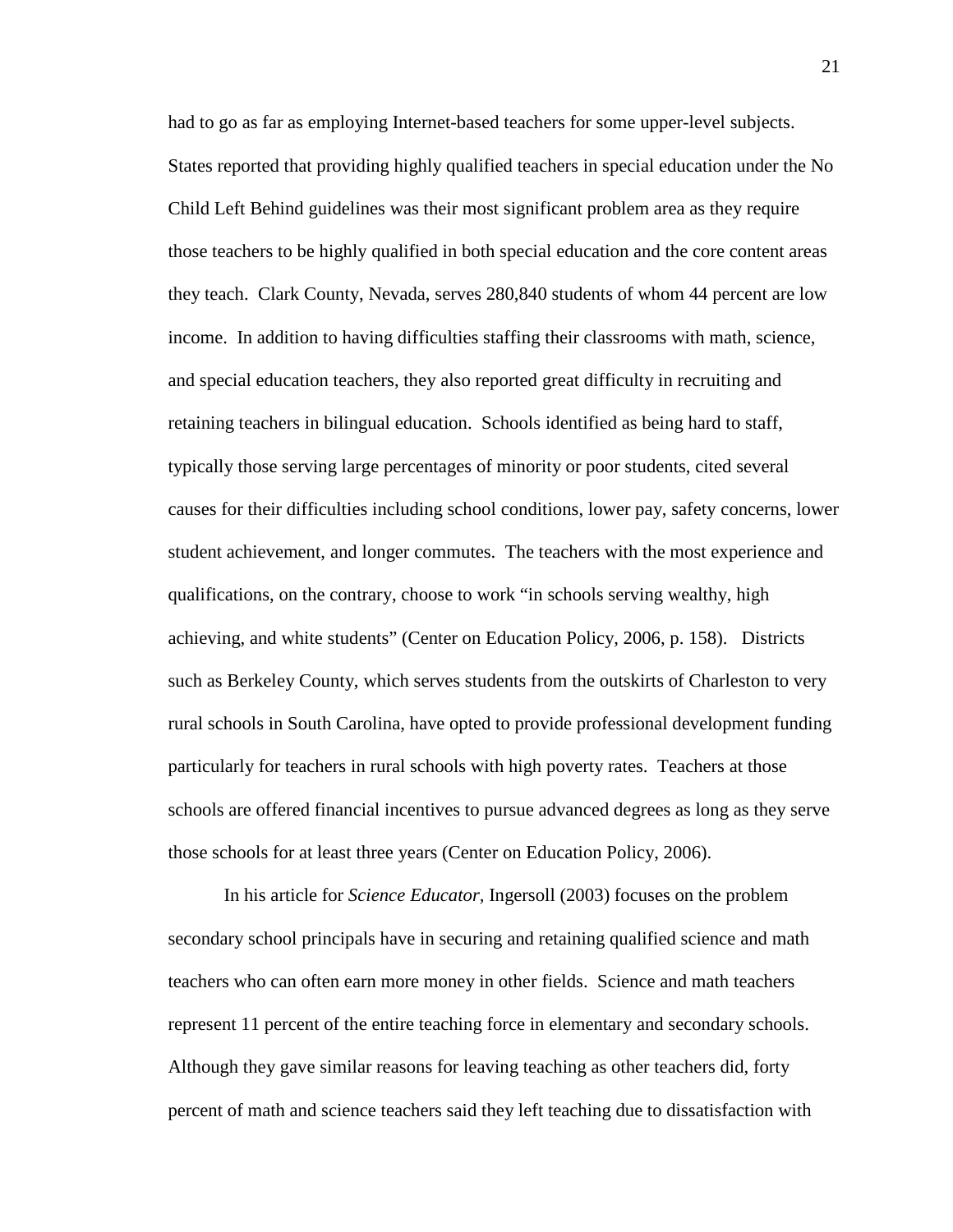their jobs; whereas, 29 percent of all teachers listed job dissatisfaction as their main reason for leaving (p. 4). The most common reasons for their dissatisfaction include low salaries, 78.5 percent; discipline problems with students, 34.9 percent; lack of administrator support, 26.1 percent; lack of student motivation, 17 percent; and lack of input in school decision making, 6 percent. Factors such as large classes, interruptions of instruction, lack of planning time, and few opportunities for professional advancement, on the other hand, were not commonly related to teacher turnover (Ingersoll & Smith, 2003, p. 4). Retirement accounts for a very small portion of science and math teachers leaving; school staffing decisions account for a larger portion, but the largest portion of science and math teachers leave because of job dissatisfaction or to pursue better professional opportunities (Ingersoll, 2003).

In addition to science and math teachers, special education teachers have also proven to be very difficult to recruit and retain in schools. The Individuals with Disabilities Act of 1990 and the subsequent reauthorization requires that all children with special needs receive free and appropriate education. More children are being identified as having special needs now than ever before; however, the number of qualified special educators is significantly decreasing. Due to concern with the shortage of special education teachers in Texas, Otto & Arnold (2005) studied the perceptions of veteran special education teachers concerning the amount of administrative support they received. Texas had a state-wide attrition rate of 22 percent. A fourth of those receiving teaching credentials did not take jobs in teaching within two years after being certified, and about one-half of new teachers in Texas leave teaching within the first five years. Special education teachers in Texas described lack of administrative support as a primary reason why they leave the profession. Many of them felt that administrators lacked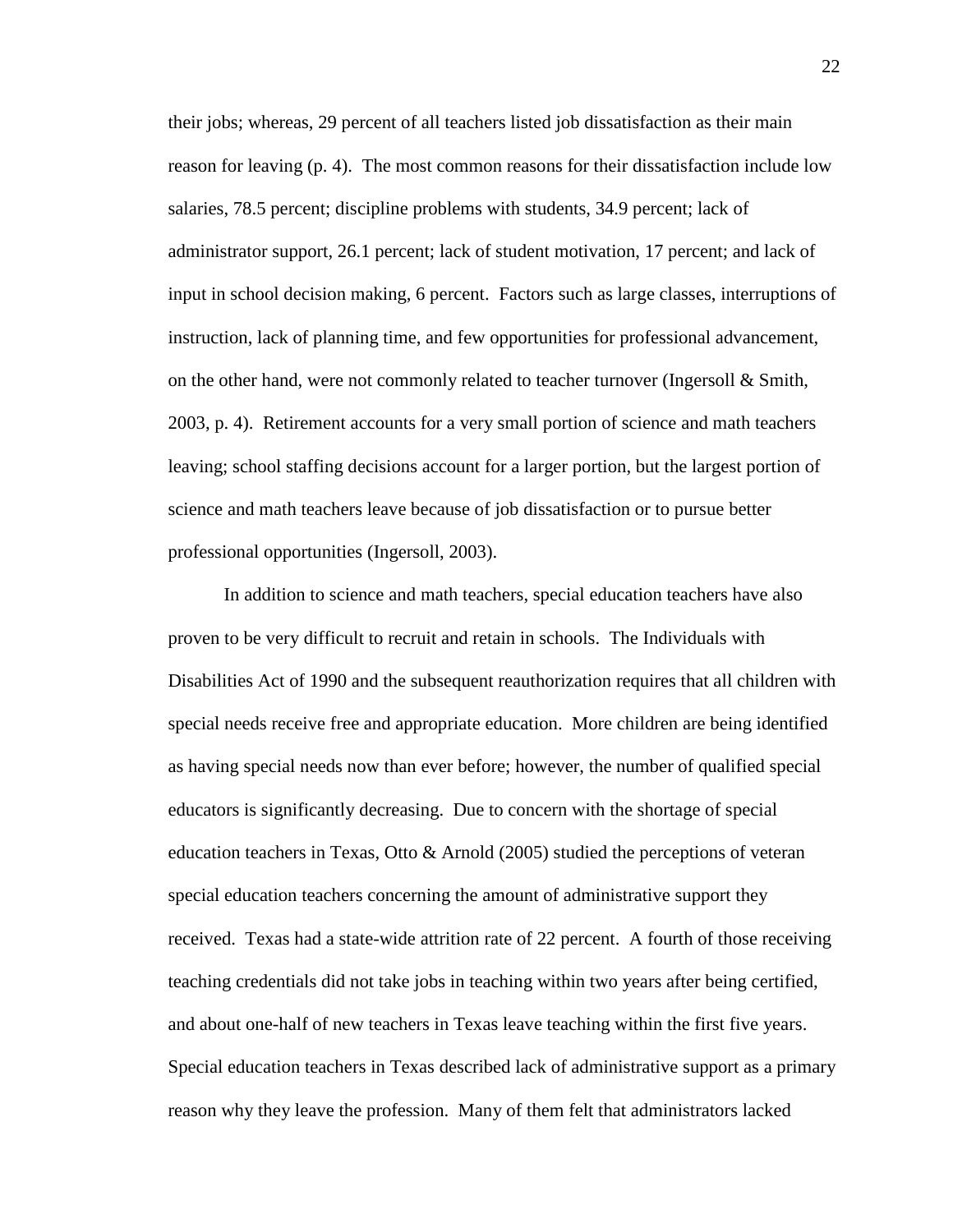understanding of students with special needs as well as sufficient knowledge of special education laws. In addition, they felt "stressed, overworked, and underappreciated" when they did not receive necessary support from their administrators (Otto & Arnold, 2005, p. 257). Special education teachers revealed that they need more time to complete all of the necessary paperwork and to collaborate with other teachers. They expressed a need to reduce their caseloads, to provide meaningful professional development opportunities, and to have the necessary technology and resources for their students. The researchers found a distinct difference between the perceptions of special education teachers with fewer than five years experience and those who were more experienced regarding administrative support. Sixty-nine percent of experienced special education teachers indicated satisfaction with the amount of support they received from their administrators, which is quite a contrast to the literature's description of the perceptions of beginning teachers (Otto & Arnold, 2005).

# Causes of High Teacher Attrition

The literature reveals that younger teachers are more likely to leave education than are teachers in the middle of their careers. According to the National Center for Educational Statistics, 9.3 percent of public school teachers fail to complete their first year of teaching before they leave the profession. Over 20 percent of public school teachers in America leave teaching within their first three years (Dove, 2004). Susan Moore Johnson (2004) distinguishes between the expectations of contemporary teachers and those who entered the profession in the 1960s and 1970s. "They expect to be paid well… for the important work they do. They expect variety in what they do with differentiated roles and opportunities to advance in the profession. They want a chance to collaborate with colleagues and to work in organizations that support them" (p. xii).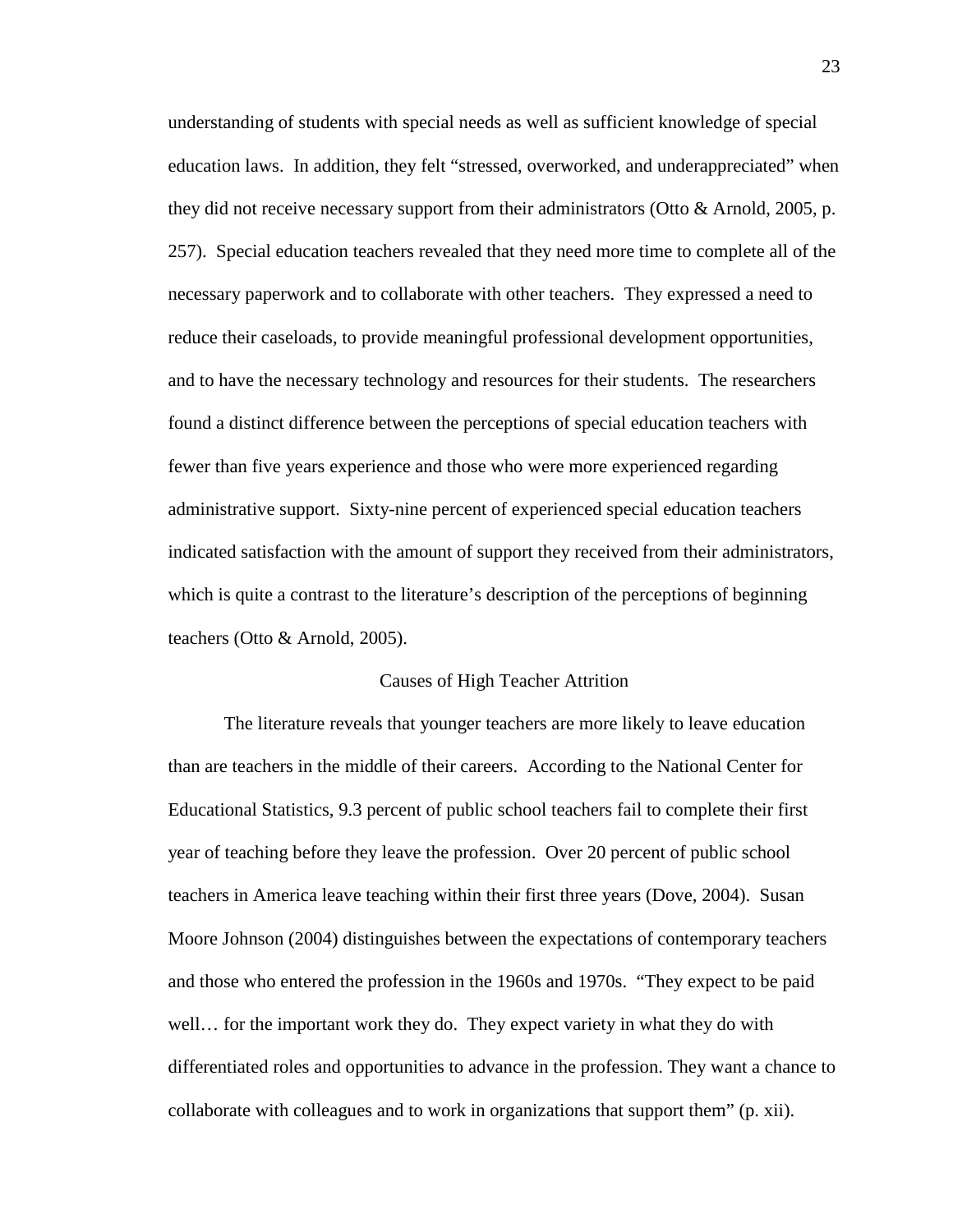Schlichte, Yssel, and Merbler (2005) interviewed five novice special education teachers about their first year teaching experiences. Their findings indicated that to be successful, new teachers need strong relationships with an experienced mentor teacher as well as with supportive administrators. To deal with the many stressors of teaching, beginning teachers indicated that they benefited from being assigned buddy teachers. Developing positive relationships with students also helped first-year special education teachers to continue teaching. Establishing these relationships helped them to develop strong support networks that encouraged retention. Darling-Hammond (2003) identified low salaries, unsatisfactory working conditions, inadequate preparation, and lack of mentoring as the four most prevalent reasons for teachers leaving the profession. Increased accountability, paperwork, and pressures related to high stakes testing have also been found to adversely affect teacher retention (Tye & O'Brien, 2002). In addition to low levels of pay, high workload and poor job status are common reasons for teachers leaving the profession (Butt, Lance, Fielding, Gunter, Rayner, & Thomas, 2005). On the other hand, they identified working with children, the intellectual challenge of teaching, and autonomy as contributing to the job satisfaction of teachers. Ware and Kitsantas (2007) linked teacher efficacy, "the extent to which a teacher feels capable to help students learn," to teachers' commitment to continuing in their teaching careers (p. 303).

In their study "Oh, Won't You Stay," Strunk and Robinson (2006) researched reasons why so many leave the teaching profession. One theory they discuss is the "opportunity wage theory," which suggests that teachers of subjects such as math or science are more likely to leave teaching because they have a higher market value outside of education. Although their research failed to support the premise that math and science teachers were more likely to leave teaching, they did find that foreign language teachers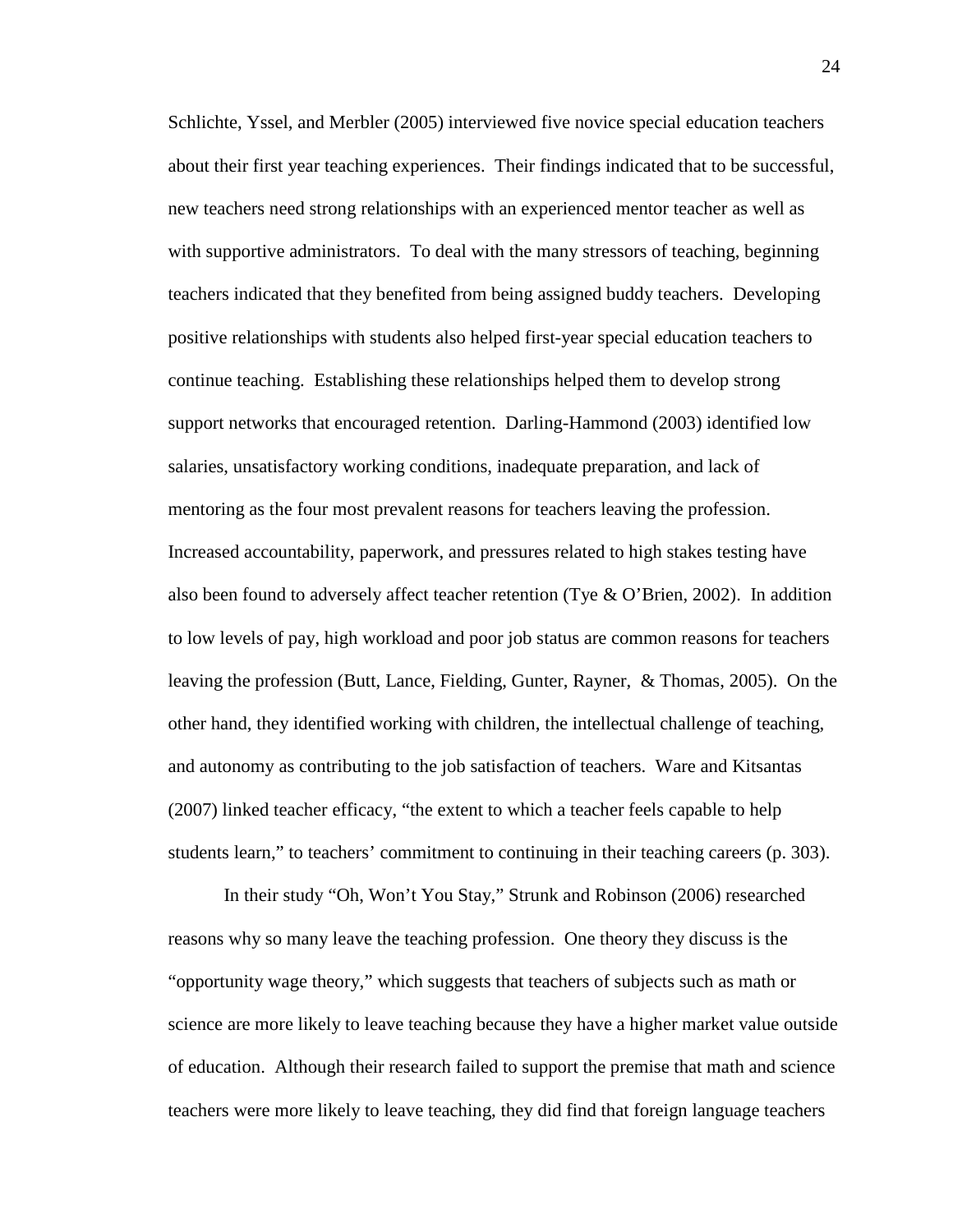had a high attrition rate possibly due to the growth of a global economy that demands international communication. English and social science teachers, on the other hand, were less likely to quit teaching perhaps due to limited opportunities to earn more in other fields. Vocational teachers also exhibited low attrition rates. One of their most significant findings was that teachers certified in their teaching fields are less likely to leave education. The researchers postulate that this may be due to their investment of earning their certification. Strunk and Robinson found no significant evidence that gender plays a role in determining attrition rates. They did find that experience is a strong predictor of teacher attrition. Teachers in their first four years of teaching are much more likely to quit teaching than those who are more experienced. The probability of attrition for teachers with zero to two years experience was .174 while the probability of attrition for teachers with three to four years of experience was .177. Teachers with five to ten years experience had a .120 likelihood of leaving education. Teachers with advanced degrees were not found to be significantly more likely to leave teaching although they were more likely to leave. The researchers suggest this may be related to the opportunity wage theory since those with higher degrees are likely to have more opportunities to earn higher wages. Although they expected to find teachers in rural areas to be less likely to leave their jobs due to a lack of other opportunities, the researchers found that school location did not play a significant role in determining teacher attrition. Strunk and Robison did find, as expected, that higher teaching salaries meant lower attrition rates, and teachers were less likely to leave larger schools possibly because of larger support staffs and fewer additional duties. Their research findings support the social identity theory that teachers are more likely to leave schools with high minority populations. They suggest that this finding has less to do with racial bias and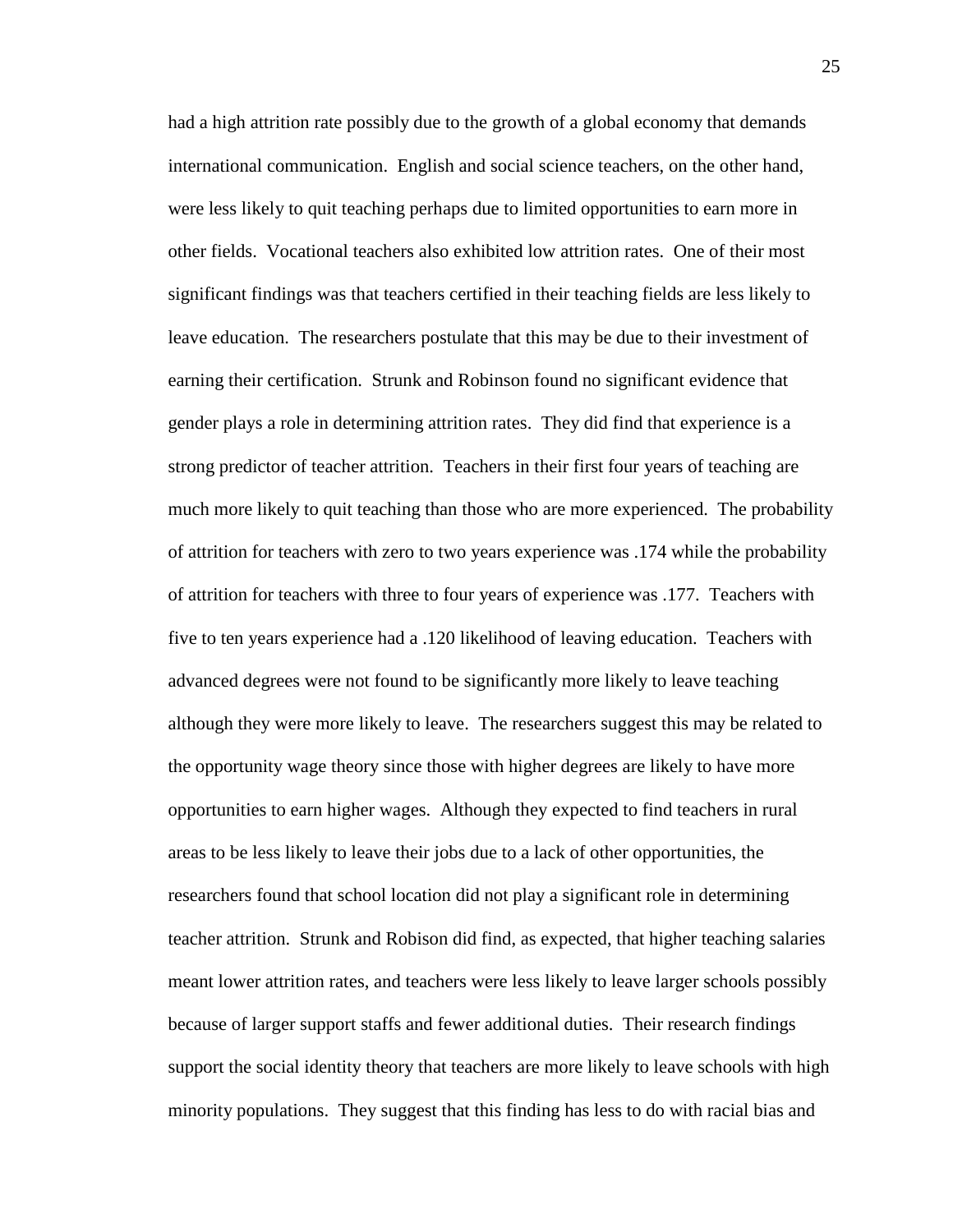more to do with people being more comfortable around others of similar races and ethnic backgrounds.

According to the literature, those who suffer most from the paucity of wellprepared teachers are low income students. Low income students are more likely to be taught by inexperienced and unqualified teachers. Large urban schools with the highest percentages of low-income and minority students have the highest percentages of firstyear teachers and teachers with fewer than five years experience as well as the lowest percentages of proven, veteran teachers. "Excessive teacher turnover in low-income urban and rural communities undermines teaching quality and student achievement" (National Commission on Teaching and America's Future, 2003). In a California survey, teachers reported that high-minority, low-income schools were characterized by poor working conditions that included large classes, inadequate facilities, insufficient support staff, and a lack of availability of textbooks and supplemental materials. The survey found that teachers' decisions to leave these schools were more strongly influenced by poor working conditions and lower salaries than by the student composition of the schools (NCTAF, 2003). Teacher turnover was found to be 50 percent higher in high poverty schools than in schools characterized as low poverty schools, and teachers in urban schools are more likely to leave than are those in suburban schools (Dove, 2004). According to the authors of *No Dream Denied: A Pledge to America's Children*,

The impact of high teacher turnover in low-income and high-minority schools falls directly on students because, for them, a churning faculty creates a true nowin situation. Having lost one or more of their teachers, they are forced to sit in classrooms taught by unqualified replacements or short-term substitutes, daily diminishing their chances of achieving a quality education (NCTAF, 2003).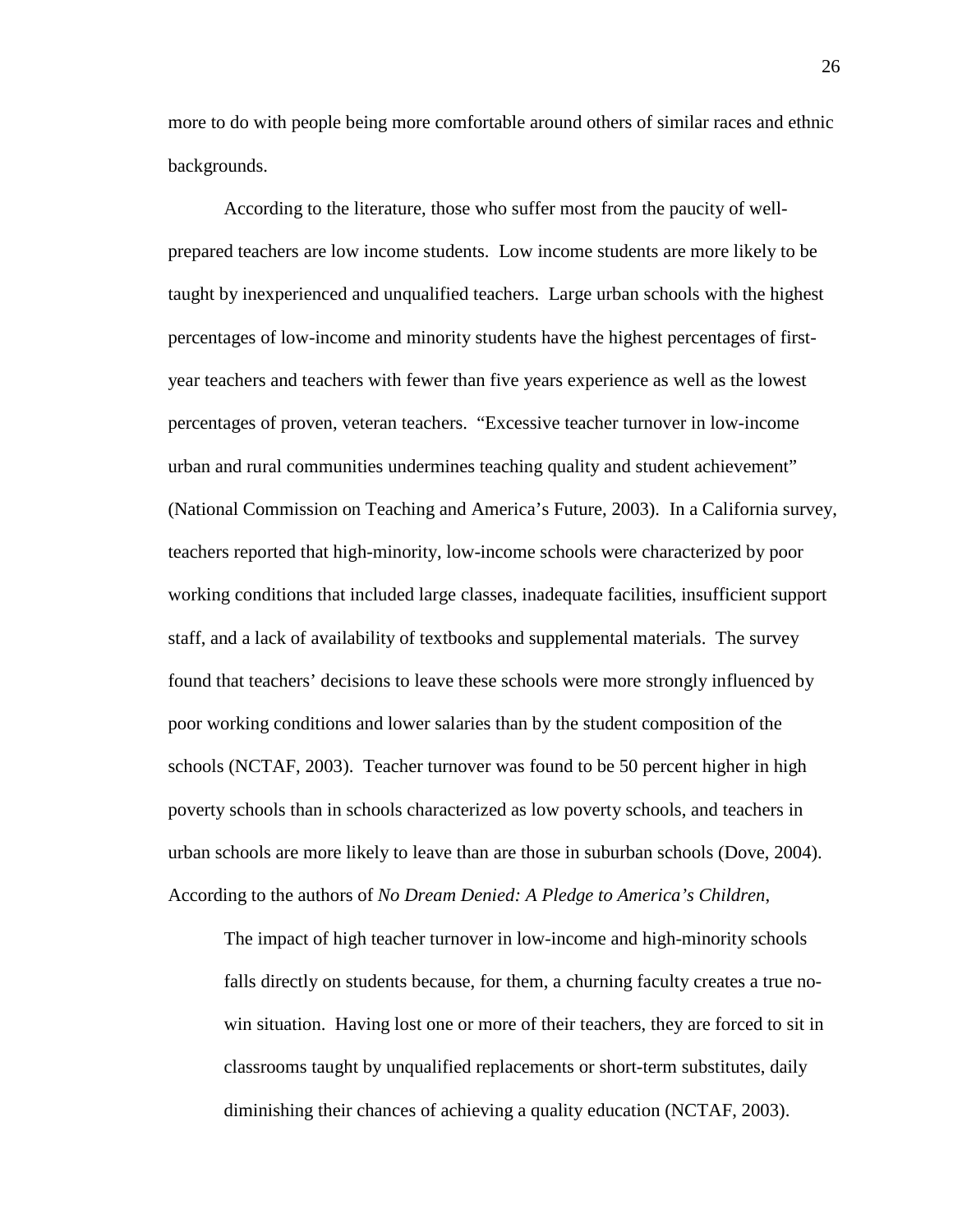Cochran-Smith (2004) also cites evidence that teacher attrition most severely affects schools located in low income rural and urban communities, "where students arguably deserve the best teachers and the most continuity in their schooling" (p. 12). Such low income schools remain in a constant state of discontinuity in which they must recruit and hire a large percentage of teachers each year, and many of those teachers hired are inexperienced and lack the credentials of those who leave. According to Cochran-Smith, classes in low income schools are often staffed with willing, but unqualified and/or inexperienced, adults to the detriment of their students.

# The Development of School Leadership Roles

Bottery (2001) cites the work of Grace (1995) that traced the development of the headteacher's leadership role in schools in England. Headteachers in the nineteenth century had the roles of "social control and the transmission of upper and middle-class moral, spiritual and cultural values" (Bottery, 2001, p. 209). Until the end of World War II, the headteacher's primary role was to control teachers and students and to require their subordination. From the 1940s to the 1980s, they were given much autonomy, which encouraged innovation in curriculum and instruction, and they continued in the role of the "trusted standard-bearer" in their schools. By the mid-1990s, the role of the headteacher required more public relations and marketing. He or she had to have more business savvy of a chief executive officer than the moral and scholarly characteristics of headteachers of earlier times. According to Bottery, this transformation of school leadership roles greatly limits the possibilities of true transformational leadership. More recently, however, with the implementation of a national curriculum, benchmark testing, student standards, and school evaluation in England, headteachers have had to become adept strategists who examine student data and foster school improvement based on the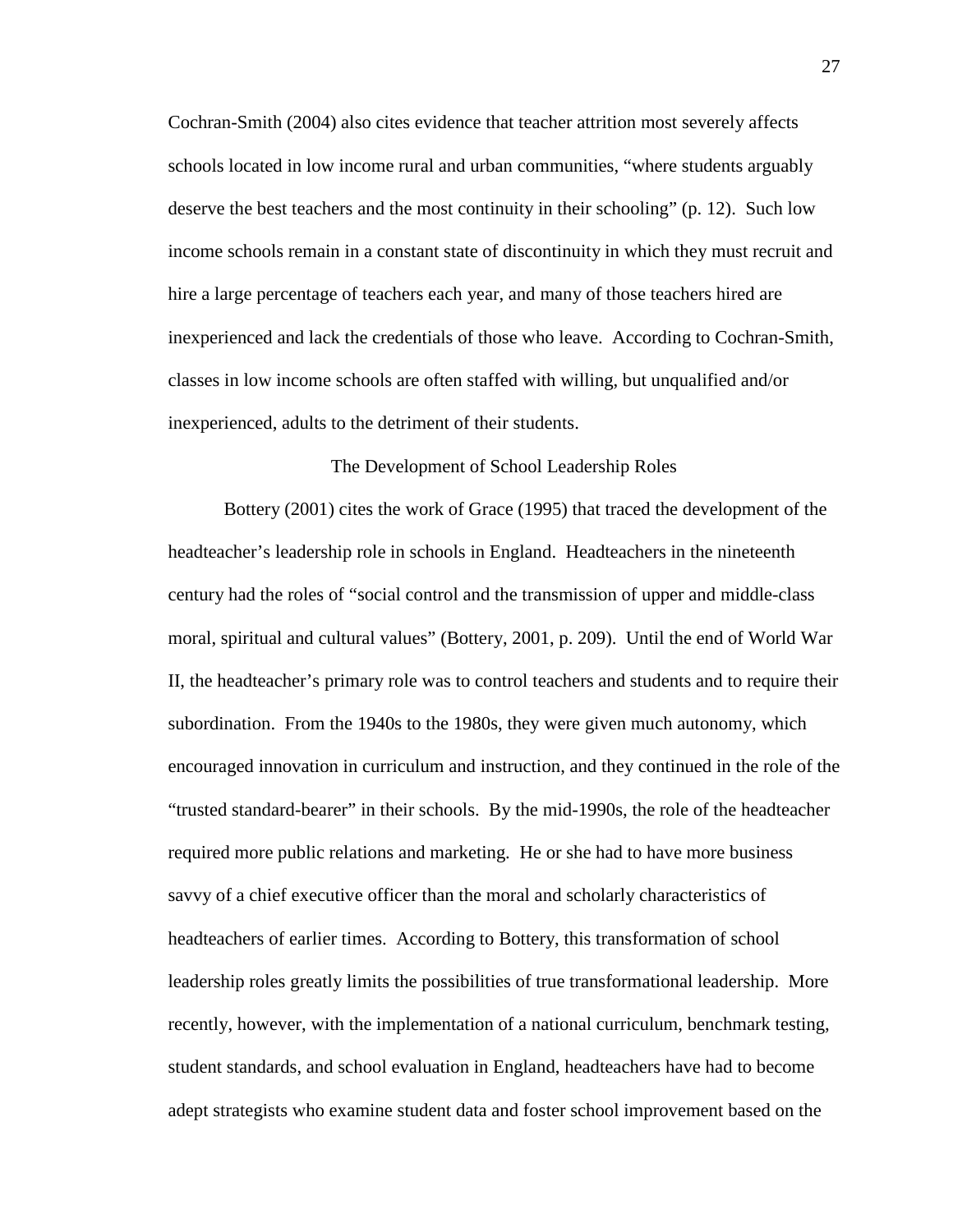trends of that data. They have been identified as being the essential factor in school improvement. Effective headteachers are able to transform schools into successful teaching and learning communities, while ineffective headteachers inhibit the progress and success of schools (Bottery, 2001).

Korkmaz (2007) studied the effects of leadership style on the organizational health of schools in Turkey. He cited studies that relate the dissatisfaction of teachers to low salaries, lack of resources, inappropriate administrative leadership styles, and jobrelated stress. In addition, he cites studies that attribute strong correlations between the principal's leadership style and teachers' job satisfaction. He said, "In many respects, the principal is the most important and influential individual in the school. It is his or her leadership that shapes the school's learning climate, the level of relationship between staff, and the teacher morale" (p. 25). Leaders with transformational styles have a positive influence on teacher job satisfaction because they encourage innovation that leads to climates more conducive to learning and positive relationship among administrators, teachers, and students.

Johnson (2004) describes the need for school leaders to reform their schools into more effective learning communities in which teachers have the opportunity to learn and grow as professionals. She illustrates how schools have not changed much from the days of the one-room school house in which one teacher worked in isolation to educate students from multiple grade levels. As student enrollment grew in the mid-nineteenth century, larger schools were developed, but they functioned as a cluster of one-room school houses in which teachers continued to work in isolation. Johnson describes contemporary schools as "egg-crate" organizations in which teachers still work independently in isolation and are left to sink or swim on their own. School reform, on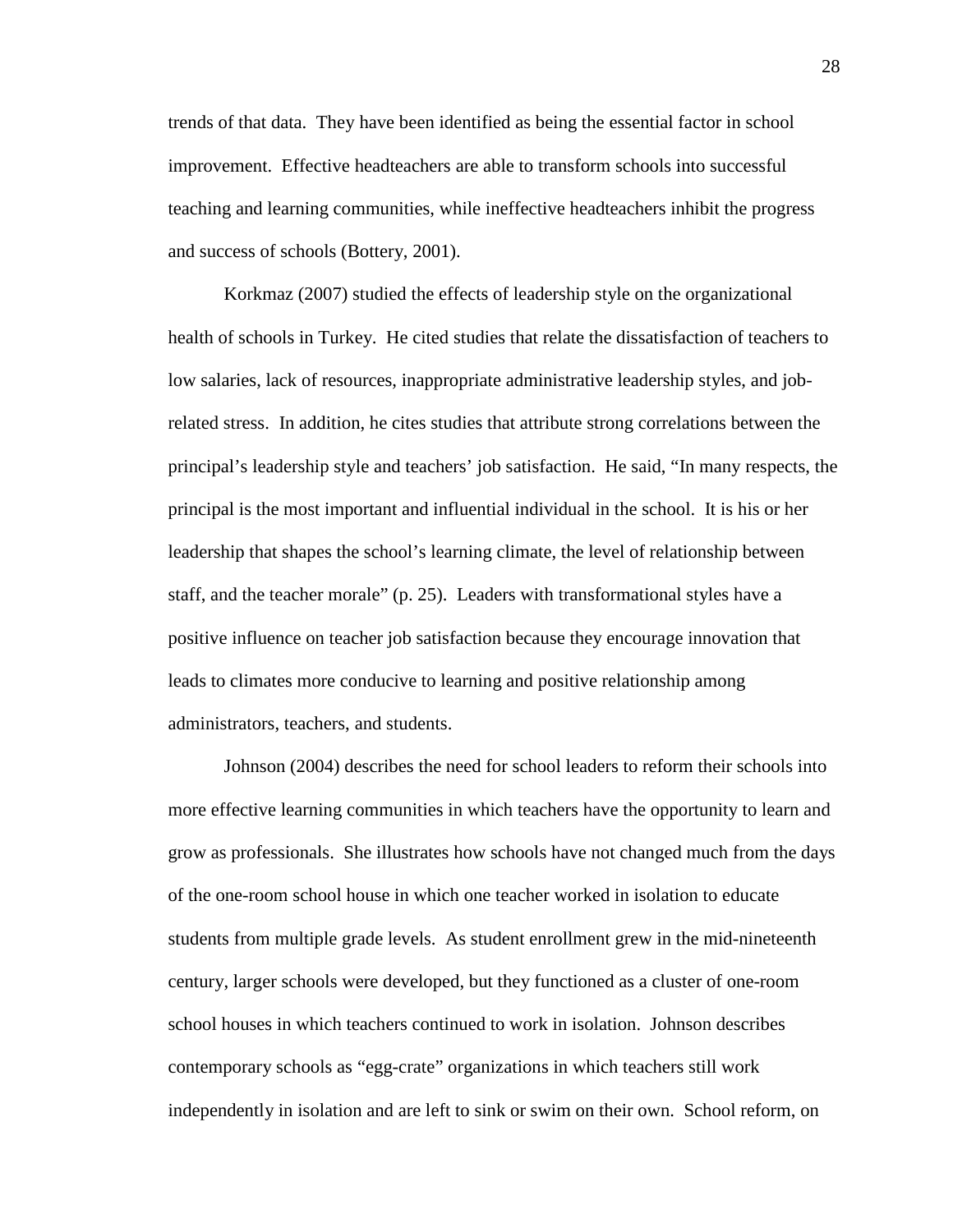the contrary, must include "team teaching, job-embedded professional development, and differentiated roles for expert teachers" (Johnson, S.M., 2004, p. 97). In addition the new teachers in Johnson's study identified the importance of administrator support and effective induction programs in determining their success and job satisfaction.

Johnson (2004) cited research studies that identify the school principal as having the most significant influence in determining how and how well a school will function. The teachers in Johnson's study desired school leaders who were "present, positive, and actively engaged in the instruction life of the school" (Johnson, S.M., 2004, p. 98). They hoped to work in a school where order was maintained, and where they received support in classroom management. More of the new teachers than not described dissatisfaction with their principals; however, principals who received accolades from the new teachers were identified as being visible, innovative, fair, supportive, effective problem solvers, positive in their interaction with teachers, strong instructional leaders, and clear communicators. Eleven of the fifty teachers in Johnson's study left teaching by the third year of the study. After four years, two-thirds of the teachers in study had left teaching or switched schools. Those who moved to other schools or left teaching expressed dissatisfaction with the overwhelming demands of teaching, low salaries, and few prospects for improvement. They described their principals as being "arbitrary, abusive, or neglectful" (Johnson, S.M., 2004, p. 113). They described themselves as being isolated and unsupported.

# Leadership Theory

The question arises: What can school leaders do to retain highly effective and qualified teachers? Much has also been written about leadership styles and practices and their influences on organizational effectiveness. More specifically, research has been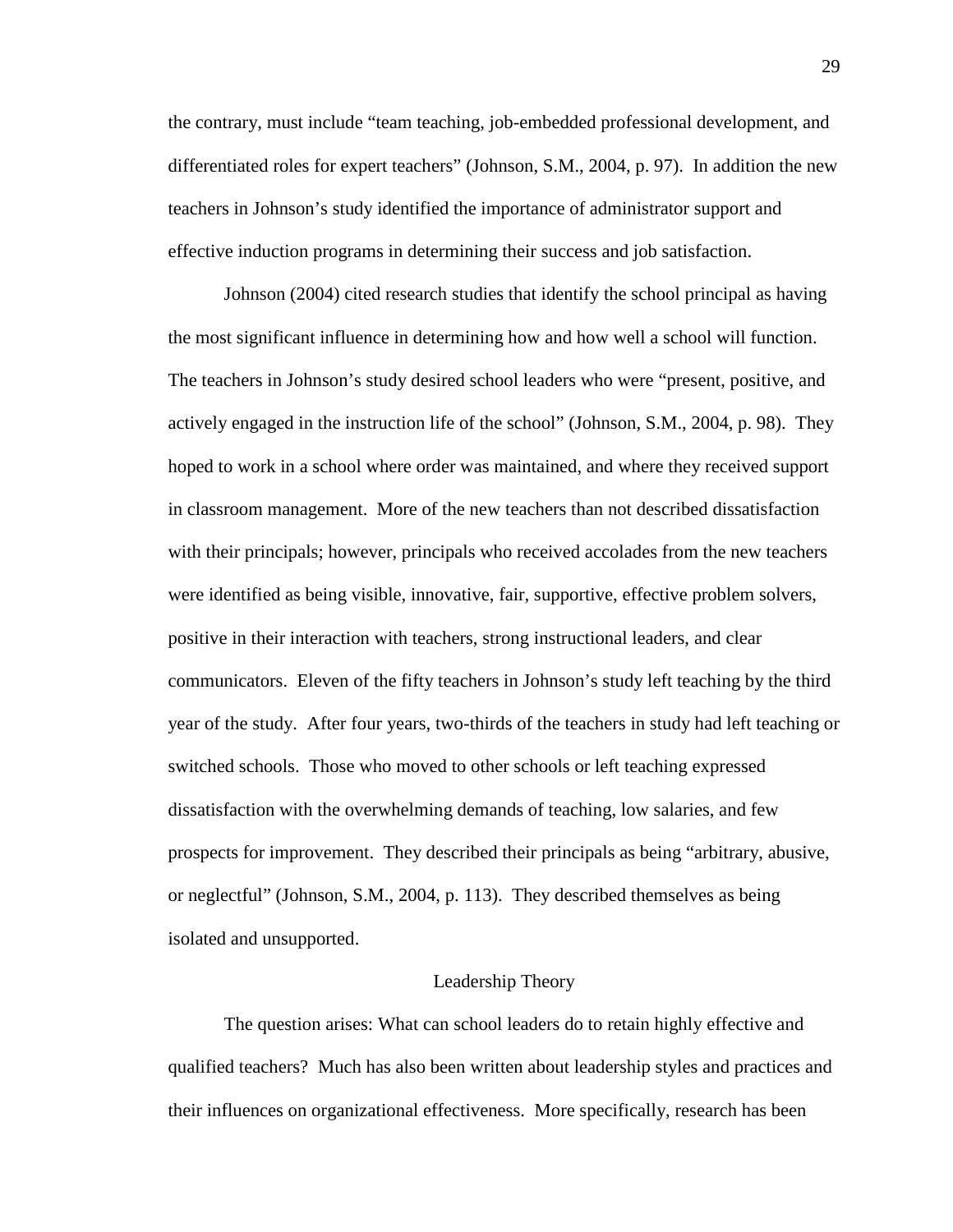conducted that points to specific practices teachers are looking for from their principals and other school leaders. Not only must principals understand the significance of the teacher retention problem, but they must also recognize that today's new teachers are looking for different working conditions than their more veteran colleagues. Sergiovanni (1996) addresses school leadership specifically as he describes its roots in Community Theory. He explains how leadership is the ability to influence a group of people to share a vision and move forward until it is realized. Unlike commanding or coercing, the Community Theory of leadership relies on the leaders' ability to influence followers by persuasion or example. Emphasizing school leadership or administration as servanthood, Sergiovanni describes the roots of school leadership as a "commitment to administer to the needs of the school as an institution by serving its purposes, by serving those who struggle to embody those purposes, and by acting as a guardian to protect the institutional integrity of the school" (p. 88). When discussing the leadership tasks of school principals, he begins with the leader's call to be purposeful in synthesizing the shared visions of his or her constituents into a clear vision to guide the direction of the school. Recognizing the diversity of the school's stakeholders--its students, parents, teachers, and administrators--Sergiovanni highlights the challenge of maintaining harmony. He cites the leader's responsibility to effectively establish and communicate how the school should function while recognizing differences in individual style and conscience. In addition, the leader must clarify the values of the school and create a workable set of procedures and structures that advances the school's mission and provides the norm for desired behavior of all involved. A leader must be effective at motivating others by providing for both their psychological needs as well as their cultural needs. Another component of leadership is the management of day-to-day operations to keep the school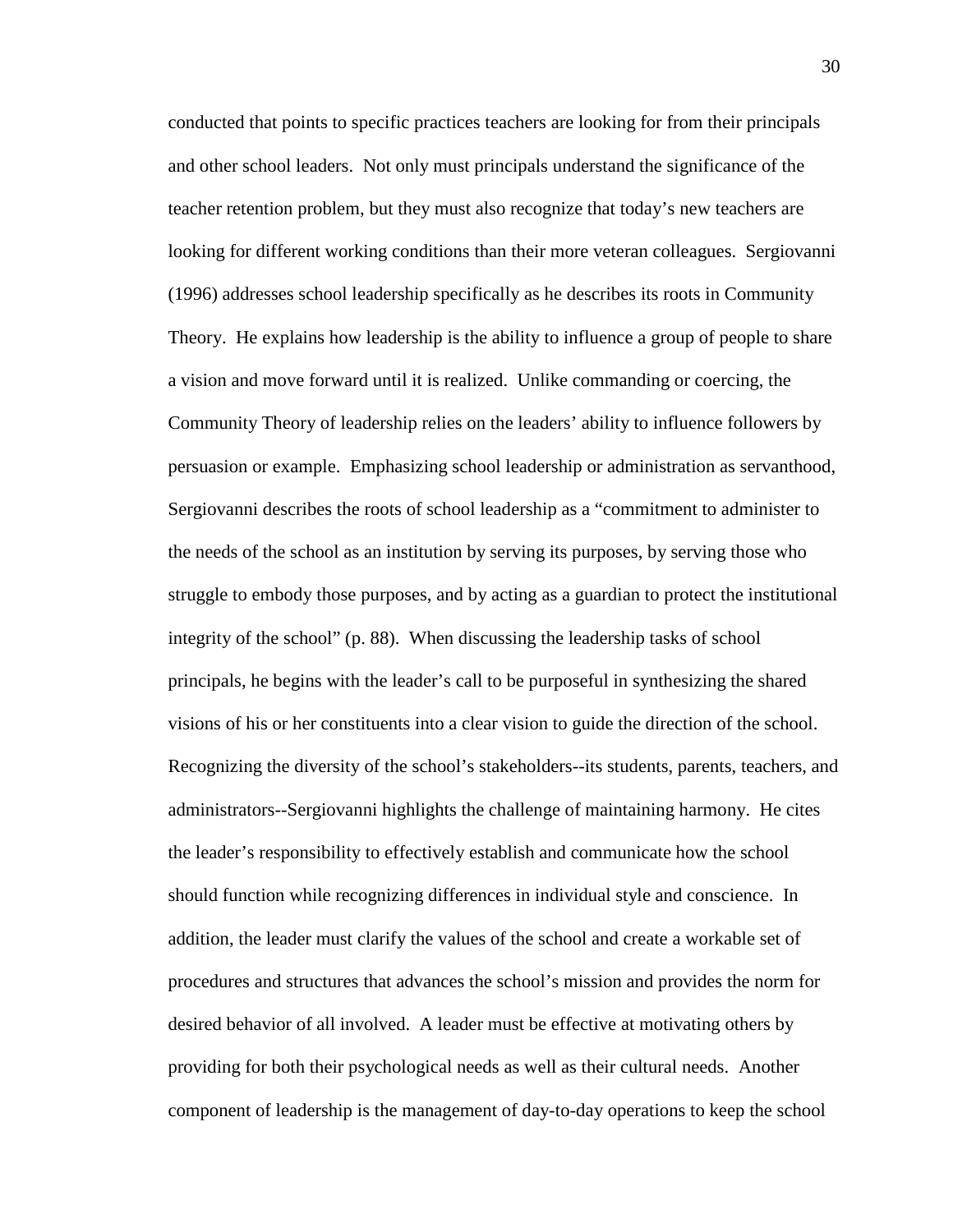functioning effectively and efficiently. Instead of demanding others to comply without question, Sergiovanni says school leaders must explain why it is necessary for people to perform certain tasks. Leaders must show their followers how they fit into the bigger picture of the whole school. School principals can enable their teachers and staff members to be more successful by removing obstacles that prevent them from being successful and by providing necessary support and resources for them to meet the challenges of their jobs. School leaders must also model the purposes and values they advocate for others to willingly follow. Finally, school leaders, according to Sergiovanni, must provide supervision to ensure the school is fulfilling its mission. When it fails to do so, the leader is responsible to determine why and work with others to identify solutions.

### Leadership Styles

Contemporary leaders are encouraged to become change agents who utilize transformational as well as transactional leadership characteristics. Transactional leadership is based on motivating and managing people through extrinsic rewards. The leader controls the rewards and distributes them to those who do as he or she says. The leader's influence and power are tied to the rewards that he controls (Bottery, 2001). Transactional leadership is based on an exchange of rewards for service between the leader and the follower. "Positive reinforcement is exchanged for good work, merit pay for increased performance, promotion for increased persistence, a feeling of belonging for cooperation, and so on" (Sergiovanni, 1999, p. 74). Sergiovanni refers to this as leadership by bartering: "Leader and led strike a bargain within which leader gives to led something they want in exchange for something the leader wants" (p. 74). The basest form of leadership, according to Sergiovanni (1999), transactional leadership follows the rule that "what gets rewarded gets done" (p. 71). Leadership by bartering proves to be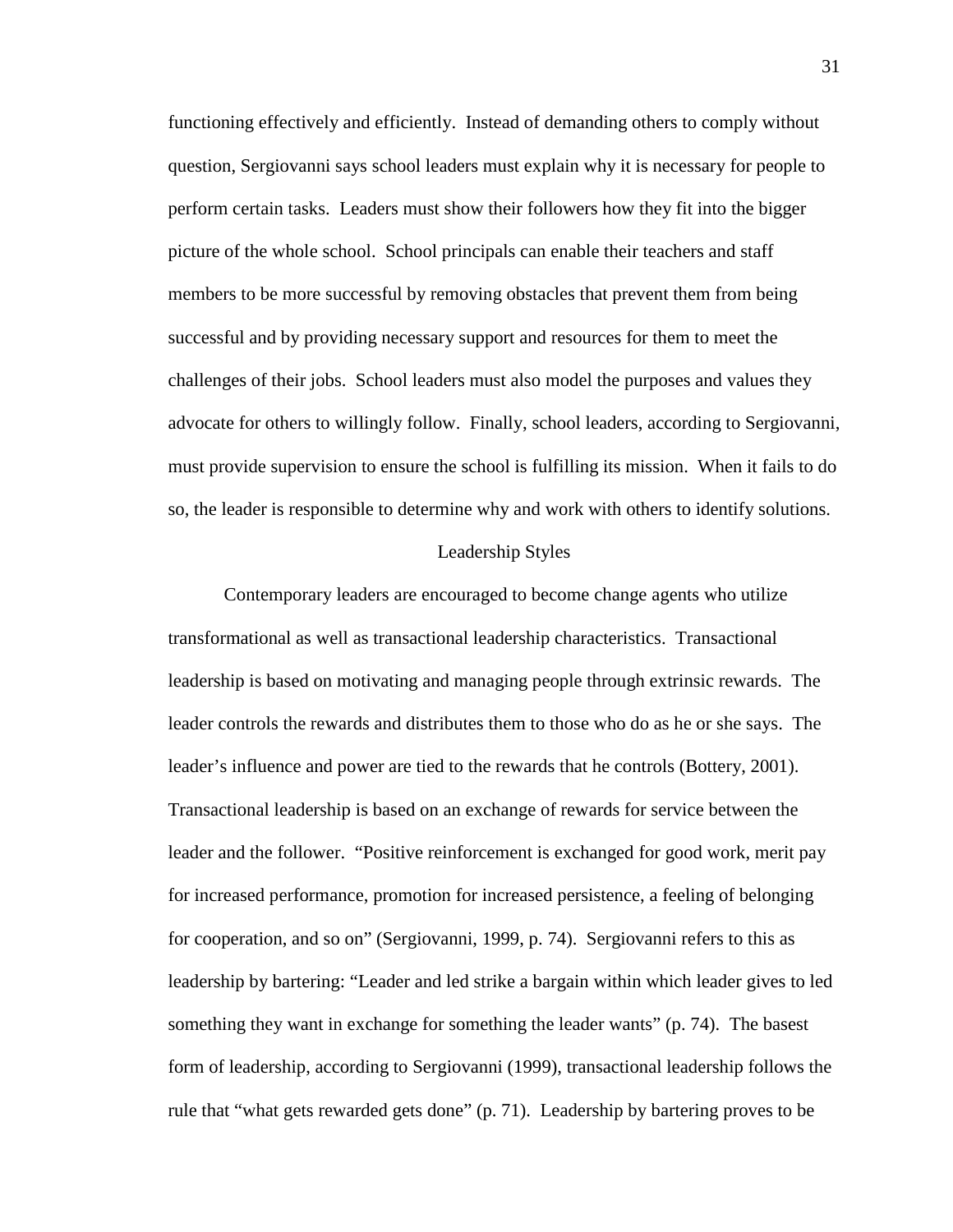especially useful when the followers lack competence to perform with excellence. Jane Kendrick became a middle school principal in 1979, and she created and enforced the rules for her faculty and staff to follow. According to Kendrick, her leadership practices became "tell, regulate, delegate, and evaluate" (p. 78). She worked to provide the right combination of rewards and punishments to motivate her faculty and staff to meet her expectations (Sergiovanni, 1999). Transactional leadership is often effective in the short term by providing a necessary push to stimulate action, but because it relies so heavily on the self-interest and individual needs of the followers, it often fails in the long run.

Transformational leaders, on the other hand, are those who are able to share vision and create consensus among their followers while they modify organizational structures to encourage the vision to unfold. They inspire their followers to sacrifice selfinterests to reach for the greater good of the organization. Other common practices of transformational leaders include "providing high standards, valuing diversity, [and] communicating openly" (Feinberg, Ostroff, & Burke, 2005, p. 472). Transformational leaders are commonly characterized by their charisma and their abilities to create unity within organizations. They lead by example and provide a consistent image to their followers (Feinberg et al., 2005). According to Sergiovanni (1999), transformational leadership appeals to higher-order, intrinsic motives of followers who are driven by doing what is rewarding and what is good rather than just by what gets rewarded. Transformational leadership is characterized by providing a culture of building that fulfills followers' need for "achievement, responsibility, competence, and esteem" (Sergiovanni, 1999, p. 74). It is marked by a culture of bonding in which the leaders and followers share values and a mission. Finally, transformational leadership promotes a culture of binding the leader and followers together through a strong sense of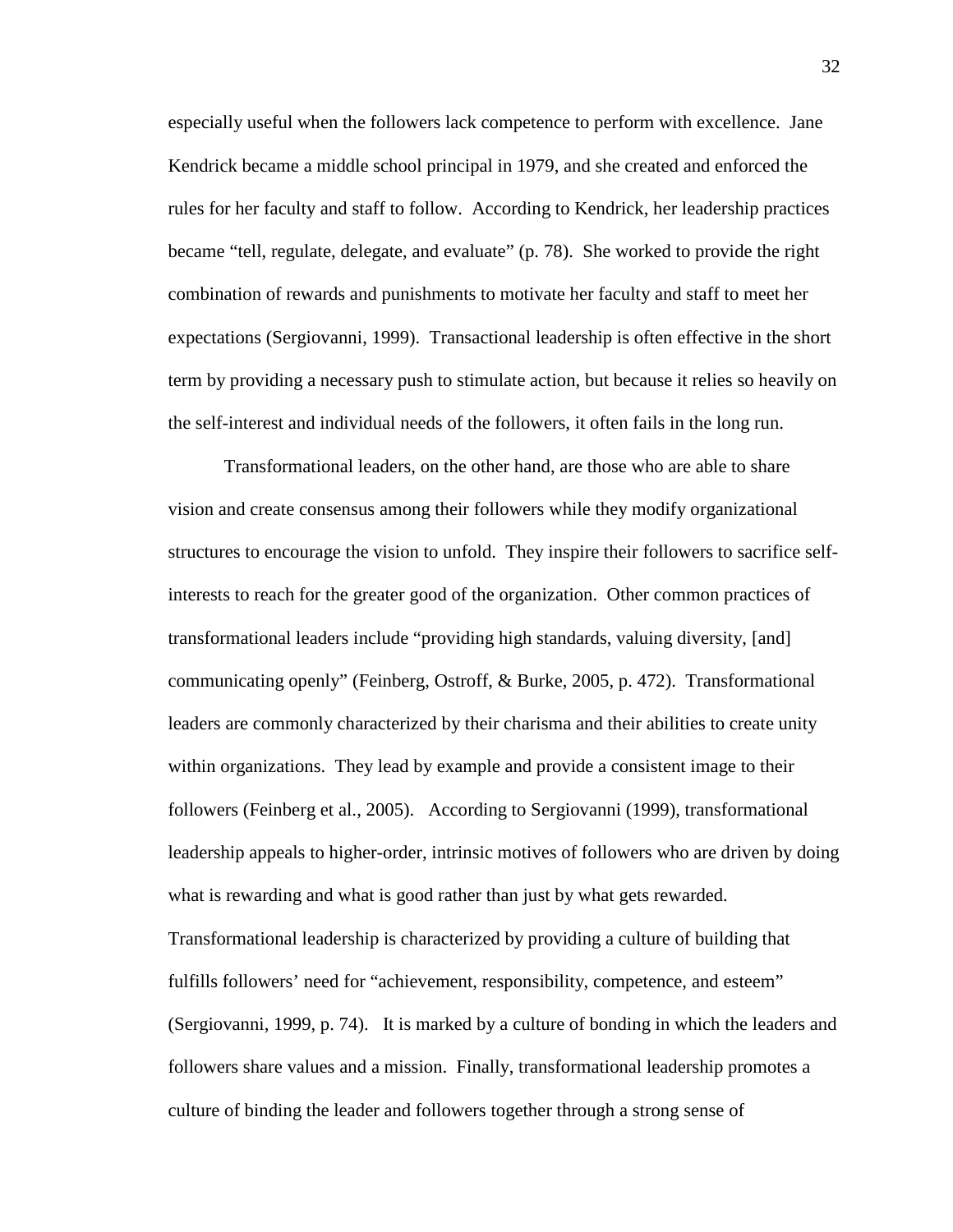commitment to the shared values of the organization. After the initial stages of her principalship, Jane Kendrick turned her attention from bartering to coaching her team leaders and building effective teams of teachers. She worked to create a leadership team and faculty who had shared values, vision, and a clear sense of purpose. She saw a shift in focus from issues of safety and discipline to those involving moral integrity. She stated that her goal was to become the keeper of the vision and a servant who develops the leadership skills of others. Successful school improvement must begin at the bartering level through transactional leadership, but it must transition into higher-order, transformational strategies of building, bonding, and binding (Sergiovanni, 1999).

Nguni, Sleegers, and Denessen (2006) studied the effects of transformational and transactional leadership on teachers' job satisfaction, organizational commitment, and organizational citizenship in schools in the developing country of Tanzania. They site the research of Burns (1978) who says that transformational and transactional leadership are distinguished by the different ways leaders motivate their followers and appeal to the emotions and values of their followers. "Transactional leadership motivates followers by appealing to their self-interest, and it is based on an exchange relationship, whereby follower compliance is exchanged for expected rewards" (Nguni, Sleegers, & Denessen, 2006, p. 147). Transactional leadership, therefore, lacks the moral purpose discussed by Fullan (2001). Transformational leadership, on the other hand, seeks to use motivation that goes beyond exchange and appeals to followers' sense of greater purpose to produce not only higher levels of performance, but also self-fulfillment and self-actualization. According to the researchers, transactional leadership is characterized by contingency reward, active management by exception in which leaders closely monitor the performance and mistakes of their followers, passive management by exception in which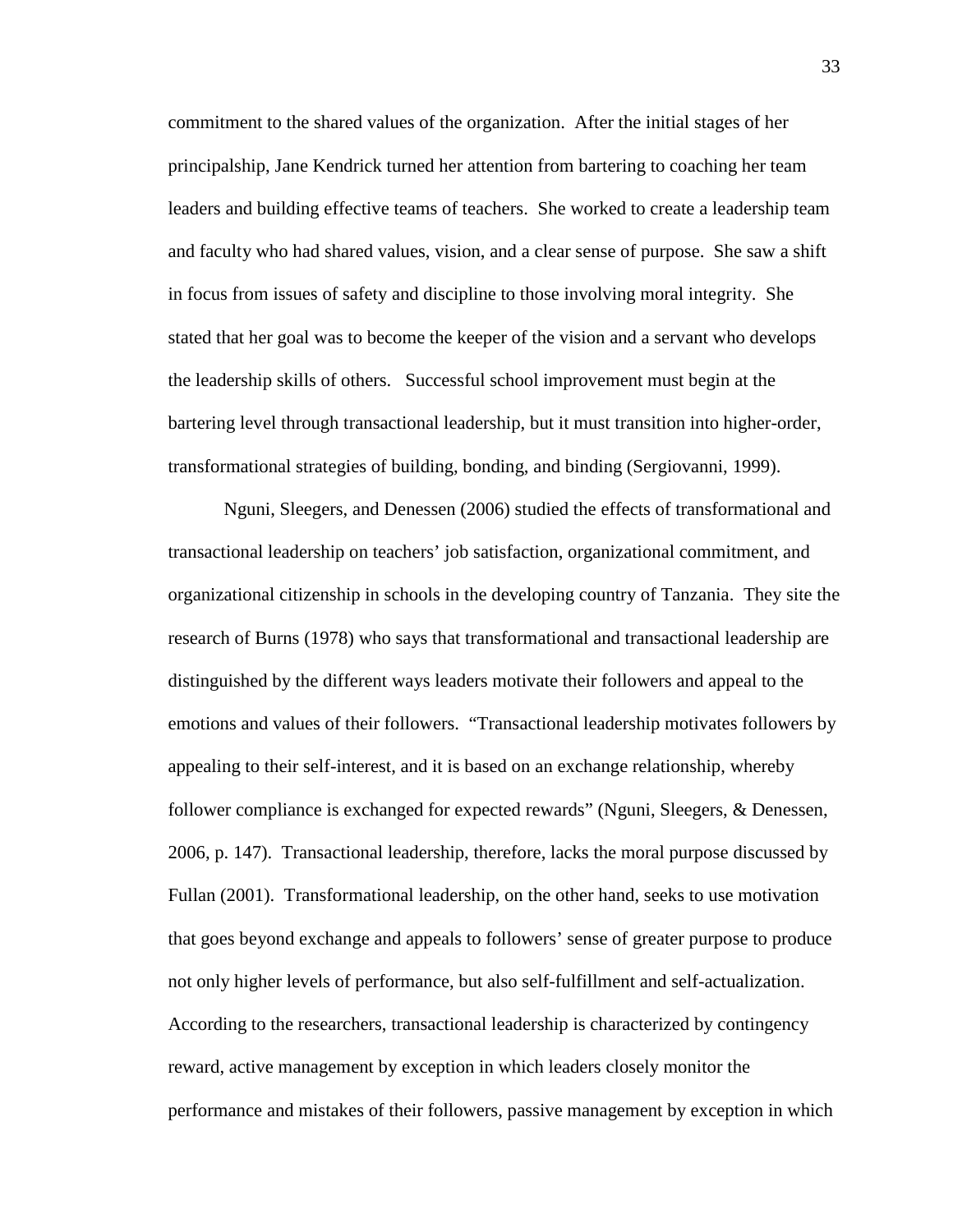leaders are unaware of problems and fail to intervene until problems become serious, and laissez-faire leadership in which leaders avoid responsibility. Transformational leadership is most often characterized by charismatic leadership through which leaders inspire others by creating and sharing vision and encouraging goal setting, enthusiasm, and optimism; intellectual stimulation through which leaders help followers understand the challenges and conflicts they face; and individualized consideration through coaching, mentoring, and opportunities to grow professionally. The study included 700 primary school teachers from 70 schools in Tanzania. Eighty percent of the teachers responded to a 95 question survey that referred to leadership, job satisfaction, organizational commitment, and organizational citizenship behavior. The Multifactor Leadership Questionnaire (MLQ) was employed for the teachers to rate their headteacher's leadership style. The teachers rated their headteachers particularly high on the transformational leadership traits of charismatic leadership, individualized consideration, and intellectual stimulation. The transactional characteristics of contingent reward and active management by exception were also ranked high while passive management by exception and laissez-faire leadership were rated low. The teachers showed more organizational citizenship behavior and value commitment than commitment to stay. Charismatic leadership produced more value commitment and commitment to stay. In contrast laissez-faire leadership had a negative correlation with value commitment and commitment to stay. Contingent reward and passive management by exception also had negative effects on the teachers' commitment to stay. Job satisfaction was also positively correlated with charismatic leadership, intellectual stimulation, contingent reward, and passive management by exception. The results of this study show that transactional and transformational leadership styles of the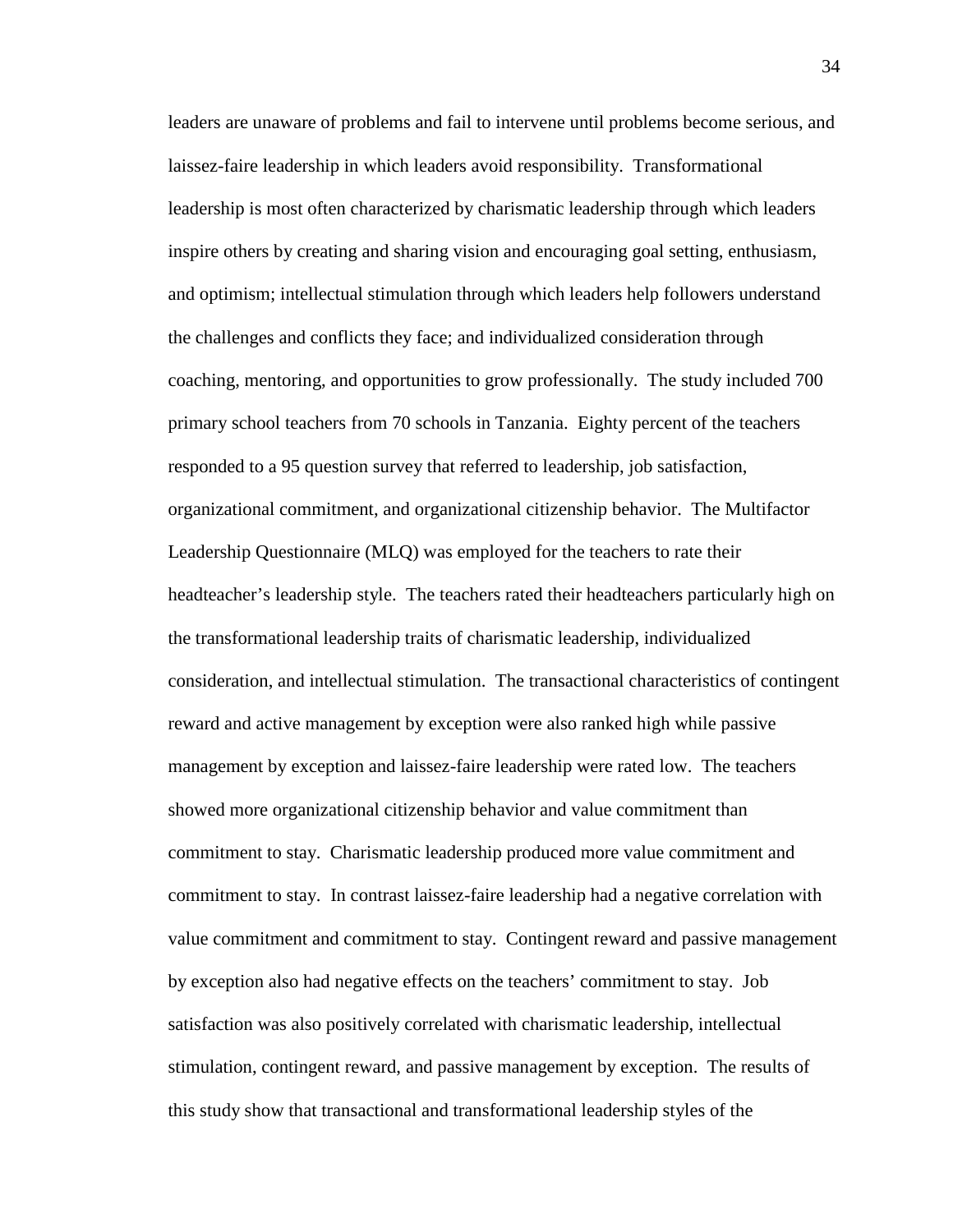headteachers in Tanzania did impact teachers' value commitment, organizational citizenship behavior, job satisfaction, and commitment to stay to varying degrees. Transactional leadership behaviors had weak influence on value commitment, organizational citizenship behavior, and job satisfaction; but they had a strong positive impact on teachers' commitment to stay. The transformational leadership behaviors had stronger positive effects on the outcome variables than did the transactional behaviors.

 Daniel Goleman, author of *Emotional Intelligence* (1995) and *Working with Emotional Intelligence* (1998), writes that effective leaders use emotional intelligence to guide their leadership styles. He defines emotional intelligence as "the ability to manage ourselves and our relationships effectively" (2000). According to Goleman, emotional intelligence includes four distinct capabilities: self-awareness, self-management, social awareness, and social skill. Leaders who demonstrate self-awareness show the ability to read and understand their own emotions and recognize how they influence the work of those around them. They understand their own strengths and weaknesses, and they have confidence in themselves to achieve their goals. Those who demonstrate selfmanagement control their own emotions and impulses. They consistently display honesty and integrity. They are conscientious about their responsibilities, and they are able to adapt to change. Such leaders are driven to achieve, and they have the initiative to seize opportunities when they arise. Leaders who demonstrate self-awareness, according to Goleman, exhibit empathy for their followers and take an active interest in their concerns. They have a keen perception of the direction the organization is heading, and they have the ability to understand and meet the needs of their customers. Goleman's final component of emotional intelligence is social skill, which includes the abilities to motivate others with a clear and unifying vision, to develop others through coaching, and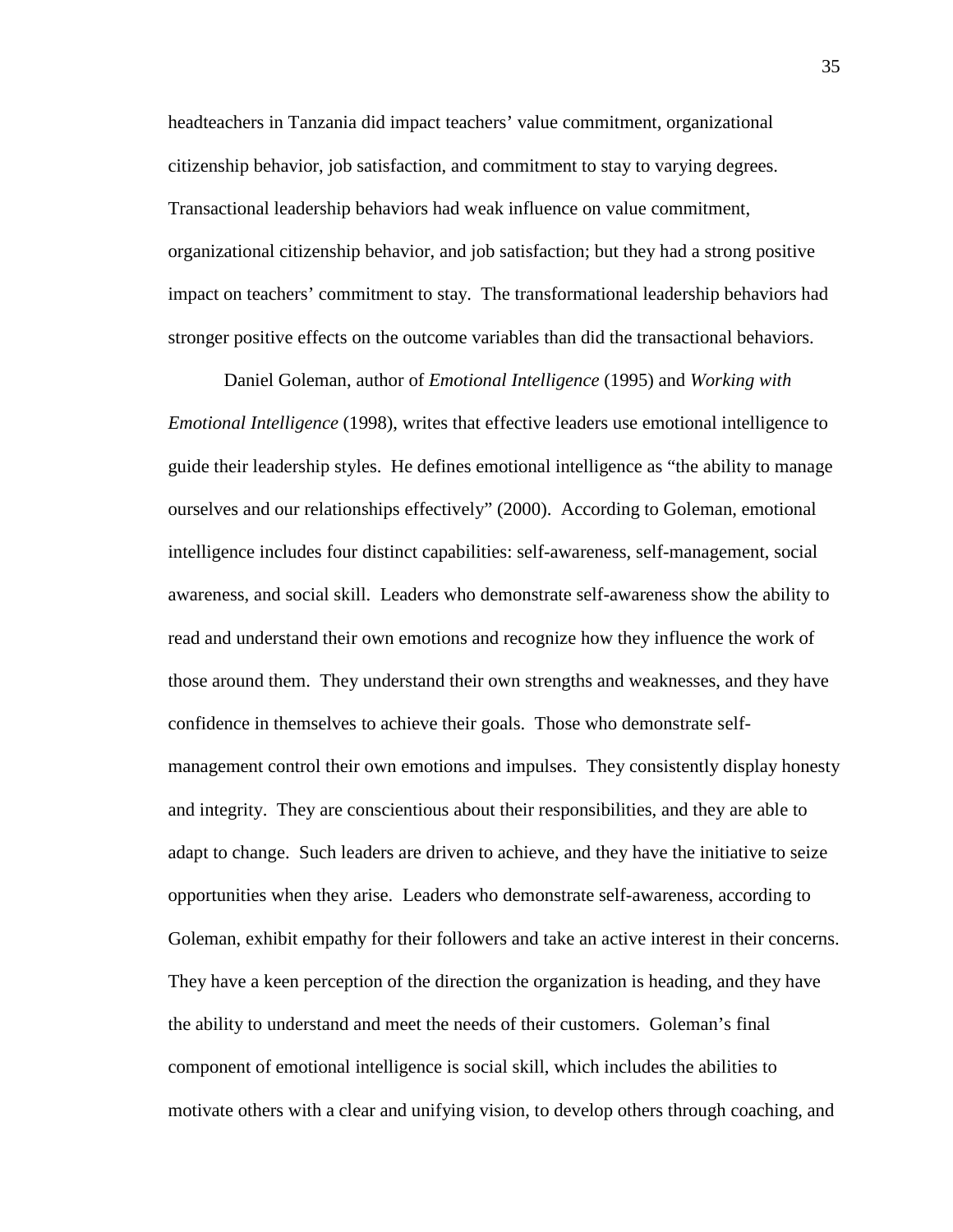to listen and communicate clearly. Leaders with social skill are effective change agents and relationship builders. They manage conflicts and are proficient team builders.

 Goleman (2000) identifies six distinct leadership styles and says his research proves that the leaders who get the best results are those who employ various leadership styles depending on the challenges their organizations are facing. The six styles and their brief definitions are as follows: "Coercive leaders demand immediate compliance. Authoritative leaders mobilize people toward a vision. Affiliative leaders create emotional bonds and harmony. Democratic leaders build consensus through participation. Pacesetting leaders expect excellence and self-direction. And coaching leaders develop people for the future" (Goleman, 2000, p. 80). Goleman refers to research by psychologists George Litwin and Richard Stringer that was refined by David McClelland. They studied the impact of leadership styles on work climates or environments. Six factors that influence working environment include flexibility to innovate, responsibility to the organization, the level of standards, performance feedback and rewards, clarity about the mission and values of the organization, and the level of commitment to a common purpose. They found that four of the six aforementioned leadership styles had positive effects on an organization's climate. While the coercive and pacesetting styles had significantly negative effects on climate; authoritative, affiliative, democratic, and coaching styles had significantly positive effects on climate.

The coercive style demands immediate action on the part of subordinates and often helps struggling organizations pull out of a crisis; however, according to Goleman (2000), it is one of the least effective leadership styles in most situations. Its top-down management adversely affects the flexibility of the organization. People lose their motivation because they have little ownership of the strategies of the organization, and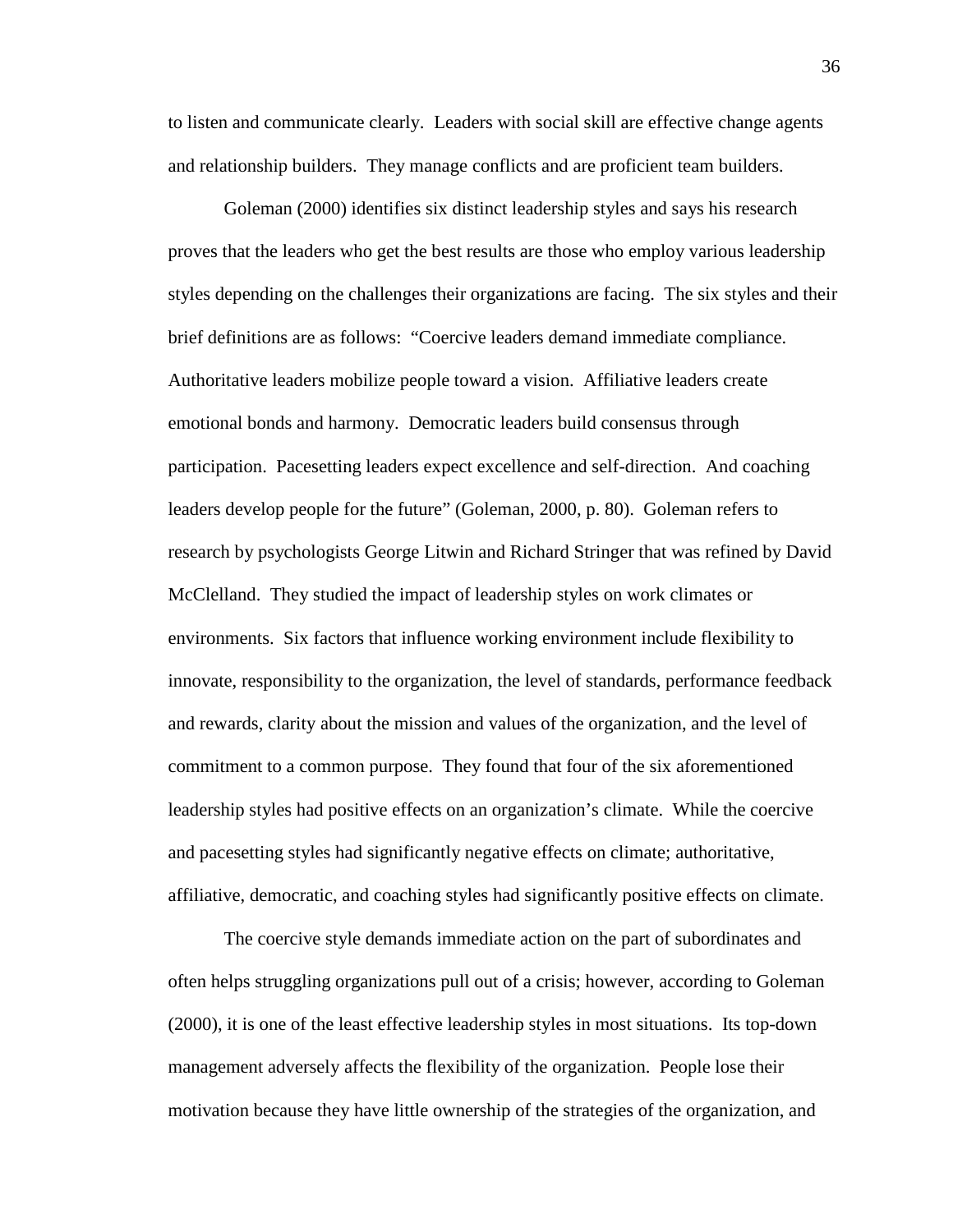the rewards system of the organization is damaged because it depletes pride in the organization.

The authoritative style inspires people to come along side the leader and his or her clearly communicated vision; as a result, it had the most positive impact on organizational climate. "People who work for such leaders understand that what they do matters and why" (Goleman, 2000, p. 83). Authoritative leaders identify standards and strategies that will move the organization in the direction of the vision. Doing so increases the commitment to the organization.

The affiliative style builds strong relationships within organizations by placing people first. It builds harmony and loyalty within organizations because people care about one another and work together in trusting work communities. Affiliative leaders are able to create unity in organizations where trust has been broken; however, Goleman says that the affiliative style should not be used alone. It has been found to be most effective when it is combined with the authoritative style.

The democratic leadership style is characterized by the leader spending time listening to people and seeking their ideas. It was found to increase flexibility and responsibility within organizations. In addition, workers' morale was improved when leaders demonstrated democratic leadership. It is best used when leaders are not sure what the best direction is for the organization to take, and when the have able employees to include in decision making. However, it has negative aspects including long meetings, wasted time, escalating conflicts, and indecision.

The pacesetting style is characterized by a leader who sets very high standards and practices them himself. A pacesetting leader is quick to identify employees who cannot meet his or her standards and either demand immediate improvement or replace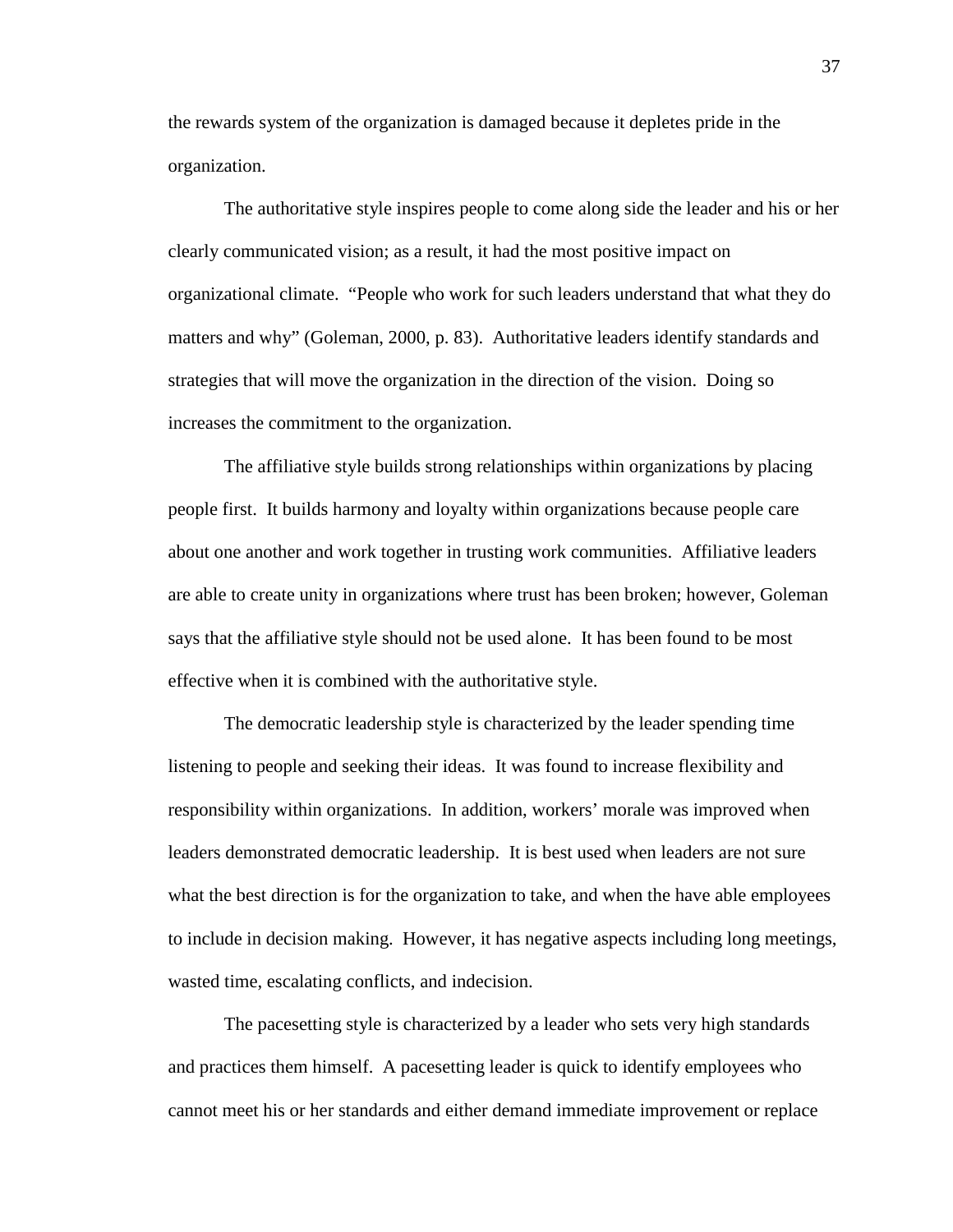such employees. According to Goleman, the pacesetting style has its place, but it should be used in small doses because it has the potential to destroy organizational morale due to its intense demands for excellence.

Coaching leaders are those who help their employees identify their strengths and improve their weaknesses so that they may succeed in their careers. They are encouragers who delegate responsibilities effectively and give their subordinates the authority and respect they need to successfully get the job done. Although coaching is a very effective leadership tool in improving climate and results, it is used least often because it requires much time and effort. Many leaders find themselves too busy to take the time to develop their employees, but those who do reap the benefits. Goleman concludes his article by reiterating that the most effective leaders employ four or more of the above styles, especially the authoritative, democratic, affiliative, and coaching styles. They are guided by their emotional intelligence to move from one style to another as the need arises.

## Leadership Practices

John P. Kotter is a guru of business management and expert on creating necessary and lasting organizational change. According to the introduction of his book *The Heart of Change* (2002)*,* people change more because they have been exposed to truth that changes their feelings than by information that influences their thinking. His premise is that when people see and feel a need for change, they are inspired to act to bring about that change. The most significant problem with organizations is not strategies, systems, or cultures; instead, it is the way people behave. To bring about lasting and significant change, Kotter says that people's behavior must first change. To change behavior, he advocates an eight-step leadership process that includes the following: (a) "increase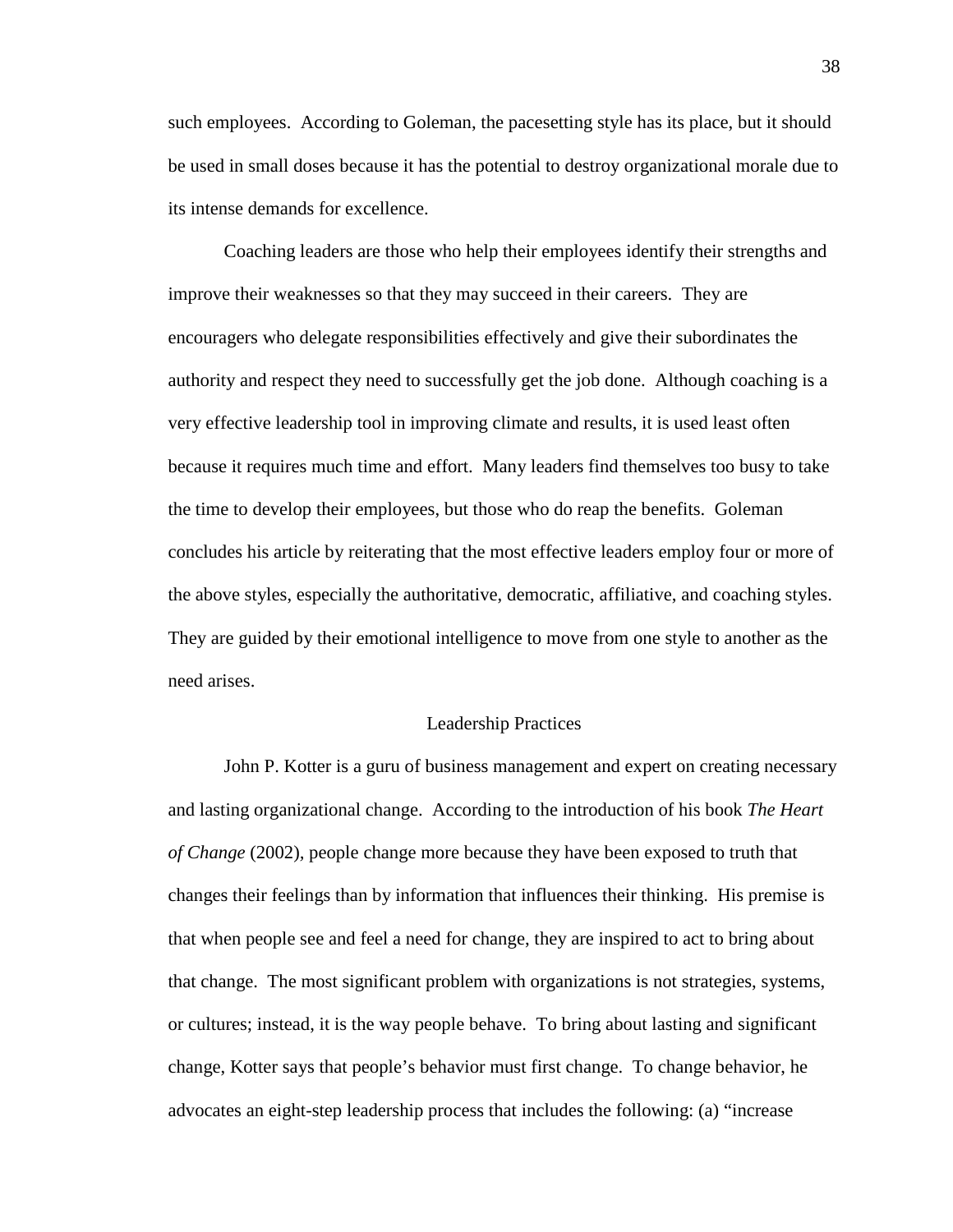urgency," (b) "build the guiding team," (c) "get the vision right," (d) "communicate for buy-in," (e) "empower action," (f) "create short-term wins," (g) "don't let up," and (h) "make change stick" (Kotter, 2002, p. 2).

Kotter believes that effective leaders must first create a sense of urgency for change in the hearts of their followers. Leaders must identify the most significant needs of their organization and clearly communicate them to their followers. They must make their objectives both real and relevant. Next, Kotter emphasizes the need for team building that begins with the leadership team and is transmitted throughout the organization. Leaders must get the right people in the right places collaborating to move the goal of the organization forward. Lasting change requires commitment from the entire organization, not just from the one in charge. Vision is at the heart of most leadership philosophies; however, Kotter stresses the importance of getting the vision right. This requires the guiding team to develop a clear and simple vision along with the appropriate strategies to advance it. Next, leaders are called to share the vision with all of their constituents and create buy-in by appealing and responding to people's needs. The goal is for the vision to be shared, understood, and supported by as many people as possible. For true and lasting change to be realized, leaders must empower action by removing barriers to that action. Leaders must develop other leaders not only by giving them more responsibility, but also by giving them the necessary authority to carry out their added responsibilities. This requires strong trust to elevate others and empower them to lead. To change the direction of a large organization is a daunting undertaking that requires time. Early setbacks can dampen the spirits of constituents, so Kotter advocates creating and celebrating short-term wins. Initial objectives should be easy to achieve, and each stage should be completed before another is begun. Kotter's seventh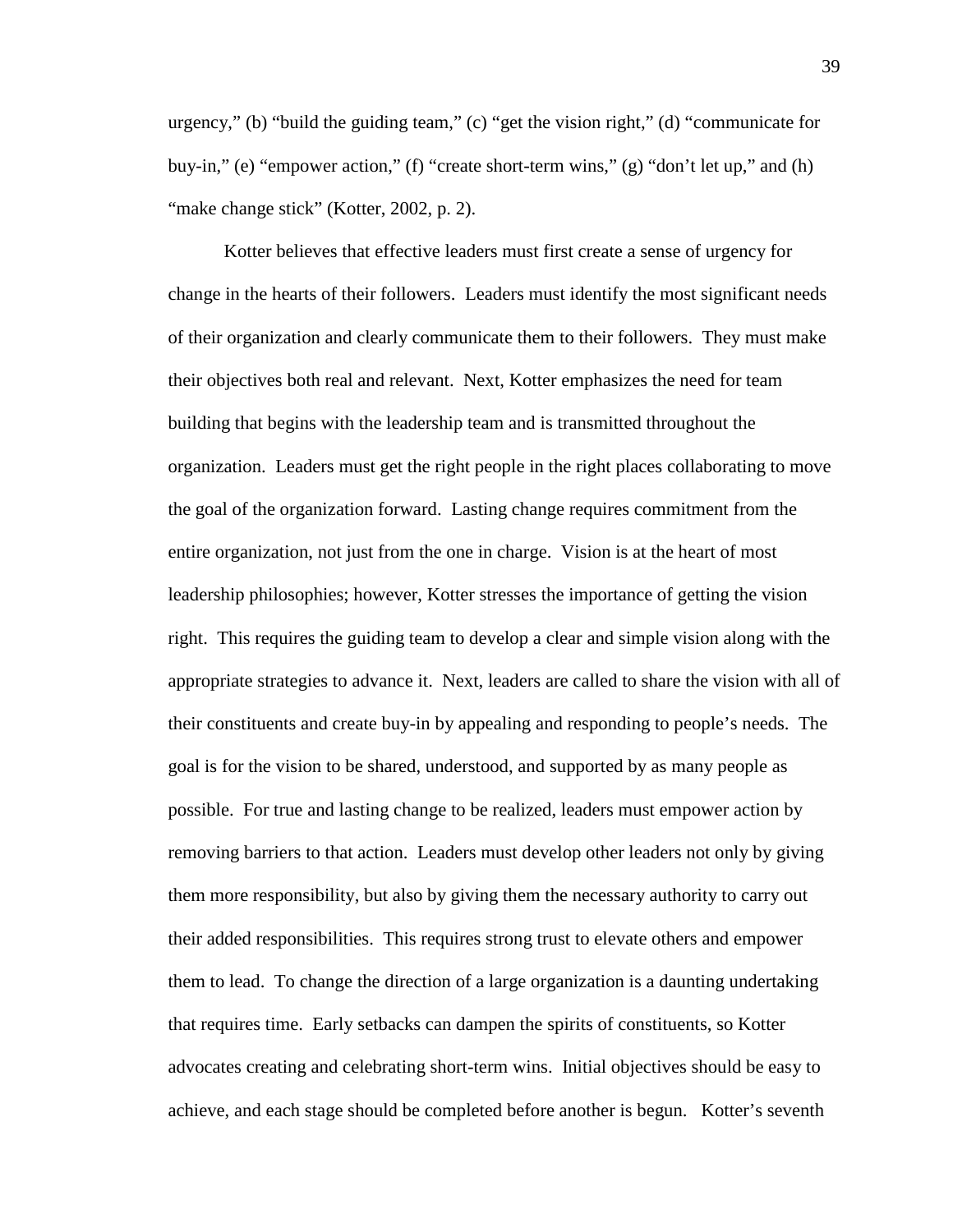step is to foster determination and perseverance so that people will not let up. Goals that have been reached should be celebrated while future goals are being established and promoted. Finally, change that does not last is not true change. The last step in Kotter's change process is making change stick by developing new change agents and making change a part of an organization's culture (Kotter, 2002).

Kouzes and Posner advocate five practices of exemplary, transformational leadership. To bring about necessary change and improvement, they say leaders should (a) "model the way," (b) "inspire a shared vision," (c) "challenge the process," (d) "enable others to act," and (e) "encourage the heart" (2002, p. 13). Outstanding leaders must lead by example to bring about organizational transformation. "Exemplary leaders go first" (Kouzes & Posner, 2002, p. 14). They must consistently model what they believe to influence others to follow them. True leaders are dreamers and visionaries who have the ability to clearly create and communicate a vision and get others to agree with that vision. Through group consensus, they are able to achieve their vision and achieve excellence. Leadership involves risk taking and challenging conventions and traditions. Leaders must be pioneers who are willing to challenge established processes in the name of innovation. Not only do leaders lead by example, but through collaboration with others, they also build trust and share responsibility and authority. Finally, Kouzes and Posner (2002) say that leaders take the time to encourage others to persevere and to show their appreciation through thoughtful gestures, actions, and words. They create a culture of celebration in which they celebrate both group and individual achievements. Achieving these five goals requires that leaders build relationships with their followers that are marked by trust, collaboration, and teamwork. Barth (2006) quoted Casey Stengal as saying, "Getting good players is easy. Getting 'em to play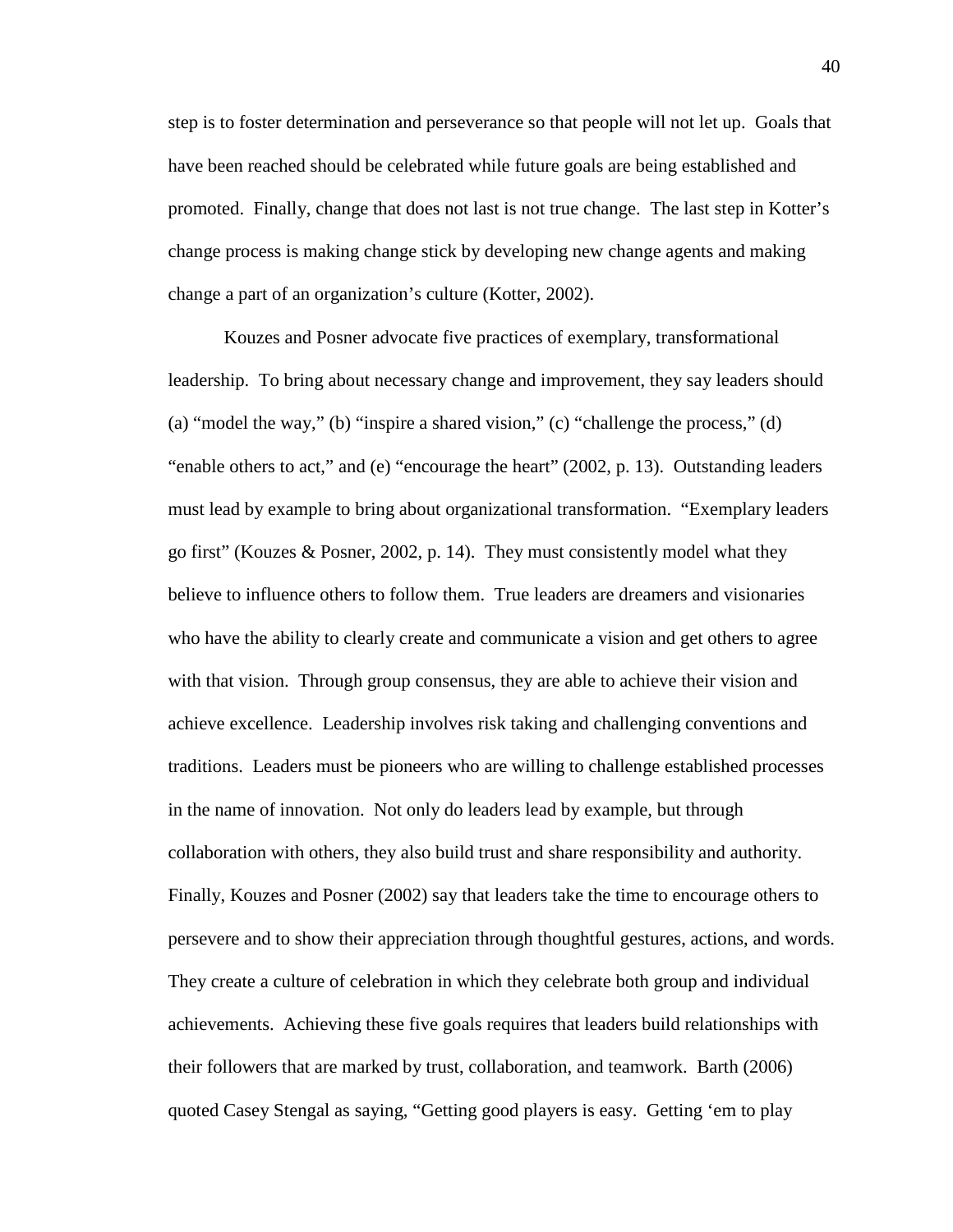together is the hard part" (p. 3). He goes on to say that schools are full of good teachers who do not play well together. His article discusses adversarial relationships in schools that can be characterized as us versus them. School leaders must encourage collegial relationships by creating learning communities in which students, parents, teachers, and administrators work together to promote teaching and learning.

## Leadership Practices of School Principals

A prolific writer on the topic of Educational Leadership, Michael Fullan (2001), details five leadership practices that are essential to bringing about organizational reform. First, he says that leaders must have moral purpose for their organizations that is shared with and by their followers. The most successful organizations are those who are inspired by the belief that they are making a significant positive difference in the lives of their constituents and communities. In education, the moral purpose of schools is to make a positive difference in the lives of students by providing them with the skills and knowledge they need to lead productive and fulfilling lives. To do so requires school principals and other leaders to treat their teachers well because ultimately teachers have the greatest influence on students of anyone in the school.

Secondly, Fullan says effective leaders must understand that change is a complex process that requires a variety of strategies for the varying challenges and situations they face; therefore, leaders should never employ a single checklist of practices to solve all problems. On the contrary, "…elements of different leadership styles must be learned and used in different situations" (p. 46). He says, for example, that confidence usually appears to be a more desirable leadership characteristic than hesitancy; however, a false sense of confidence can motivate some leaders to move their organizations in the wrong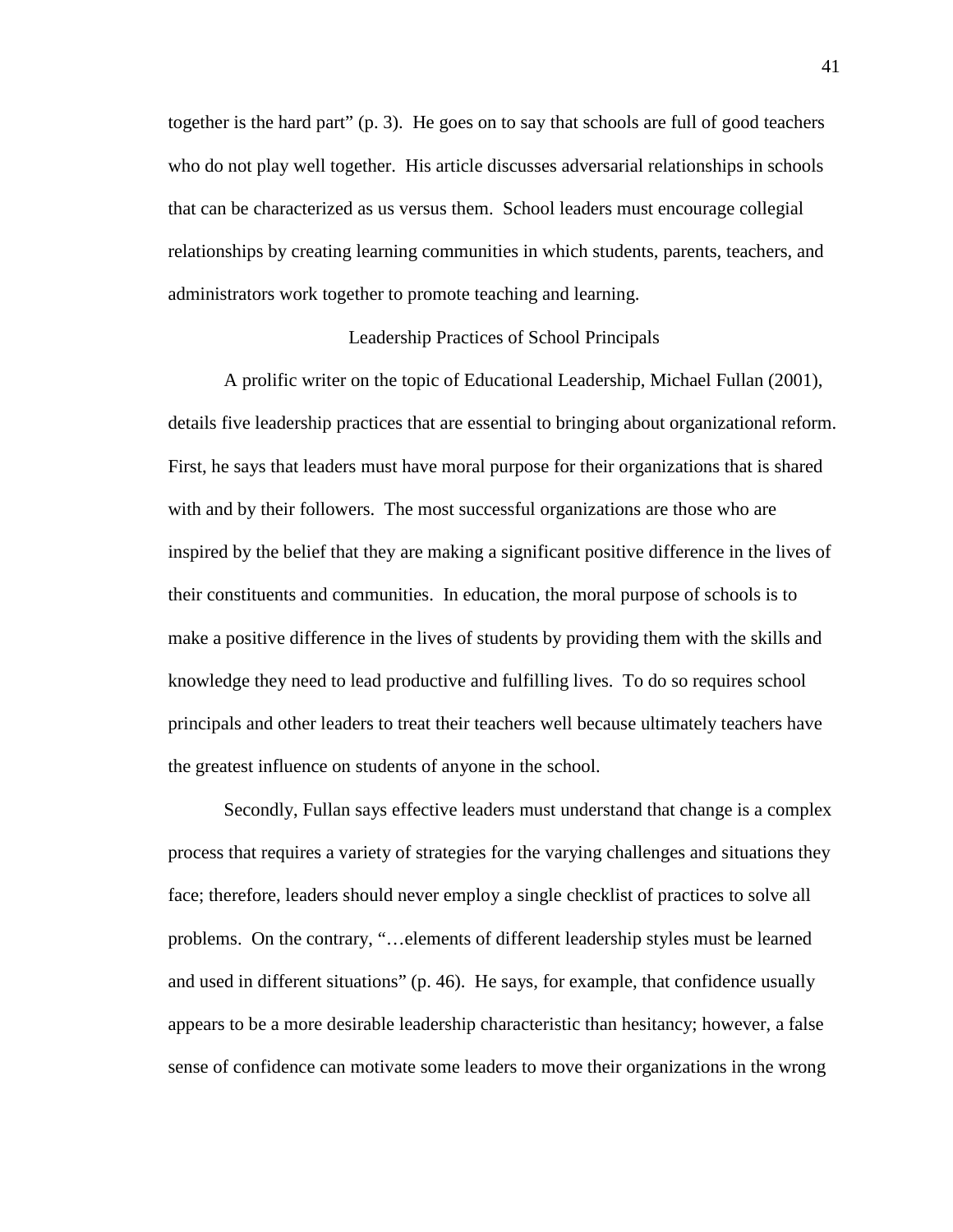directions while hesitancy can cause other leaders to study the problem more thoroughly and make better informed decisions.

Next, Fullan emphatically calls for leaders to invest in relationships. Along with moral purpose, he believes that relationships determine the success of organizations. He advocates making schools professional learning communities characterized by mutual respect and collaboration instead of institutions characterized by selfish ambition and competition. Collaborative cultures in schools are characterized by professional autonomy as well as by a strong sense of community.

Fourth, Fullan describes the importance of knowledge building, knowledge sharing, knowledge creation, and knowledge management. Leaders who bring about positive change do not do so in unchanged environments. Instead, they place individuals in settings and contexts that are more conducive to learning and sharing what they have learned. He cites the efforts of District Two in New York City to improve student achievement across the district. District leaders established peer networks of teachers and principals who visit each other's schools on a regular basis and share what they observe. These efforts helped create a culture of collaboration throughout the district that led to improved student achievement.

Finally, Fullan discusses coherence building. He says that the complexity and messiness of change can get leaders into trouble. On one hand the chaotic nature of creating necessary change can be positive as it motivates experimentation and creativity; however, on the other hand, too much chaos and unnecessary innovation can be unsettling and lead school administrators from one educational fad to another at the expense of student achievement and teacher efficacy. Effective leaders must help maintain balance between healthy chaos and necessary structure.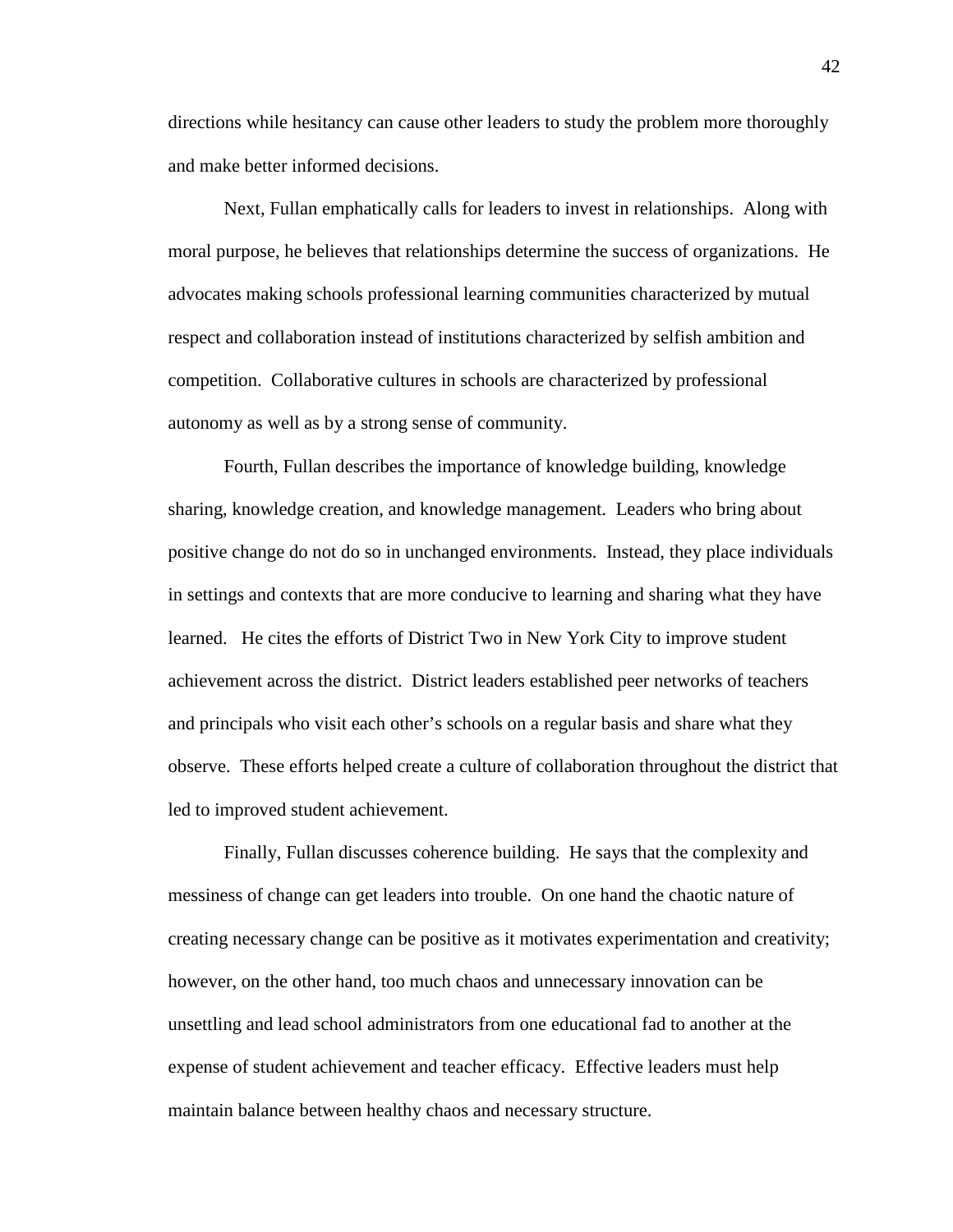Specific leadership practices are cited in the literature to answer the requests of beginning teachers for more administrative support. Kelley (2004) discusses the importance of establishing effective induction programs to aid new teachers in transitioning effectively into the classroom. Rather than limiting induction programs to district-sponsored orientation meetings or evaluation processes, Kelley advocates induction programs that are characterized by weekly mentoring of beginning teachers, cohort group networking in which beginning teachers attended seminars twice a month to discuss standards, expectations, and to share resources, and continued reflection on teaching practices. Kelley found these induction activities encouraged teacher retention. Schlichte (2005) identified teacher isolation and alienation as significant causes of teacher burnout. To combat these problems, she discusses the requests of beginning teachers for veteran mentors to assist them in their evaluation of their own teaching practice. Other case studies indicated a desire for better relationships with administrators who were said by teachers to be "distant" and "narcissistic" (p. 37).

According to Johnson (2004), many schools fail their new teachers because they lack systematic induction programs for their new teachers and leave their new teachers without the necessary support to succeed. The researchers cite three schools with exemplary induction programs. Brookline High School in Massachusetts begins their induction of new teachers with an orientation before the start of school. They hold retreats every two years for new teachers that include speakers, teacher collaboration, and bonding as a group. Two times per month new teacher seminars are provided to discuss relevant topics and programs. New teachers were provided mentors who shared a common planning period and office space. Program coordinators provided coaching and support for new teachers and observed their classes four times per year. New teachers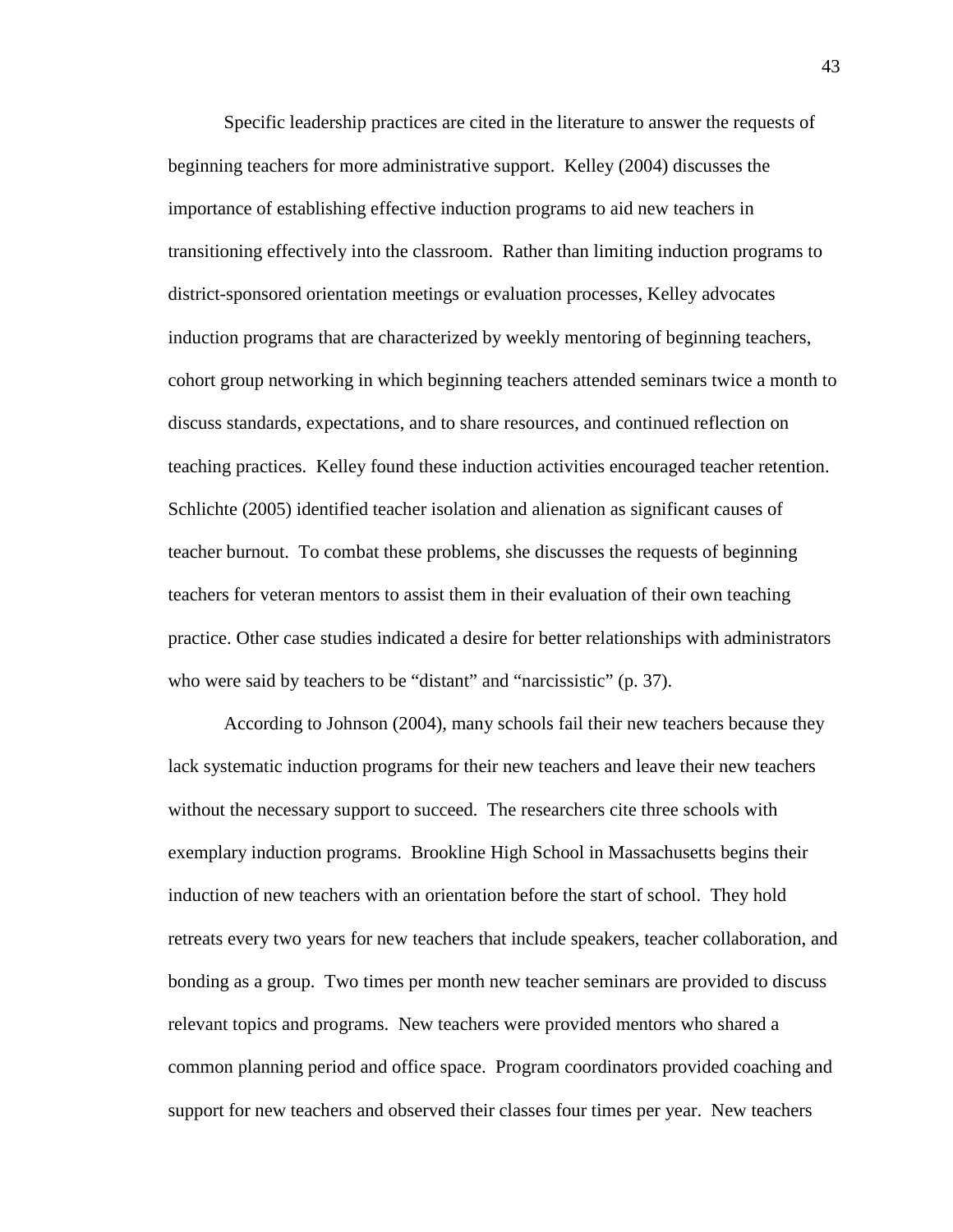were also released to observe other teachers. Evanston Township High School in Illinois began their induction program with the hiring of new teachers that included a group interview with members of the candidate's department. They provided a four-day course for new teachers. Expert teachers were assigned the roles of staff developers to observe new teachers and provide them feedback. Like Brookline High School, Evanston's induction program included an orientation, systematic mentoring, and a course for new teachers. At Murphy Elementary School, new teachers were placed on grade-level teams that met regularly. They were provided with an eight-session seminar on becoming powerful instructors and reflective educators. They were provided support and assistance from teacher specialists and coaches as well as by their principal and lead teachers. Each new teacher was assigned a paid mentor whose role was specified by Boston's official mentoring program.

The new teachers in Johnson's study indicated a desire to become confident and competent teachers in their first years. Many found teaching to be much more challenging than they had expected. They desired professional development that would help them broaden their knowledge of teaching and learning. They were well aware of the areas in which they lacked expertise and sought to improve their skills and understanding in a variety of ways. Some worked in groups with their colleagues to solve relevant problems while others attended workshops, seminars, or took graduate classes. Surprisingly, several of the new teachers did not anticipate long teaching careers. They felt limited by the lack of opportunities for professional growth outside the classroom. Although a few expressed a desire to pursue opportunities in school administration, many others felt no desire to move into administration. They did, however, want other options that focused on the classroom such as curriculum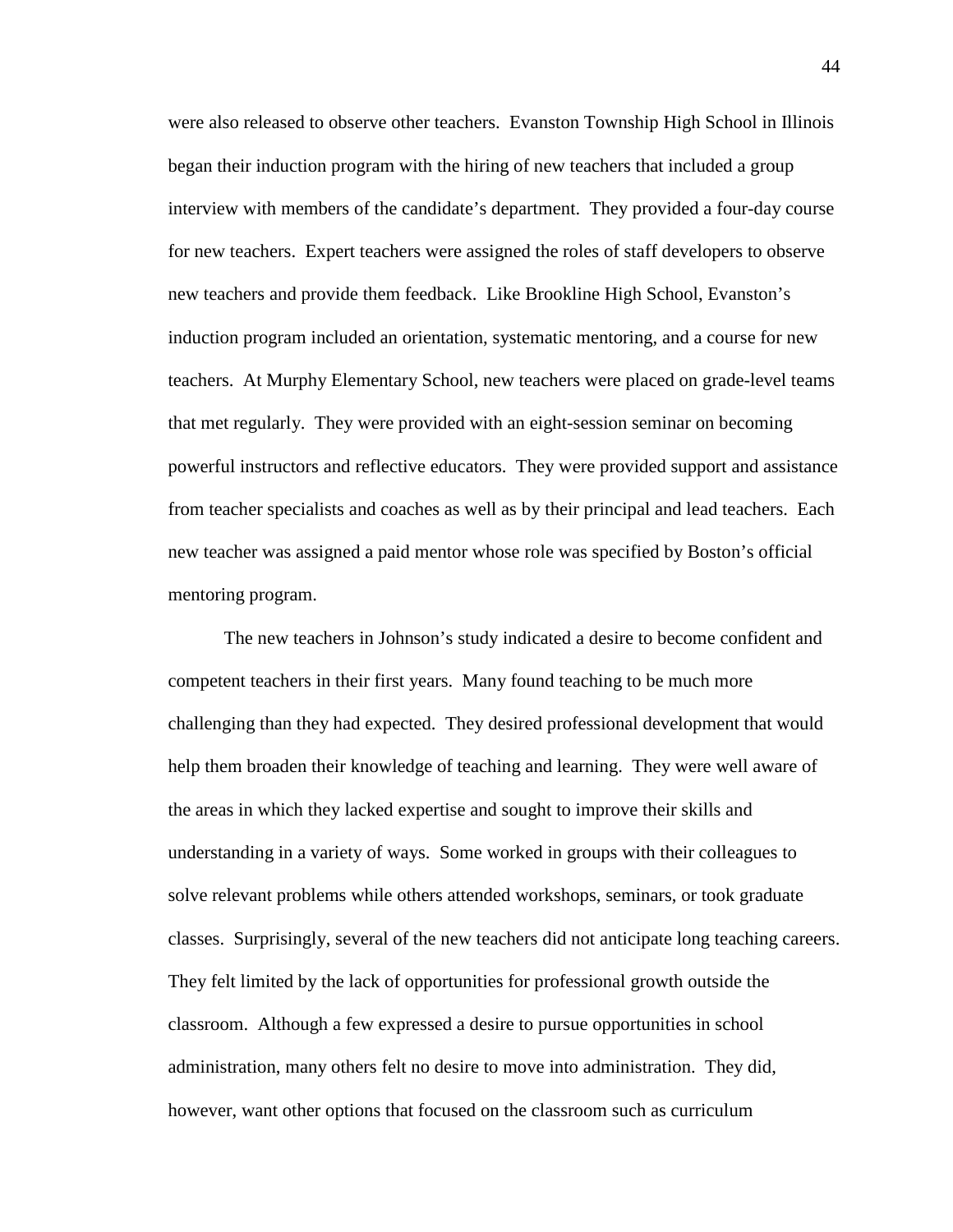development, participating on the school leadership team, and supporting other teachers. The message for school leaders is to provide outstanding teachers with differentiated roles within the school. At Brookline High School, experienced teachers had opportunities to serve as mentors and coordinate the induction program, both of which provided release time and stipends for the teachers. At Murphy School lead teachers who served as mentors, content specialists, program planners, and staff developers could earn 7 to 20 percent beyond the base teacher's salary. At Evanston High School, veteran teachers could serve as induction coordinators, mentors, mentor trainers, staff developers, and course instructors for the new teacher courses. Johnson (2004) also cited the National Board for Professional Teaching Standards (NBPTS) for offering teachers new challenges that in many states such as South Carolina, Mississippi, Kentucky, and North Carolina provide substantial financial benefits. To earn national board certification, teachers are required to complete extensive reflection on their own teaching practice by videotaping and analyzing their lessons, responding in depth to written questions about their own teaching, and passing a rigorous exam about their subject matter as well as teaching and learning. Johnson said that accomplished teachers who earn NBPTS certification are prime candidates to be considered by school principals for leadership roles within the school. According to the literature, school principals have the ability to improve teacher retention. To retain the best teachers in their schools, principals must provide relevant professional development activities for inexperienced teachers as well as opportunities for different roles and responsibilities for accomplished teachers.

According to Johnson (2004), the large group of teachers who are quickly approaching retirement age have been motivated to continue teaching for the intrinsic rewards it offers; however, they have remained in subordinate roles with their influence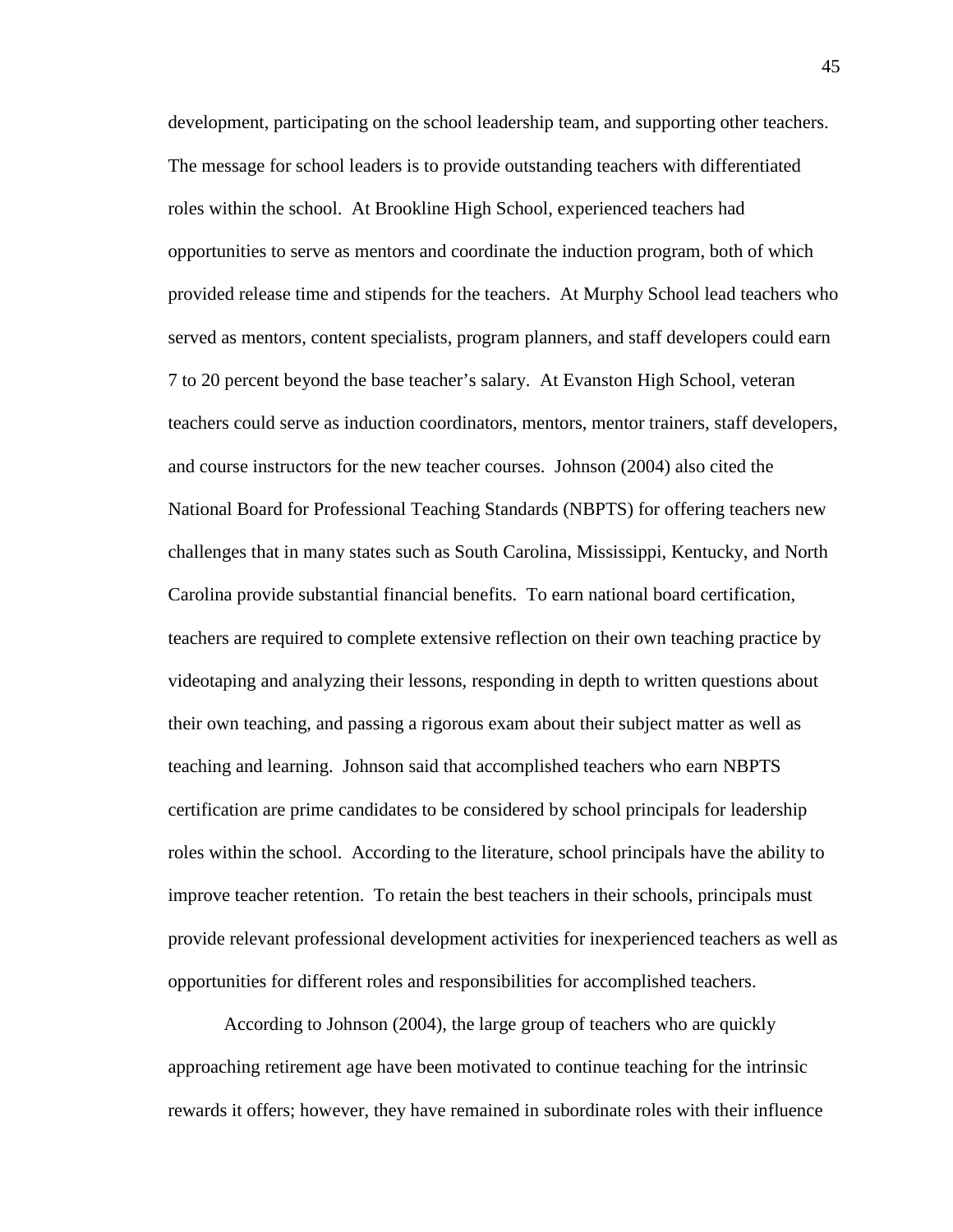being often limited to their classrooms. They have "valued and protected their privacy a privacy that has allowed some to refine and deepen a personal teaching style and craft, and others to conceal their failure to become the teachers they had hoped to be" (Johnson, S.M., 2004, p. 250). Teaching, for this group of retiring teachers has been an isolated profession in which most of them have worked independently within the confines of their classrooms. Johnson's research concluded that the traditional top-down structure of schools that limits teachers to their classroom roles will not be successful in retaining the new generation of teachers who are less accepting of top-down hierarchy and who are looking for further opportunities for professional growth within education. Unlike their predecessors, many of them have not entered the field of education with the goal of being career teachers. "They seek opportunities to excel and to be recognized for their accomplishments. They are attracted by opportunities to develop new skills, and they see themselves eventually exercising influence beyond the domain of their classroom. They believe that schools should encourage and reward them as they grow and improve their practice" (Johnson, S.M., 2004, p. 252). Johnson challenges school and district leaders to transform schools into environments where teachers want to be and where teachers have opportunities to grow professionally. They should begin with systematic induction programs and continue by offering differentiated roles for teachers in which they are given responsibilities and authority to exercise influence beyond their classrooms. School and district leaders should establish school-based hiring procedures that achieve good matches between schools and prospective teachers. In addition, schools and school districts should move away from the standardized salary scale and offer financial incentives for teachers who tackle leadership responsibilities within their schools.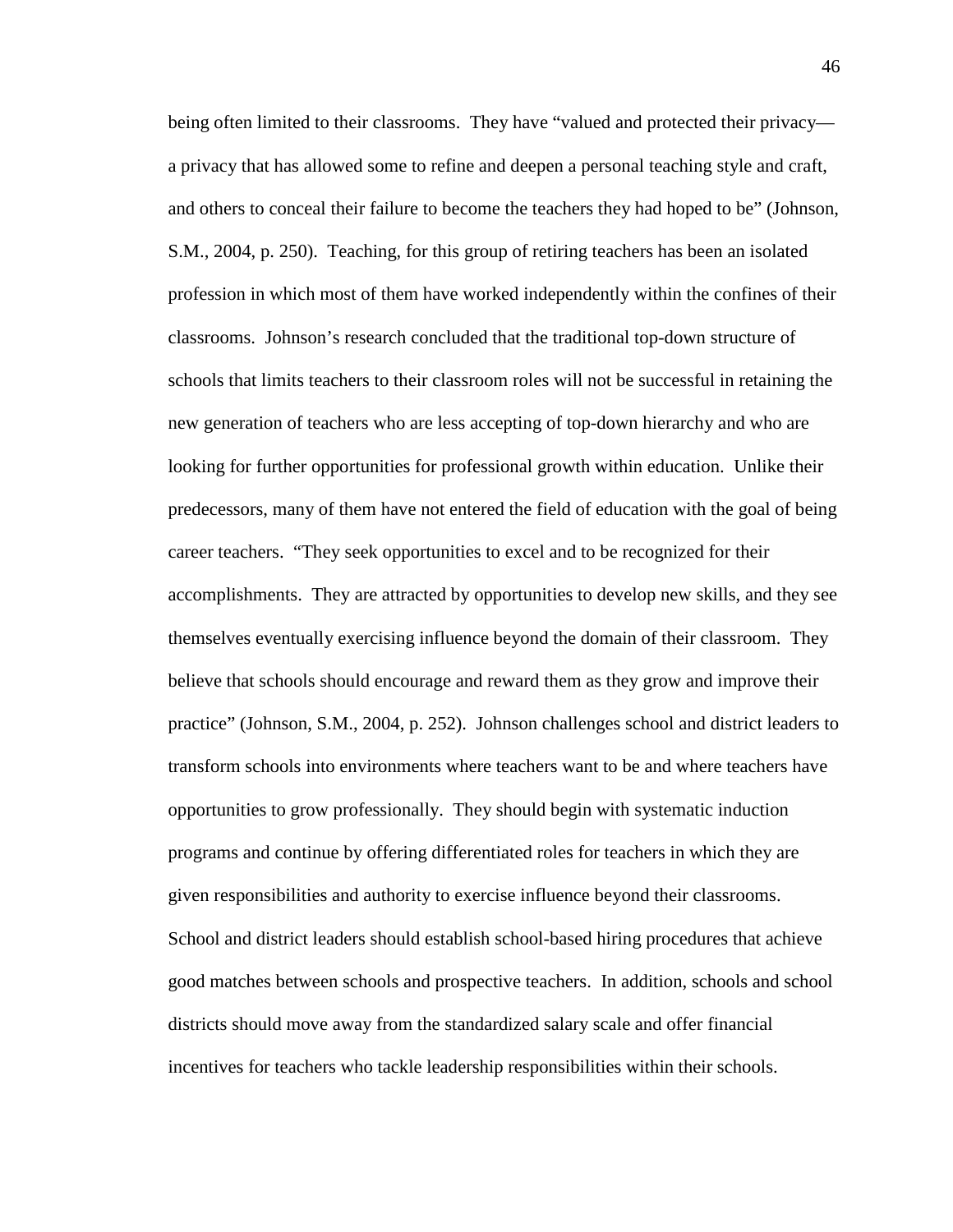Ted Kolderie (2004) advocates reforming schools to allow teachers opportunities to take leadership roles not only in their own classrooms, but also in their schools. He says that in traditional schools being a teacher means being an employee. In such schools professional development programs are organized and initiated by administrators for teachers to participate in and implement. Teachers are told about new ideas and the need to try them, but the teachers often demonstrate little buy-in because they are treated as employees rather than as professionals who make decisions about teaching and learning. Teachers are not encouraged to be professionals or leaders in such situations because they take little or no part in the decision making that directly affects their schools and classrooms. According to Kolderie, the term principal was once used as an adjective to describe the "principal teacher," but it has become a noun to refer to an administrator (2004, p. 98). The title of principal teacher implies a teacher assuming the role of instructional leader of a school. Kolderie says, "The old notions need to be re-thought. If the object is to improve teaching, we should be looking for an arrangement that mobilizes teachers' energies and abilities fully toward change and improvement, that gives teachers a real opportunity to improve what they do and reasons to make these changes in their own interest" (2004, p. 98). Giving teachers ownership in the decision making of their schools and treating them as professionals provides them real incentives to transform their schools and create effective teaching and learning communities. In addition, giving teachers leadership roles in their schools expands their professional opportunities and creates an environment which, according to Kolderie, is more conducive to change and improvement than traditional school settings (2004).

Barr and Parrett (2007) also emphasize the importance of building-level leadership in improving student achievement. They say that although effective principals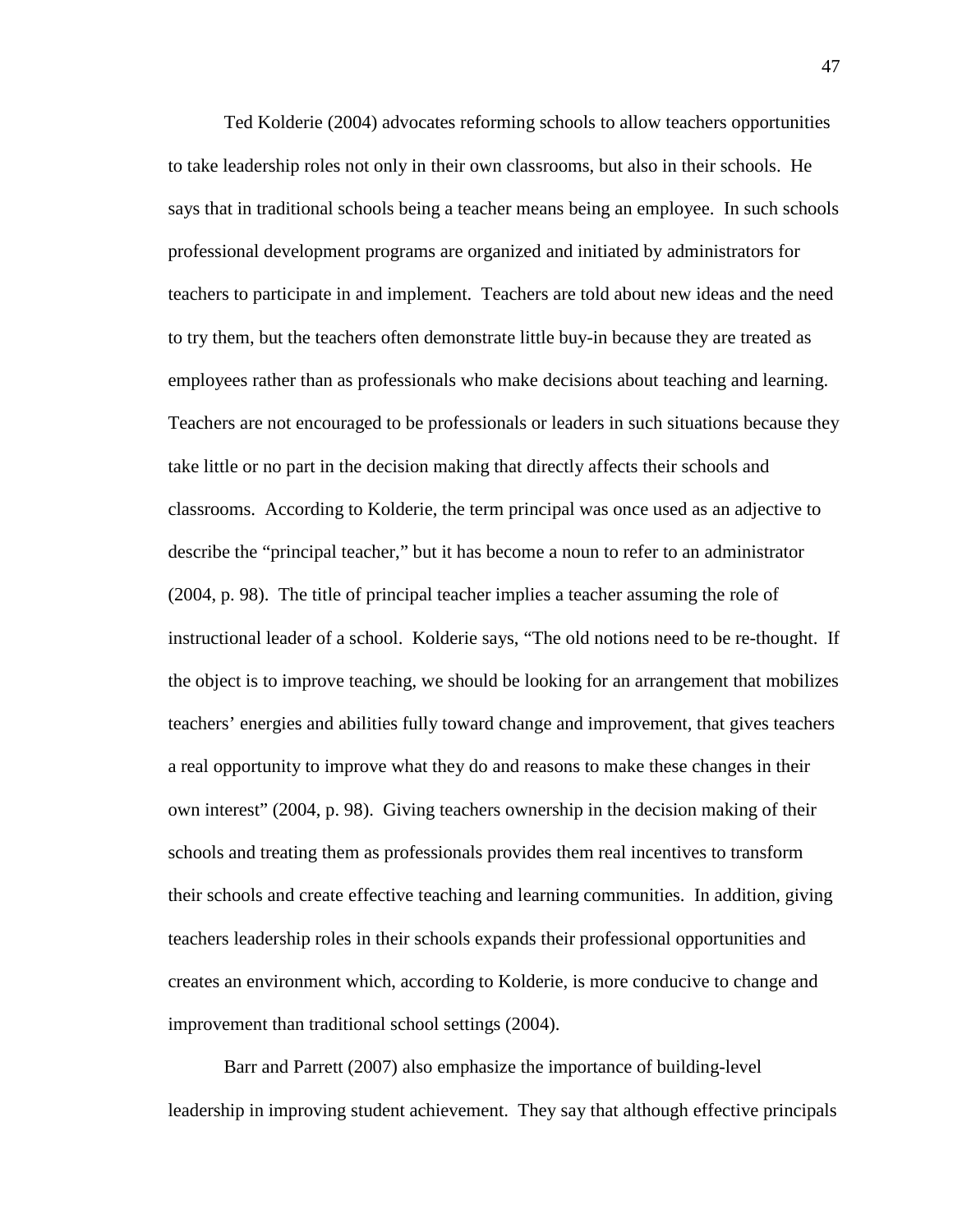have changed their focus from management, budget, and discipline to instructional leadership, the principal has always been the essential element in school improvement. They identify practices of principals who have demonstrated high levels of success in high-poverty schools. First, they must be focused on students and hold high expectations for student learning and achievement. Their high expectations, in turn, are passed to the teachers and students in their schools. Second, effective principals understand effective professional development that involves the collaboration of teachers who work in teams. Third, Barr and Parrett advocate the creation of professional learning communities, in which members of the faculty and administration collaborate to improve their schools. To do so, principals must mentor teachers to help them assume leadership roles and then provide them with the support needed to carry out those roles. Their premise is that high-poverty schools can and do become high performing schools if they are provided with effective instructional leadership (Barr & Parrett, 2007).

## Summary of the Literature

The literature revealed that American school districts are recruiting more new teachers than ever; however, they are plagued by their inability to retain highly qualified teachers. Classrooms, especially in the areas of science, math, special education, and bilingual education, are too often staffed with unqualified teachers or substitute teachers. Although the number one reason given for teachers leaving their profession is to make better salaries, many other problems are cited that must be addressed by effective leadership styles and practices. Many dissatisfied teachers indicate that they do not receive enough support from their administration; they are not included in school decision making; their classes are marked by severe discipline problems; they are overwhelmed by large classes and too much paperwork; and they have no time to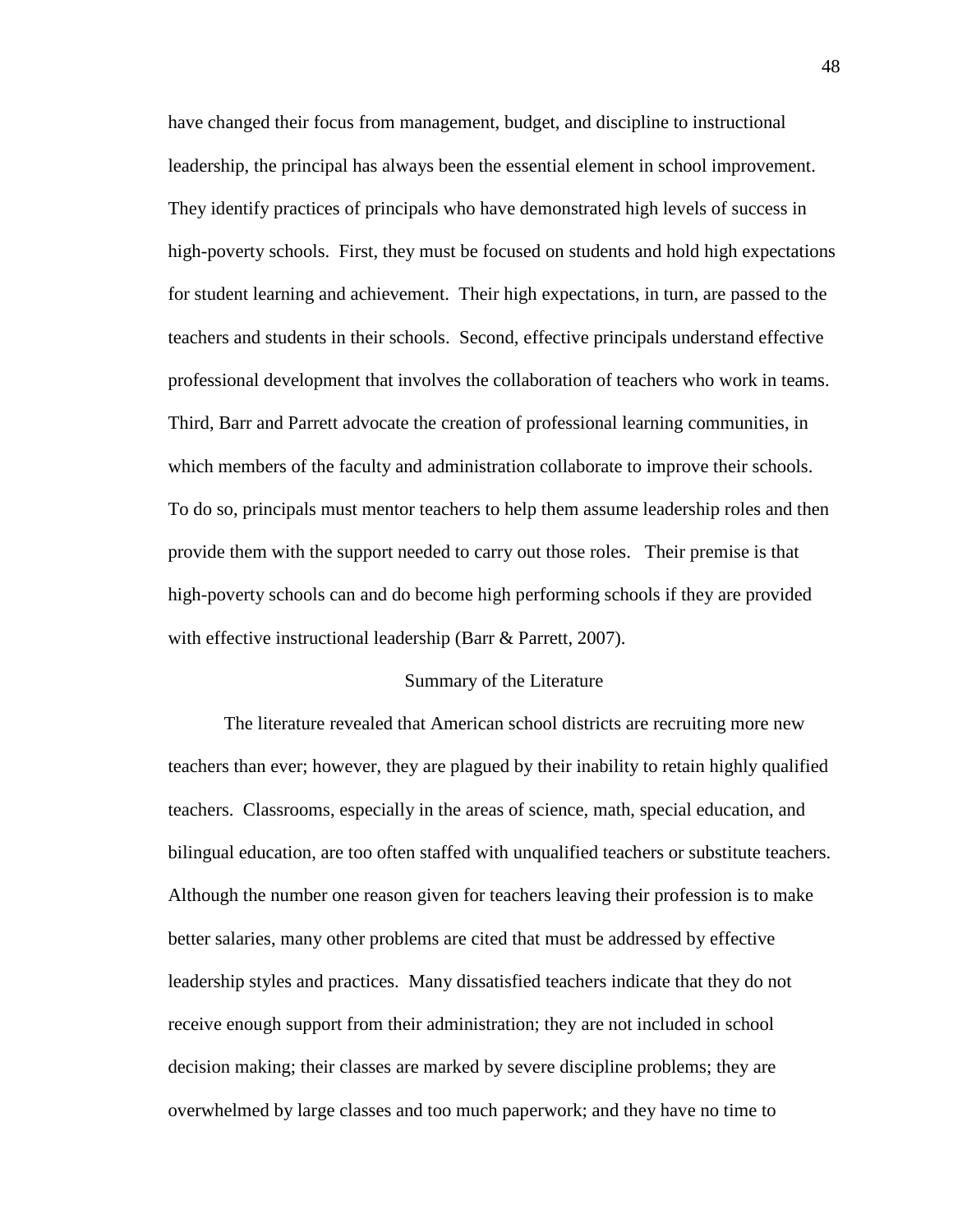collaborate with other teachers. The literature on transformational leadership reveals that effective change agents build relationships with their followers that are characterized by trust, vision, consensus, empowerment, and shared decision making. School principals have been cited as having the greatest power to bring about positive change in schools through transformational leadership styles and practices.

The abundance of empirical and theoretical literature on the subjects of teacher retention, teacher job satisfaction, principals' leadership styles and practices have helped establish a solid foundation on which to build this study. The literature establishes the importance of staffing every classroom with qualified and committed teachers and that a significant problem exists regarding retaining such teachers in both public and private schools. It also identifies the areas of greatest need, which include supplying teachers of special education as well as secondary math and science teachers. Both urban and rural schools with student populations characterized by high poverty and high percentages of minorities are most likely to have high teacher attrition rates and to be staffed with inexperienced and unqualified teachers. In addition, small private schools also experience high rates of teacher attrition and difficulties providing highly qualified teachers in every classroom. The literature provides evidence of factors that encourage teacher job satisfaction and retention, including higher salaries, thorough induction programs, administrator support especially in student management, and collaborative working environments. The literature also includes an extensive amount of theory and empirical research concerning effective leadership styles and practices, some of which is specific to educational leadership and some of which is more broad, but applicable to school leadership.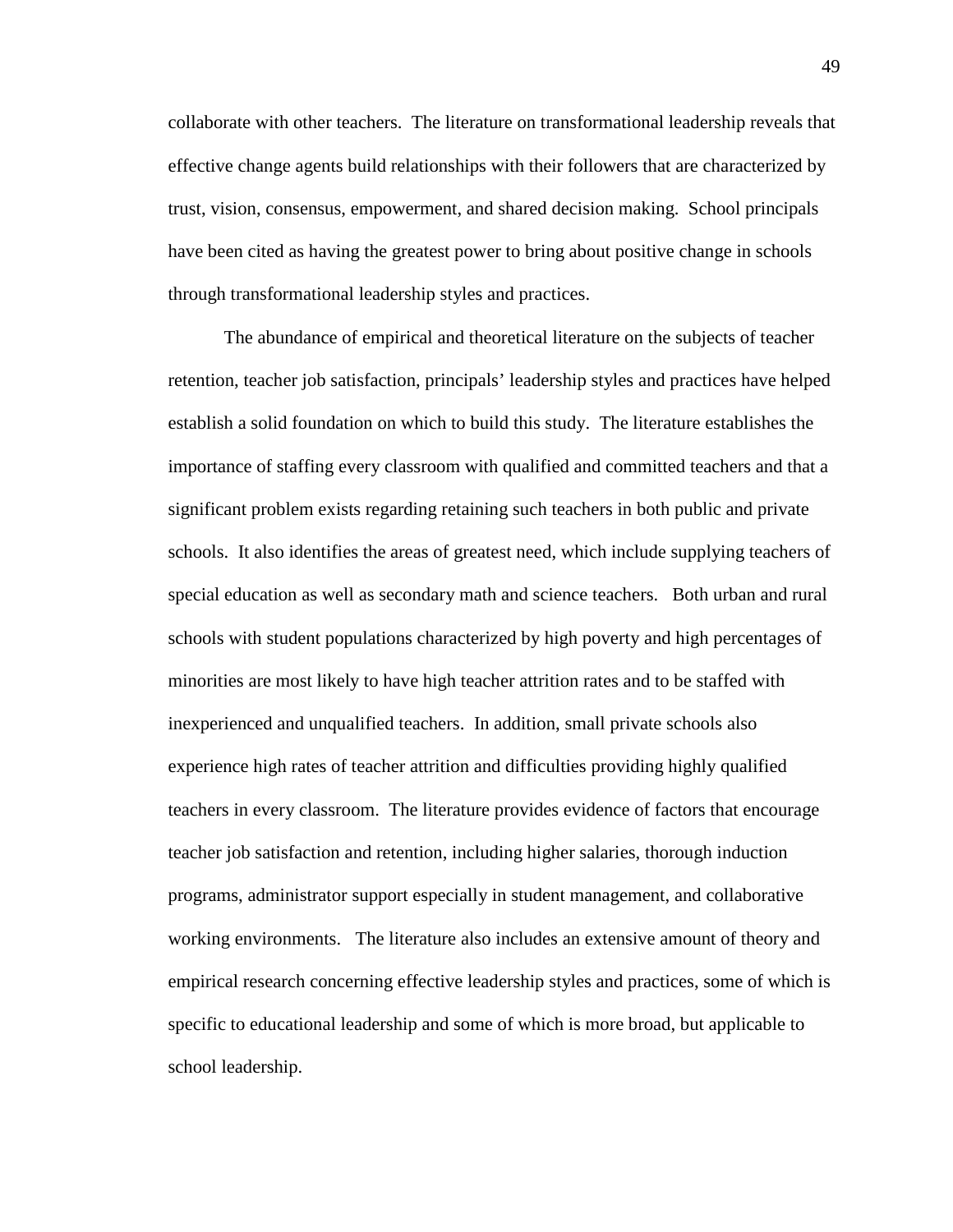# CHAPTER III: EXPLANATION OF METHODOLOGY

## Purpose and Research Questions

This chapter will describe the qualitative methodology that was utilized in this study. As explained earlier, teacher retention is a significant challenge for school leaders, and strategies must be implemented to ensure that schools will be able to staff every classroom with highly committed and qualified teachers. The purpose of interviewing teachers in this study was to discover their perceptions of their principals' leadership styles and practices in hopes that their perceptions will lend insight into helping principals solve the teacher retention challenge in their schools. As the literature shows, there have been many studies undertaken to quantify what factors affect teacher retention and job satisfaction. The intent of a naturalistic study such as this, however, is to emphasize "a phenomenological view in which reality inheres in the perceptions of individuals" and to find meaning from events as they occur naturally (Glatthorn  $\&$ Joyner, 2005, p. 40). The goal of employing a qualitative design was to provide greater depth of understanding regarding teachers' perceptions, opinions, and feelings as they relate to principals' leadership styles and practices, as well as to their own levels of satisfaction with their particular schools, their students, and teaching in general. The researcher gathered data from teacher interviews that answered the following questions: 1) What factors have increased or decreased teachers' job satisfaction? 2) How do teachers perceive the leadership styles of their principals? 3) What, if any, specific leadership practices of principals have encouraged teacher retention and job satisfaction?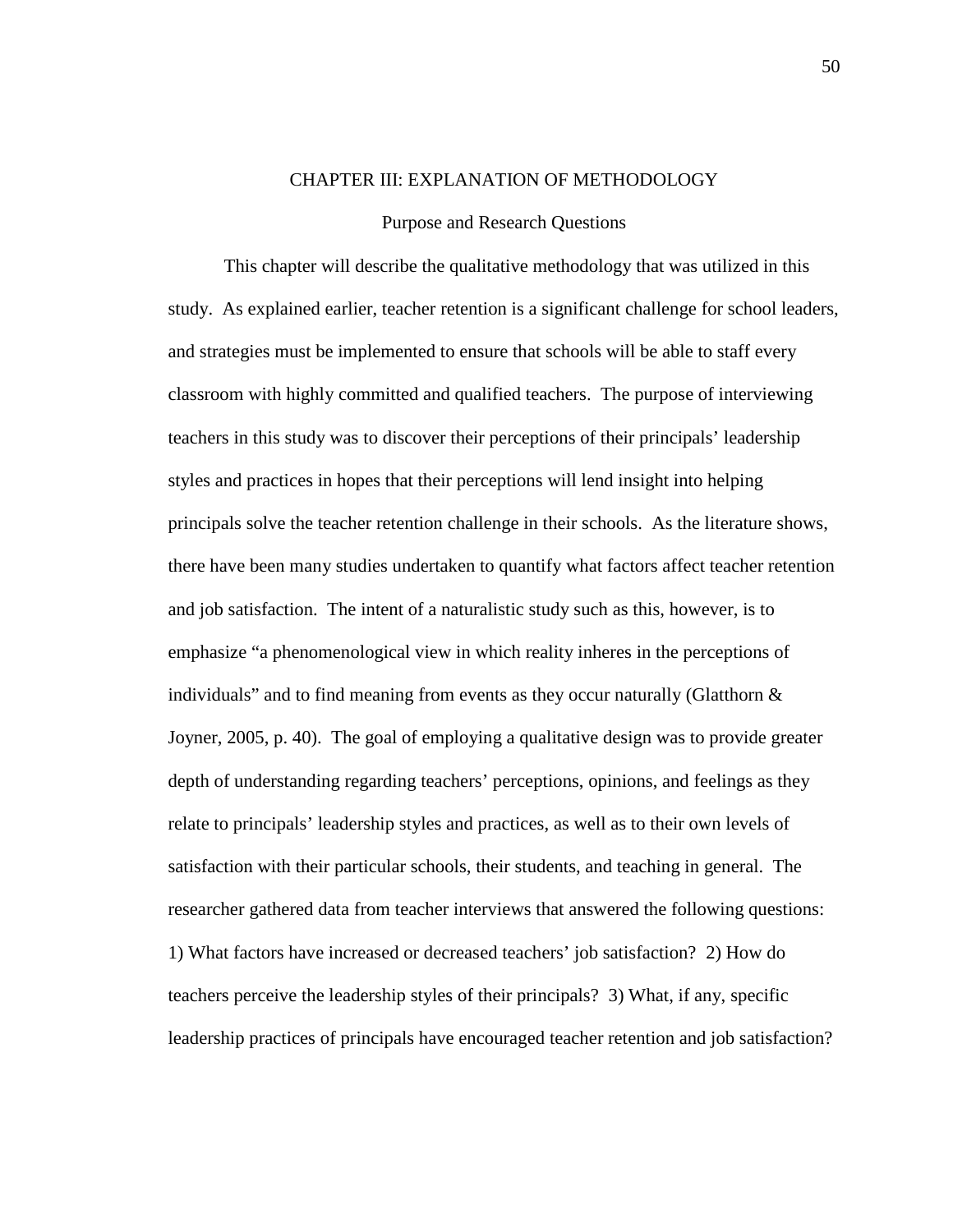#### The General Perspective

 Qualitative research uses a variety of methods to study its subject matter using a naturalistic and interpretive approach (Denzin & Lincoln, 1998). "Qualitative researchers study things in their natural settings, attempting to make sense of, or interpret, phenomena in terms of the meanings people bring to them" (Denzin & Lincoln, 1998, p. 3). Max Van Manen distinguishes between natural science and human science. Natural science, he says, is concerned with studying objects and events of nature; whereas, human science studies the "mind, thoughts, consciousness, values, feelings, emotions, actions, and purposes" of humans (Van Manen, 1990, p. 3). Qualitative inquiry lends itself to studying human phenomena as it "involves description, interpretation, and selfreflective or critical analysis" (Van Manen, p. 4, 1990). It provides an effective means for the researcher to gather, interpret, and describe data collected from human participants concerning their thoughts, opinions, and perceptions.

This study was descriptive as its intent was to "describe and interpret an experience by determining the meaning of the experience as perceived by the people who have participated in it" (Ary, Jacobs, Razavieh, & Sorensen, p. 461). In this case, the researcher was interested in discovering how teachers perceive the role of school principals in encouraging teacher job satisfaction and retention. The data included the feelings, opinions, and perceptions of teachers. The inquirer's challenge was to accurately interpret common themes and meaning from the interviews. Qualitative inquiry relies on the researcher as the human instrument to gather data within a specific context. The researcher must immerse him or herself into the natural settings of the phenomenon being studied and gather significant amounts of descriptive data … "that are in the form of words and pictures, rather than numbers and statistics" (Ary et al., 2006, p.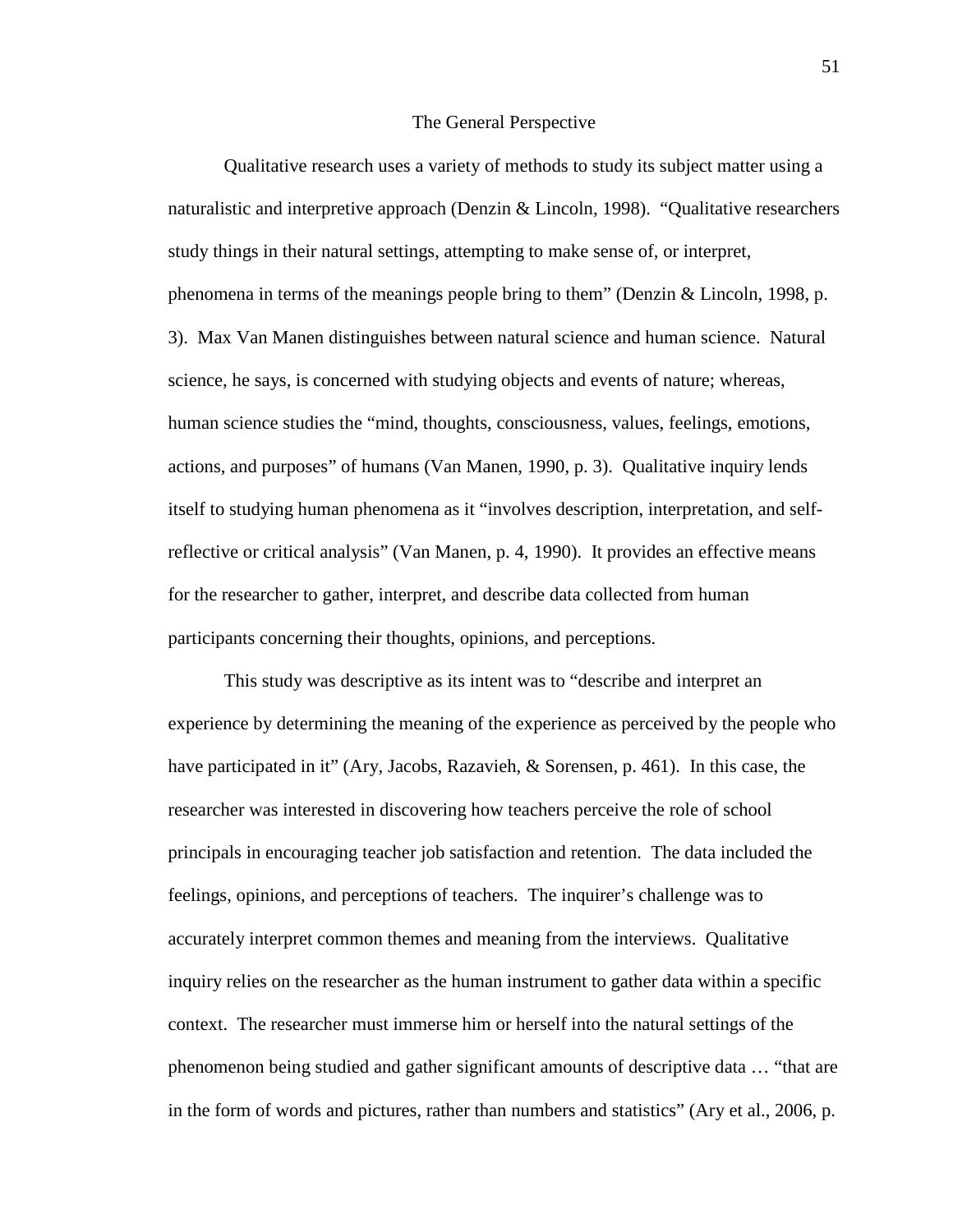454). The analysis of data is inductive in nature as it occurs as the data is being collected. It is organized into a descriptive narrative based on the common themes that emerged from the data.

# Research Context

 Qualitative inquiry relies on descriptive data, including direct quotations, that describe people's perceptions of the phenomenon being studied (Patton, 1990). To gather such data, the qualitative researcher should have personal interest and experience with the topic of his or her research. The researcher studies the phenomenon in the context in which it naturally occurs. The context for studying the perceptions of teachers, therefore, should take place in their schools. For the purpose of this particular study, four schools in South Carolina were selected that included one public elementary school, one public middle school, and one public high school from the Berkeley County School District. In addition, a private K-12 school was also included in the study. The duration of the study was approximately three months from February to April of 2009. The four selected schools represented a wide range of grade levels and both public and private schools. In addition to their diversity, the four schools were accessible and in close proximity to the researcher. The principals of each of the schools studied had served at their schools no fewer than four years. The names of the schools have been omitted to preserve confidentiality.

School A was a public elementary school of 1,069 predominately middle-class students from K4-5<sup>th</sup> grade located in a metropolitan suburb in South Carolina. The student population was 59 percent white and 41 percent minority with 48 percent of the students receiving free or reduced lunch. Its leadership was comprised of its principal, assistant principal, and Title I facilitator. Its principal served as the school's assistant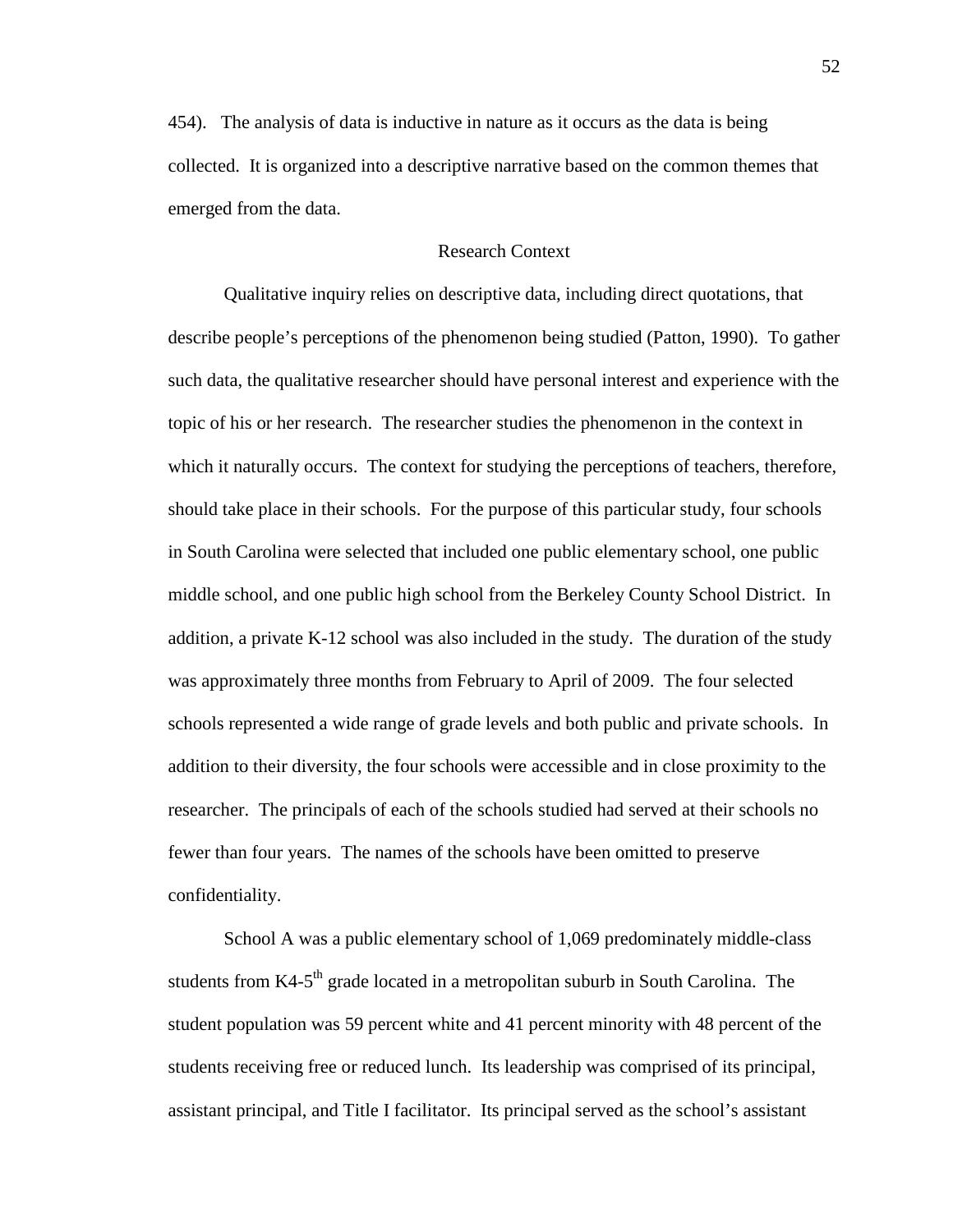principal before assuming the role of principal in the fall of 2002. School A received an Absolute Rating of Average on the South Carolina Annual School Report Card for the years 2006-2008.

School B was a public middle school that served 560 students in rural South Carolina. Seventy-two percent of the student population was white while 27 percent of the students were African-American, and one percent of the students were Hispanic. Fifty-four percent of the students were eligible for free or reduced lunch. The school was led by a veteran principal and assistant principal, and its students had consistently scored well on the state's achievement tests and school report cards. School B had also received an Absolute Rating of Average on the South Carolina Annual School Report Card for the last three years, 2006-2008.

School C was a rural 7-12 middle/high school that served 444 students in rural South Carolina. The student population of the school included 83 percent African-American, 14 percent white, two percent Hispanic, and one percent unknown. Seventyfive percent of the students were eligible for free or reduced lunch. The school was led by a veteran principal who was in his fifth year at the school, a first-year assistant principal, a part-time assistant principal, and a Title I facilitator. The principal first came to the school in 2004 as a principal specialist from the South Carolina Department of Education due to the school's low state report card ratings. School C received an Absolute Rating of Average in 2006 and 2008 and Below Average in 2007 on the South Carolina Annual School Report Card. The school received the Palmetto Silver award for improvement in 2007 and the highest award, the Palmetto Gold in 2008.

School D was a large, private school in South Carolina that served 970 students from pre-school through the  $12<sup>th</sup>$  grade. The student population was predominantly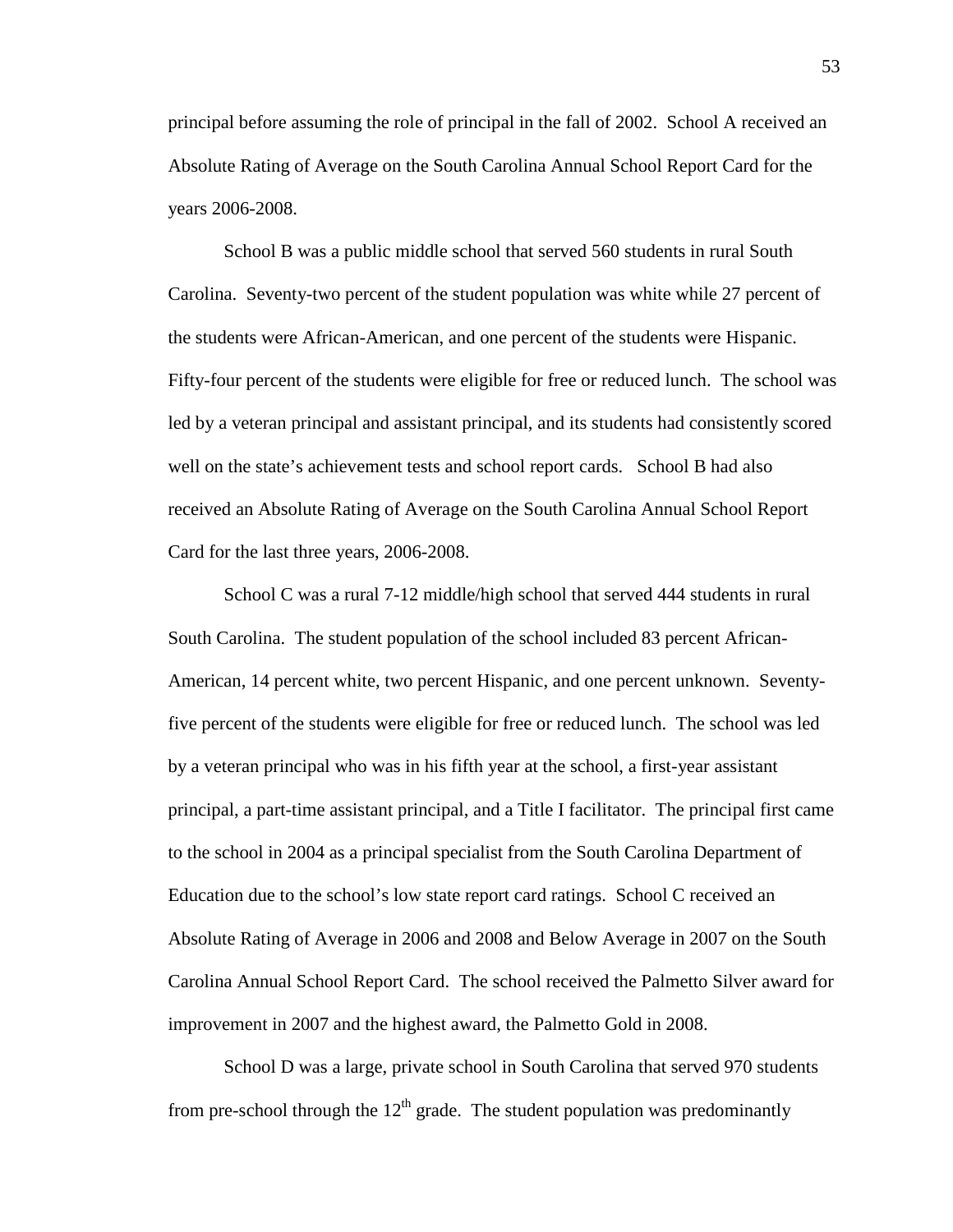white. Founded in 1972, School D has become one of the largest schools in the South Carolina Independent School Association. School D's student achievement helped it earn Advanced Accreditation, awarded to 25 of over 100 schools in the South Carolina Independent School Association. The school was led by a headmaster, who was a fiveyear veteran at the school, a lower school principal, and a middle school principal.

## Research Participants

Unlike random sampling that is commonly associated with quantitative studies, qualitative researchers purposely select samples to represent everything they could observe. According to Patton, purposeful sampling relies on "information-rich" samples that allow the inquirer to learn a great deal about the focal points of the study (1990, p. 169). Qualitative researchers are concerned with using samples that will provide the greatest depth of information and understanding (Ary et al., 2006). The principals from each of the four subject schools were contacted by letter and telephone to request their permission to allow their school's participation in the study (see Appendix B). Because qualitative studies seek to obtain a significant depth of information, their sample size is relatively small (Ary et. al., 2006). Three teachers from each school were selected as participants in the study.

## Criteria for Research Participants

For the purpose of this study, participants were chosen from a variety of grade levels from kindergarten through twelfth grade and a variety of content areas. They included both male and female teachers who had served a minimum of two years with their current principal and at least five years in teaching. Participants from the three public schools were required to have met the certification requirements of the state of South Carolina and to have held at least a master's degree in education or in their content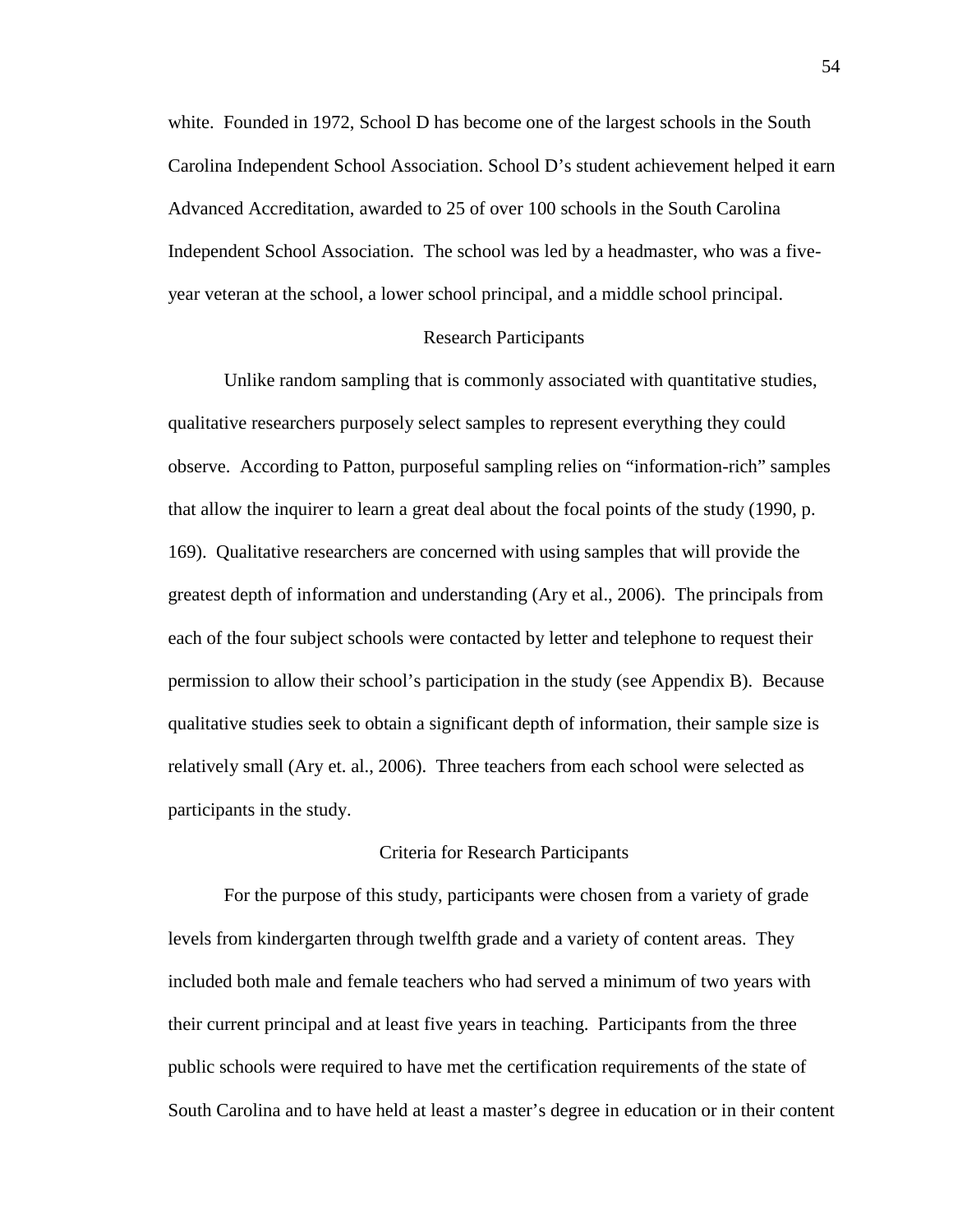area. The three teachers from the private school were required to have met the requirements of the South Carolina Independent School Association and to have held at least a master's degree in education or in their content area. Teachers with National Board Certification were given first consideration. Five of the twelve participants held National Board Certification.

The researcher selected three teachers at School A that included one from the second grade, one from the fourth grade, and one who teaches special education. Three teachers from School B, a public middle school, were chosen and included one physical education teacher, one business education teacher, and one English/social studies teacher. The researcher selected three teachers from school C, a public middle/high school that included an English teacher, a math teacher, and a special education teacher. Three teachers from School D, a private school that served students from pre-school through high school, were chosen that included one high school science teacher, one middle school social studies teacher, and one second grade teacher.

The purposeful sampling included both maximum variation sampling and critical case sampling. Patton (1990) distinguishes sixteen types of purposeful sampling. Using maximum variation sampling, the inquirer intentionally selects a wide range of participants to determine common patterns that emerge from a variety of participants. Critical case sampling includes participants who are of particular importance to the study. The above sample was identified to represent a wide variety of teachers at various grade levels and subject matters from public and private schools that were conveniently accessible to the researcher. Due to the purpose of the study and the challenge of retaining teachers of special education, math, and science, it was necessary that they be included in the study. Since a high percentage of teachers leave teaching in their first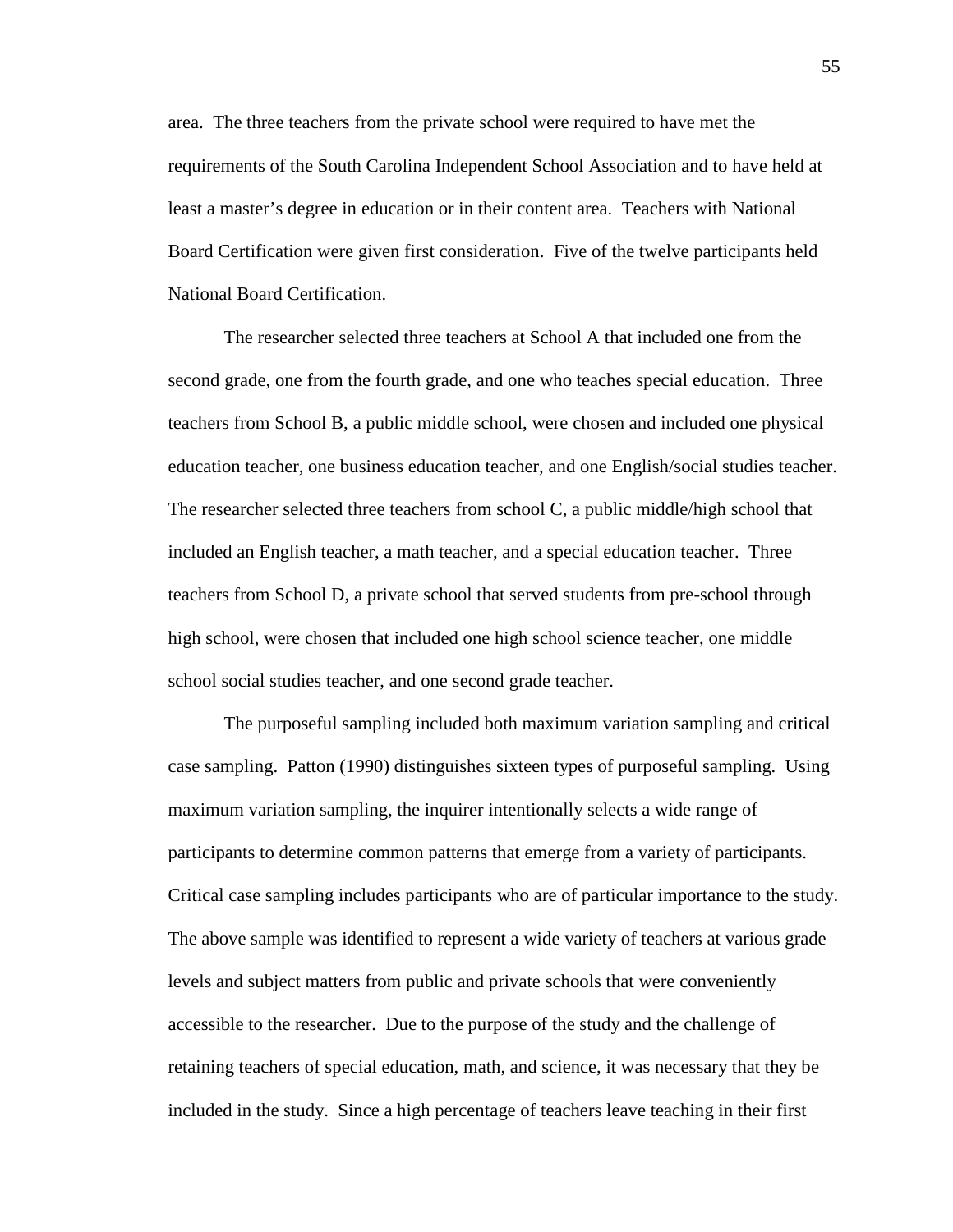five years, the sample included only participants with five or more years of teaching experience. The researcher gathered information from the principals of each school to determine which teachers met the criteria for participating in the study. He then personally invited such teachers to participate via a letter explaining the purpose and scope of the study. The letter included a consent form for participants to read and sign. The participants' names were omitted to ensure their confidentiality.

## Data Collection

To confirm access to the schools and teachers participating in the study, the researcher wrote letters first to the principals of each of the four schools to briefly describe the study and to request their participation in the study. In the initial letter, principals were also asked to recommend teachers to participate. Upon receiving the principals' permission, the researcher e-mailed the prospective participants requesting them to participate in the study. After receiving affirmative feedback from prospective participants, the inquirer contacted them via e-mail to establish a time and date for an interview. One private school headmaster declined to participate because he felt his school and the school where the researcher served as headmaster were competitors; therefore, another headmaster of a large private school was asked to participate. The interviews required approximately forty minutes to complete. The interviewer scheduled three interviews on the same day at School C and School D to avoid unnecessary travel. Interviews at the first two schools, which were closer in proximity, were conducted over two days.

The goal of this research design was to collect first-hand, descriptive data from teachers regarding their feelings, perceptions, and opinions about their jobs and the leadership of their principals. "Pure description and quotations are the raw data of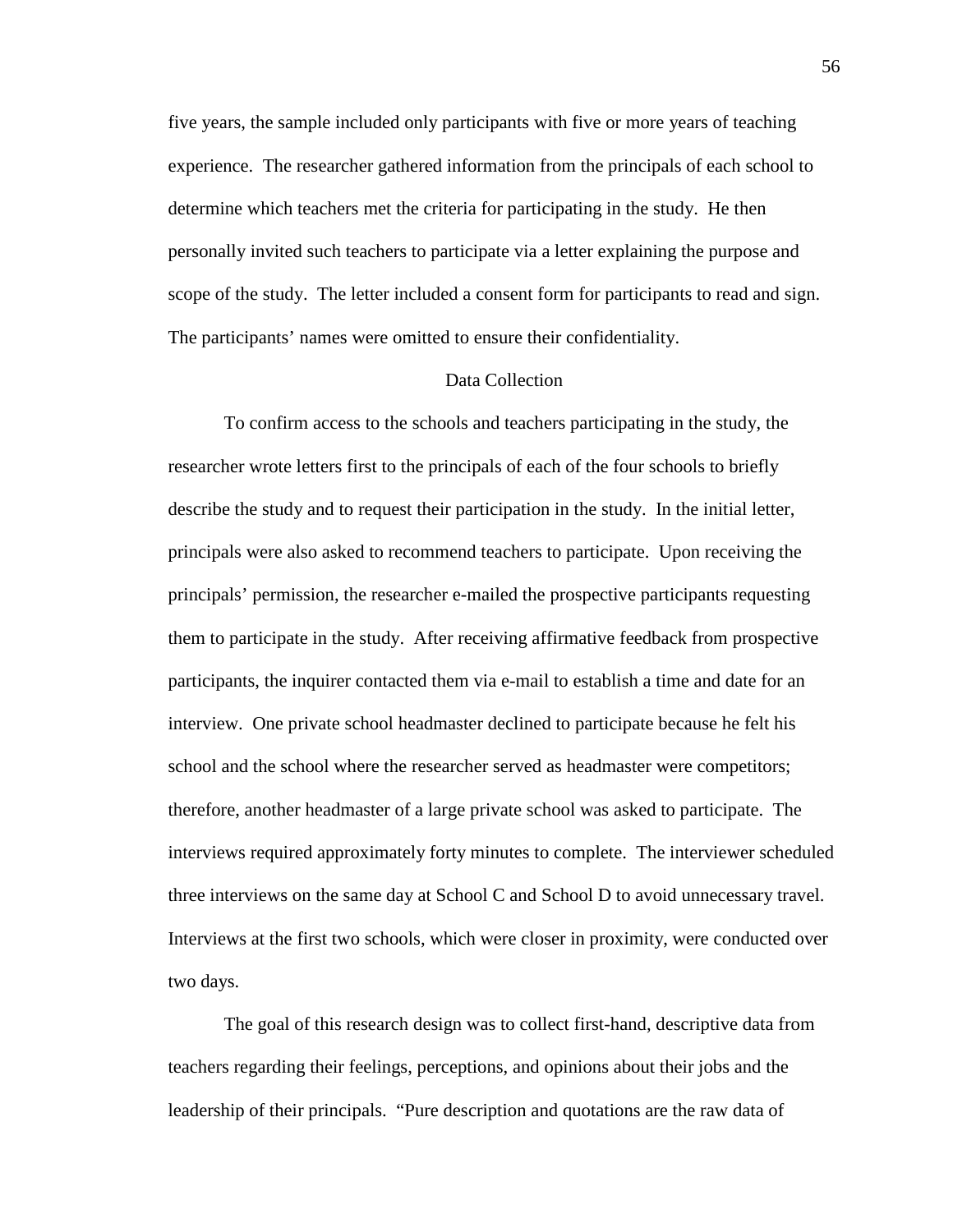qualitative inquiry" (Patton, 1990, p. 31). To gather data from the participants of the study, the researcher utilized open-ended interviews that encouraged detailed responses that revealed important information concerning issues relevant to the study. Open-ended interviewing allowed the inquirer to access the participants' perspectives rather than supplying preconceived ideas for the participants. "Qualitative interviewing begins with the assumption that the perspective of others is meaningful, knowable, and able to be made explicit" (Patton, 1990, p. 278). The researcher employed a standardized openended interview approach that identified questions to be discussed prior to the interview. This interview guide approach ensured that the researcher covered the same relevant topics with each participant while allowing necessary flexibility in the wording and sequencing of questions (Patton, 1998). It also allowed data to be collected systematically as similar questions were asked to each participant. Interviews were conversational in tone, but structured enough to elicit participants' thoughts and ideas that provide comprehensive data relating to the effects of principals' leadership styles on teacher retention and job satisfaction. The researcher formulated the questions for the interview guide (Appendix A) to solicit answers to the research questions. It was necessary to begin by asking questions about the professional background of the participants. The next questions pertained to factors that impacted the job satisfaction of the teachers. The participants were then asked questions about their perceptions of their current and former principals' leadership practices and styles. The final questions dealt with factors that encouraged or discouraged teacher retention. The interview protocol was reviewed and approved by the Liberty University Institutional Review Board.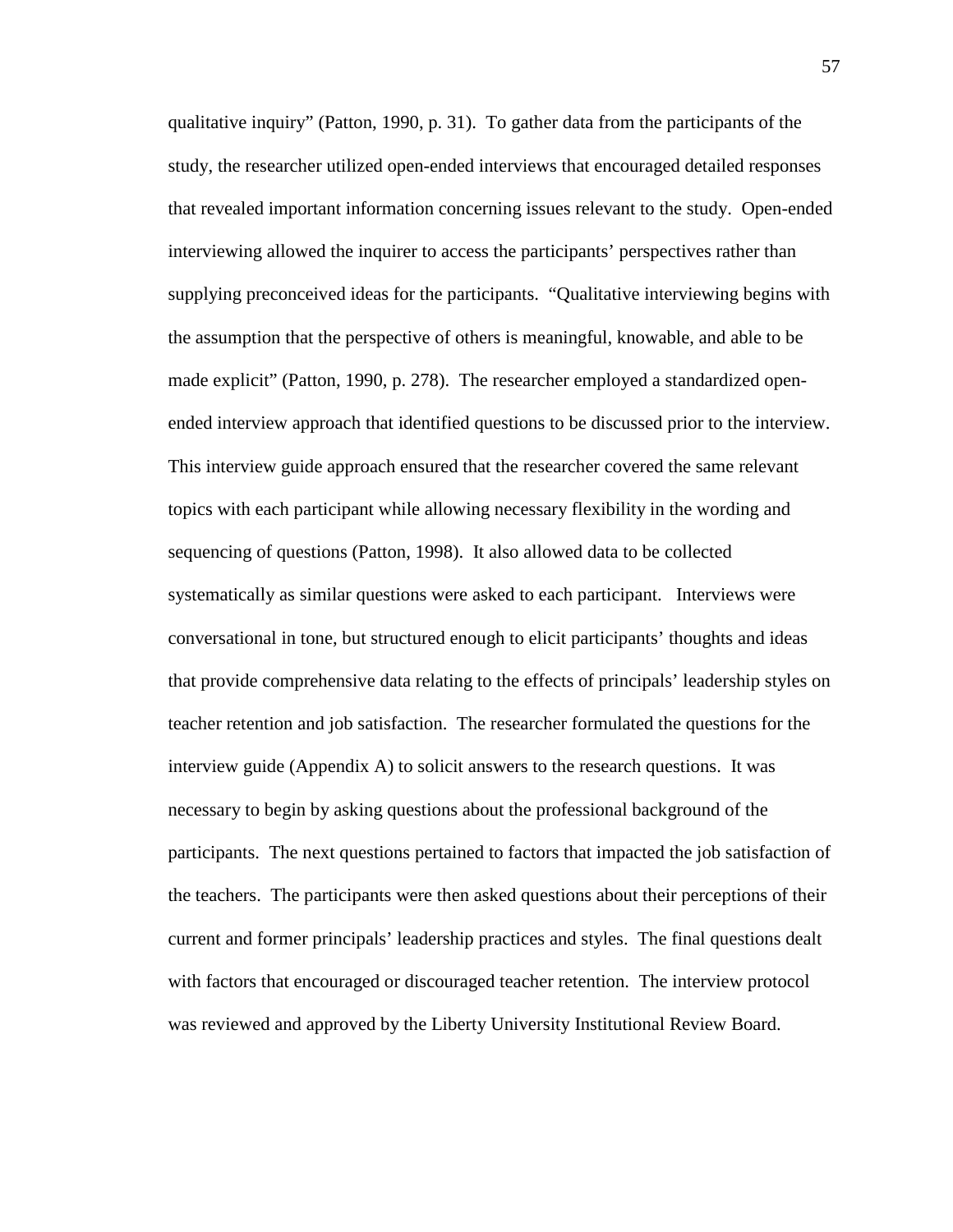#### Data Analysis

 Each interview was captured by a digital recorder to allow the interviewer to have a verbatim recording. The researcher transcribed each of the twelve interviews to identify and review common themes and answers as well as individual thoughts, feelings, and opinions. In qualitative inquiry, data analysis occurs concurrently with the data collection. "All qualitative analysis involves attempts to comprehend the phenomenon under study, synthesize information and explain relationships, theorize about how and why the relationships appear as they do, and reconnect the new knowledge with what is already known" (Ary, et al, 2006, p. 490). The use of the above-mentioned interview guide facilitated data analysis as each participant was asked to respond to the same questions in the same order.

Through the transcription of the interviews, the researcher familiarized himself with the data. The inquirer then summarized each of the interviews into a narrative organized according to the questions from the interview guide. The narratives included the participants' responses about their professional background, their perceptions of factors that impact their job satisfaction, their opinions of principals' leadership styles and practices, and their thoughts about factors that influence their retention. Next, he reread the narratives and highlighted common words, phrases, and sentences from the participants' responses, such as "principal support," "open-door policy," "positive expectations," and "listens to input." From the highlighted responses, the researcher charted each participant's common responses into three columns: job satisfaction, leadership styles and practices, and retention. See Table 2 for an example of Teacher #3's charted responses.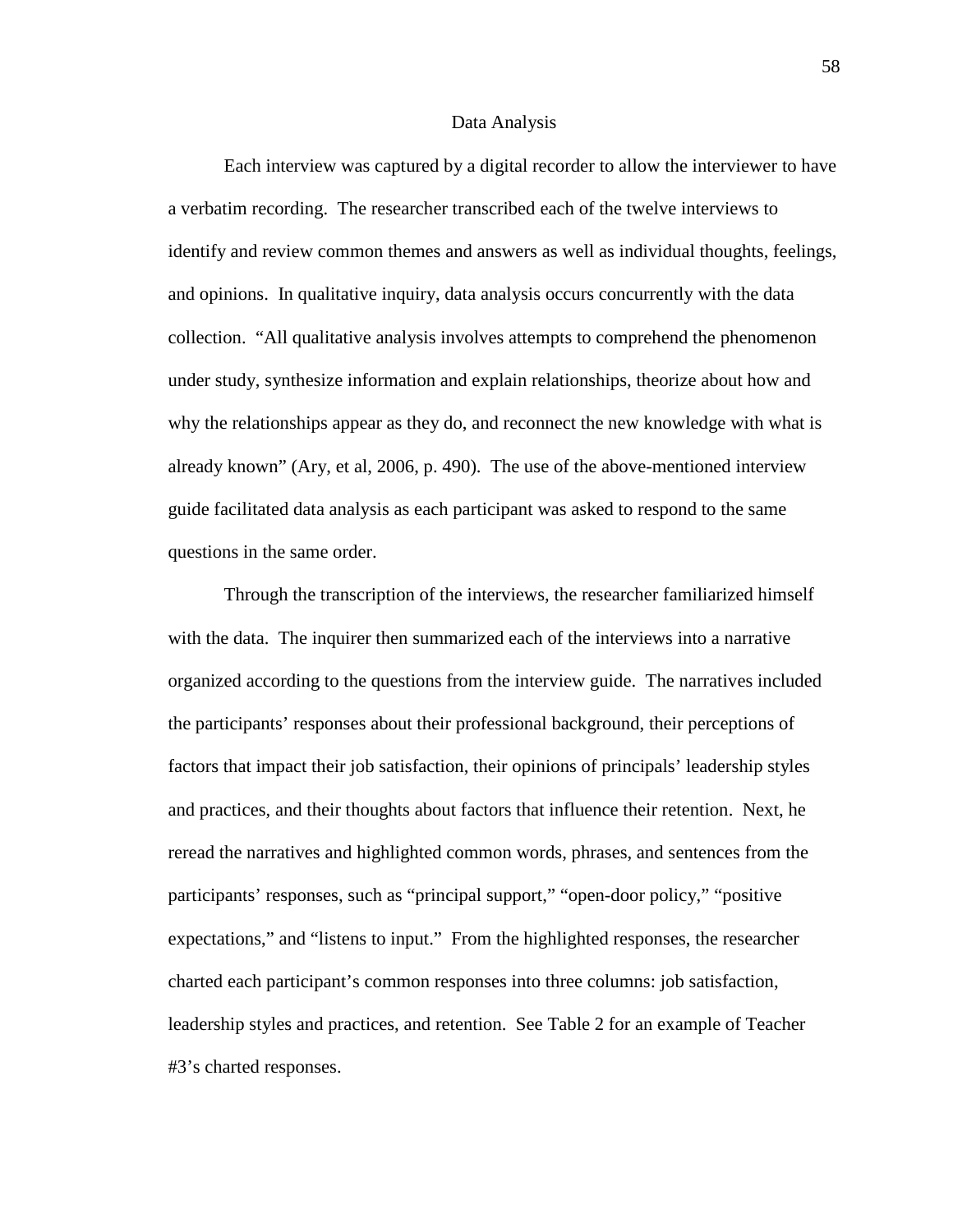*Example of Charted Participant Responses* 

| <b>Job Satisfaction</b>  | Leadership Style, Practices     | Retention                      |
|--------------------------|---------------------------------|--------------------------------|
| Testing pressure         | Progressive                     | Likes kids                     |
| Camaraderie              | <b>Encouraged collaboration</b> | Friendships                    |
| Interesting children     | Professional development        | Positive, innovative           |
| Incentive program        | Listens                         | Encouragement                  |
| Unrealistic expectations | Allows experimentation          | Appreciation                   |
| Progressive principal    | Lets teachers do their jobs     | Hires quality people           |
| School report cards      | Positive thinking               | Life-long learner              |
| Praising teachers        |                                 | Improvement                    |
| Accountability           | Rewards good teaching           | Bad principal                  |
| Kids changed             | Analyzed data                   |                                |
| Short attention spans    | Blasting whole faculty          |                                |
|                          |                                 | Corrects teachers individually |

The researcher then color coded the charted responses of the twelve participants to begin to identify common themes that occurred. For example, all responses that pertained to relationships with students were coded yellow, and all responses that related to the principals' expectations were coded pink. Next, the researcher synthesized the coded responses into nine themes that emerged during the analysis of data. Teacher #3 indicated that her job satisfaction was increased by the interesting students she taught and by the fact that she liked her students. On the other hand, her job satisfaction was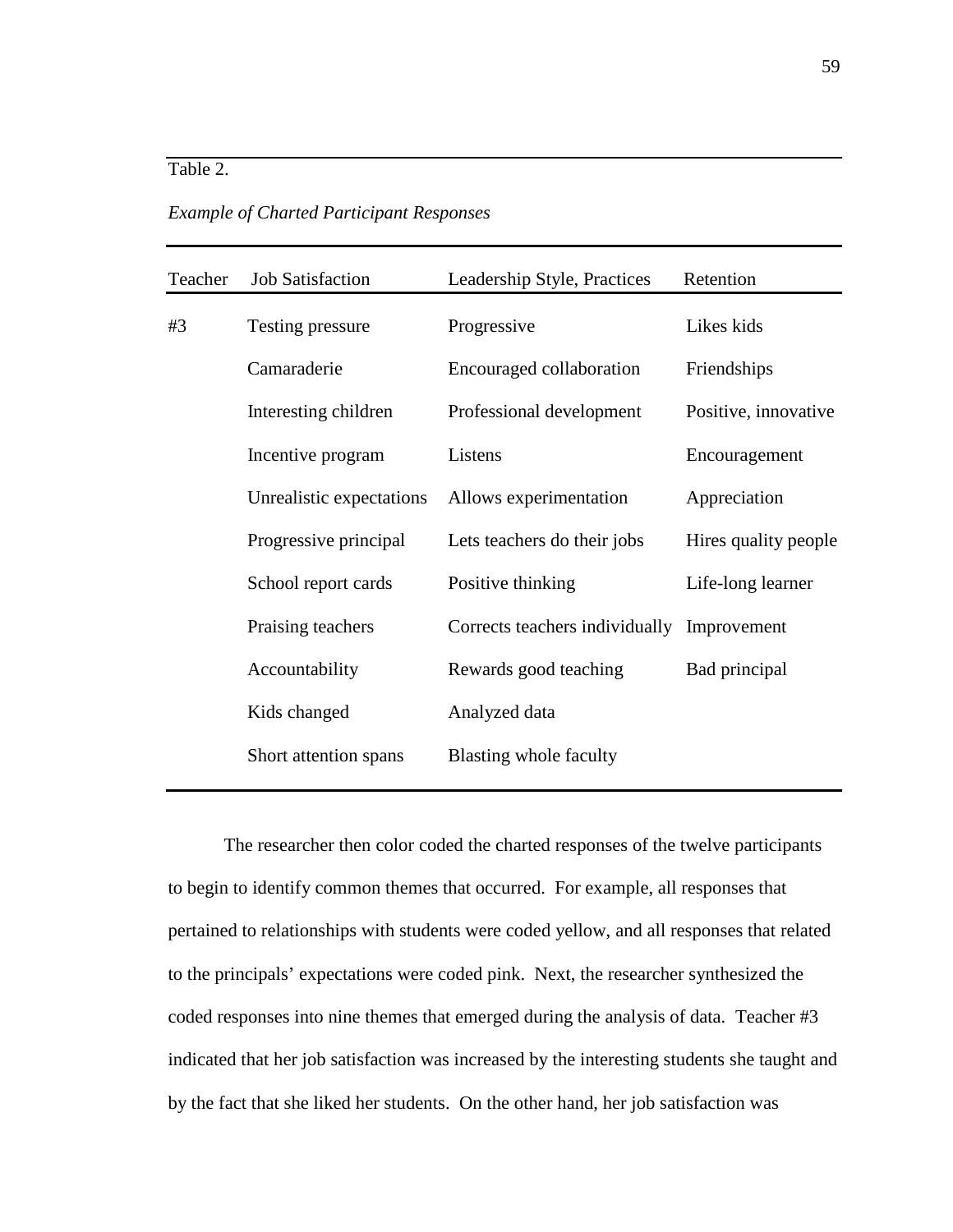decreased by her perception that kids had changed and have shorter attention spans. These responses, along with those from the other participants, contributed to the identification of the following theme: Teacher job satisfaction and retention is impacted by the relationships they have with their students. "Theme analysis refers then to the process of recovering the theme or themes that are embodied and dramatized in the evolving meanings and imagery of the work" (Van Manen, 1990, p. 78). Table 3 identifies the common factors that impacted the participants' job satisfaction and retention along with the number of times they were mentioned or referred to by the participants in the interviews.

 Van Manen (1990) indicates that human science meaning must be communicated through text. Each interview was written as a descriptive narrative in which the participant's professional background, feelings about job satisfaction, thoughts on his or her principal's leadership style, and suggestions for strategies to improve teacher retention were described. The descriptions of the interviews are narrative in style and follow the flow of the questioning. "Making something of a text or of a lived experience by interpreting its meaning is more accurately a process of insightful invention, discovery

#### Trustworthiness

The teacher has an obligation to represent the realities of the research participants as accurately as possible and must provide assurances in the report that this obligation was met" (Ary et al., 2006). The researcher took necessary steps to limit his own personal bias from influencing the results of the study. For example, prior to conducting this study, the researcher hoped that teachers would report that some of their principals' leadership styles and practices had encouraged their job satisfaction and retention; however, he believed they would report that their principals had little influence on how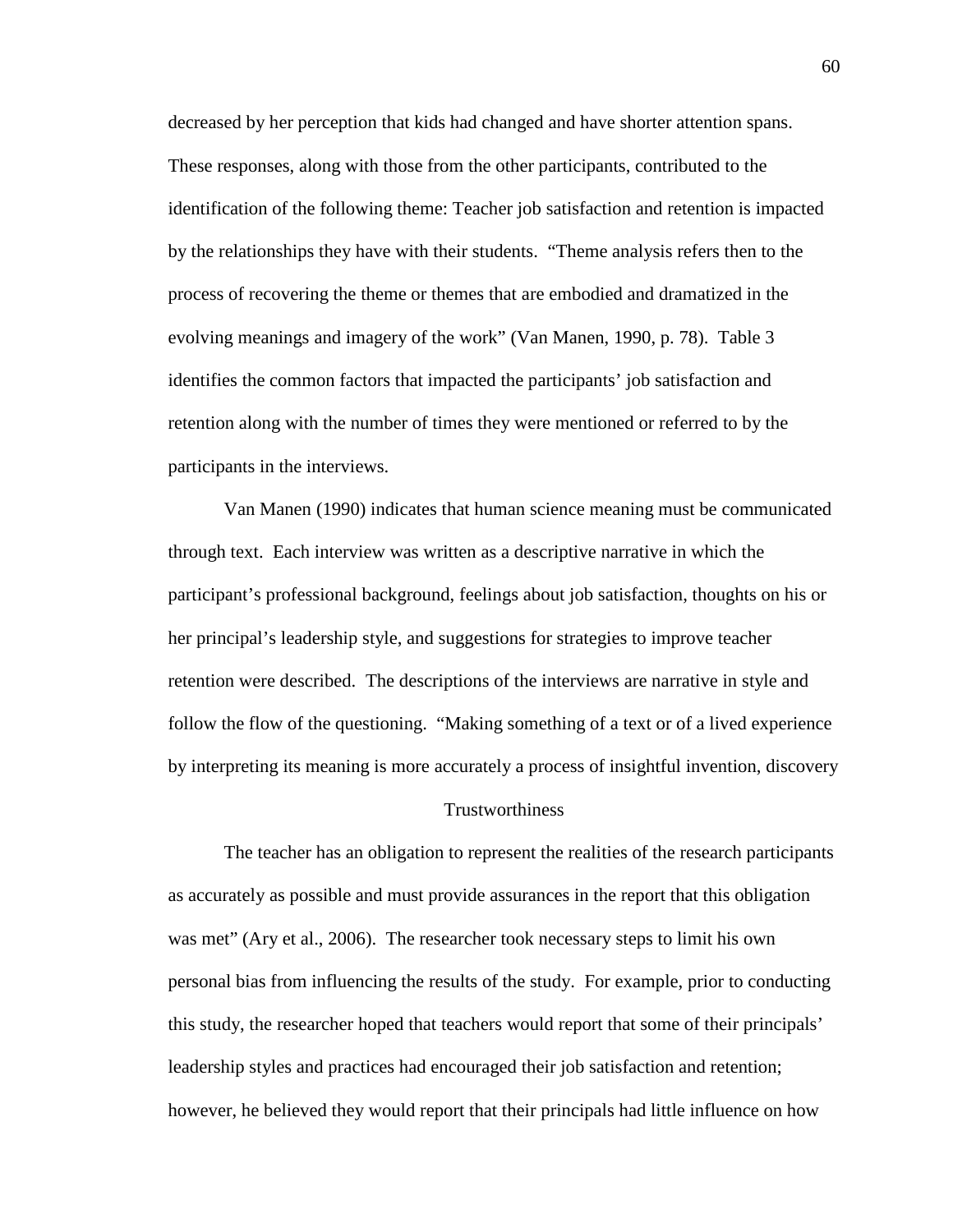they feel about teaching. In addition, the researcher believed that teachers would favor transformational leadership styles and practices. The use of the interview guide helped to prevent the researcher from asking leading questions that would have solicited answers he hoped to receive. To reduce the effects of researcher bias and ensure the credibility of this study, the researcher employed the use of member checks. Each participant was given the opportunity to review the data he or she provided to determine its accuracy and meaning prior to the publication of the final document. In addition, the nature of this qualitative study called for the use of thick, rich description that included many direct quotations as well as paraphrases and vivid description of the context (Denzin & Lincoln, 1998). The detailed description enhanced both the credibility and transferability of the study as readers have a great deal of information in context that will allow them to make necessary comparisons and evaluations. Ary et al. refer to this as "descriptive adequacy" (2006). The dependability or trustworthiness of the research will be established through the use of an audit trail. The transcriptions of the interviews will provide a record of the participants' responses to the interview questions. In addition, copies of e-mails will confirm data gathered outside of the personal interviews.

## Instrumentation

Qualitative research is distinguished by the methods used to collect and analyze data (Ary, Jacobs, Razavieh, & Sorensen, p. 453). One of those distinguishing factors of naturalistic inquiry is the use of the researcher as the primary instrument. The validity of the study, therefore, is contingent on the skill of the researcher to gather and analyze data and to form accurate and meaningful conclusions (Patton, 1998). The human instrument provides flexibility and adaptability to study complex human thoughts and actions (Ary, Jacobs, Razavieh, & Sorensen, p. 453). This researcher has over 21 years experience in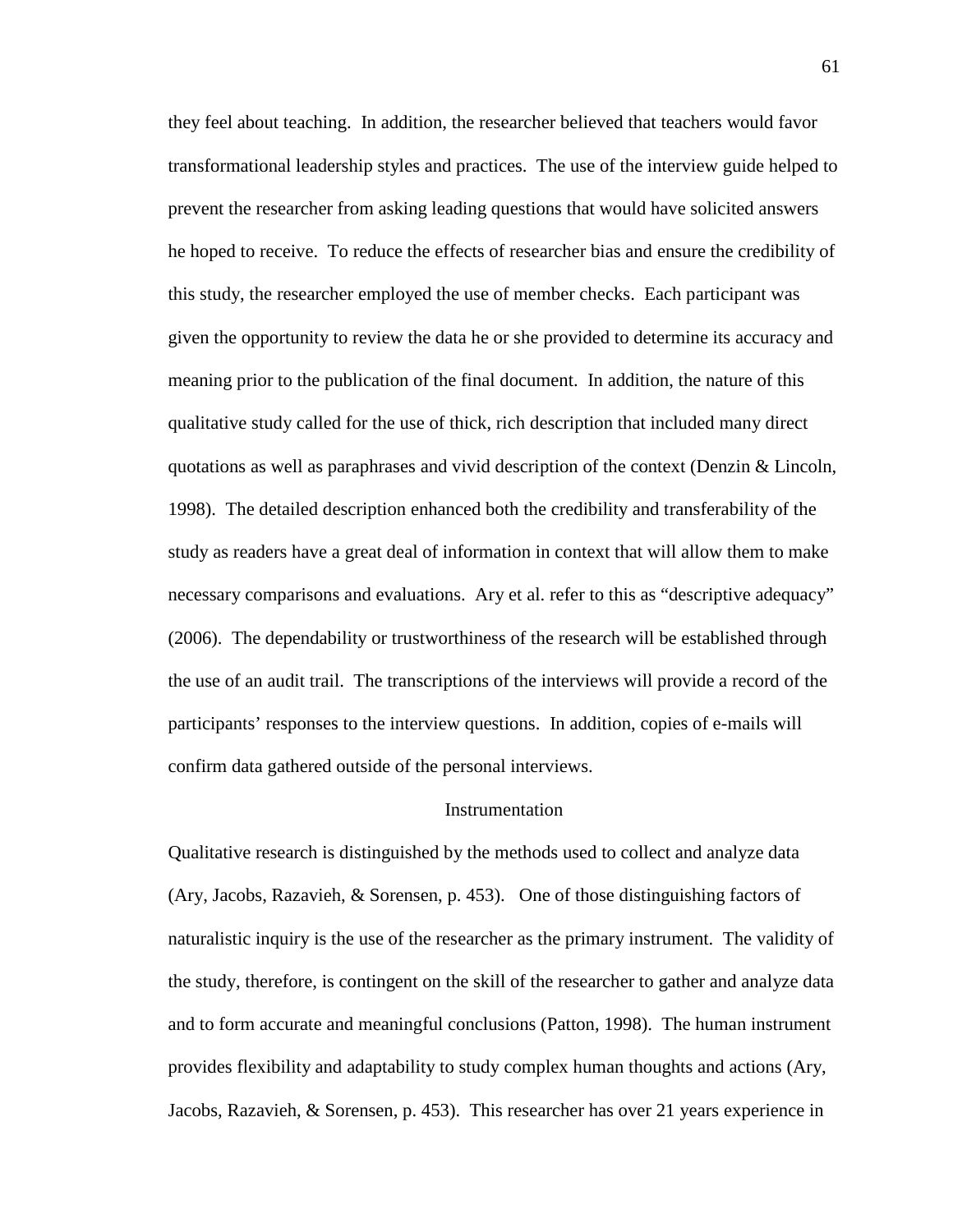education as a teacher and administrator. For the first ten years of his career (1987- 1997), he served as an English teacher at a public high school in Virginia in a school district that included a total of three schools: an elementary, a middle school, and a high school. The district faced a yearly challenge of competing with larger and wealthier districts to recruit and retain teachers. For the next seven years, he taught English at two high schools in South Carolina. The first was, at that time, a new rural school that served over 900 students from three rival communities. From 1997-2000, it was a Title I school, in which over 70 percent of its students received free or reduced lunch. The second school is located in the small town in South Carolina. From 2000-2004, it served approximately 1400 students, 45 percent of whom received free and reduced lunch. During his final year at that school, the inquirer served as the chairman of the English department and assisted the principal in staffing the English department. From 2004- 2006, the researcher served as a Title I Facilitator at a small high school in rural South Carolina. This school was made up of 450 students in grades 7-12. Over 85 percent of its students received free and reduced lunch. The researcher assisted the principal in efforts to recruit and retain teachers in that setting that included high percentages of poor and minority students. Since August of 2006, he has served as the headmaster of an independent Christian school of 400 students in South Carolina. In his present position, he has the responsibility for all personnel decisions, including recruiting new teachers and retaining current teachers.

 The inquirer visited teachers at their schools to gather descriptive data through the use of personal interviews. The interviews followed an interview guide (see Appendix A) that included questions about the participants' experiences in teaching, opinions about job satisfaction, feelings about the effects of principals' leadership styles and practices,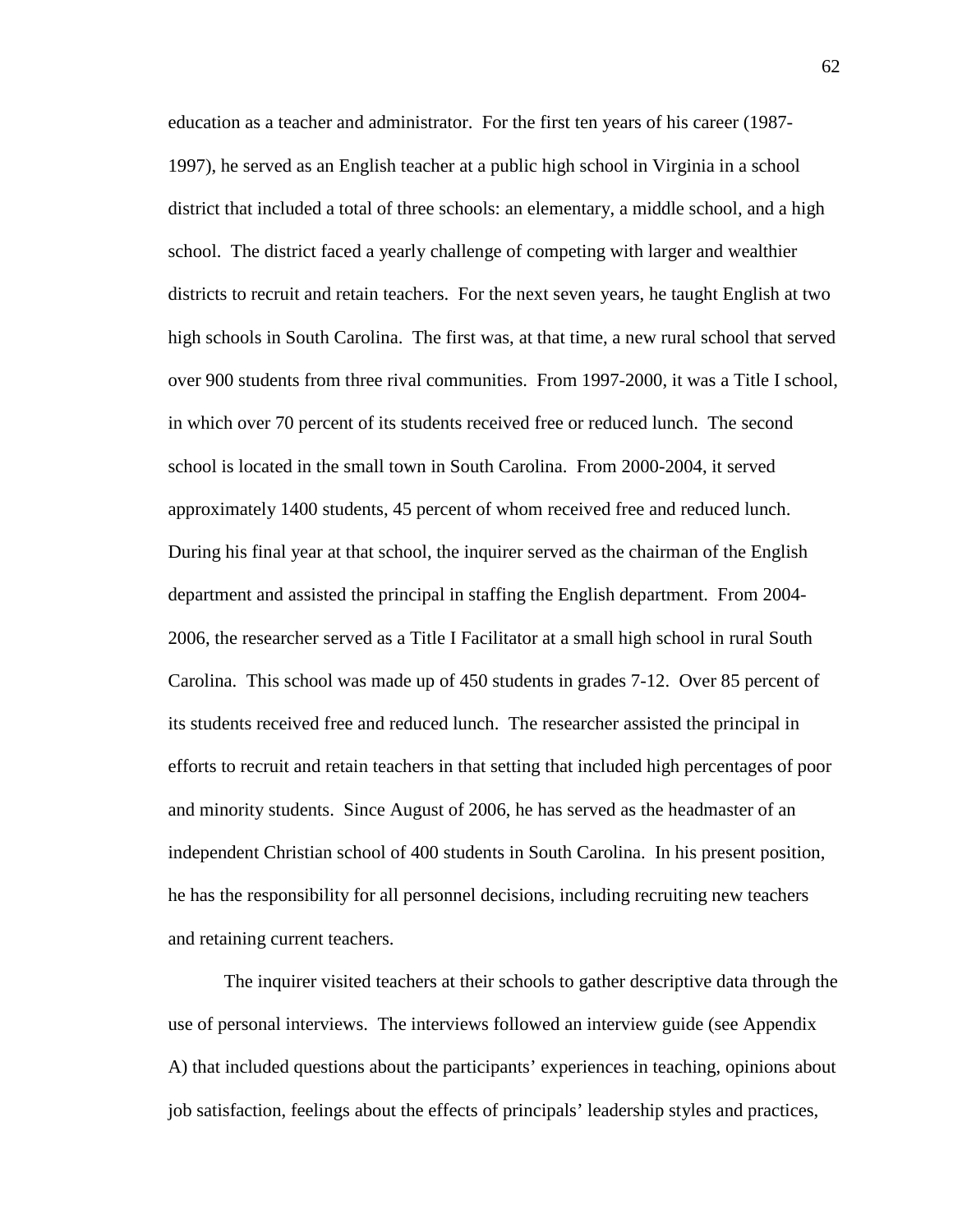and teacher retention. The consent forms (see Appendix D) were distributed by the researcher to each participant in the study to inform the participants of the procedure, duration of participation, and confidentiality of the study. Each participant was required to sign and return the consent form prior to participating in the research.

## Summary of the Methodology

 The goal of this qualitative research design was to collect, record, and analyze an abundance of data that was solicited from veteran teachers to gain further insight and understanding as to the possible effects of principals' leadership styles and practices on teacher retention and job satisfaction. Teachers representing elementary, middle, and high schools from both the public and private sectors were asked to participate in the study. The interviewer visited the participants at their schools to conduct personal, openended interviews. The participants included teachers from a cross-section of grade levels and subject matters. Teachers of special education, math, and science were included since they have the lowest retention rates. The interviews were written as descriptive narratives that follow the flow of the questioning. Member checks, as well as the use of detailed description of the context and direct quotations from the participants, helped establish the rigor of the study. The results of the interviews were summarized to emphasize common themes and ideas that emerged. It was the hope of the researcher that interviewing teachers would produce detailed and candid information that can assist school principals and leaders in improving teacher retention and job satisfaction.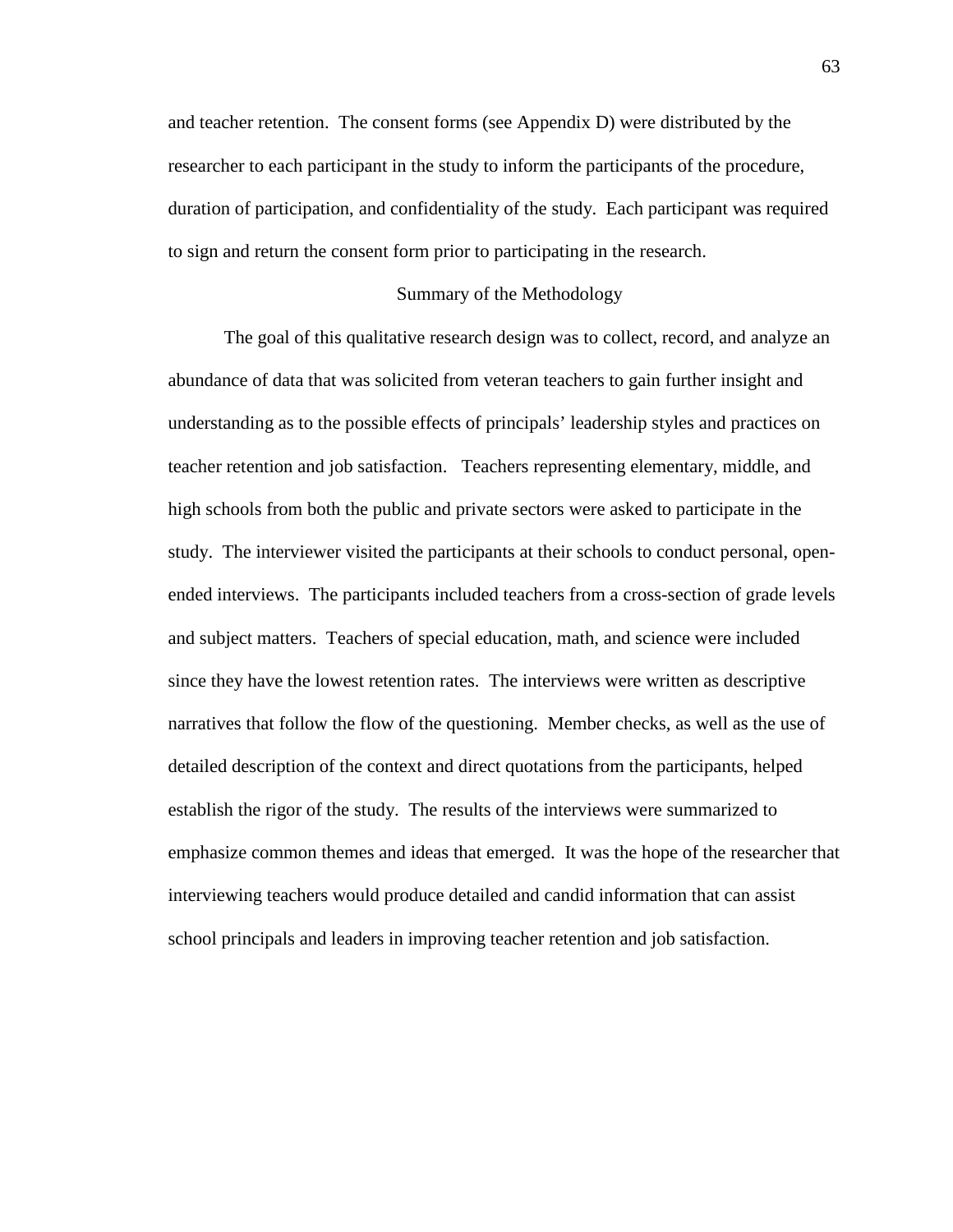# CHAPTER IV: PRESENTATION OF RESULTS

As previously stated, the purpose of this study was to address the problem of teacher turnover and determine how school principals can encourage teacher retention and job satisfaction. The goal of the researcher was to identify teachers' perceptions of how leadership styles and practices of their principals can improve their levels of job satisfaction and likelihood of continuing to teach in their schools. The study attempted to answer the following questions: 1) What factors have contributed to teachers continuing to teach in their current schools? 2) How do teachers perceive the leadership styles of their principals? 3) What, if any, specific leadership practices of principals have encouraged teacher retention and job satisfaction? This chapter presents the data provided by twelve teachers from four different schools in South Carolina in the order it was gathered. Teachers #1-3 are from School A, a large, suburban, public elementary school. Teachers #4-6 are from School B, a large, rural, public middle school. Teachers #7-9 are from School C, a small, rural, public middle/high school. Teachers #10-12 are from School D, a large, small-town, private school.

# Teacher #1

# *Professional Background*

 On March 10, 2009, the inquirer met with Teacher #1 in her classroom at the end of the school day. Teacher #1 is a fifteen-year veteran female who teaches special education to students in K4 though the fourth grades at School A. She has a master's degree in education and has earned National Board Certification. She has been teaching at School A for eight years, and she taught at another elementary school in South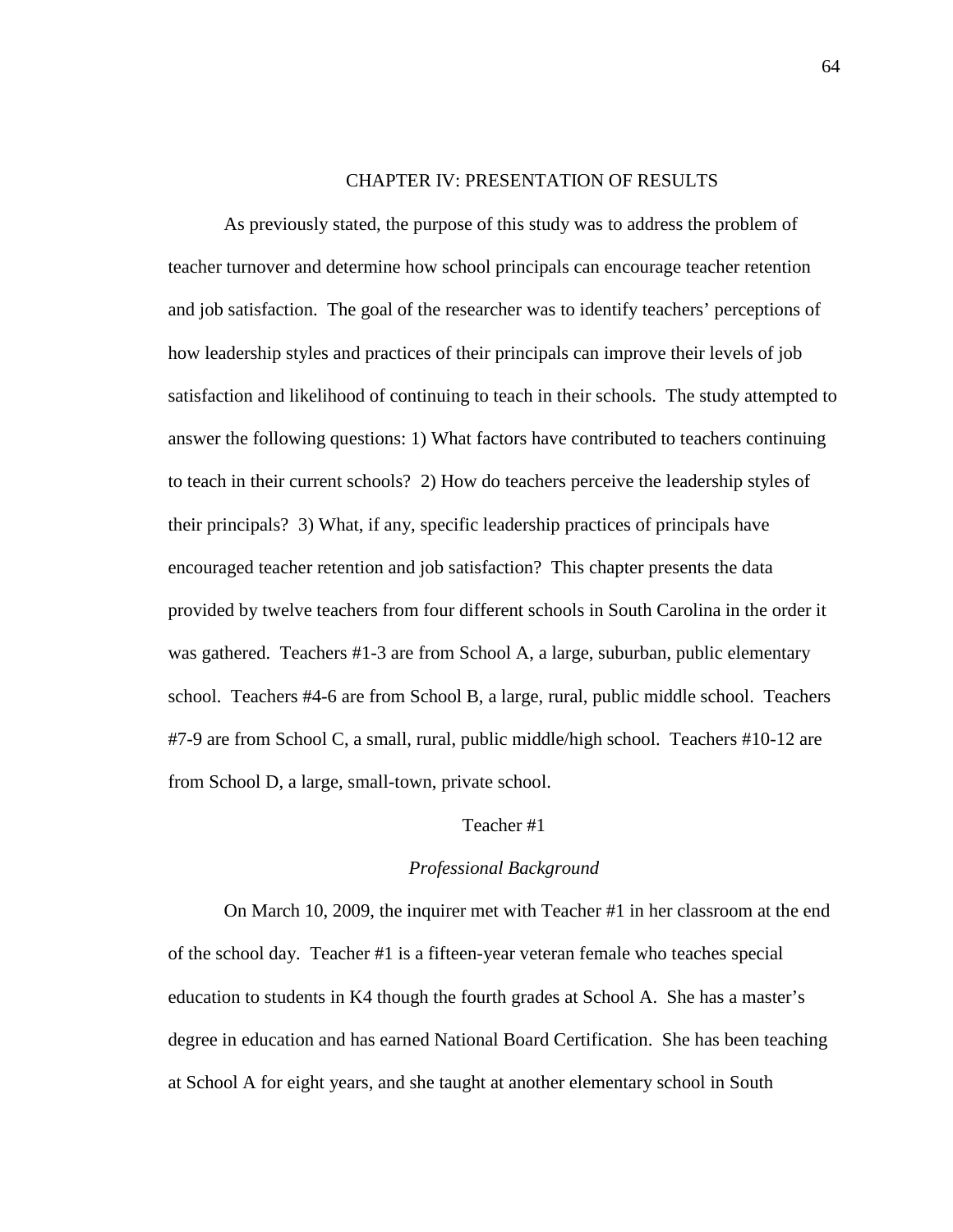Carolina, for seven years prior to coming to School A. Teacher #1 changed her major from art to education after working in an after-school program while she was in college. She chose to enter special education because she felt she would have a better chance to secure a job after graduation because of the abundance of elementary education teachers at that time.

## *Job Satisfaction*

When asked about what factors have increased her job satisfaction, Teacher #1 emphatically stated, "The kids! It's not the paperwork. It's the kids. Seeing them make gains and seeing them proud of themselves." She continued by saying that when her students make gains, she feels like she has achieved her goal and is motivated to push them harder. She prefers teaching special education classes rather than other classes because they allow her to work one on one with students or with small groups of students. She was satisfied teaching at her first school because she received a great deal of support from her principal, and she enjoyed the diversity of students she taught who she described as coming from "all different economic backgrounds." When asked how her first principal supported her, Teacher #1 said, "She didn't know the acronyms for special ed, the ER, the MH, but if I went to her and explained my situation, explained what I needed, then she would do everything to back me up or help me get what I needed to do. She listened." Although her first principal did not understand everything about special education, she asked questions and learned about it. When discussing coming to her present school, she said, "... it was just nice. It was easy to be here, and everybody greeted you, and it was friendly. It was a nice atmosphere compared to other schools that I went to."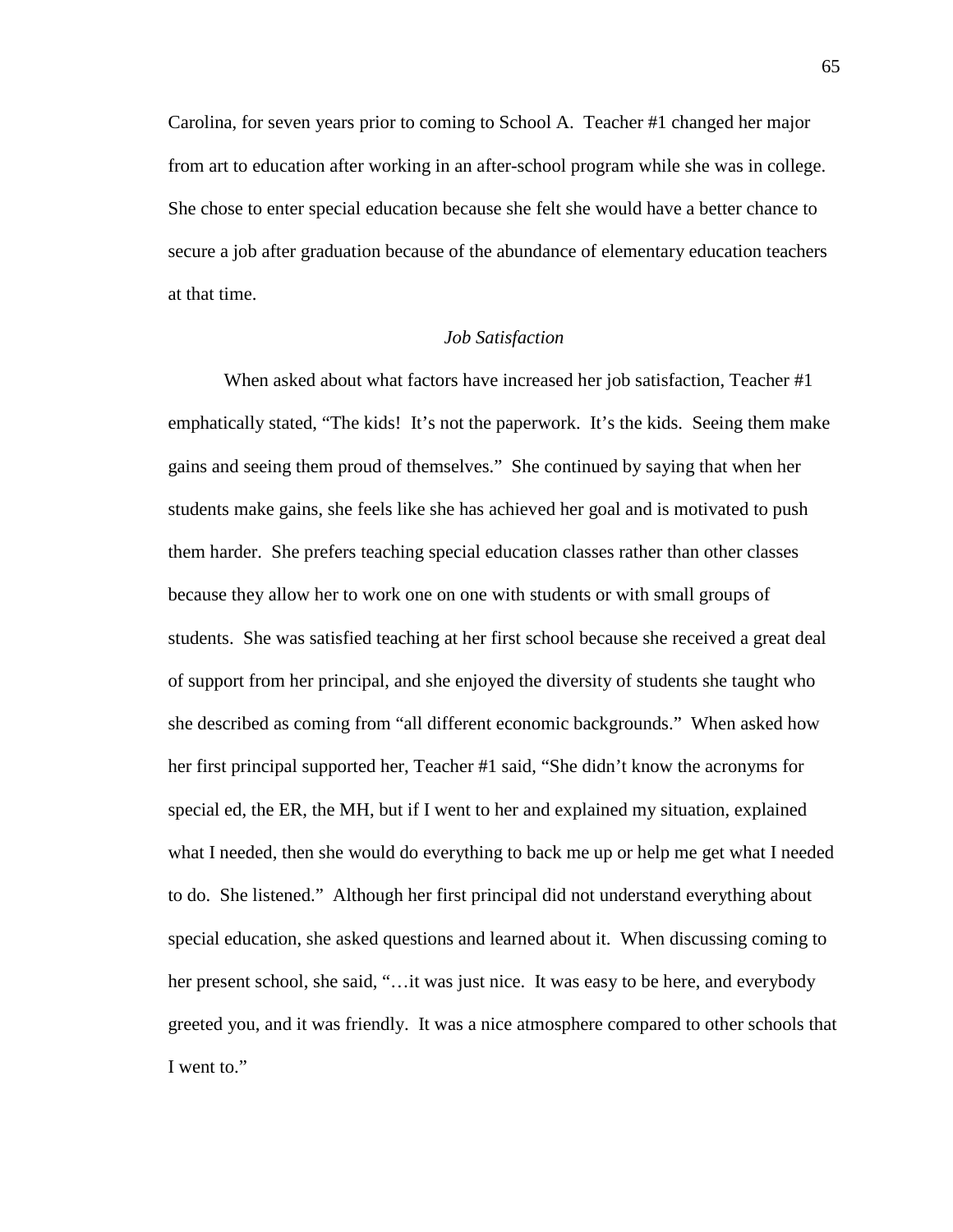When asked to identify factors that decreased her job satisfaction, she cited the negative portrayals of schools by the news media:

They don't ever put the positive on the TV. They put the negative on the TV, and when I left Charleston County, we had to sign papers and say why we were leaving, and that was one of the reasons I left there. You know, you work so hard every day, and then you come home, and there was just nothing but all the bad stuff.

She also identified increasingly poor student behavior and lack of parent involvement as decreasing her job satisfaction.

 She said that although her principal has initiated many programs to increase parent involvement, many parents still do not come. On the other hand, the principal implemented a school-wide management system two years before that has worked:

It's the ROCK Expectations, and there are certain rules, respect, organization, cooperation, and knowledge, set up all through the school with evidence in the hallways and in the bathrooms and in the cafeteria. Children know what they are supposed to be doing in different areas, and then they get rewarded. They get a punch on their ROCK ticket.

She went on to explain how the students could redeem their ROCK tickets for rewards on Fridays and how individual classes could earn popcorn parties and other incentives. She said that her principal has helped special education teachers significantly by telling teachers of general education classes when it becomes appropriate to mainstream special education students into their classes. Before, the teachers of special education faced conflicts when they went to teachers of general classes to identify opportunities to mainstream the students with special needs. Teacher #1 explained, "It comes from her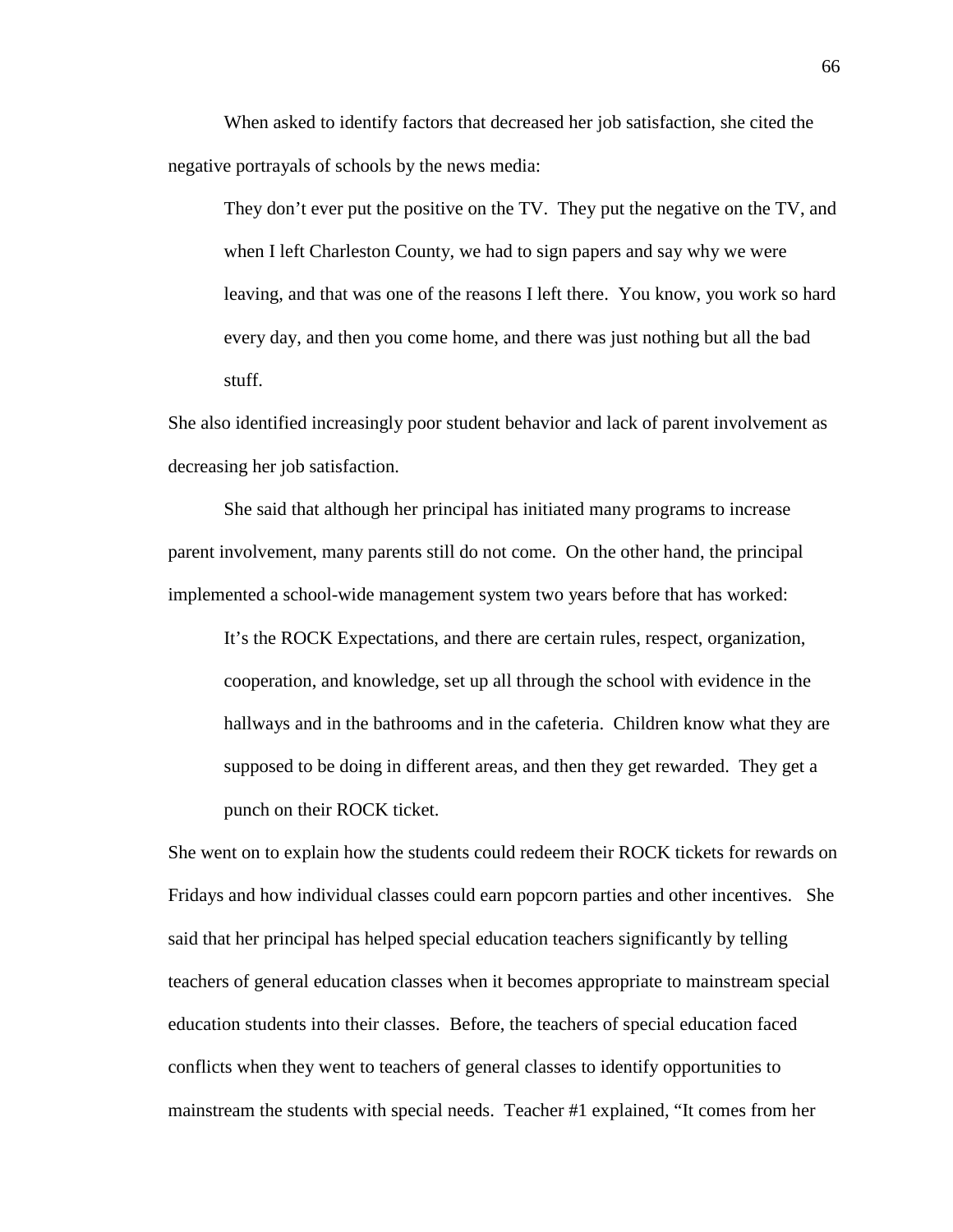now, and therefore, there are no teacher arguments or frustrations. It's a lot easier." Now the principal asks the special education teachers, "Where do you want your kids to go? She sends out the master list, and she says these kids are going here." The principal has also adapted the master schedule so that the schedule for students with special needs meshes more effectively with the schedule of students in the mainstream.

# *Leadership Styles and Practices*

 When asked to describe the leadership styles of the principals with whom she has worked, Teacher #1 began with the principal of her first school. She identified her as being authoritative. "It was her way or no way. And if you didn't have a problem with that, and she told you to do it, and you'd do it, and you did your job, then there were no problems." She felt that she learned a great deal from her first principal. A most important lesson was to consider what a child was going through before making disciplinary or academic decisions. Teacher #1 shares the belief that her first principal held that young teachers benefit from beginning their careers in rural schools because that experience helps teachers to consider the challenges their students face at home. Her current principal, on the other hand, is more democratic and open to the opinions of the school's teachers.

She seeks the opinions of teachers, whether it's in an informal questioning or a formal questioning. I think she tries to please the majority of the teachers that she can. When she knows something's going to be good for the school, she'll persist with it whether there are teachers who like it or not.

Teacher #1's current principal has made efforts to include the special education students and teachers in all activities of the school. Teacher #1 said, "She tries to include special ed. in everything, and that helps a lot, too." She said that both of the principals she has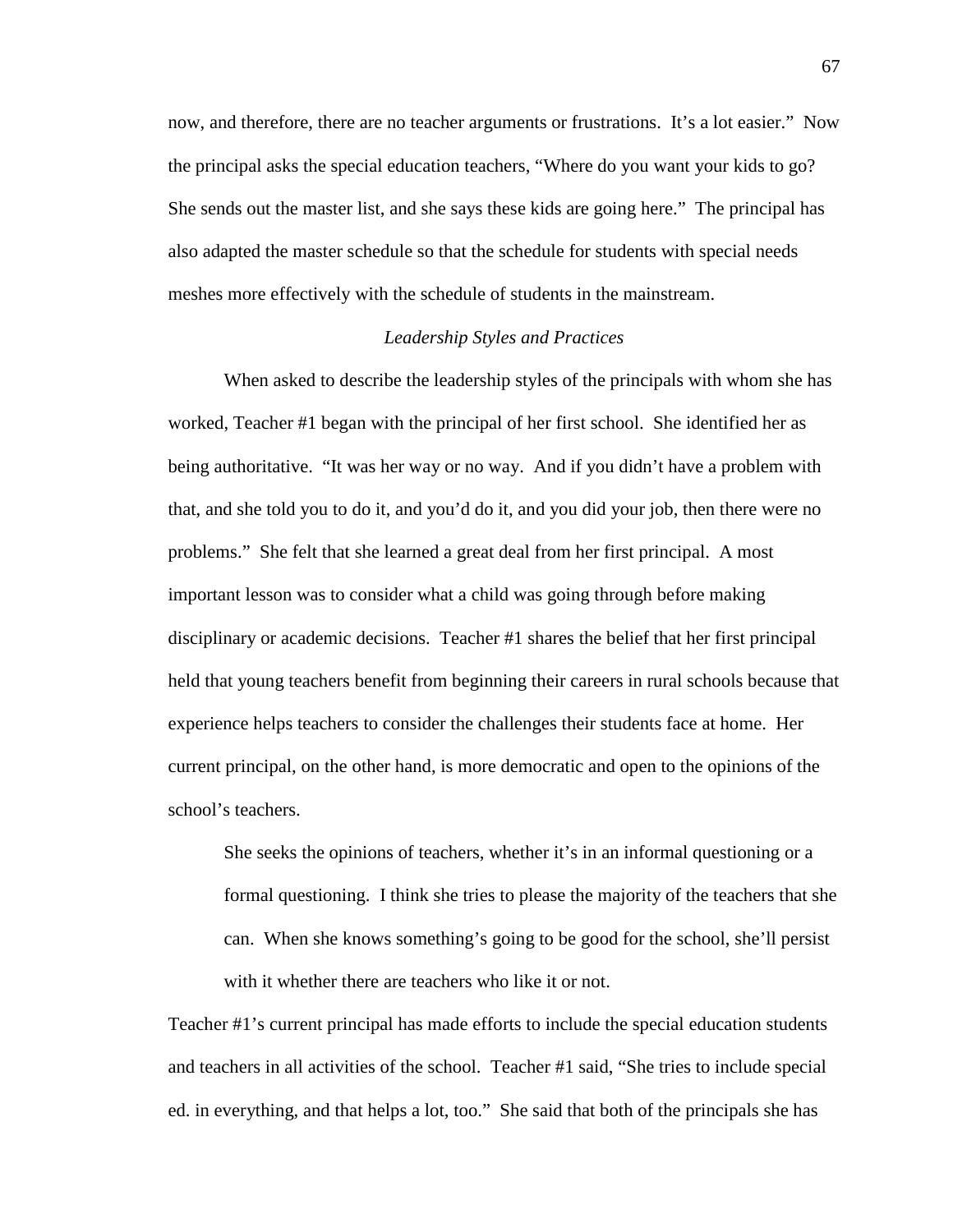had have been accessible to her and willing to help her with any problems she has experienced.

 When asked about leadership practices of principals that have had an adverse impact on her desire to continue teaching, Teacher #1 could not identify anything her principals had done, but she identified some practices that would bother her. The first was if a principal was not interested in her or her concerns and passed the buck off to someone else. She also indicated that she had heard of principals who have deprived special education teachers of necessary tools for their classrooms.

Oh, there are a lot of principals who, even in our district, have taken Smartboards out of special education teachers' classrooms because they don't think special education teachers need them. They've taken away computers. They don't get them the supplies they need.

She indicated that it was very important to her that principals treat special education teachers the same way they treat the regular education teachers and take an interest in special education.

# *Retention*

 Teacher #1 said she has stayed in teaching for fifteen years because she has opportunities to learn new teaching styles including using technology in the classroom. She said she has thought of teaching in other areas such as art, but she has never contemplated leaving teaching. "It's for the kids," she explained. She stayed at her first school for seven years because of her principal's support.

I mean the school got renovated, and during the renovation, she said to design your own room. I got to design my own room! At the beginning of the school year, she'd say, 'just don't go over \$500 in one catalogue. Order what you need.'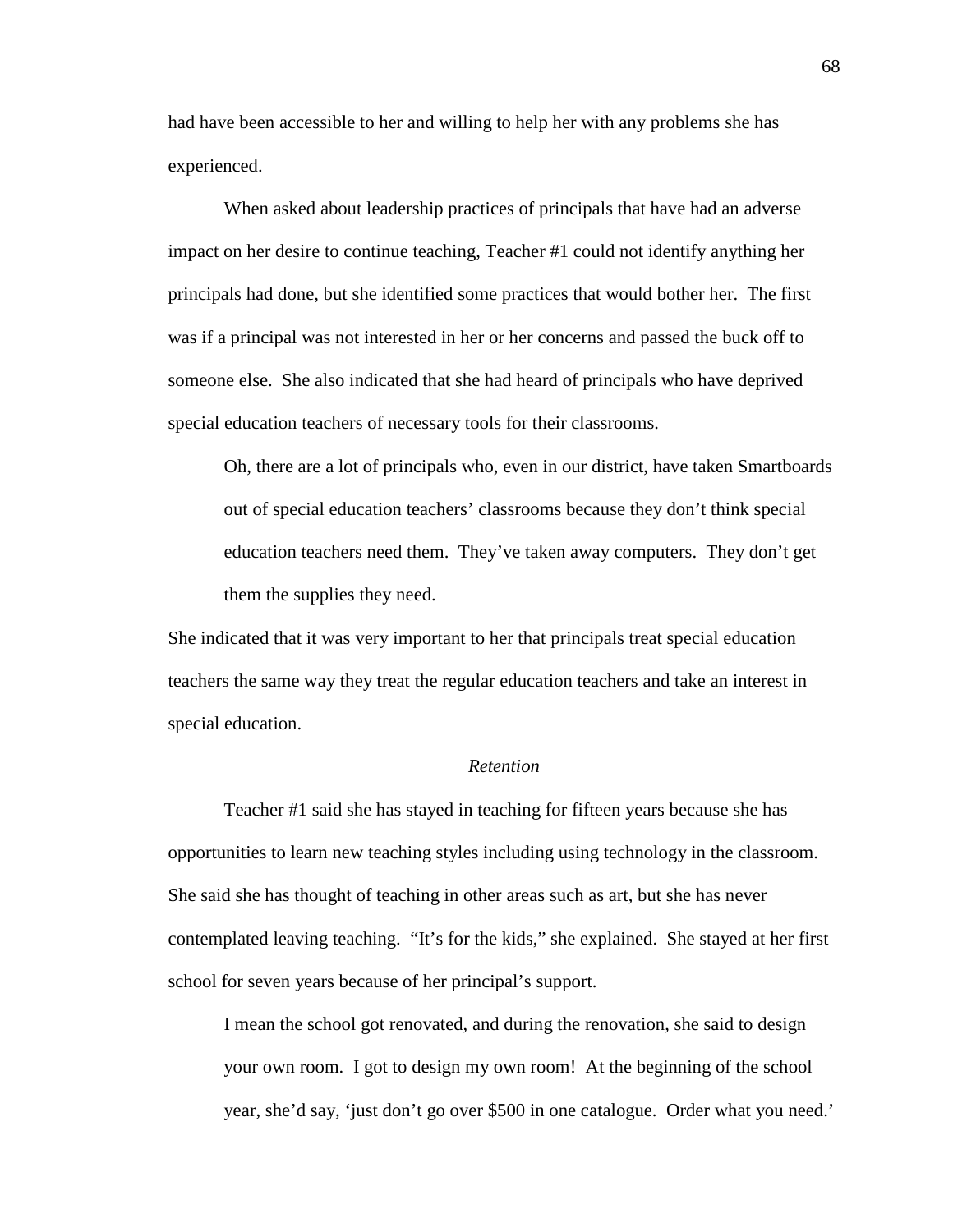She said that her first principal was willing to support her as long as she knew the circumstances and that she was concerned for Teacher #1's students. Her principal was creative with the finances and knew how to find the funds for necessary materials and equipment. She said she left her first school because she had a long commute each day and wanted to teach closer to home and provide the opportunity for her young children to go to school closer to their home. She has stayed at her current school for similar reasons. She has felt strong support from her principal and enjoys her students and the small class size. She said there is not as much funding available as there was at her first school; however, her commute was cut from fifty minutes to about five minutes.

When asked what principals can do to retain highly qualified and committed teachers such as her, she answered succinctly: "Listen to the teachers, respect the teachers, praise the teachers, and fight for the teachers."

# Teacher #2

#### *Professional Background*

 Teacher #2 is a 31 year veteran teacher at School A who has taught at multiple grade levels at eight different schools. She has a master's degree in education and is certified by the state of South Carolina to teach both elementary and special education. The researcher interviewed her in her classroom on March 10, 2009, at 3:10 PM. Teacher #2 said that when she went to college, she did not have a clear direction about what field to enter, but she always felt that she would be good with children. She said, "I felt like working with children was a talent I had, and so that's why I pursued teaching." When asked about her vast array of positions in education, she explained:

I started out teaching special education for seven years, and when I moved into regular education, I found that I really enjoyed it, and I always had a desire to be a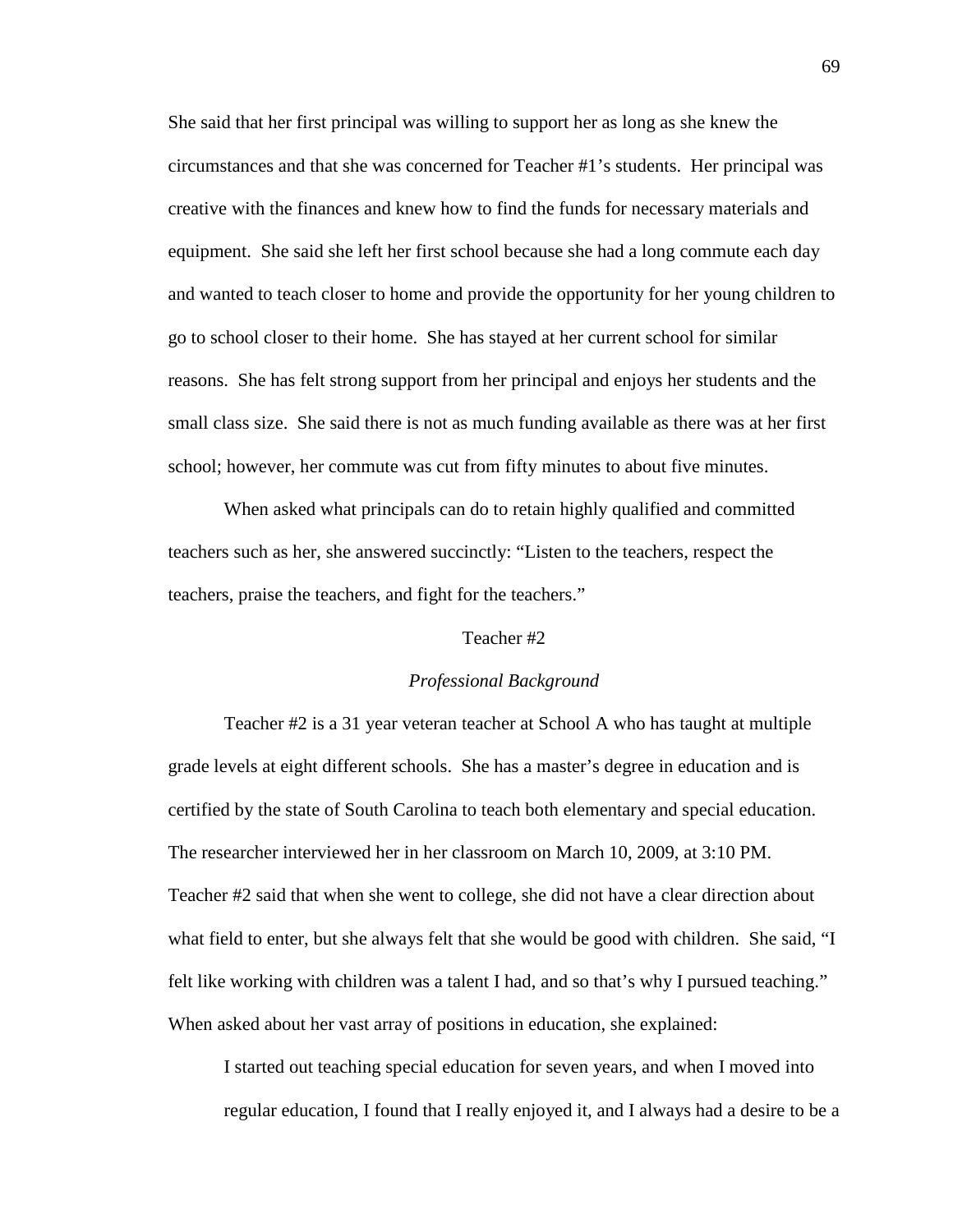resource teacher to teach children with learning disabilities. And my first seven years, I taught trainable mentally handicapped, and I wanted to get certified to teach children with learning disabilities. I was intrigued that children with average intelligence, but for some reason, they just have trouble learning, so I went back and got re-certified…. I always wanted to be an elementary guidance counselor. I just always had things I wanted to do. And so I went and got certified in that area…. I felt like everything I had done strengthened me as a teacher.

She explained that after working in several different schools in various positions, including teaching special education in both elementary and high schools, teaching resource classes, teaching general education, and working as an elementary guidance counselor, she has settled in at School A for the last 15 years. "I had a lot of respect for the administration, the first administration and the second administration, because we have had two administrators here."

# *Job Satisfaction*

 When asked to identify factors that have increased her job satisfaction, Teacher #2 said she loves the sense of community at her current school. She said,

I feel attached to the other teachers, and I also feel attached to the administration. I feel like they have been on my team, and I am an important part of their team…. I have always felt affirmed for my efforts, good positive feedback, just that opendoor policy where you can walk in and have an issue or problem and feel like someone is going to listen objectively.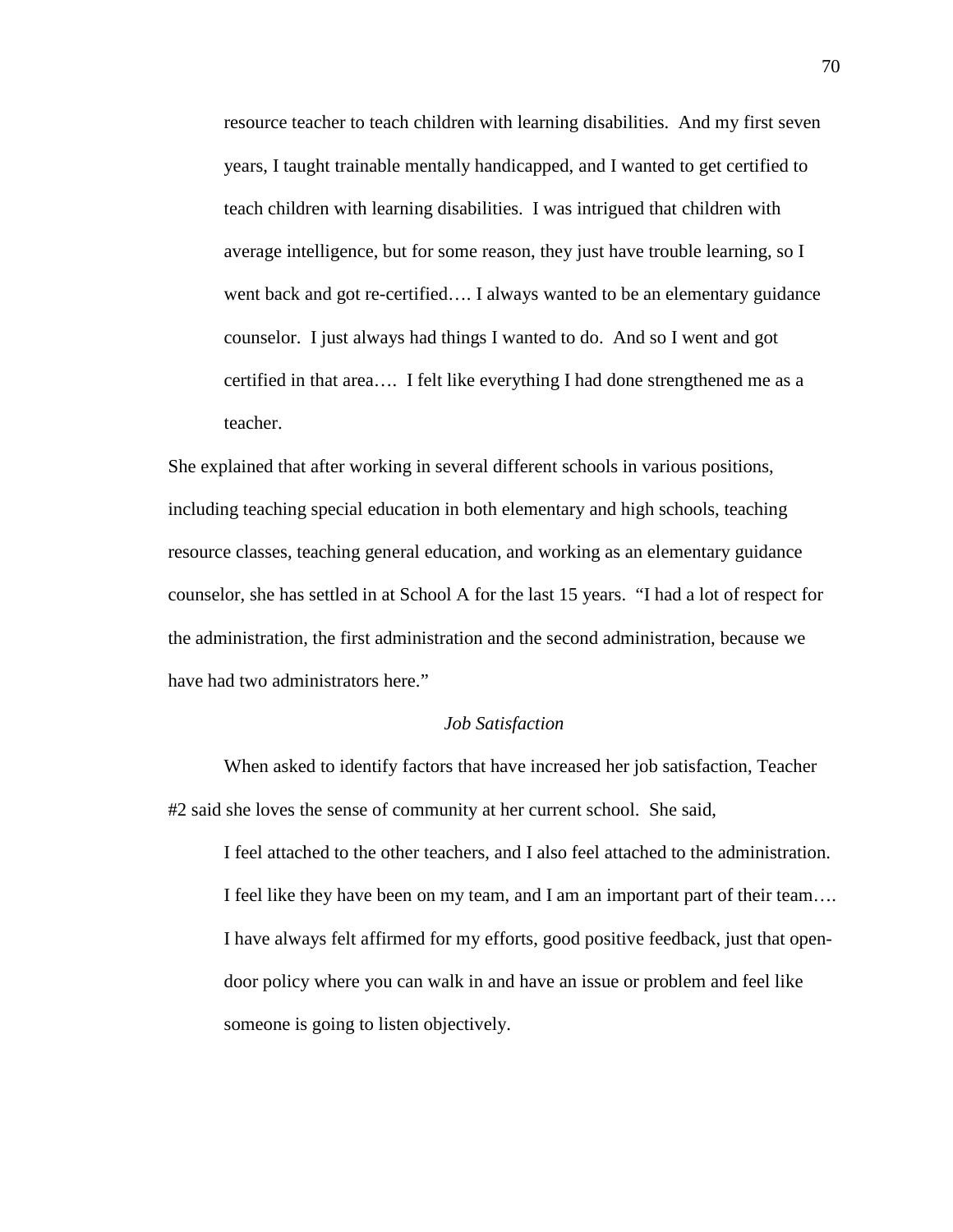She also explained how her job satisfaction is encouraged because her school puts effective programs in place to recognize teachers' efforts. "I feel like they go the extra mile to make their teachers feel appreciated," she stated.

 Teacher #2 said her job satisfaction is decreased by the increased responsibilities and directives given to teachers. She said that her workload has increased significantly during her 31 years of teaching, and that has detracted from her job satisfaction. On the other hand, her job satisfaction is increased when a principal takes an interest in, and is aware of, what goes on in her classroom.

I think what I'm saying is for the principals to be as aware as they can be as to the makeup of your classroom, who your children are, who the parents are, communicating with the parents as much as possible through school-wide programs, just making the teacher feel like her class is an integral part of the big picture.

A principal's awareness of challenging classroom issues and willingness to help the teachers solve those problems are important factors that increase Teacher #2's job satisfaction.

### *Leadership Styles and Practices*

 Teacher #2 described her current principal's leadership style as being very positive. "She is always smiling, friendly. She always speaks. If she comes to your classroom, she always says something positive." Her current principal also establishes clear expectations:

We always know what's expected of us. She doesn't make us wonder what we're supposed to be doing. It's clear. She sends out daily e-mails that tell us what we need to know that day, things we may have forgotten, to remind us to do.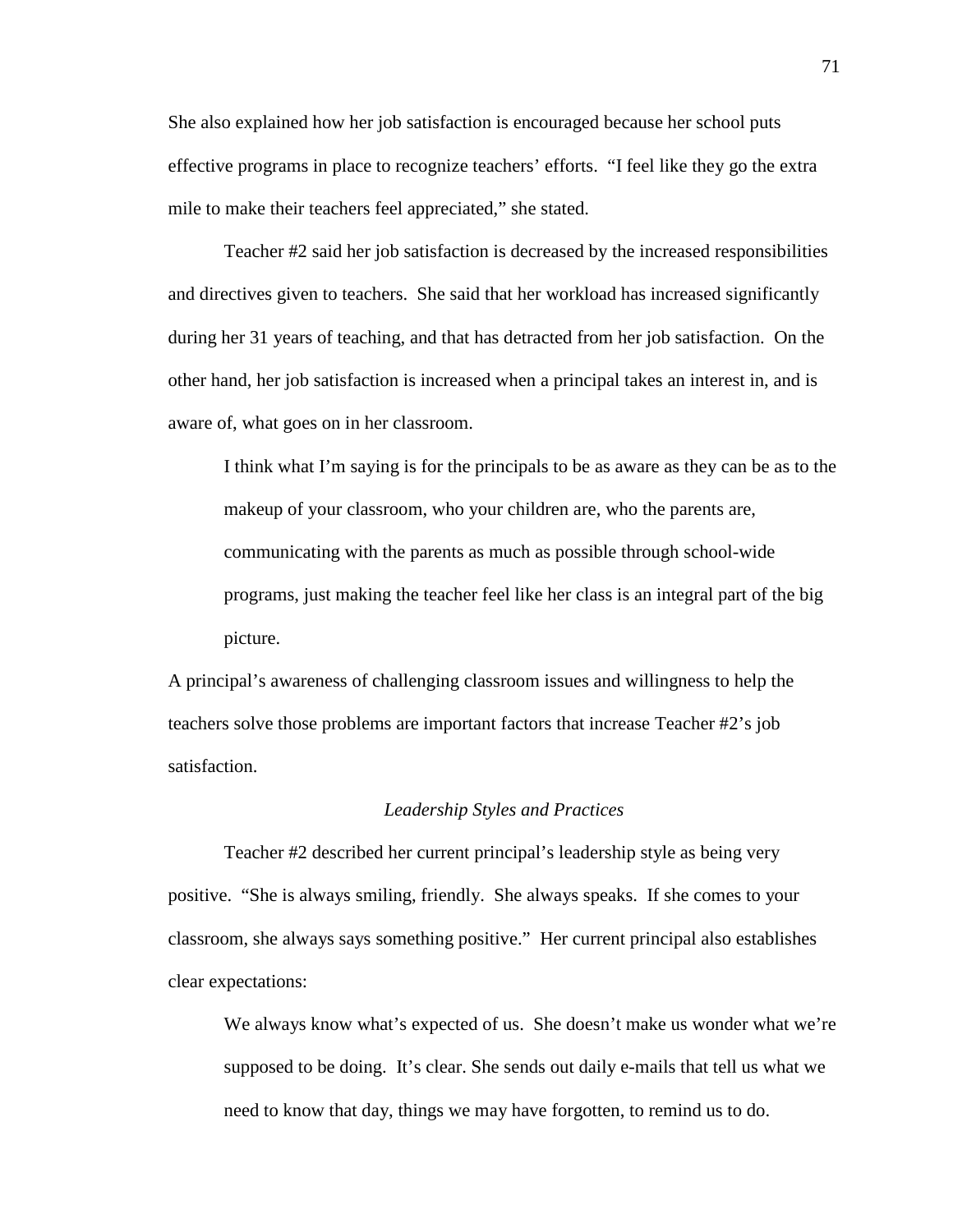She also indicated that her principal provides necessary guidance and takes the time to help teachers when they need assistance. In addition, she is encouraged by her principal's interest in involving parents:

We have things throughout the school year that involve parents all the time from Meet the Teacher to Open House to Math Night, Reading Night, school carnival, school dances…, and she supports all of that and encourages us to be a part of it, and when we are, she recognizes people who go the extra mile and make the effort to do extra things.

Teacher #2 described her principal as being intentional about making her teachers feel appreciated:

I think she has a way of making her teachers feel appreciated, not just during teacher appreciation week, by just by little things, walking the halls and thanking you for being on your duty station, walking by the classroom and lunchroom saying thank you…, recognizing teachers' efforts.

# *Retention*

 Teacher #2 has stayed in teaching because the rewards change and are new each year. She has stayed at her current school for 15 years: "A lot of my wanting to stay here has been my respect for the two administrations that have been here. I felt like I was a good fit for them, and they were a good fit for me." When asked what she respected about her first principal at School A, she said, "I think [she] had very strong awareness about who was teaching the skills and who was maintaining the relationships with the children and parents, and she seemed to always appreciate my effort." When asked what she respected about her current principal, she identified her ability to maintain a personal relationship with her teachers: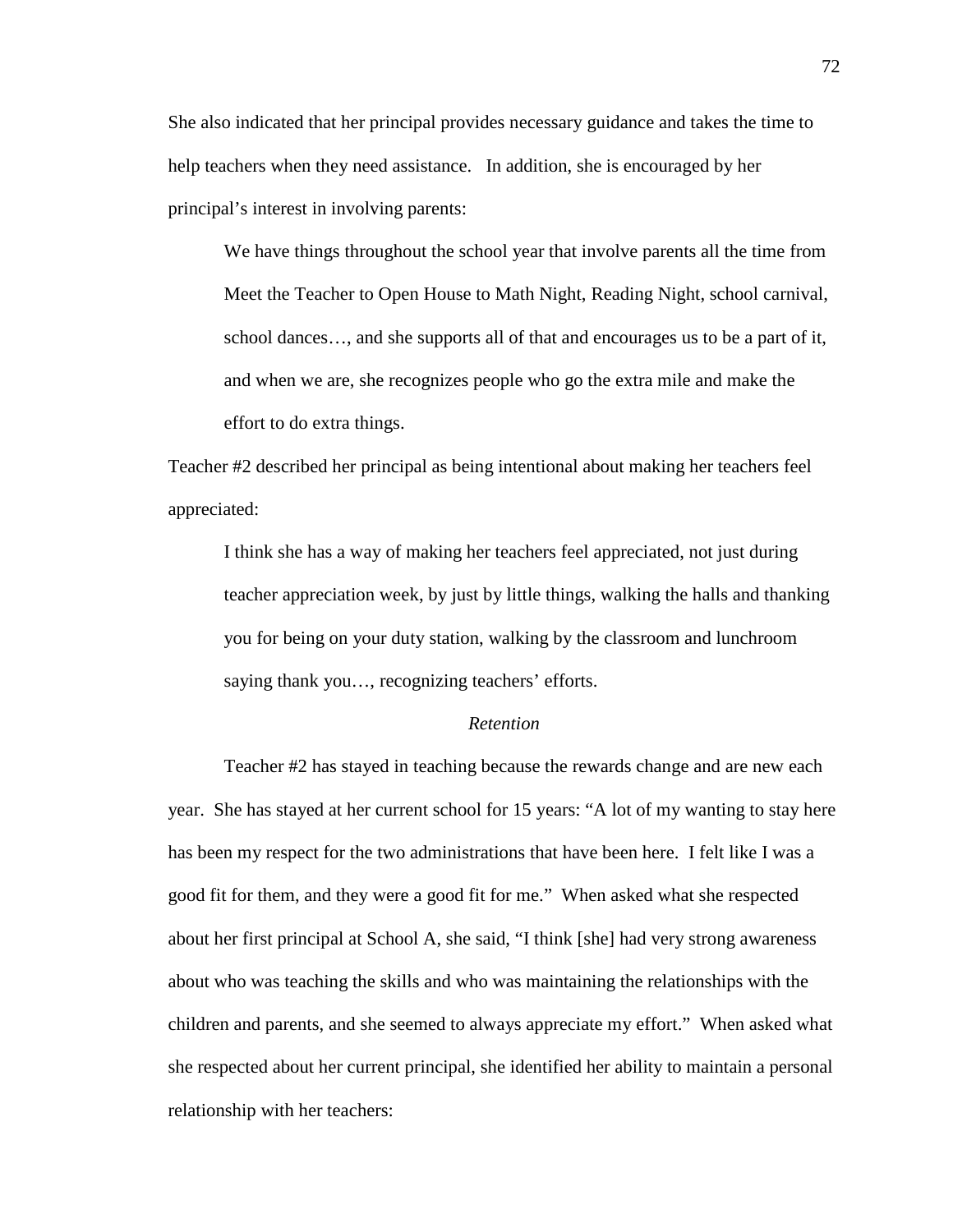She is just so friendly and not guarded. She lets us know who she is. If she's fearful of something, if she's stressed out about something, she'll share that, and in turn, that makes us want to share back. You know, hey, we are in this together. We can do this together to make this work. She is very approachable.

 Prior to coming to her current school 15 years ago, Teacher #2 changed schools and positions at least eight times. The changes were made because as she said, "It was like an itch I had to scratch." She left special education to try regular education. She wanted to give guidance a try, but she did not like traveling between two schools. She taught special education students at a high school, but she found she was more effective with elementary children.

 When asked what school principals can do to retain highly qualified and committed teachers, she stated,

I think they can try to run an organized facility where teachers know what to expect. I think a principal can create an atmosphere with mutual respect among teachers and among administrators. I think teachers need to feel supported by their principals.

She indicated that principals who do whatever they can to provide teachers with necessary teaching supplies are more likely to retain highly qualified and committed teachers. She commended her current principal for going the extra mile to support her teachers and provide them with needed supplies.

#### Teacher #3

#### *Professional Background*

 A 34 year veteran, Teacher #3 has a master's degree in elementary education and has earned National Board Certification. She currently teaches fourth and fifth grade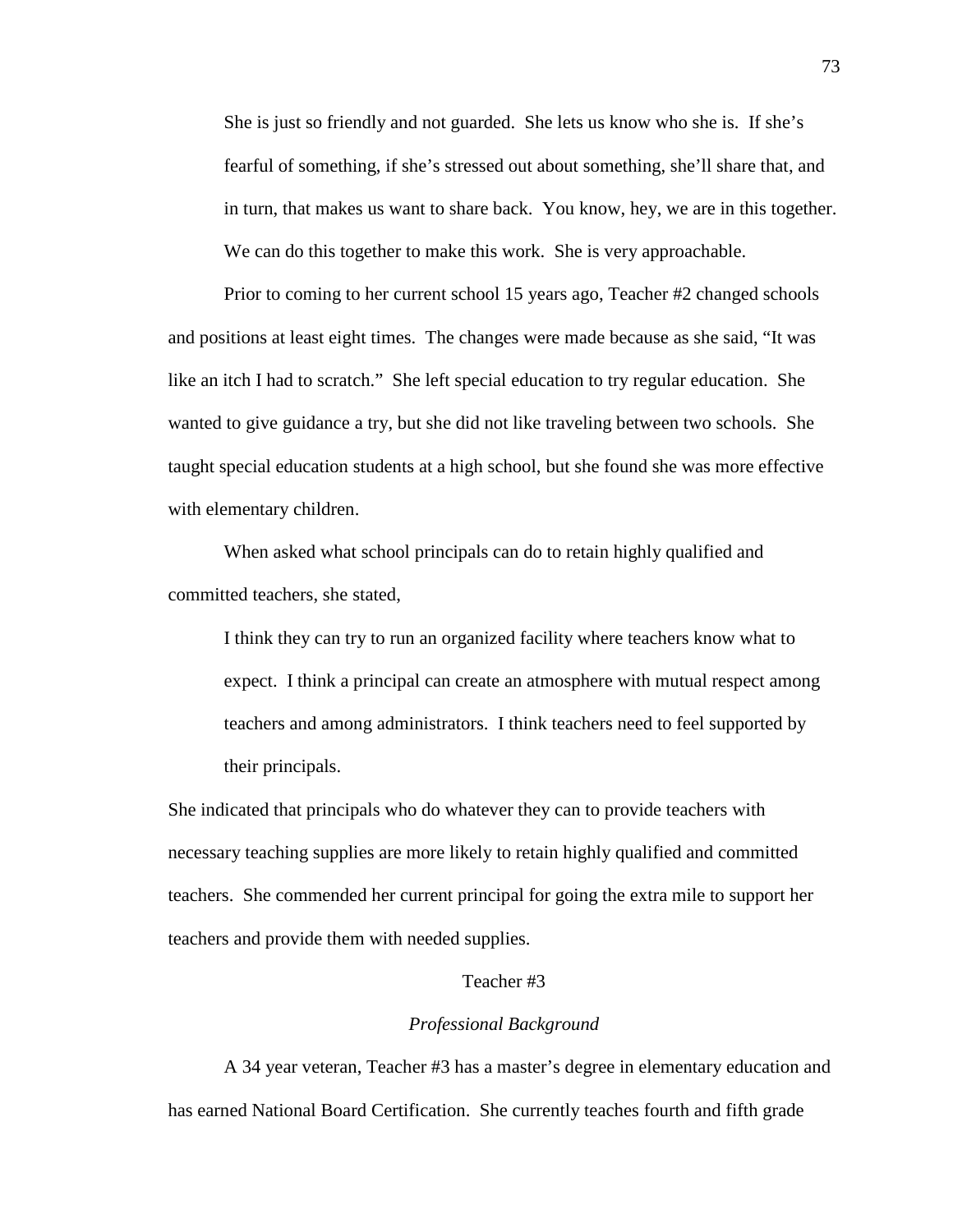science to gifted students at School A. After graduating from college, she began her career teaching elementary music in a large school district. After a six-month stint there, she transferred to the adjacent school district and taught middle school at two different schools for the next 16 years. She then moved back to another elementary school where she taught for 12 years. Next, she moved to her current elementary school where she has taught for seven years. When asked why she entered the field of education, she explained, "I entered the teacher profession totally by accident because I was a music performance major …, and it turned out that I got shifted into music education instead of music performance." She went on to say that she had no childhood aspirations to be a teacher. According to her, "It just happened that way."

# *Job Satisfaction*

 Teacher #3 explained that teaching was more fun in the 1970s and 1980s when there was very little testing pressure. She said,

The most fun I ever had at a school was at \_\_\_\_\_\_\_\_\_\_\_\_\_\_\_ Middle School, and we were all young teachers in our twenties. I think the camaraderie was what lured me into that situation and made me want to stay…. The children were military children, and they had been all around the world, and they were interesting children to teach…. So I was in total hog heaven as far as having an interesting group of children. They were very smart; testing wasn't what it is today, and there was less pressure to cover the standards. It was really good teaching as opposed to high pressure standards.

She left teaching for awhile after her autistic son was born and decided to go back when he was ready to enter school. She accepted a position at a Berkeley County elementary school where one of her former assistant principals had become principal. She stated that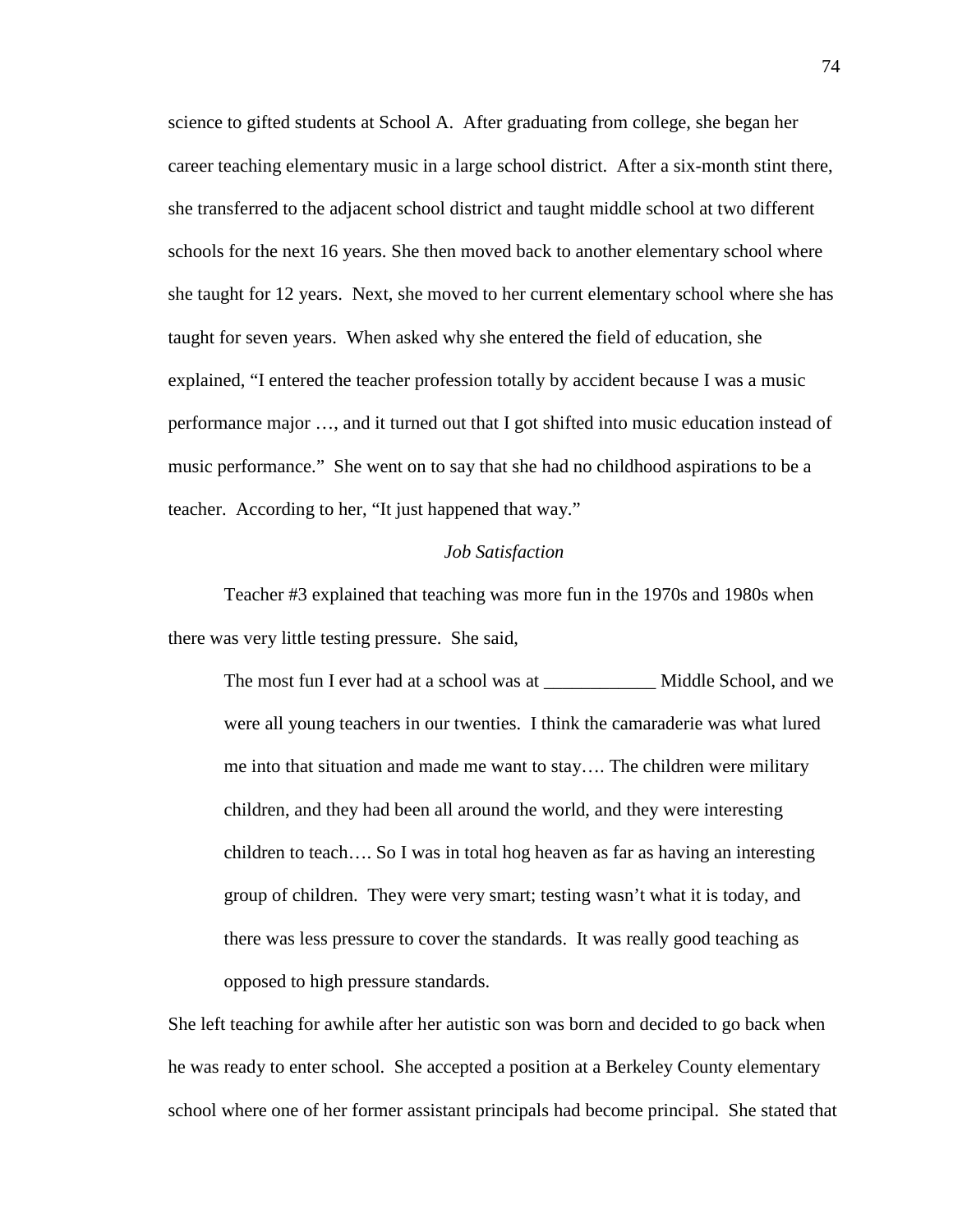it was a good move for her because it was a great place for her son to attend school, and she respected her principal, who she said was "way ahead of his time." He was very progressive and implemented incentive programs for student behavior and achievement that effectively motivated students from very low socio-economic backgrounds. She said, "It was a great place to teach because he made it that way, and the children weren't as enriched as the ones I spoke about earlier…, so it was more of a challenge and a lot of fun." When her principal retired, she decided it was time to leave that school, and she accepted a position at School A. She stated, "I have loved it here." She discussed how teaching has changed and become more difficult with the emphasis on accountability and testing. She added, "The kids have changed, and they are all playing video now, and they have no attention span." Despite the increasing demands and challenges in teaching, she enjoys her current school because of her principal and the people who are here.

 When asked to identify factors have decreased her job satisfaction, she answered directly:

The pressure, and I'm all about being accountable. Don't get me wrong. I don't mind putting my name on the roster and saying this is how my children did, but I think there's a lot of pressure to push children who are not able to do certain tasks… like special ed. students and severely disabled students.

She questioned the wisdom of South Carolina's Education Oversight Committee because students with special needs are required to meet the same standards as those who are academically gifted. She felt such expectations were unrealistic and presented "a real downer for educators." She went on to explain that rewarding schools financially for high test results was wrong because of the diversity of student populations. She felt that schools with high percentages of students with special needs were at a great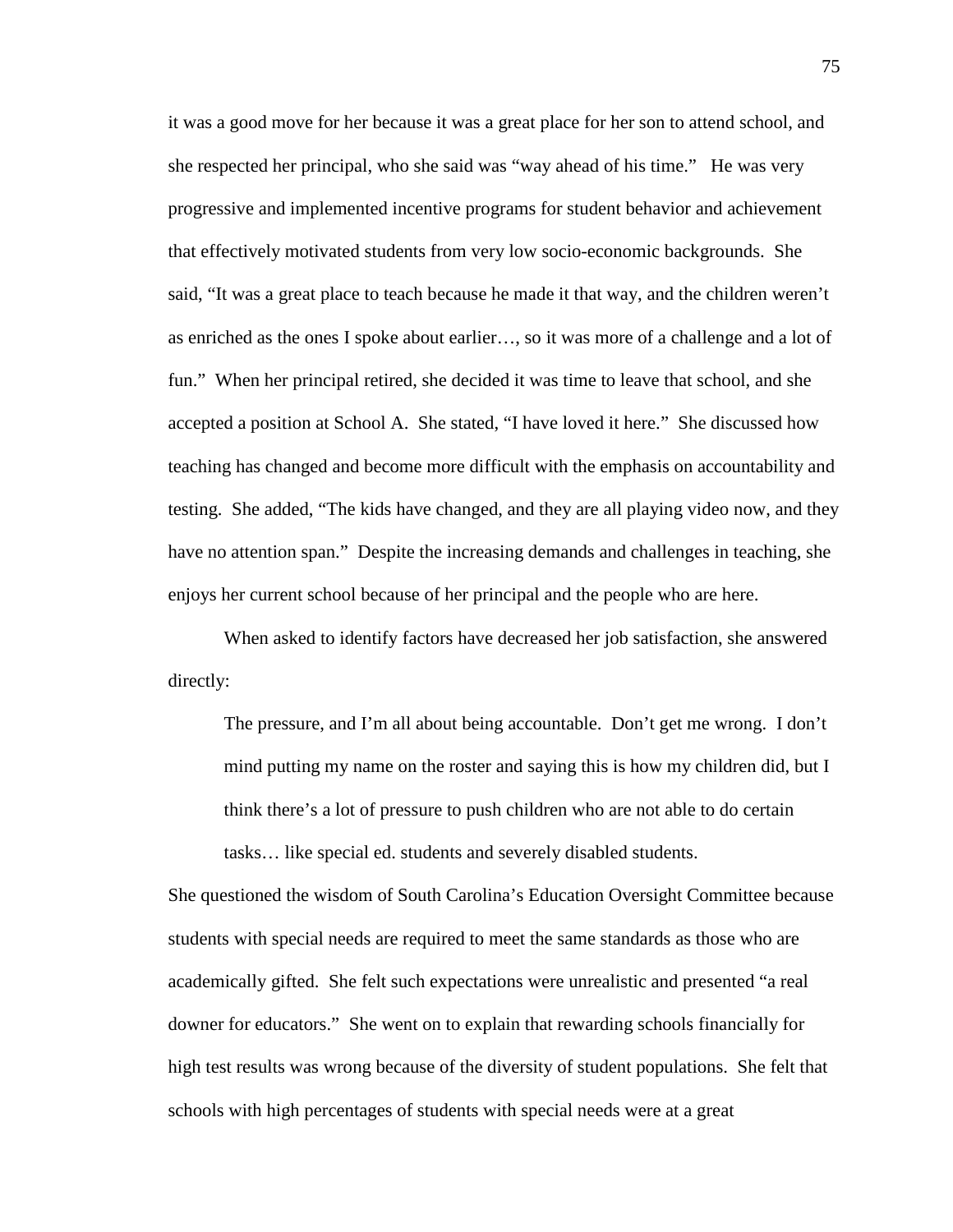disadvantage. She said, "To me the whole school report card idea is ludicrous. It's just ridiculous what they are asking you to do, and it's not a level playing field."

When Teacher #3 was asked what school principals can do to increase teacher job satisfaction, she first identified the practice of praising teachers for doing well and creating a positive atmosphere. When her current principal visited her class, she had a room full of active, and excited students playing an instructional game, and her principal said, "Oh my, you need a jeans pass for that." Teacher #3 explained that her principal gives jeans passes to teachers whom she sees standing at their doorways and greeting students on their way into class or to teachers who have "something awesome" happening their classrooms. She said, "So, it's just a fun, positive atmosphere of fun and sharing. A lot of times in teachers' meetings, we share ideas, and that's very positive." Teacher #3 identified her principal's positive thinking as "the best thing that she does for this school."

#### *Leadership Styles and Practices*

 Teacher #3 described her principal at the middle school where she taught for 13 years as having a progressive leadership style. He encouraged teacher collaboration to improve instructional strategies that would appeal to various learning styles. "He was a big believer in home visitation," she said. He was quick to visit homes of struggling students to speak with their parents about the troubles they were having. According to Teacher #3, this principal's willingness to visit homes motivated those students and parents because they felt he cared about them. Even before the age of accountability, he actively analyzed student achievement test data and instructed teachers to do the same. "They would give you a breakdown on how the children would achieve. We were to take those back to our grade levels and analyze, and you could see trends in patterns of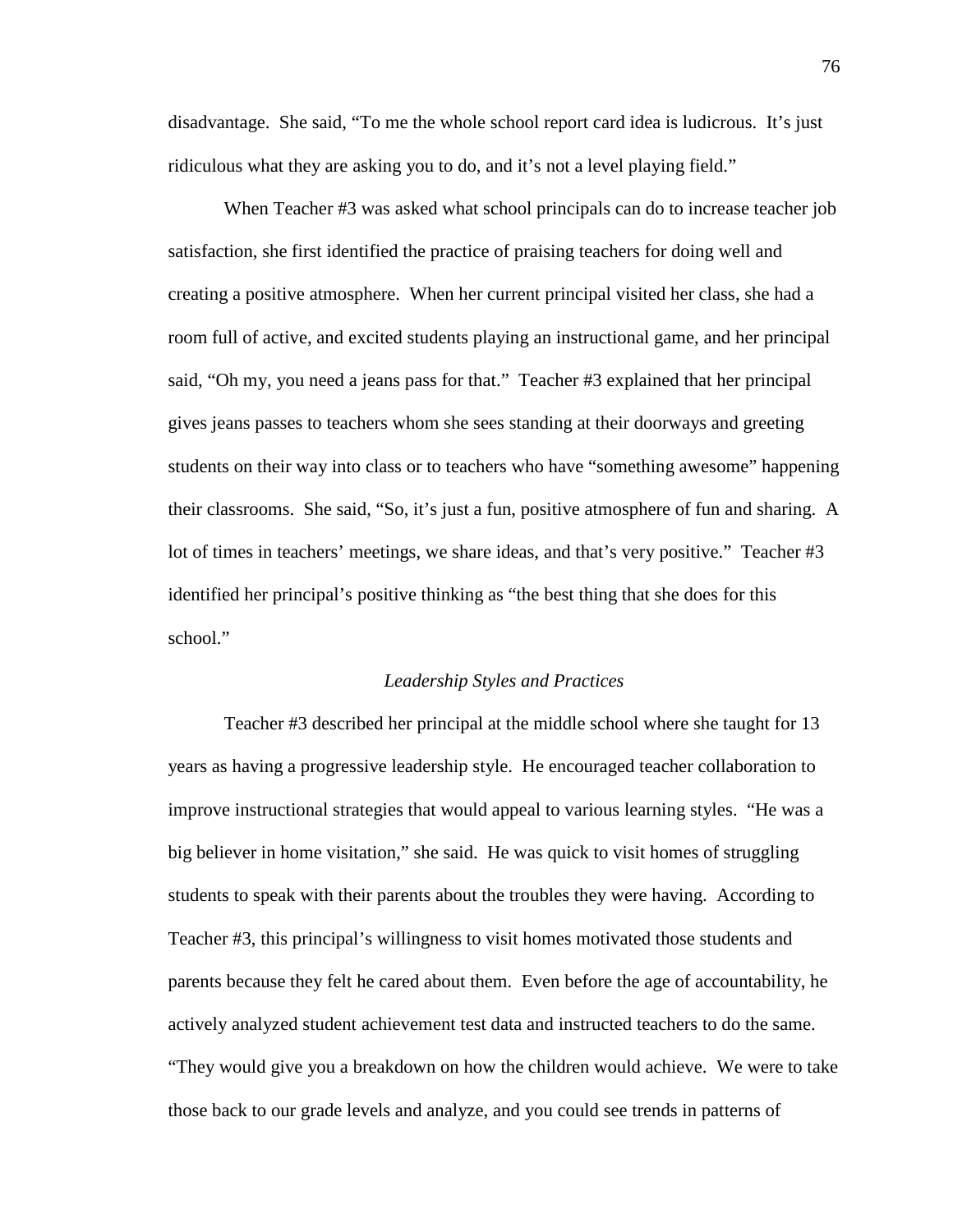different teachers and different grade levels even," she explained. "It was interesting to change the way you taught based on what you saw on those test results." He was also an advocate of professional development and readily sent teachers to workshops and other training opportunities. She also described him as being willing to listen and allow teachers to experiment even if he was not in total agreement with the teacher.

He would listen to you and even let you try it. If it worked out, he was like,

'Okay, you changed my mind.' If it didn't work, he was the first to tell you not, 'I

told you so,' but 'In light of what has happened, can we do it this way?' She also said he was great at helping struggling teachers to improve their craft. He spent extensive amounts of time observing and coaching those teachers. Teacher #3 was impressed that he would provide substitute teachers to allow struggling teachers to visit other teachers' rooms to observe.

 She described her current principal at School A as being "hands off" as opposed to being a micromanager.

She hires who she thinks will do a good job, and she lets them do it. She's not poking her head in the door every day or every two days. She pretty much knows who is doing what they are supposed to…. She let's you do your thing.

Teacher #3 reiterated the effectiveness of her current principal's positive thinking: She likes to reward good teacher behavior, and she will not attack a group and say, 'Y'all are being absent too much, or y'all are doing this, or y'all are doing that.' She will simply say, 'If you are present for a whole week, come put your name in a drawing for a whole week, and we are going to give away free dinners.' And that's her way of saying we need to be at school more instead of taking so many days off.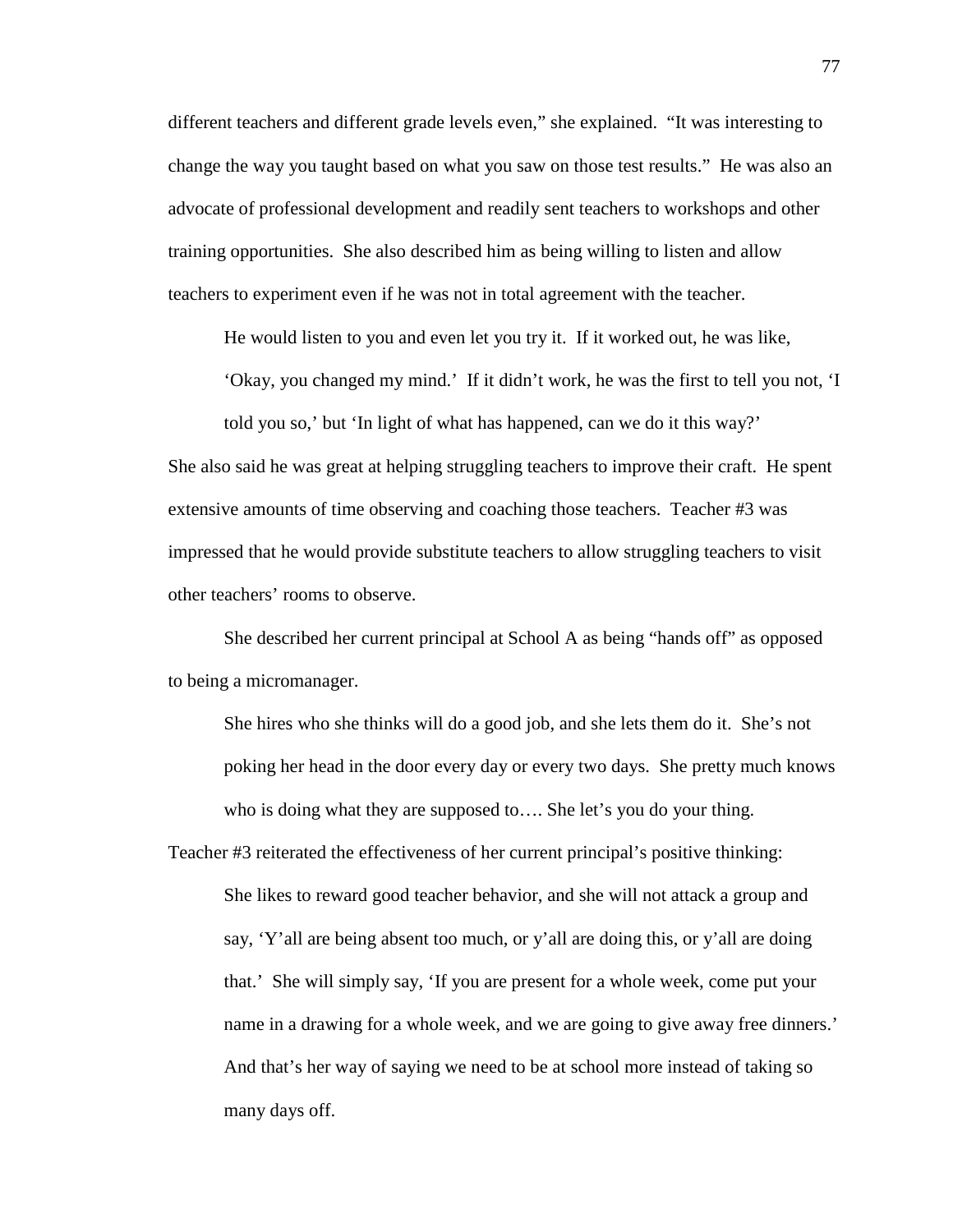According to Teacher #3, even though her current principal avoids punishing the group for the errors of a few, she will not hesitate to correct teachers individually when necessary. Both the middle school principal's progressive style and this principal's hands-off and positive leadership style have had a positive impact on Teacher #3's job satisfaction.

 When asked what leadership styles and practices have had an adverse impact on her desire to continue teaching, she identified a principal she worked with for one year who showed favoritism to certain faculty members:

She would get all her little friends and take them in her office, and they would sit there and have a little hen party for a couple of hours with their kids unsupervised, and it was all right for some to do that, but not all right for others to do that.

Teacher #3 said that this principal's partiality and favoritism were very conspicuous. She mentioned again that "blasting the whole faculty for something that everybody doesn't do or preaching to the choir" has an adverse impact on her desire to continue teaching.

# *Retention*

 She said her husband asked her why she had not become a principal. She responded,

I like the classroom. I like the kids. If you are good at something you want to stay where you are good. And I feel like, you know, I am doing a good job, and I like it here. And I can't think of anything I'd rather do.

She said reasons that caused her to stay at specific schools included "camaraderie, friendships, good principal, satisfaction on the job, location." The teachers that she worked with, her principal, and her students were the primary factors that made her want to continue teaching at specific schools. She said that she changed schools because her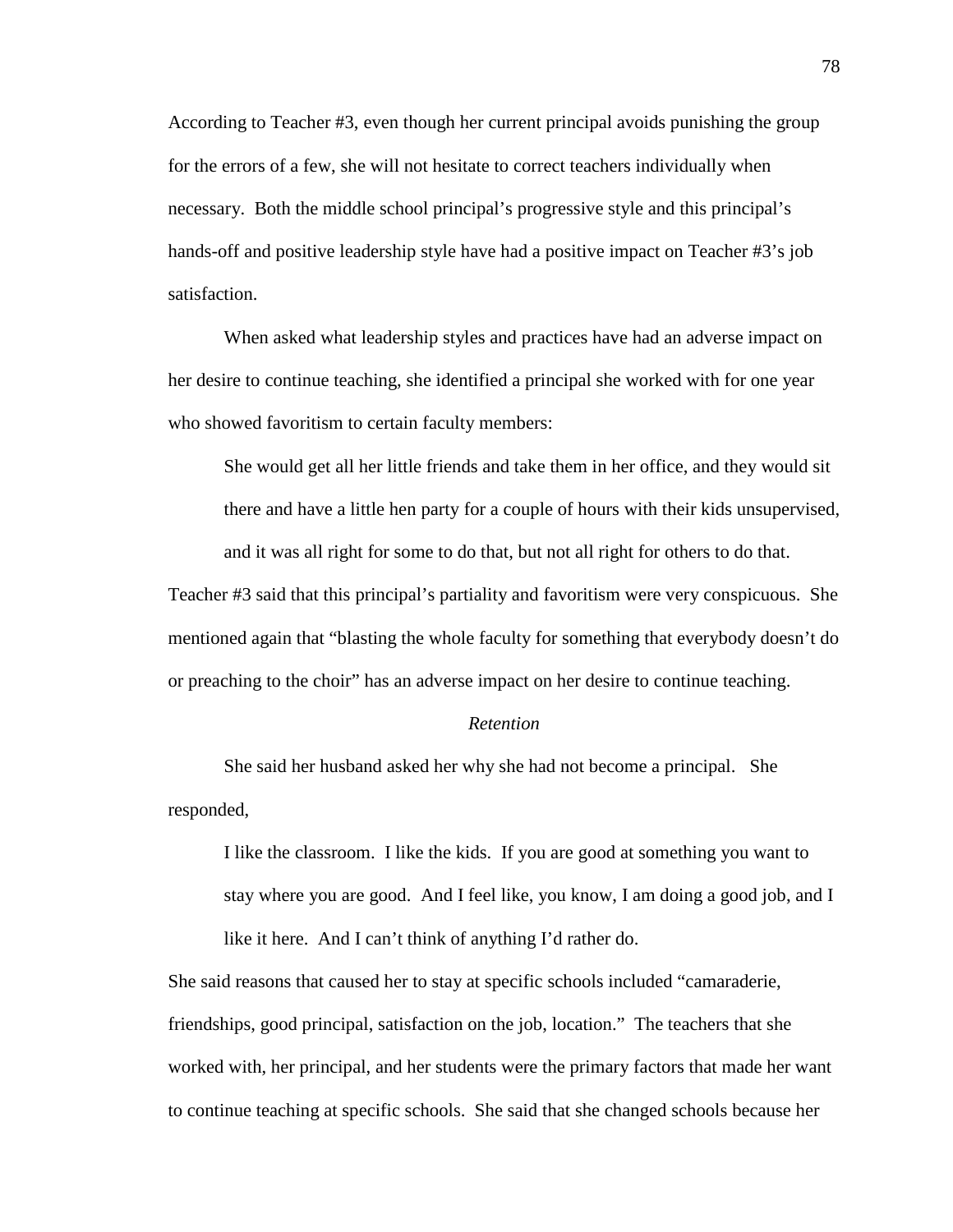husband was transferred to another job once. She left another school when a principal she highly respected retired, and "his successor was not to my liking." She continued to say, "A bad principal will cause a teacher to leave in a heartbeat." She said that principals can retain highly qualified and committed teachers by continuing those practices that made teachers want to teach at their school in the first place. She referred to her current principal's positive and innovative style:

She is not just stuck in one thing. She is continuously looking around for ways to improve. I can see that she is a life-long learner…. And I like her personality, and I like her management style of 'you're doing a great job. Thank you very much. I'm not going to bother you. Keep doing what you are doing.' Teacher #3 also felt that her current principal hires high quality people, and she was encouraged to stay at School A because she could trust that only well qualified teachers

and administrators would be hired to work there.

# Teacher #4

# *Professional Background*

 On March 23, 2009, at 8:55 AM, the inquirer interviewed Teacher #4 at School B. Teacher #4 is a middle school physical education teacher and coach with a Master's of Education in physical education who has been teaching for 39 years. Before moving to the East Coast, he taught and coached in the upper Midwest for several years. Since moving to South Carolina, he has taught in two school districts, and for the last fourteen years, he has taught at School B. Teacher #4 entered teaching because he wanted to work with kids: "Primarily my interest was in coaching and working with young people through that." He has coached football and a variety of other sports for thirty years at several middle and high schools.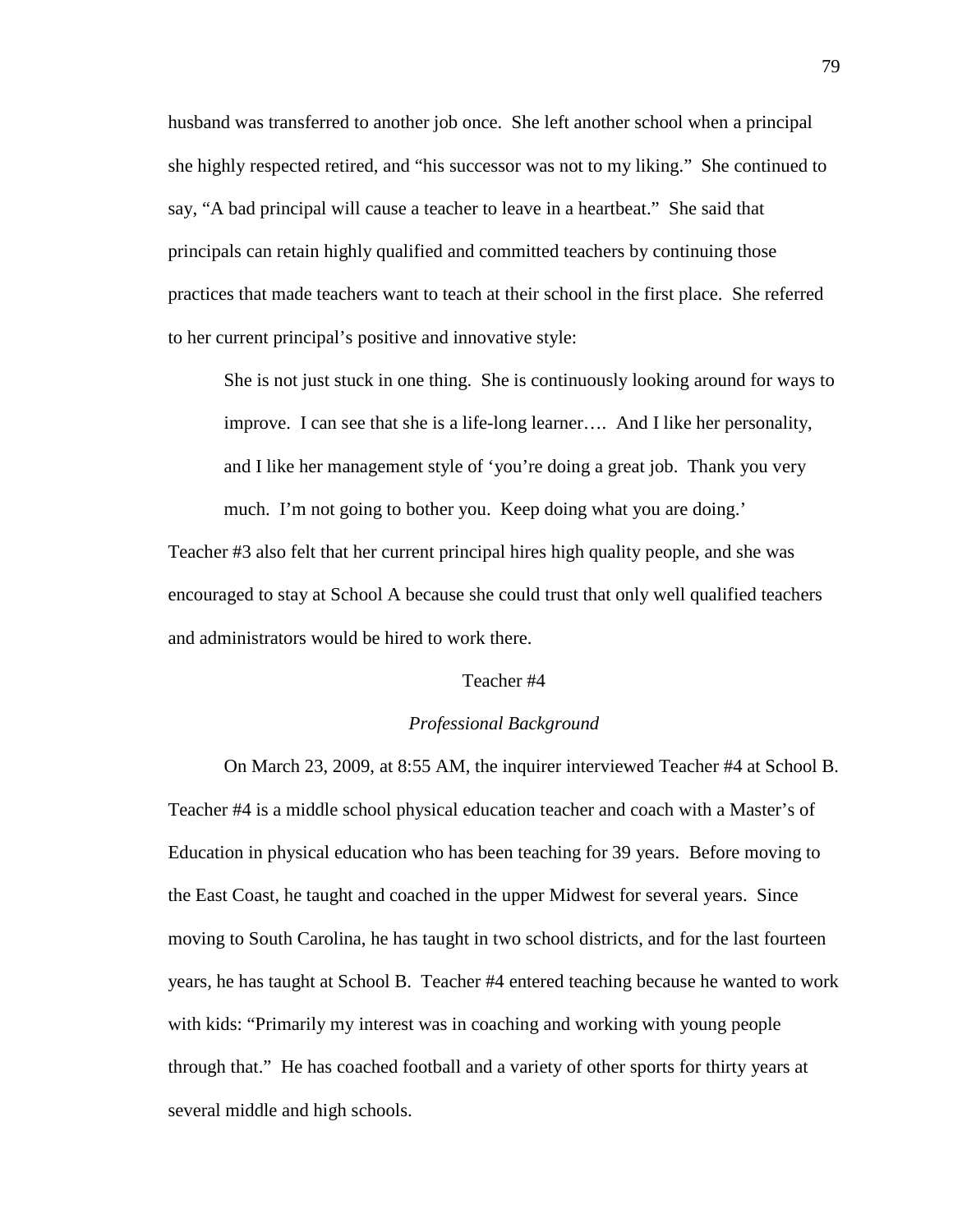#### *Job Satisfaction*

 His job satisfaction at his current school has been increased by the culture of the small, close-knit, rural community in which he teaches. He specifically cited "the respect given to the teachers from the community members and the behavior of the children in the school" as having increased his job satisfaction. He added, "I have a great administrator to work under. That has been a real strong factor." He described his current principal: "Well, she's tough, but she's fair. She demands excellence, and if you're not doing your best, she will let you know. She expects everyone to work together and to work to the best of their abilities."

 Although he described his current students as having "pretty good manners," he feels that is changing. He said "the lack of respect and humility of young people" are factors that decrease his job satisfaction. He described those as minimal, but increasing problems at School B, and much more prevalent problems at other schools. When asked how school principals can increase teacher job satisfaction, he stated, "I think they have to be firm, but fair, and open with everyone." He explained,

I think that often times administrators… one or two people break a policy or something, and they overreact, and they want to change everything for everyone and reprimand everyone… you know a blanket sort of thing instead of addressing individually the people who made the mistake.

He said his current principal provides incentives for teacher attendance and provides positive feedback and appreciation to teachers. She gives jeans passes to teachers who have perfect attendance for the nine weeks. He added that she sends out encouraging emails: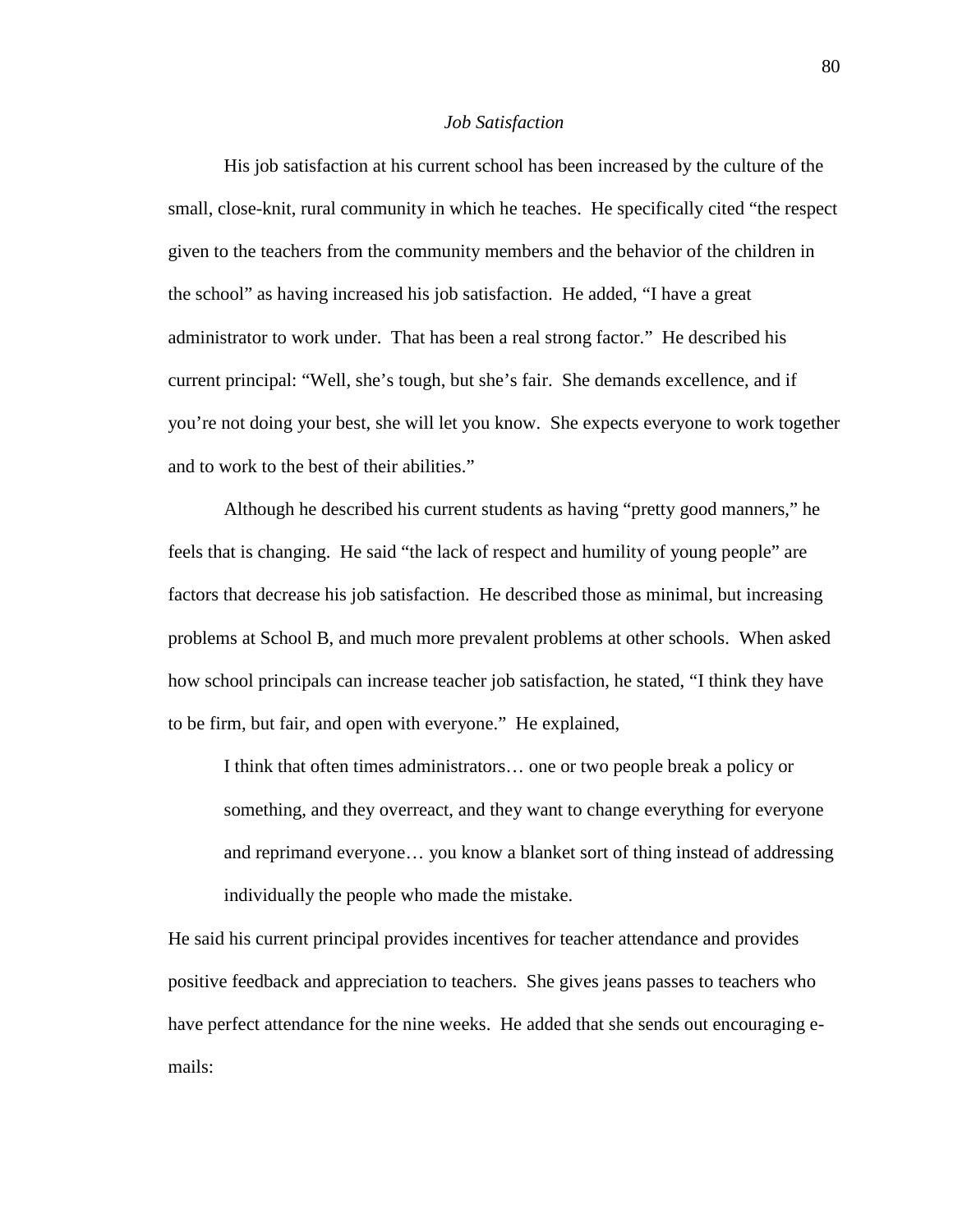She has something positive for the faculty telling us we are doing a good job and working hard… appreciating what the faculty does. She constantly gives you positive feedback on excellence, working hard, working as a group, and high expectations for the students, also.

# *Leadership Styles and Practices*

 Teacher #4 described his current principal's leadership style: "She's just a strong leader, and she expects everyone to adhere to policies and to work hard together. If you don't meet expectations, she will let you know." He jokingly referred to her leadership as being a "benevolent dictatorship." He clarified that she was not a dictator as she willingly seeks and listens to input from her teachers. She also works with teachers who need to miss school to care for their own sick children, but she encourages them to make appointments around their teaching schedules because "…she emphasizes that substitutes just can't do what you can do."

 When asked to describe leadership styles and practices that have had positive impacts on his desire to continue teaching, Teacher #4 said, "I put a premium on honesty and being candid with someone because I worked for some people, one in particular, who would say one thing and do another when you weren't there." He values leaders who are "straight up" and who are willing to discuss problems candidly when they arrive. On the contrary, principals who are dishonest and indecisive have an adverse impact on his desire to continue teaching. He explained, "I've worked with good people. I've had one that stabbed me in the back and one that was so-so. I think being decisive is important because you set the tone." He clarified that principals should seek input from the teachers and not "make every decision a unilateral decision." He said, "Sometimes you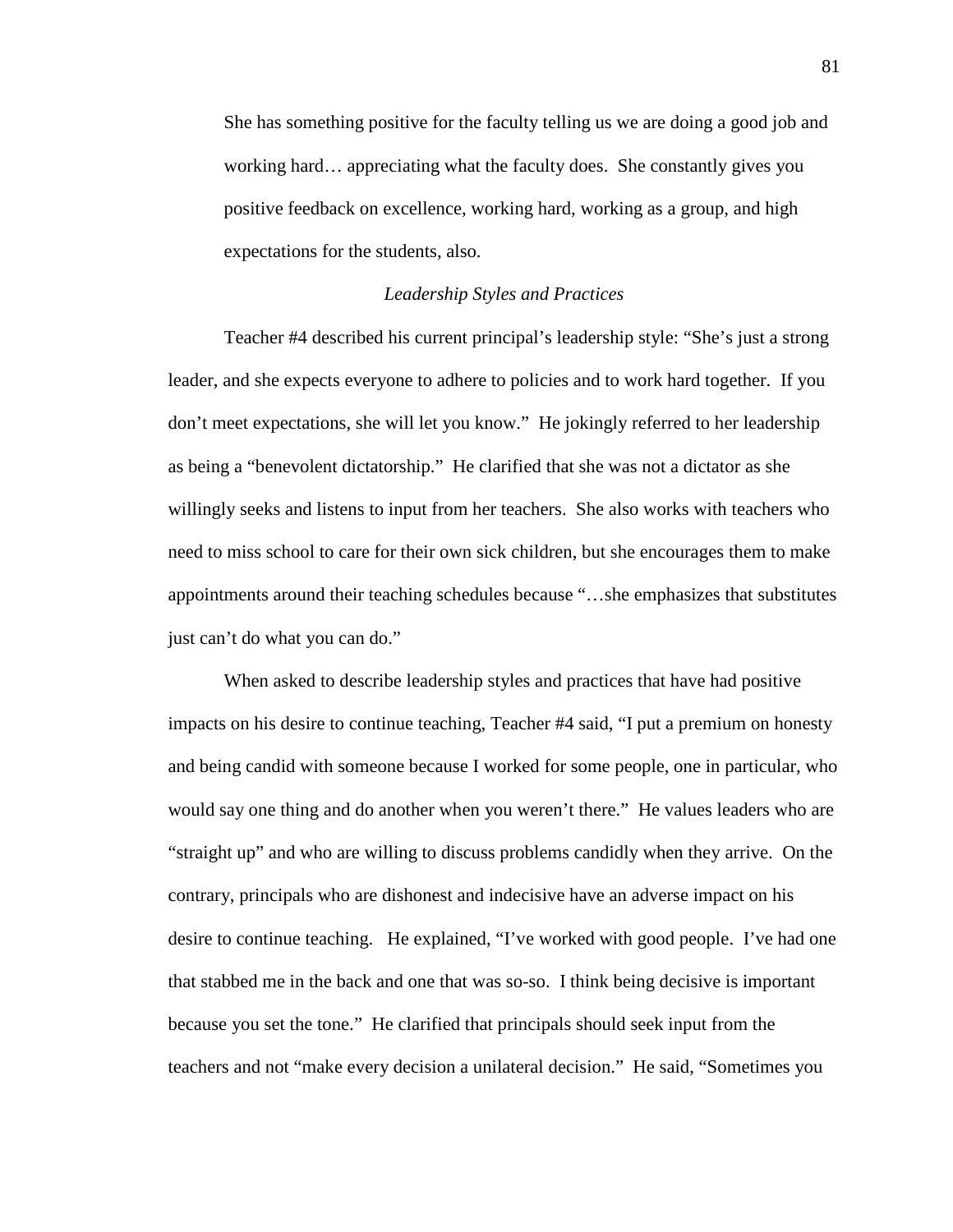[the principal] ask, 'What do you think about this?' And make the decision with the feedback."

# *Retention*

 Teacher #4 said he has stayed in teaching and coaching for 39 years because he enjoys working with kids and watching them grow and develop. He added, "I always enjoyed and appreciated learning." He has been at his current school for fourteen years, his longest stint at one school. He credited the "strong, fair administration, the culture of the area," and "down-to-earth" kids for his long tenure there. He taught and coached at another school for eight years, his second longest stay at a single school. He said it was also a "small community with strong values." His reasons for leaving schools involved finding better coaching opportunities, and on one occasion, he was forced to resign after an unsuccessful coaching stint. He said that the most common reasons teachers leave education are low pay and student discipline problems.

 When he was asked what principals can do to retain highly qualified and committed teachers, he referred to his current principal's practices of being positive, encouraging teachers, assigning mentors, and helping inexperienced teachers with classroom management. He said, "You know classroom management is always the biggest hassle." He emphasized the importance of new teachers having mentor teachers to help them develop classroom management skills through their first couple of years in teaching. He also reiterated the importance of principals being honest with their teachers and establishing and communicating their expectations.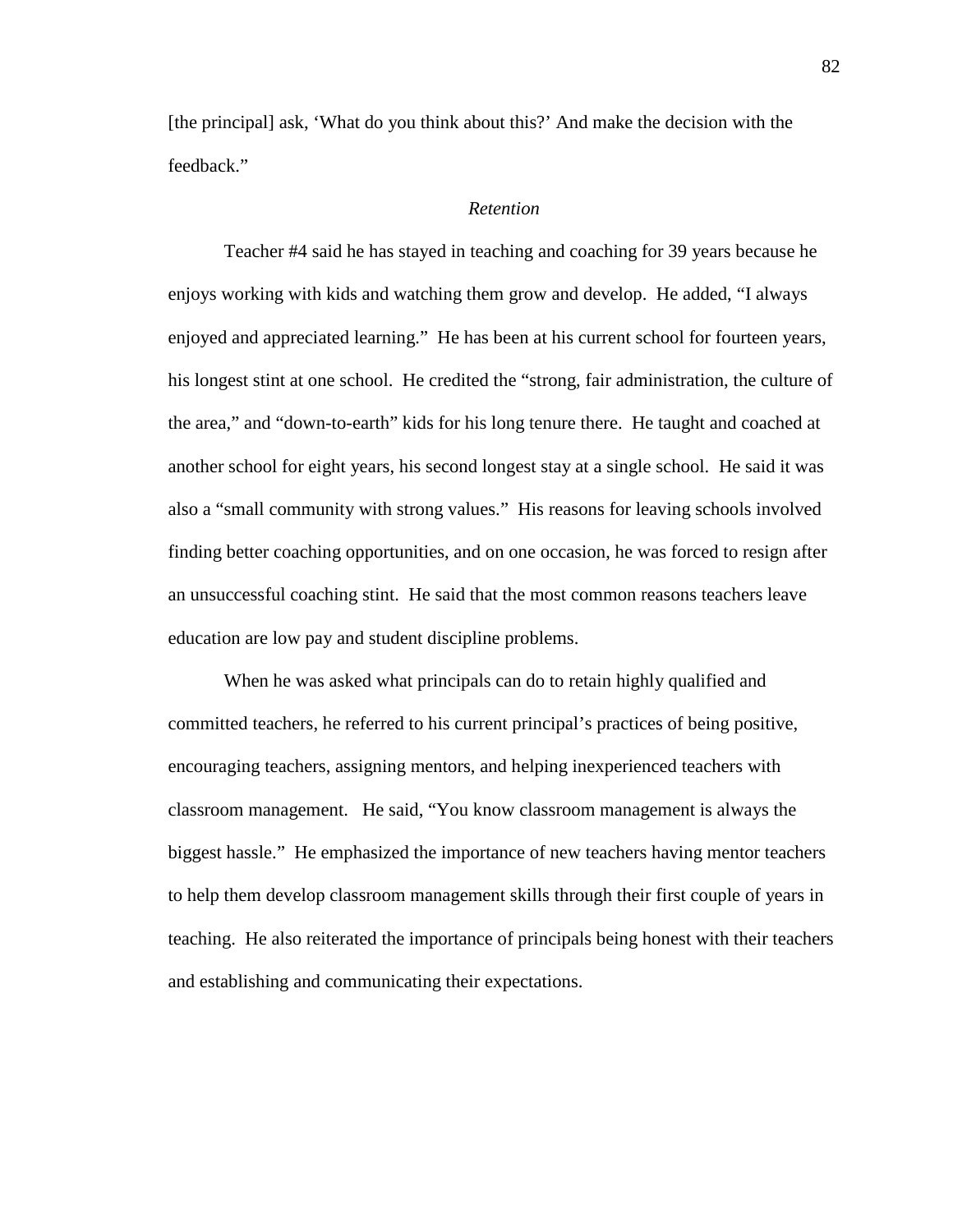### Teacher #5

# *Professional Background*

 On March 23, 2009, at 9:35 A.M., the researcher interviewed Teacher #5. A middle school business education teacher, Teacher #5 graduated from high school in 1998, and she has earned a B.S. in Business Education, an M.BA, and she is currently working on an M.Ed in Integrating Technology in the Classroom. She has been teaching keyboarding and computer applications to students in grades 5-8 at School B for all six years of her teaching career. She comes from a family of educators; both her mother and father have had long careers in the field, and one of her sisters is a teacher. Teacher #5 said, "I was really inspired by the teachers that taught me, and some of them are still here in the district."

## *Job Satisfaction*

 When asked to identify and explain factors that increase her job satisfaction, Teacher #5 explained, "I love what I do. That's the main goal in my opinion. I love what I do. I love my children even though we as teachers and administrators have challenging students sometimes." In addition to loving her students, she has also enjoyed working with the adults at her school:

…we have great camaraderie as far as faculty and staff and the morale. Our principal and assistant principal are excellent as far as teacher support…. We are very family oriented. I really do appreciate that as far as coming to work and feeling that warmth and comfort.

She said that she becomes most discouraged when her students do not behave or achieve to their potential. She stated, "…as a teacher you work so hard and put your all into everything that you do, and then when your students don't perform the way you want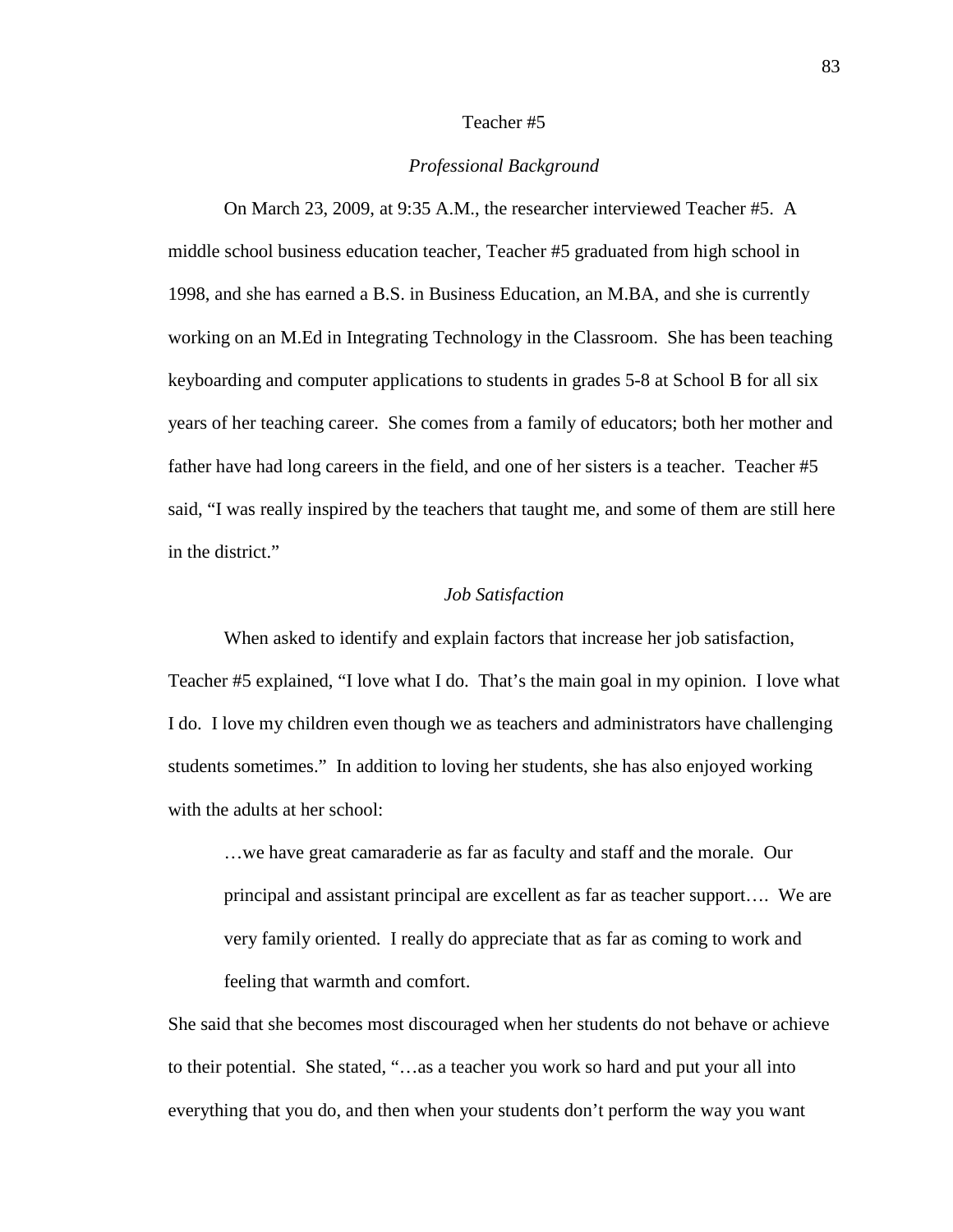them to perform, you are always in a sense beating yourself up." When her students do not perform to their potential, she often finds herself asking, "What else can I possibly do to get my students to perform at the level that I expect them to perform at?" or "OK, what did I do wrong?"

 Principals can increase the job satisfaction of their teachers, she said, by offering continuous support. She felt that both her principal and assistant principal have an opendoor policy: "If you need to speak to them, they are more than welcome to talk to you about different situations." She felt much support from both of them when her father became ill and was hospitalized for over three months. She credited them with "helping out with an encouraging word, paying for dinner, doing different things, and being there after he passed away." She liked the manner in which she was treated by her administrators: "You're not just a teacher; you're actually a colleague. You do have that support, and I appreciate that."

#### *Leadership Styles and Practices*

 Teacher #5 characterized her principal's leadership as being marked by having high standards for both students and teachers. She said some people describe her as being a "drill sergeant," but Teacher #5 thinks it is just a matter of having control and being able to get others to follow the standards that she establishes. She feels that her principal provides a safe and secure environment for the children and the teachers, "so she has a very good leadership style," according to Teacher #5. Her desire to continue teaching at her current school has been encouraged by some of her principal's leadership practices. She said her principal is committed to the success of all students. As a result, she has implemented a no-zero policy and has created the Re-do Café, where students are given a second opportunity to complete assignments that they had difficulty with the first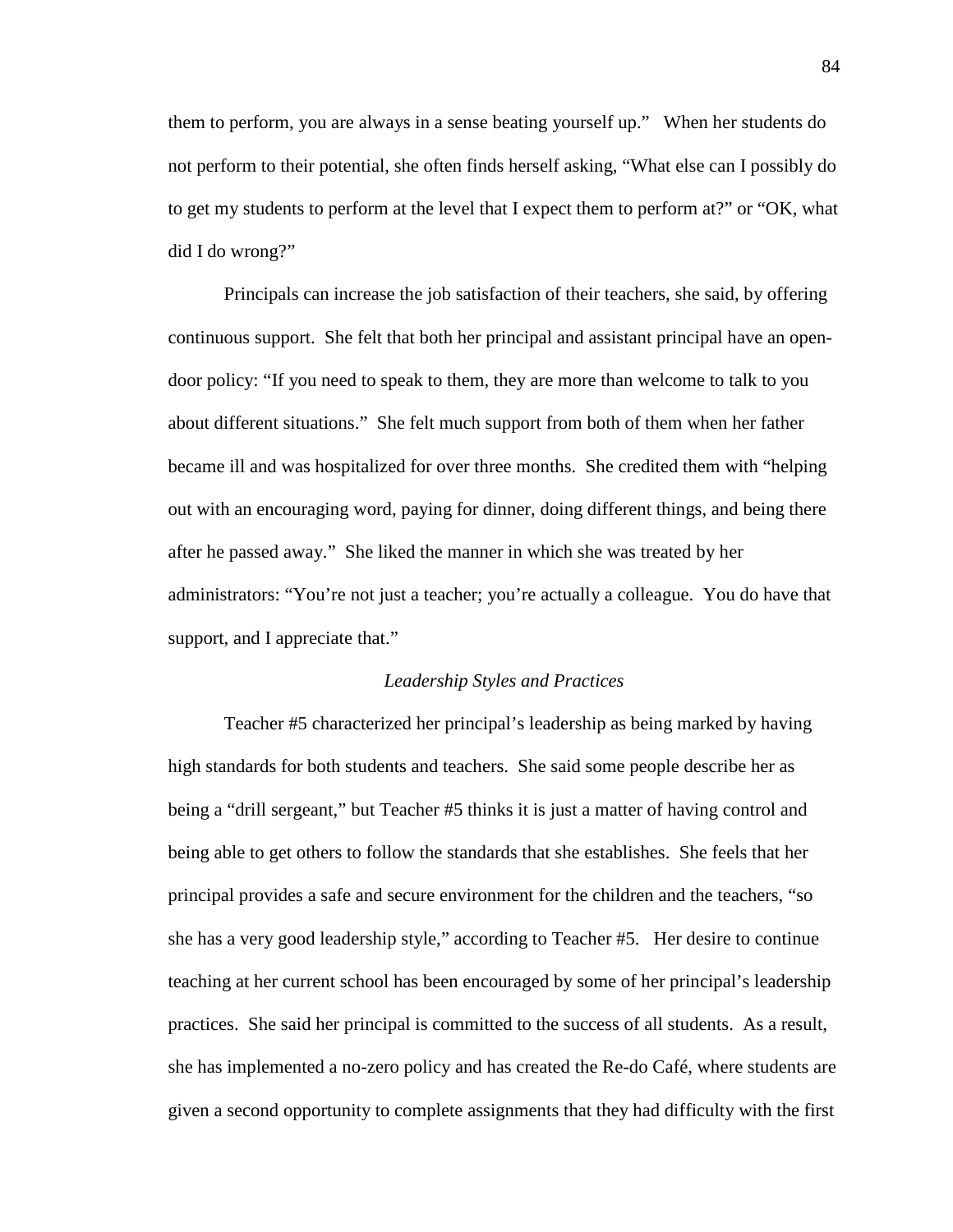time. Teacher #5 added, "She is very involved in rewarding students, which I think is great." Some of the rewards she has seen her principal use include announcements over the intercom, a note sent home to a parent, and ice cream socials. "So it's a lot of positive reinforcement, and you see the kids really do respond to it," Teacher #5 explained. She continued, "We have perfect attendance dances and many different things that students really do enjoy, and I think those are great things that she has implemented here." She also gives jeans passes to teachers with perfect attendance for a nine weeks grading period.

 When asked to describe leadership practices that have had an adverse impact on her desire to continue teaching, she spoke in general rather than speaking about a specific principal. She said,

Sometimes it can really be a hindrance on the actual teacher if your principal is not as supportive as he or she could possibly be. I think the overall satisfaction is having the support and having that principal be behind you and support you even

if it comes down to dealing with a difficult parent or dealing with a difficult child. She felt it was very important for a principal to be willing to stand up to defend a teacher when that teacher was faced with a difficult parent or student.

## *Retention*

 Teacher #5 explained that her love for what she does and the influences of her former teachers have motivated her to continue teaching. She said, "There have been times that I may have felt discouraged and just wanted to OK, I need to do something else. I'm young. I'm too young to be this stressed." However, she has pressed through those times by remembering how much she loves teaching and her students. Her father was a primary source of encouragement for her before his death: "I guess it was just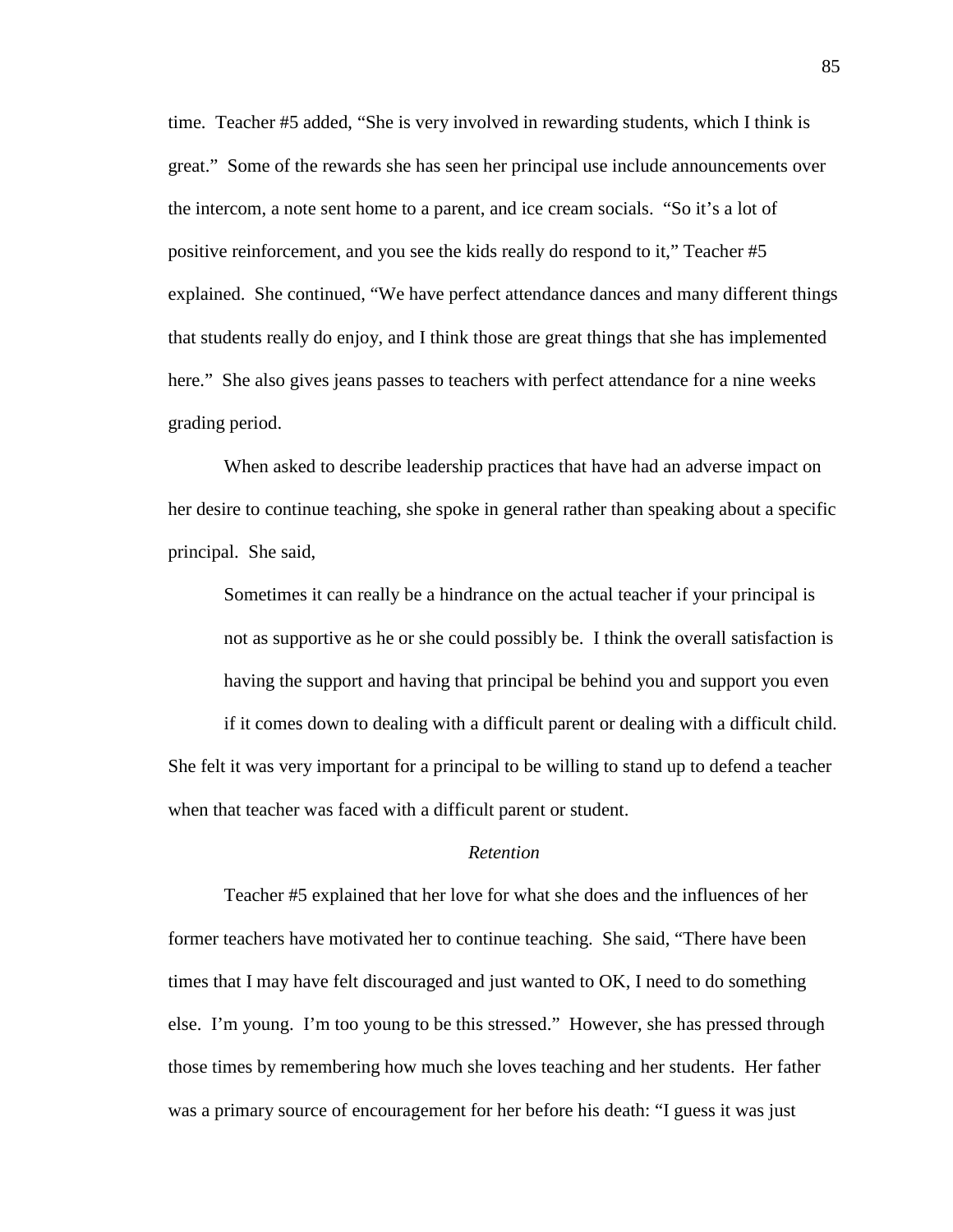having him constantly there motivating me and keeping me encouraged." She also said that breaks that she has during holidays help her to "refocus and realize you are not here for yourself. You are here to prepare the students of today for the future." She continued,

So just being here teaching them and having that joy when you see them succeed or come to you and tell you something that they have done even if it is getting their driver's license, or your former students coming back to you telling you how much of an impact you had on their life. It's just a remarkable feeling. So, that's why I keep doing what I'm doing. I love it.

Teacher #5 said she has stayed at School B for all six years of her teaching career because, "I really enjoy the atmosphere here and the teachers that I work with, my students as well." She also described how much she enjoys her state-of-the-art computer lab. After talking with other teachers about their lack of resources, she was very thankful for all the resources she has in her lab. She said that when she arrived at the school, she had "very, very old computers that were very, very slow." She has been able to build her program from scratch: "And I am very proud of what I have done and the resources that I have brought into the actual program itself." She explained that she chartered the school's membership in the Future Business Leaders of America and that she has taken students to both state and national competitions. The positive feedback that she has received from her colleagues about her successes has given her "a great feeling" and has encouraged her to continue teaching at her current school.

 Although she has never left a school or quit teaching, she discussed feelings of stress that she has experienced when students have not performed to the potential that she knows they have. She became particularly overwhelmed during the time of her father's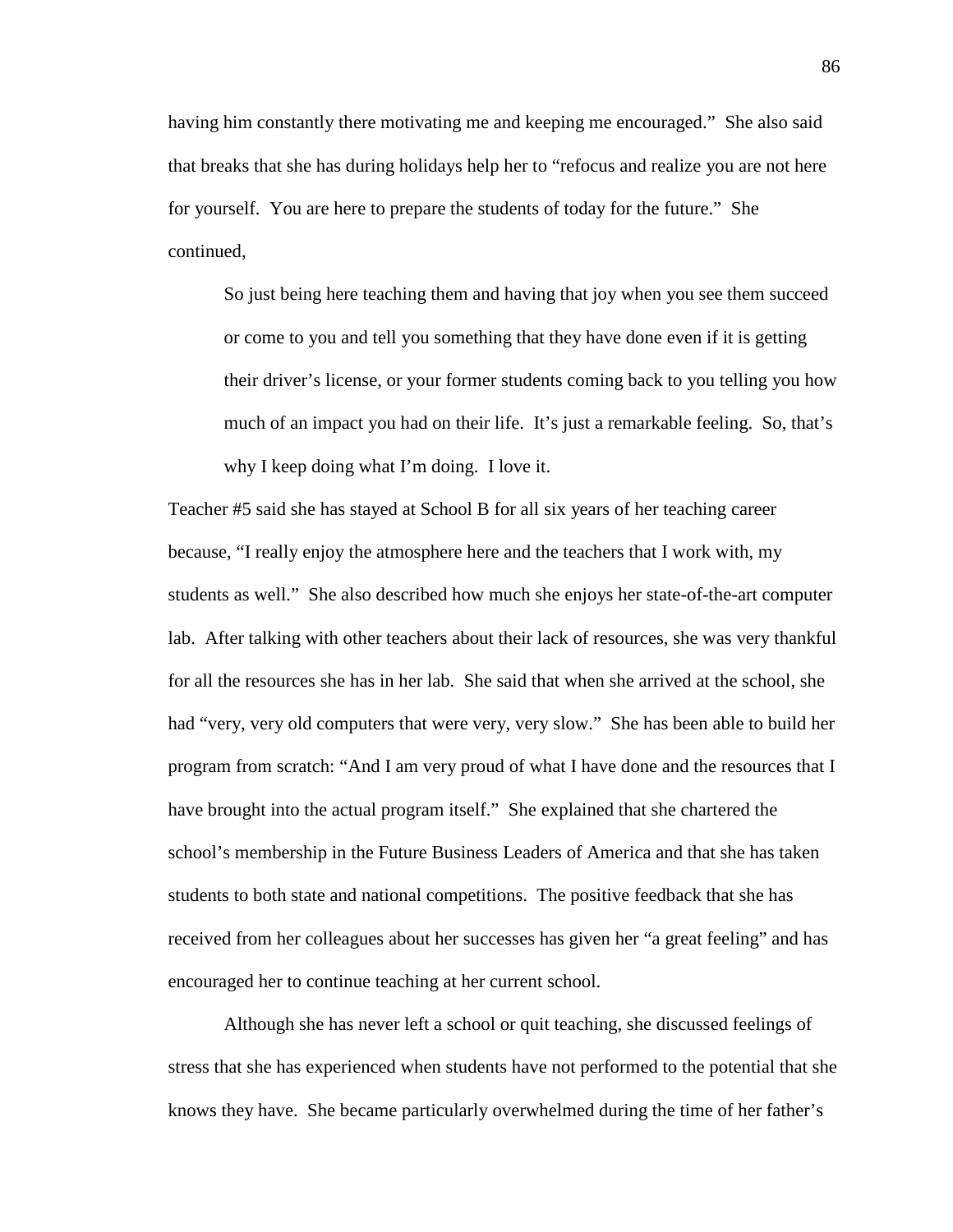illness and subsequent death. She added, "The feeling that I just want to give up slowly faded away, and then my kids were very encouraging…. Time heals all wounds." When asked what principal's can do to retain highly qualified and committed teachers, Teacher # 5 encouraged principals to be supportive of their teachers and to fight hard for their budgets even though they have been cut. She also said that principals should be positive role models for their teachers. She referred to again to the importance of the support she has felt from her principal, and she added, "Some people say she runs a tight ship. I like structure, and I really think that is a good thing as to what has kept me here…. She's really been a good principal."

# Teacher #6

 Teacher #6 earned a B.S. in elementary education from a local university, an M.Ed. from another South Carolina college, and she has been National Board Certified for the last four years. She has been teaching for over eight years, 5½ at one elementary school in South Carolina and three years at School B. Thus far in her career, she has worked with three principals. She currently teaches sixth grade English and social studies. When asked why she entered the teaching profession, she responded,

I wasn't a very good student…. I would have been classified as a divergent student. I didn't learn like everybody else did. I had to work really hard, and I had to use some music and movement and those kinds of things and at a time when we didn't get a lot of that in the classroom. That was kind of my motivation. I wanted to teach kids who learned like me.

She also credited her eighth grade science teacher, who used a variety of teaching styles, for inspiring her to become a teacher.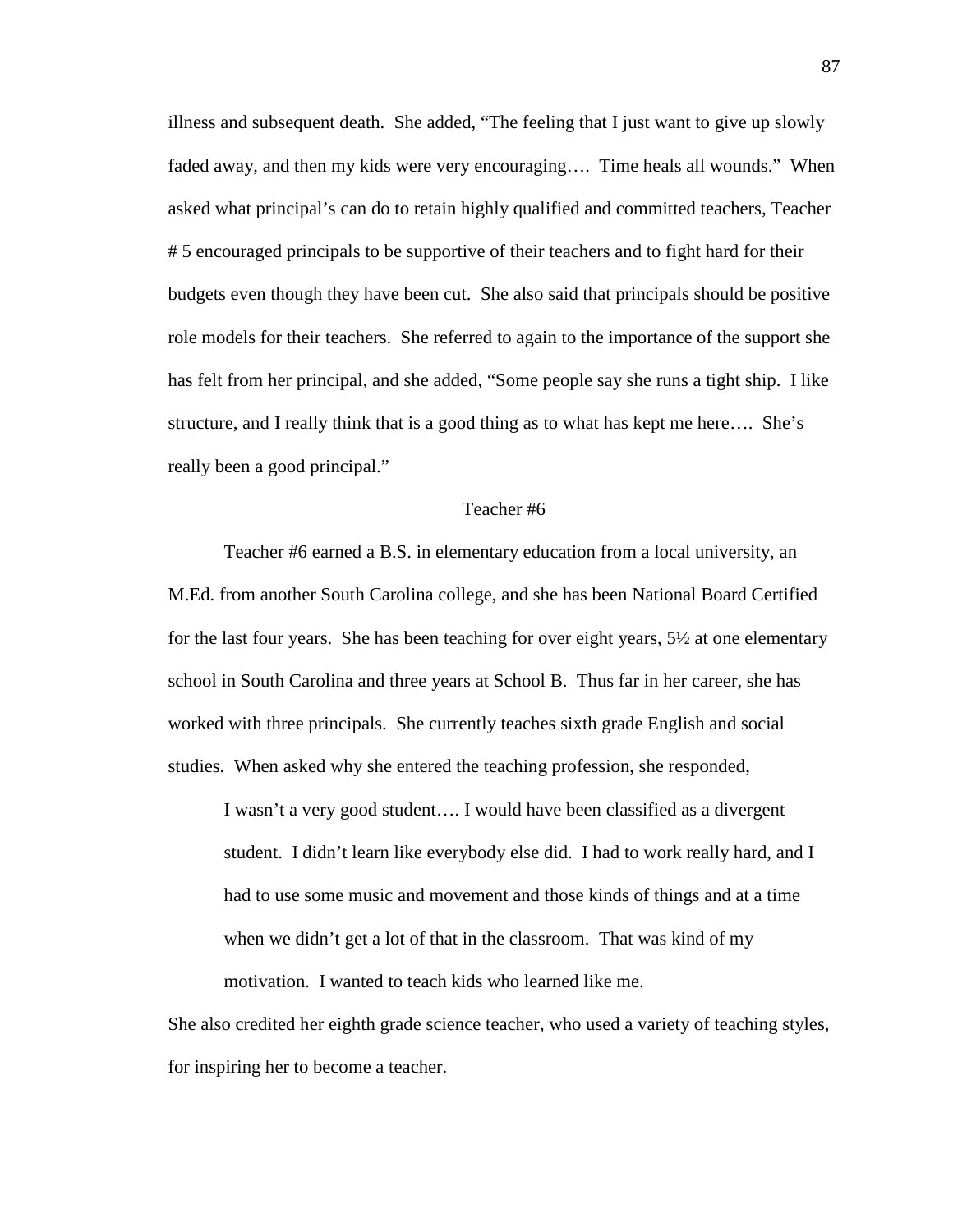#### *Job Satisfaction*

 When asked to identify and describe factors that have improved her job satisfaction at School B, she quickly cited her current principal's leadership: She does a lot as far as making sure that we know what is going on. We are always aware of any changes that are coming up or any opportunities for our students. She likes to take a consensus from us to find out what our needs are…, and I think that makes for a very smooth transition. Consistency with students is one of the things that I love here.

She described the use of notebooks and a uniform organizational style taught to students throughout the middle school and consistent school-wide rules that create "a smooth working environment" for students, teachers, and administrators. She described the school's environment as having a strong sense of community: "As a grade level, we work together. We have common planning times. I think we have a lot of cross grade level articulation. We work close with our fifth and seventh grade teachers." She described the consistency that is prevalent throughout her school as being a strong factor that increases her satisfaction with her job.

 On the other hand, Teacher #6 has become discouraged at times because she feels her students are less prepared for school than they used to be:

We have working parents, and they are not, I guess, as family centered and student centered as we would like. There are a lot of outside distractions now with computers and video games and those kinds of things, and parents just don't have time to spend, so we have to pick up a lot of that…. We have to provide study time and things in class where as students in the old days, you sent it home,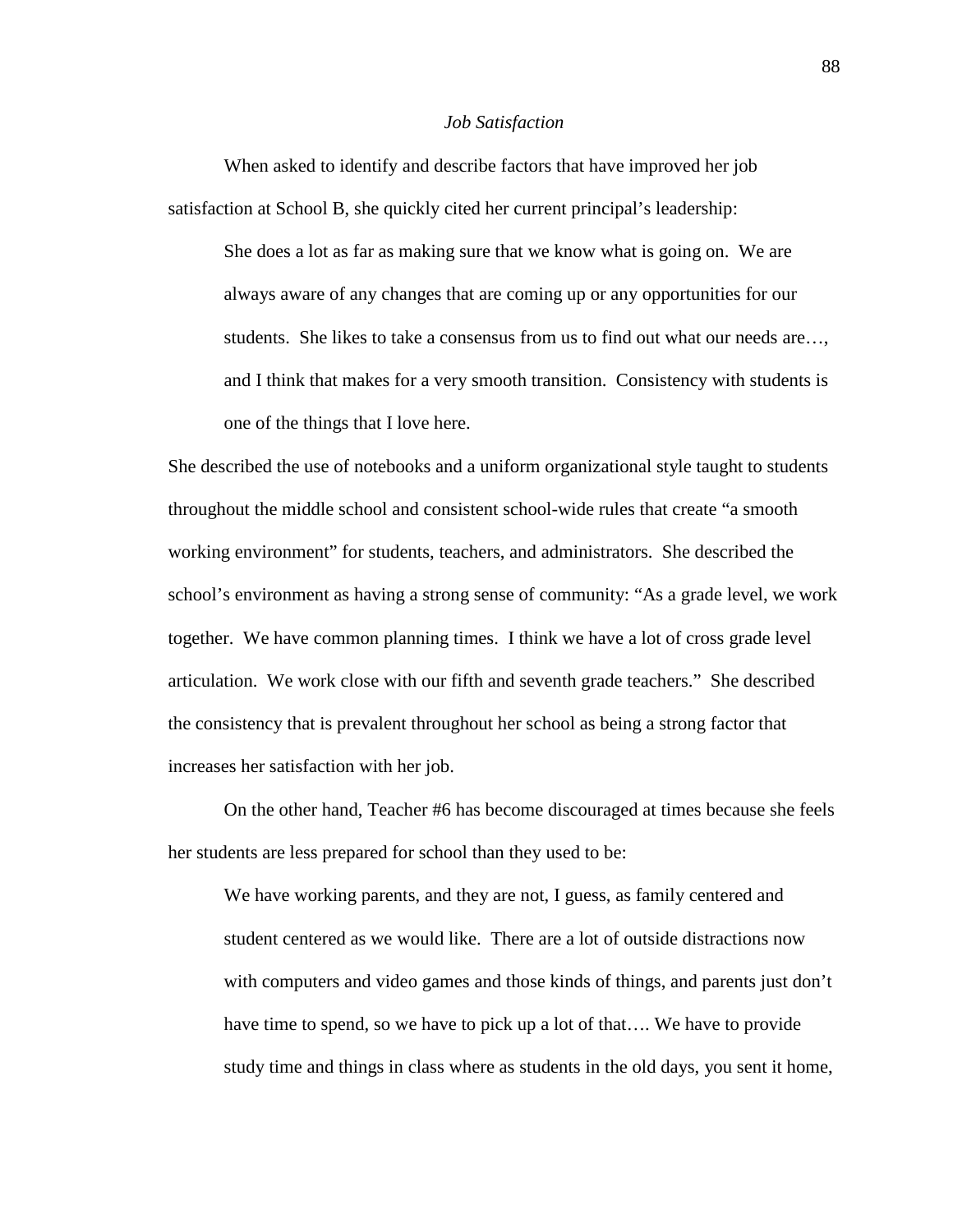and they brought it back. We have to really adjust some of those expectations to fit into our classrooms.

She also described the teacher anxiety that results from the current budget crisis: "I think that makes for everybody being a little nervous about what is going to happen, but we are pretty much well aware of what is going on, so that can relieve some of that anxiety."

 She felt that effective communication, "letting teachers, students, and parents know what the expectations are," is a key for principals to increase teacher job satisfaction. She also enjoys the freedom she is given to use a variety of teaching methods to reach her students: "If we go in and say, 'Hey, I found this great thing, and I think it would work with my kids,' she is really supportive of letting us try that innovation and encouraging that." She explained that her students are different and learn through a variety of instructional strategies, and that she appreciates the flexibility she is given by her principal to experiment. She also indicated her appreciation that she and her students have access to instructional technology as well as the necessary training to implement it.

# *Leadership Styles and Practices*

 Teacher #6 described her current principal's leadership style as being characterized by effective and clear communication, a team approach, and an open-door policy. She appreciates her principal's accessibility to teachers, students, and parents. She explained, "She listens to what we have to say. She solicits our input on a lot of things." She has also been encouraged by her principal's practice of celebrating the success of the students and the teachers. She not only expects students to rise to the top, but she is also makes the effort to praise and reward those who achieve their goals. In addition, she explained that both her current principal and her first principal at the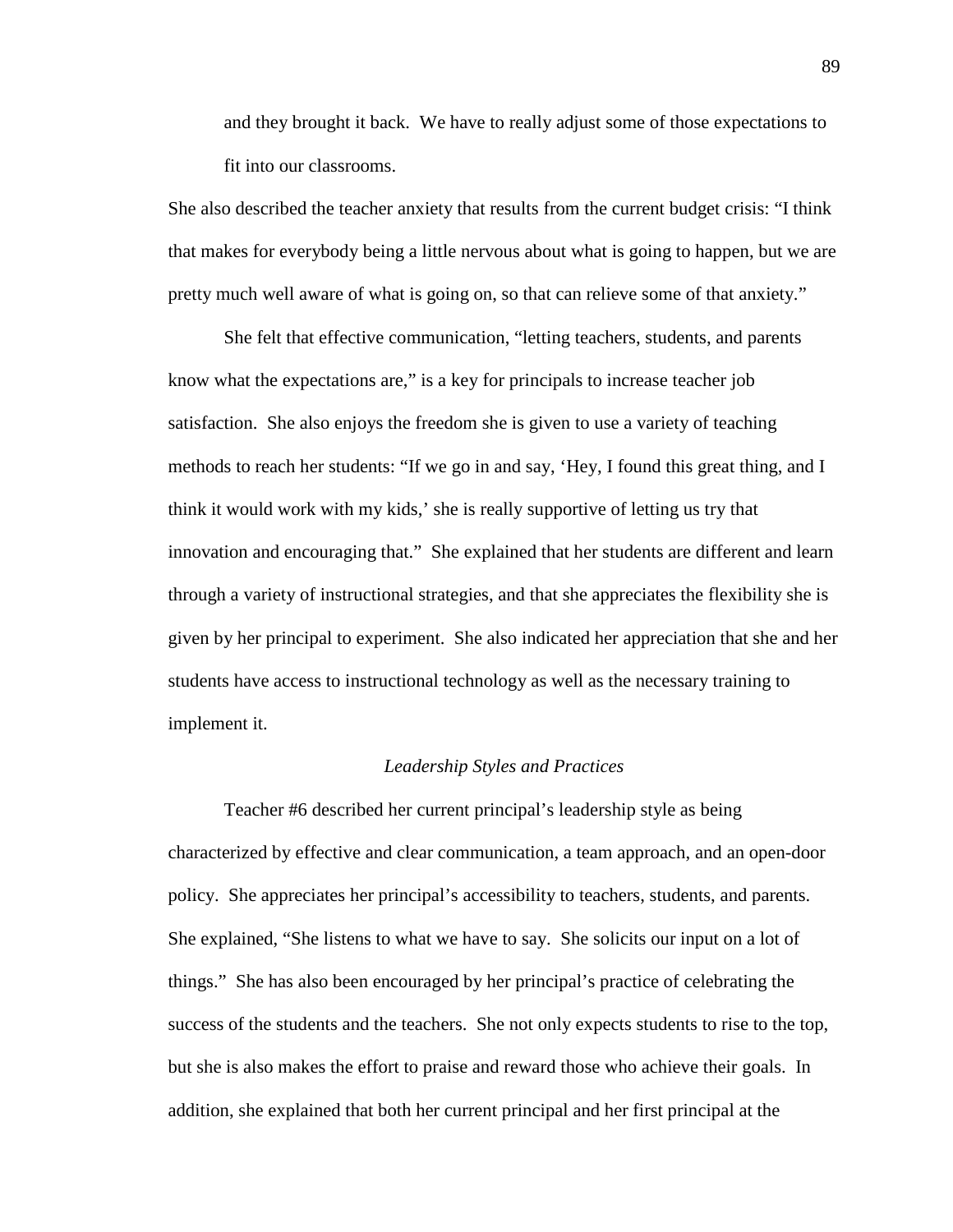Dorchester County elementary school have been visible in the hallways and in the classrooms and not tied to their offices. When asked to describe her first principal and his leadership style, she said, "He was really the person that encouraged us to innovate." When she was struggling to teach a group of low-performing students, he encouraged her to find different resources to help reach them: "That led to us pulling in business partners and starting a whole tutoring and mentoring program, and those kinds of things, so he really encouraged that innovation." She said her first principal was a former basketball coach, so he had his "eye is on the prize" and regularly asked, "What do we need to do to take the next step?"

 When asked what leadership styles and practices have had an adverse impact on her desire to teach, she referred to her second principal who had no previous experience as a principal. She worked with him for only one semester. She described him as having "a closed-door policy" and not being visible in the school. "He didn't know the names of the kids, wasn't in the classroom a lot, very closed off…. The children saw him more as a figurehead… and not so much as a partner in education," she explained. She added, "I think if you don't have that open communication with your teachers and your parents that is where a lot of your trouble comes in." She said she would also be discouraged by principals who demand "lock-step instruction" where teachers are supposed to be on the same lesson on the same day. "I think that would drive me insane," she insisted. "I would not be able to flourish there because a lesson plan is a lesson plan. That doesn't always mean that that is the direction that your teaching takes. You've got to take that teachable moment," she continued.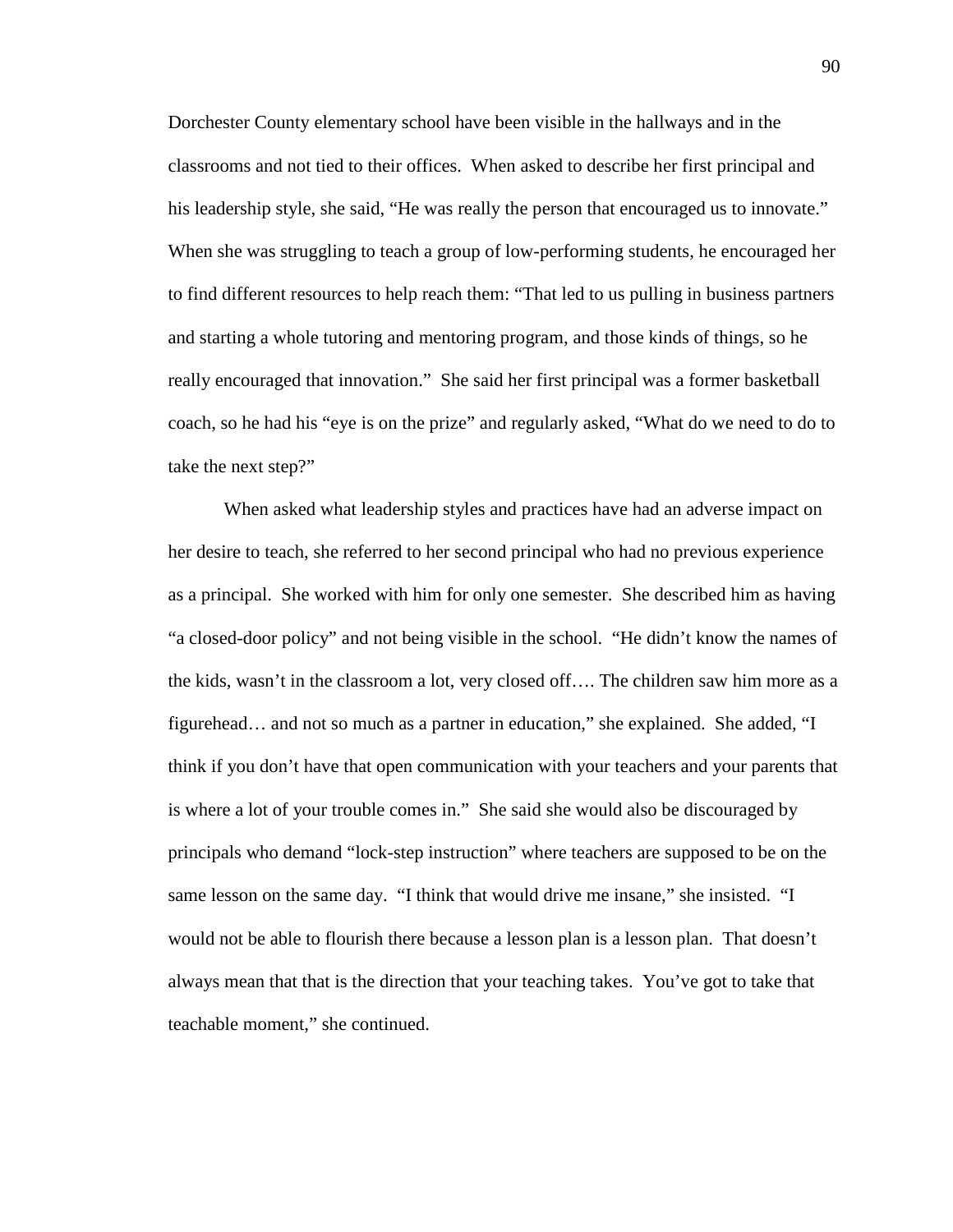### *Retention*

 She said she has remained in teaching because of the opportunities for advancement and to learn new instructional strategies. She stated,

Technology has been huge for me this year. It's changed my entire teaching style…. This year I created a class website. We do the white boards with the notebooks and different things, and it's really encouraged me to keep doing what I'm doing.

When asked why she has stayed at her current school, she said,

I like that it is a rural school because the kids out here are a different mix than anywhere…. I like the community, the parents that are here. They are really supportive. I like that everybody in this building is so accessible…. The sense of collegiality is what I am looking for… working together.

Her previous school in Dorchester County was also located in a small, rural community. She liked that it was a Title I school and had fun after-school programs such as basketball that helped build "community amongst those kids" and kept students interested in school. Teacher #6 left her first school because it was an hour commute from her home.

 She said that principals can retain highly qualified and committed teachers in their schools by allowing their teachers flexibility and input "on what works and what doesn't," and building partnerships among teachers, students, and parents within their schools.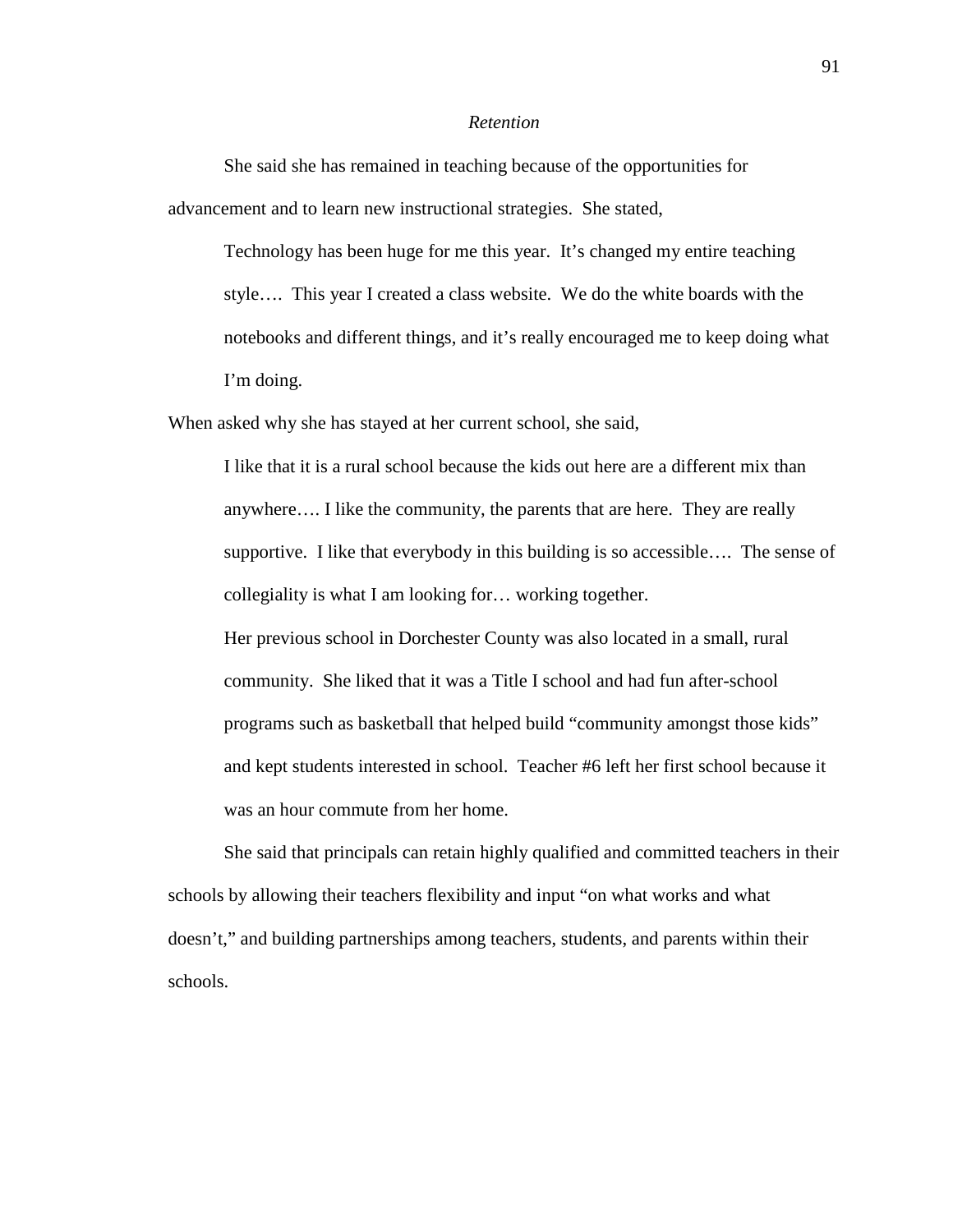## Teacher #7

# Professional Background

 Teacher #7 is a middle school math teacher with 33 years experience. After graduating with a B.S. in mathematics, he began teaching in 1975. He later earned a master's degree in education. For the past 14 years, he has taught at School C, a rural middle/high school in South Carolina. Prior to that, he taught math and coached basketball at a rural middle school for two years, and two other high schools for a combination of seventeen years. He said he entered teaching "because I had a love for mathematics." He said that his high school guidance counselor encouraged him to pursue a career as a teacher.

# *Job Satisfaction*

 Teacher #7 said that a school's personnel have the greatest impact on his job satisfaction. He not only identified the principal, but also the secretaries and other support staff with playing significant roles in encouraging his job satisfaction. He said, "It's how they come across to you, how they present themselves, how they manage the school [that] makes a big difference to me." He added,

If I can talk to an administrator, and they will talk to me rather than talking down to me, I feel better about my surroundings, and I feel better working with them. I feel better doing my job because now I feel like I'm important; I'm useful; I'm needed rather than just being treated like a number or figure.

His job satisfaction has also been increased by professional development opportunities. He felt that they were especially important to new teachers to help them develop instructional strategies.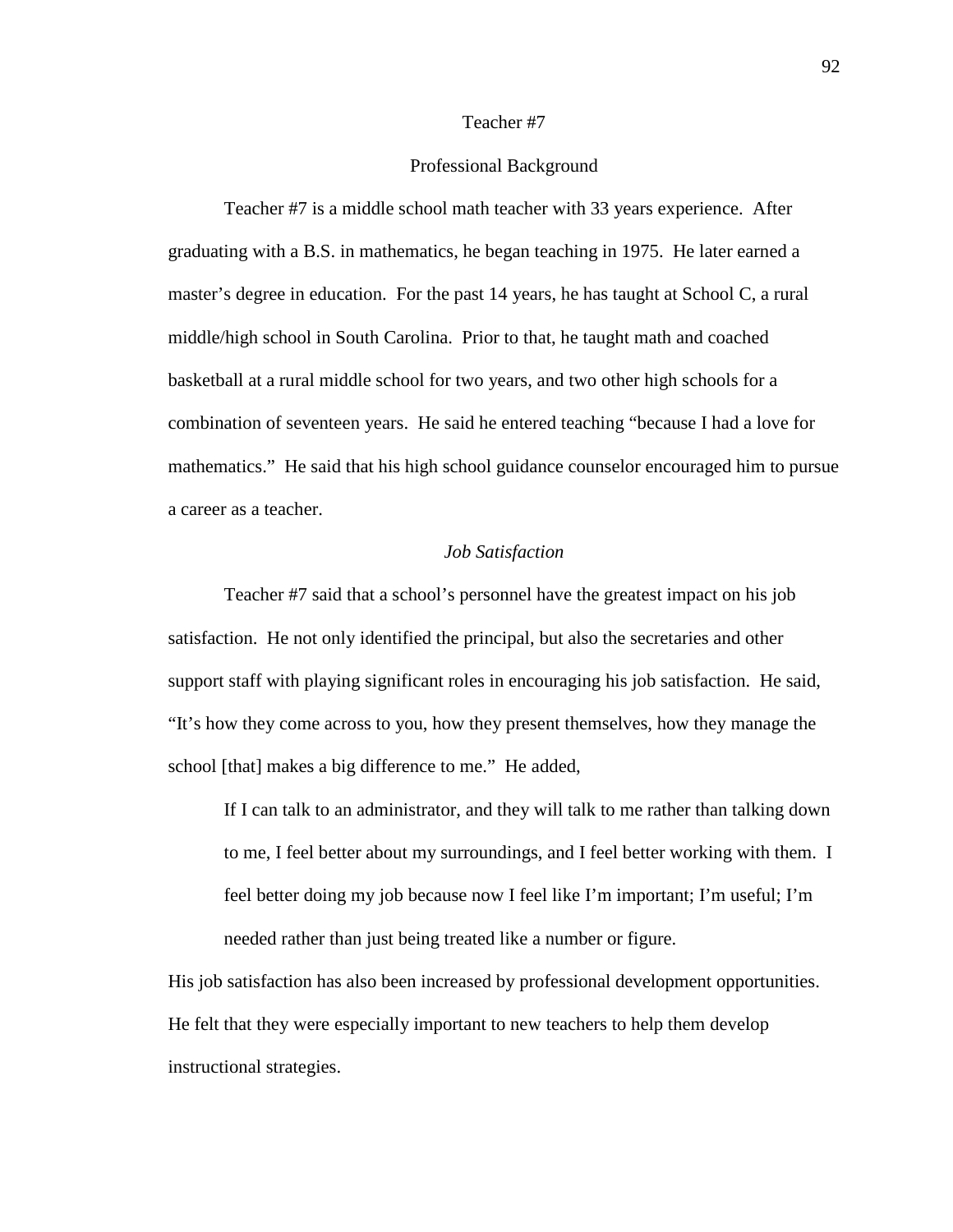On the contrary, he said he has been so discouraged that he felt like leaving education when he was "being harassed" by a principal because the principal was not pleased with the progress of the basketball team he coached. He stated,

Not having a good rapport with the principal is terrible for the teacher. I think leadership should make themselves available to every teacher whether it's a favorite or not. Leadership should have a longer arm than the teachers themselves. They should be able to reach out to others.

Teacher #7 said that principals can do several things to increase teachers' job satisfaction. He said, "First of all, allow teachers to have training within the department or leading within the department…. Not so much the principal involvement, just the teachers collaborating with each other." He also felt principals should encourage teachers to attend workshops and visit other schools to improve their teaching. Next, he said that principals should be visible in the hallways and in the classrooms: "They don't have to sit in your class the entire period, but just come by and stick your head in."

# *Leadership Style and Practices*

 Teacher #7 has worked with his current principal for the last five years, and he describes his him as "one of the most enjoyable principals that I've worked for." He describes his principal's leadership style as a combination of democratic and authoritative: "He's flexible… so he's gonna say, 'I'm gonna allow you to do certain things. A little here, a little there is fine, but if I have to be the principal, I know how to be the principal." Teacher #7 appreciates how his principal comes by his classroom and speaks to him as well as listens to him. His principal is positive and seeks to involve others in leadership. He involves the guidance counselor, the resource officer, the athletic director, and others in leadership. He comes to faculty meetings with an agenda,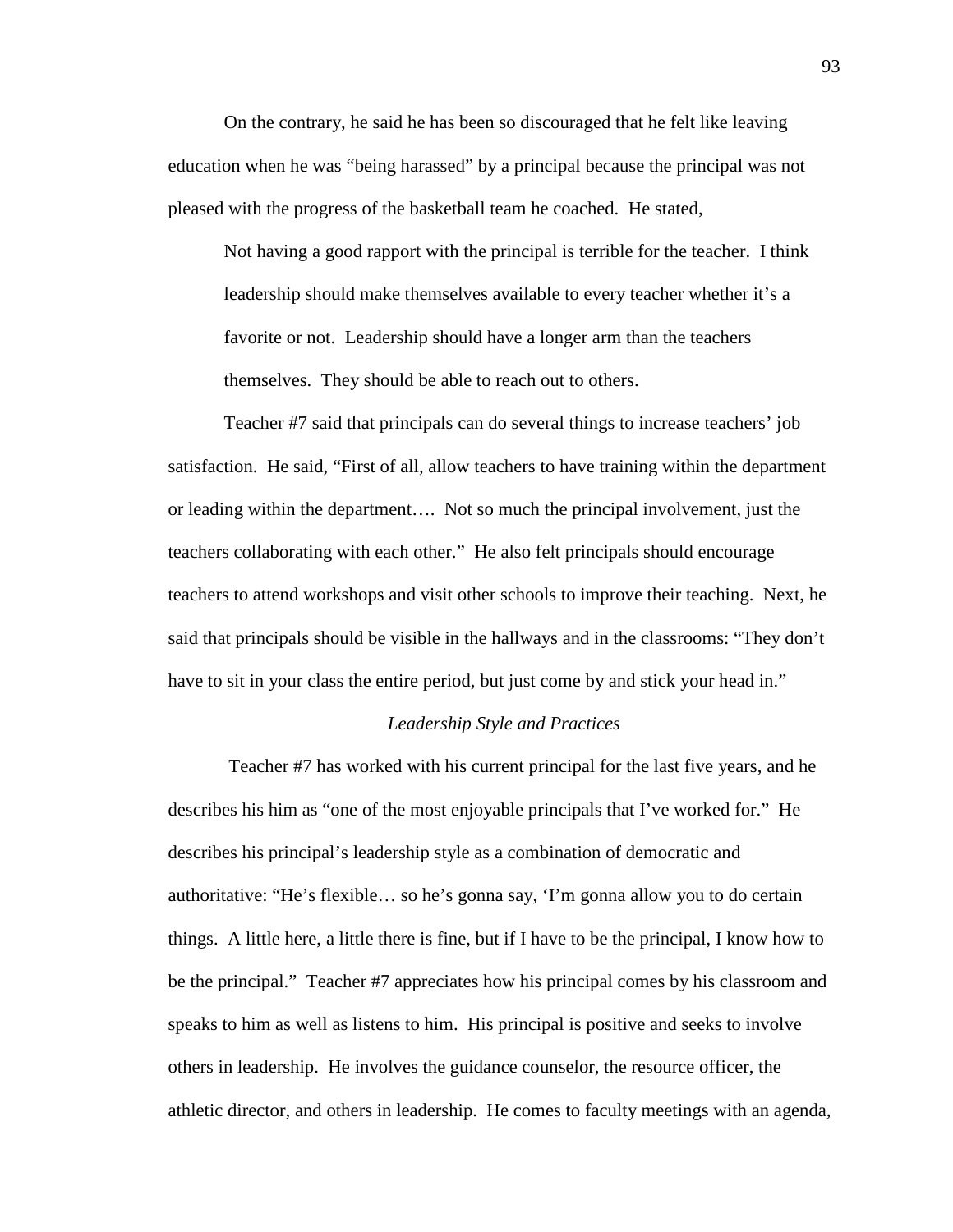begins with something positive to celebrate, and keeps them concise and effective. He added, "Every voice on the intercom is not his…. He allows the children, the students to participate in a lot of activities around the school, and some of those voices are children's voices, which I think is marvelous." He describes his principal as "able to get things done" in the school and in the community. He said the members of the community are happy to have him at their school because of the improvements he has made in student achievement, building and grounds, and in athletics.

 He also discussed his first principal with whom he worked for 14 years. He described him as being very visible in the halls, at athletic events, and at other extracurricular events such as the prom. He called him "one of the best principals that I have had over the years." He also mentioned an authoritative, middle school principal he had: "He was pretty straight. You just have to do it his way or else." He described another principal as being "a like sickening type authoritative." Teacher #7 said this principal was nit picky. He said, "He would call you on the intercom if you were late to the meeting and say stuff like 'has anyone seen Mr. …?'" He said this principal would then announce on the intercom that Teacher #7 was late and then count the seconds he was late to the meeting. He said this principal's leadership style and practices turned many of the teachers off, and there was a great deal of teacher turnover during his tenure as principal. Teacher #7 said he has also been discouraged by principals who took the students' and parents' sides rather than listening to the teacher.

### *Retention*

 When he was asked what has caused him to stay in teaching, he said, "Teaching is a joy." He also referred to his love of math and seeing his students succeed: "To watch a child say, 'Wow, that's the way it is….' That's amazing to me, and then I always tell my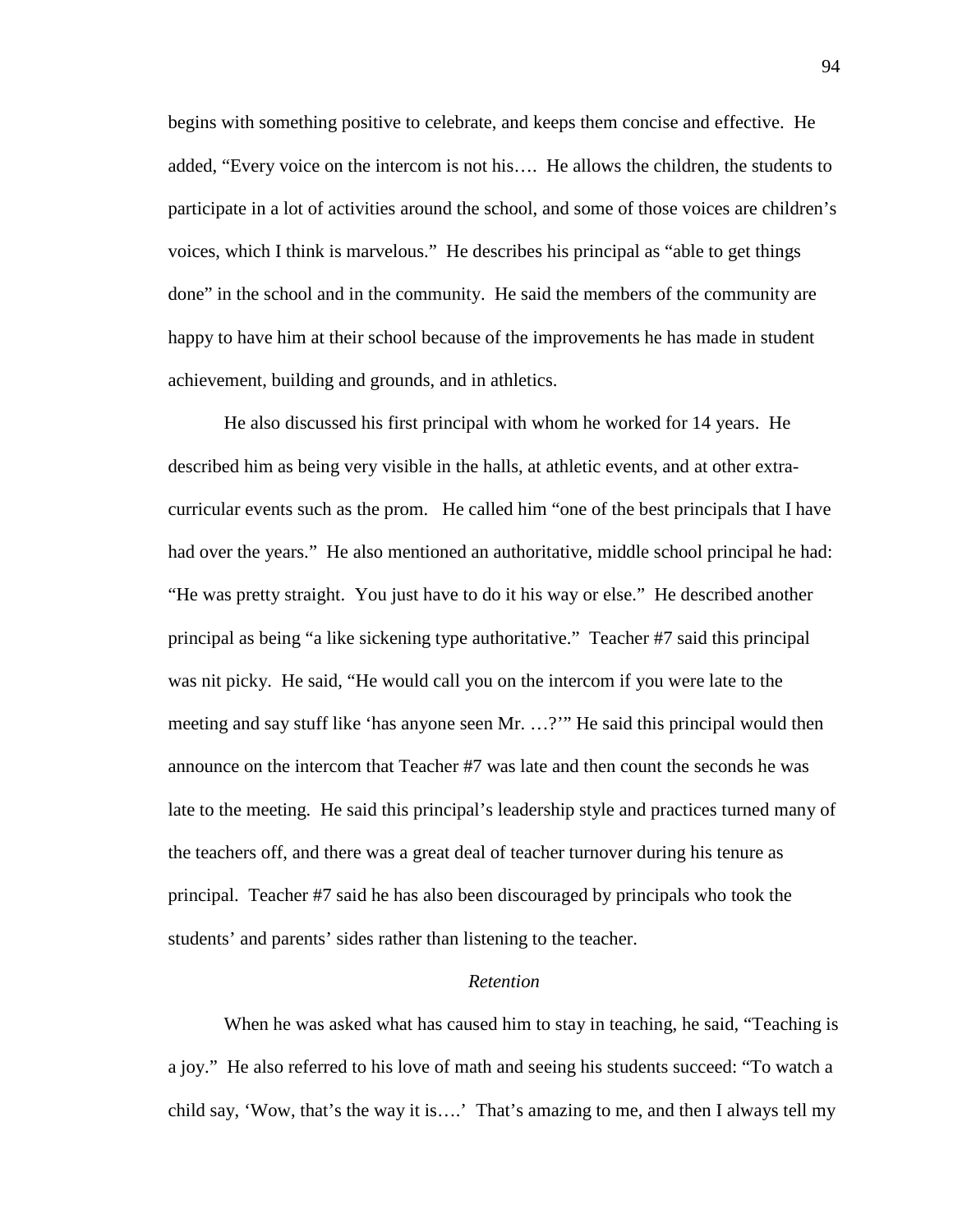students that math is a subject that doesn't change." He has stayed at his current school because of its close proximity to home as well as his alma mater. He said, "I love the children." He feels that his students are respectable and well mannered: "They still say 'yes sir' and 'no sir.'" It is important to him to give back to his community and show the students that members of their community can be successful. He also enjoyed his first school where he taught for fourteen years for some of the same reasons. He appreciated the diversity of students who came from various communities to this large high school. He experienced success coaching basketball as well because he had large numbers of players to choose from: "I had 75 try out for basketball," and he only had 15 spots to fill.

 He left teaching early in his career for one year to pursue a business opportunity; however, it did not work out, and he returned to teaching. He said he left specific schools to seek the financial advancement that came with better coaching positions and to move closer to his home. He said he never left a school because of the principal: "It was me trying to advance myself."

 Teacher #7 felt that principals can increase teacher retention in their schools by including teachers in decision making, involving them in his cabinets, and giving them a voice in what goes on at their school. He said,

Any time you have voice in what is going on at school, I think they are more apt to be there and to work out their ideas. If you give an idea, you want to see that idea through. It always helps to have someone there to allow you to give your point of view and to share.

The next practice he identified was being approachable: "If a principal is approachable, and the teacher can talk to them in the hallway, in his office, in the classroom… open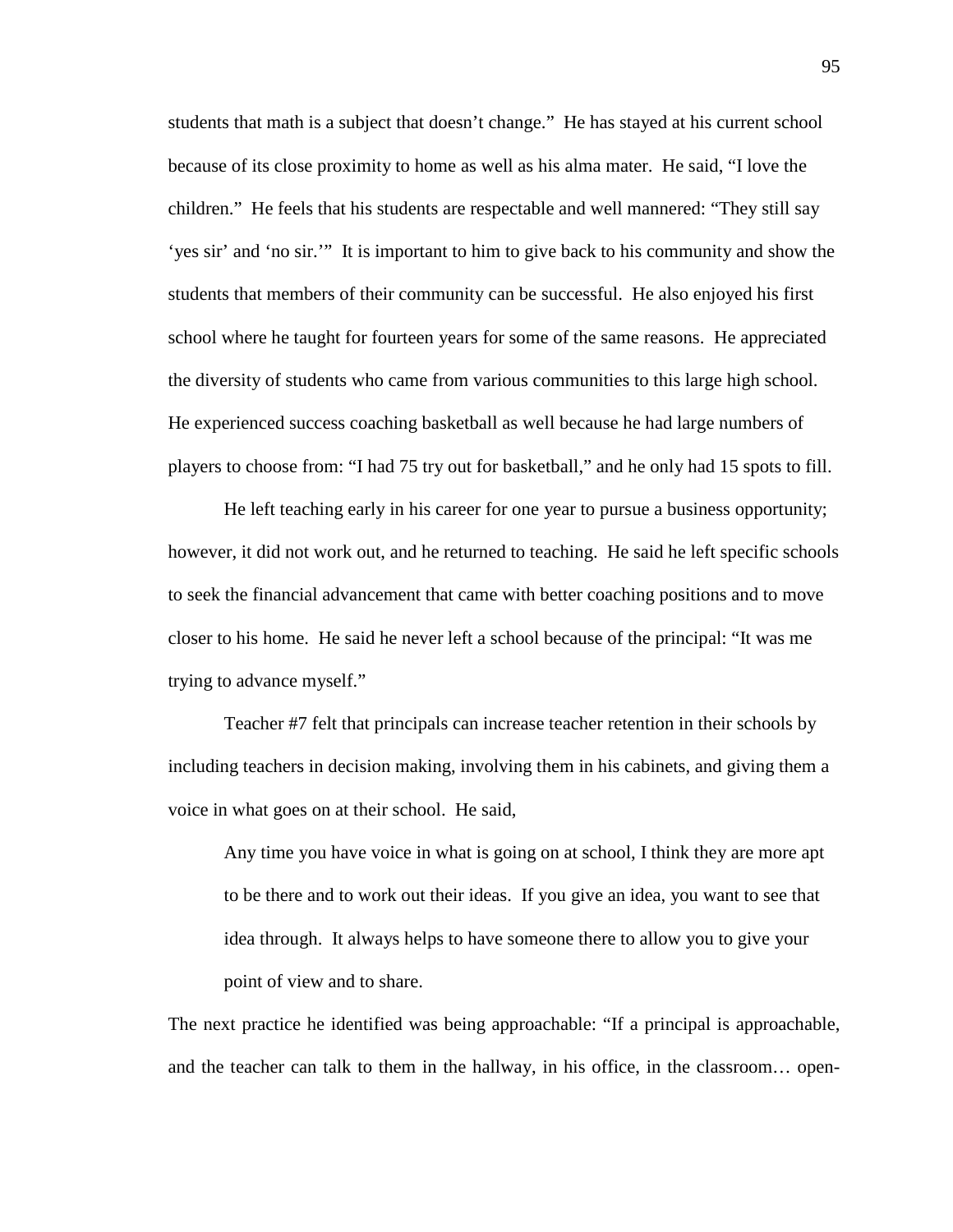door policy…. Just the idea of that is good." He credited his current principal with being approachable and having an open-door policy.

# Teacher #8

 Teacher #8 is a National Board Certified English teacher at School C. She has earned a bachelor's degree and a master's degree, and she has over 30 additional graduate hours from other universities. She has split her 18 years of teaching between School C and a large urban high school in South Carolina. After teaching for nine years at her first school in the 1970's, she worked as a public relations director for a hospital. When asked why she became a teacher, she replied, "I didn't want to be a nurse or secretary." She said those were the options available to her at that time. She added, "I left teaching as soon as I was able to and became a marketing director in a hospital system because of the pay."

### *Job Satisfaction*

 She has enjoyed teaching at both schools because she felt as if she "were making a difference." Her high degree of job satisfaction has resulted from the freedom and autonomy she has had as a teacher. When discussing her first school, she said, "My opinions were listened to, and we experimented…. I created curriculum." Although she did not have much contact with the principal at her first school, she had a "very collegial relationship" with an assistant principal who helped her especially during her first years of teaching. Early in her teaching career in the 1970s, a student was shot in the classroom next to her, and she caught some other students in the hall with marijuana. She credited her assistant principal with coaching her through those trials and reassuring her as a teacher. She enjoys working at her current school because her principal regularly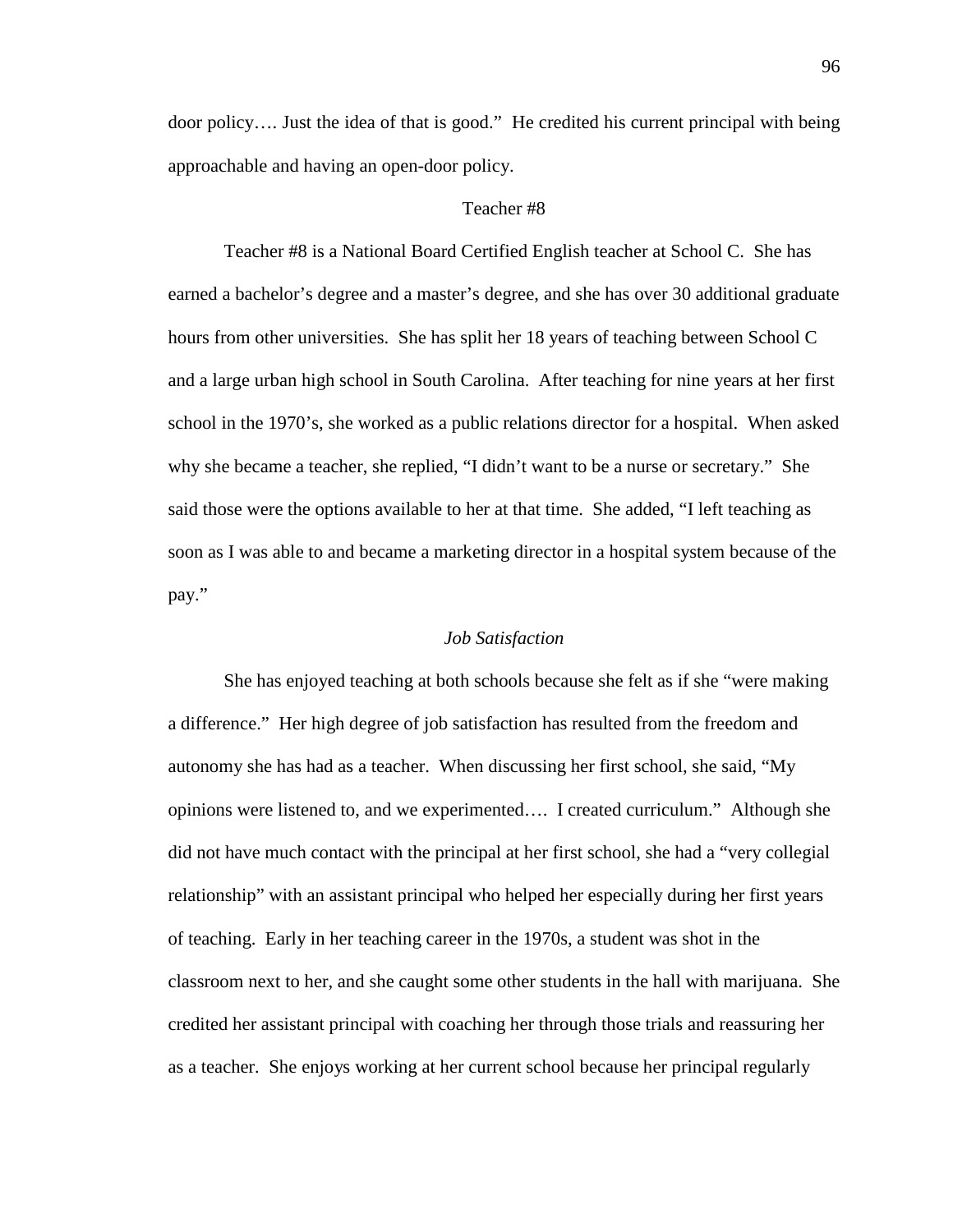tells her how much she contributes and gives her the freedom in her classroom to do what she feels is best to help her students learn.

However, when she left teaching to become a marketing director, she found the corporate world to be much different from education. In education, she found that principals were usually former teachers who often treated teachers as students by "monitoring every minute of their day"; whereas, in the corporate world, "Managers are there to make sure their front line people are as happy as they can be because those are the people who serve the customers." She said that most principals make the students their first concern; however, she feels a principal's "first concern should be his teachers because they are the ones serving the students." She added, "The principal is not here first and foremost for the students; that's the teacher's job. The principals are here to make sure the teachers are happy and taken care of." She says little things decrease her job satisfaction such as when the refrigerator in the teachers' lounge broke, and no one repaired or replaced it, or when the administration decided not to provide coffee for the teachers any longer.

In order to increase the job satisfaction of teachers in their schools, principals must let their teachers know they are valued and appreciated, according to Teacher #8. In addition, the principal must work to resolve problems quickly and not let them fester. She described a conflict between two secretaries at her school that has not been resolved and how it has had an adverse impact on the job satisfaction of the teachers who have to work with them. She also emphasized that principals should treat teachers as salaried professionals rather than as hourly workers. Her current principal gives her first period planning and allows her to arrive a little later than other teachers because she has a onehour commute. She said that she often stays until 4:30 or 5:00 PM. She feels that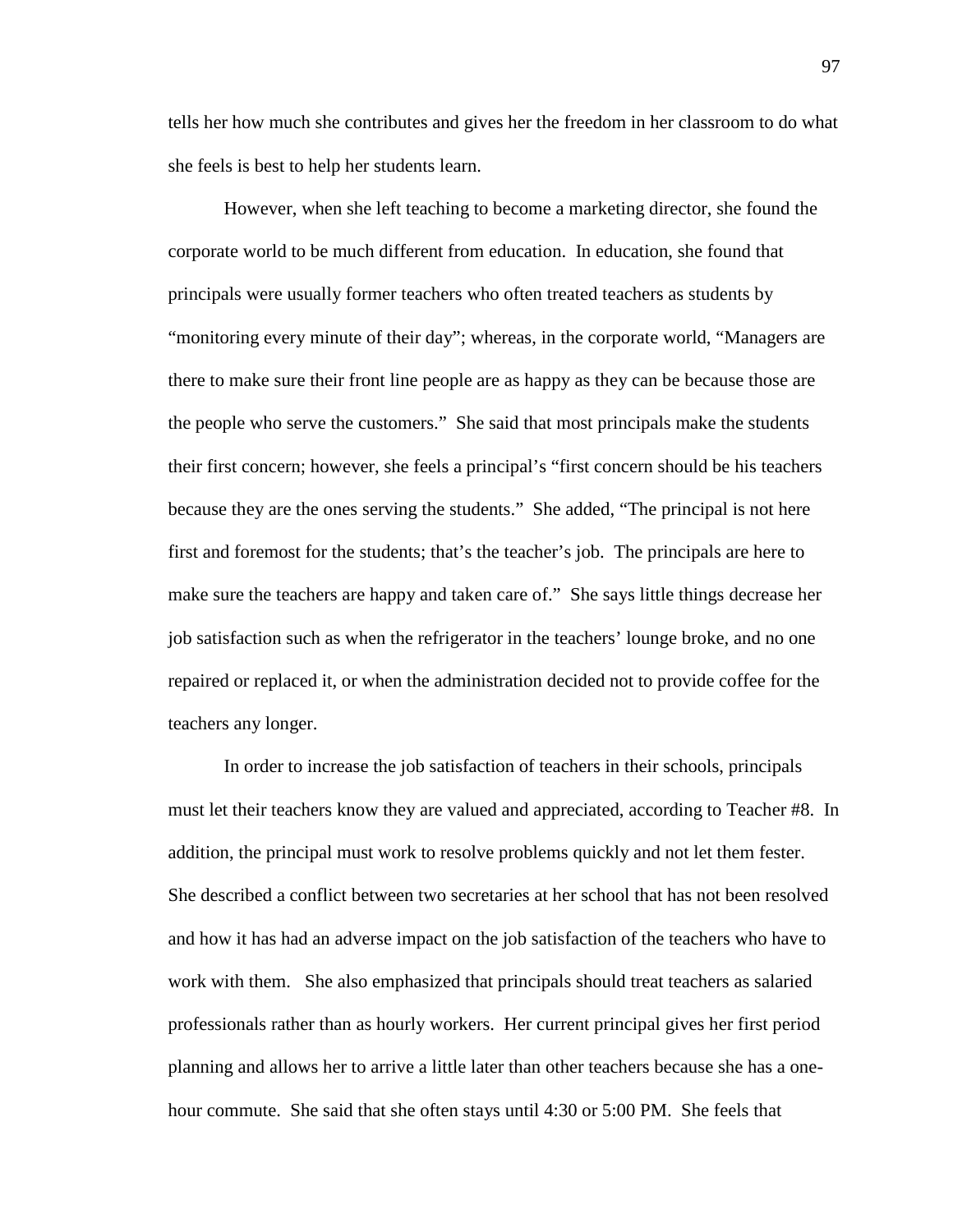administrators should not make teachers punch the clock as long as they are present before their students and get their jobs done.

# *Leadership Style and Practices*

 She described her current principal as being "very energetic" and having "great ideas." She said he is accessible and encouraging, "I enjoy working for him. I went in one time and said, 'Coach, I need a pep talk,' and he gave me a pep talk…. I'd just had a bad week." She said that he does not want to "have to be the principal"; he would rather be the nice guy or encourager. She said, "I don't think he's a real rules man," but she described him as a strong leader who is able to secure necessary resources for the school. She characterized his predecessor as a "really nice guy who knew his stuff." Unfortunately, despite successfully raising student achievement scores, he "became the scapegoat" at the school, lost his job, and failed to receive the credit he was due. She identified his inability to "work within the system to get what he and we needed, recognition-wise."

 She has been encouraged to continue teaching by principals who have treated her as a professional and provided her with flexibility and encouragement as well as by feeling she is contributing to the lives of her students. "I feel like I've helped some kids. I feel like I've contributed to the reputation of the school, but it's because people, they leave me alone. They don't stand over my shoulder. They treat me as a professional." In addition, she feels that principals should actively assist teachers with student discipline problems, so that the teachers are able to concentrate on teaching. On the contrary, she gets discouraged when principals treat teachers like they were children, and address problems to the whole group rather than to the responsible parties individually. She has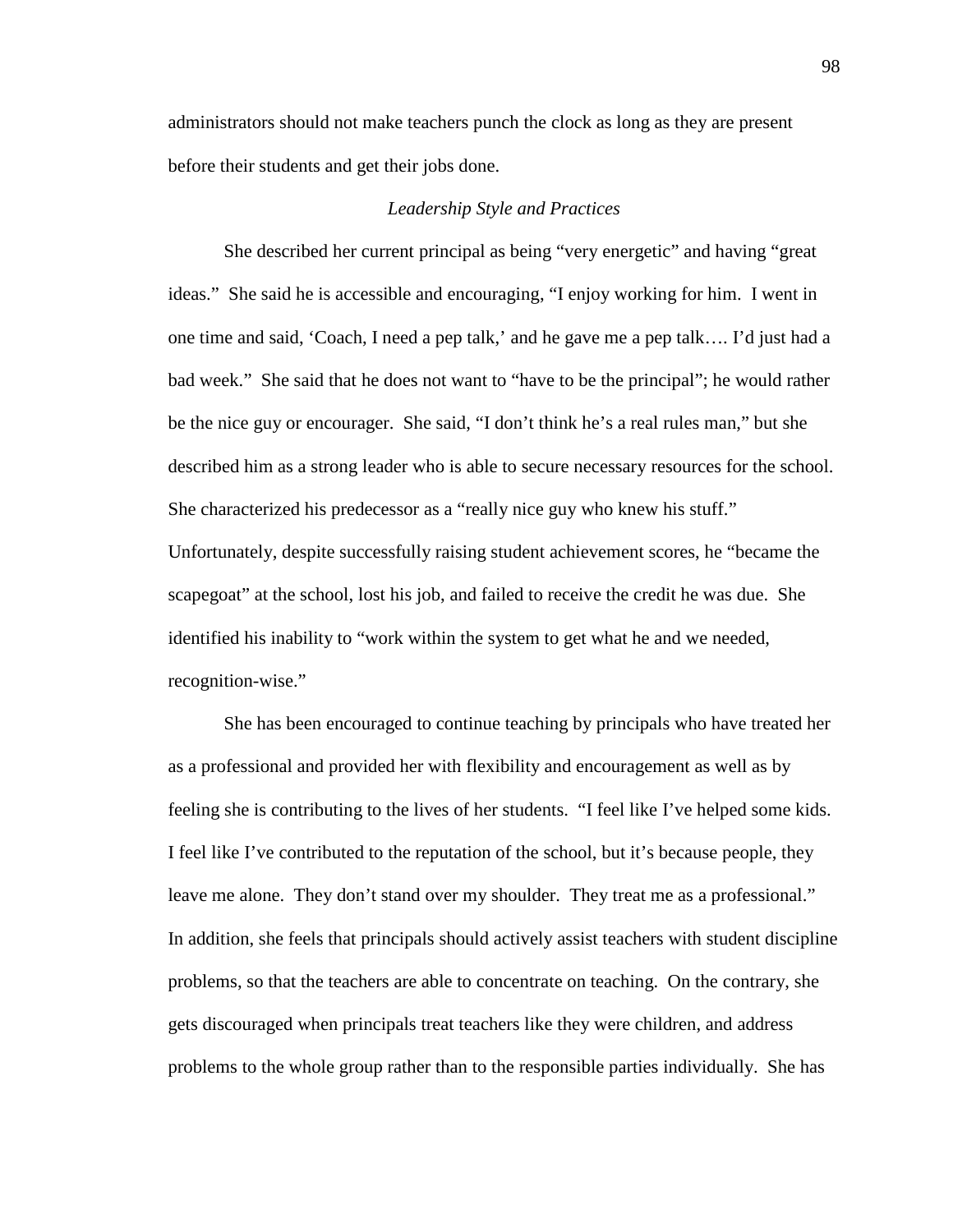also been discouraged by problems that are not resolved promptly and effectively, but allowed to continue and fester.

# *Retention*

 After she taught for nine years at a large urban school in the 1970s for nine years and became the chair of the thirty-member English department, her husband was transferred to another job in a small rural community. When she could not find a teaching job there, she became a hospital marketing director and eventually earned a sixfigure salary; however, she explained,

Healthcare became so contentious with all the changes, and people would literally… if they knew their job was at stake…, they were fighting, and that was not an atmosphere I wanted to work in. And so, I had made enough money that I could have a beach house; I could have a nice car; I could have things that I want, and by that time, I had divorced. But I quit… I just walked in and quit.

After taking some time off and traveling to Europe, she met the former principal of School C at a job fair and accepted a position teaching English in that small rural school where she has continued to teach for the last nine years.

 To retain highly qualified and committed teachers, principals should include them in some of the decision making by offering opportunities to participate voluntarily on school leadership teams, according to Teacher #8. She said that sometimes the most creative teachers can be the most challenging ones for principals because of their creativity. "Sometimes you can put up with stuff in order to get to the good stuff. I know I can be a trouble maker…, but if the heart's in the right place, don't squash them." She added that principals should "show individual appreciation more often… just walking around and saying thanks for being there, great job. You'd be surprised at what that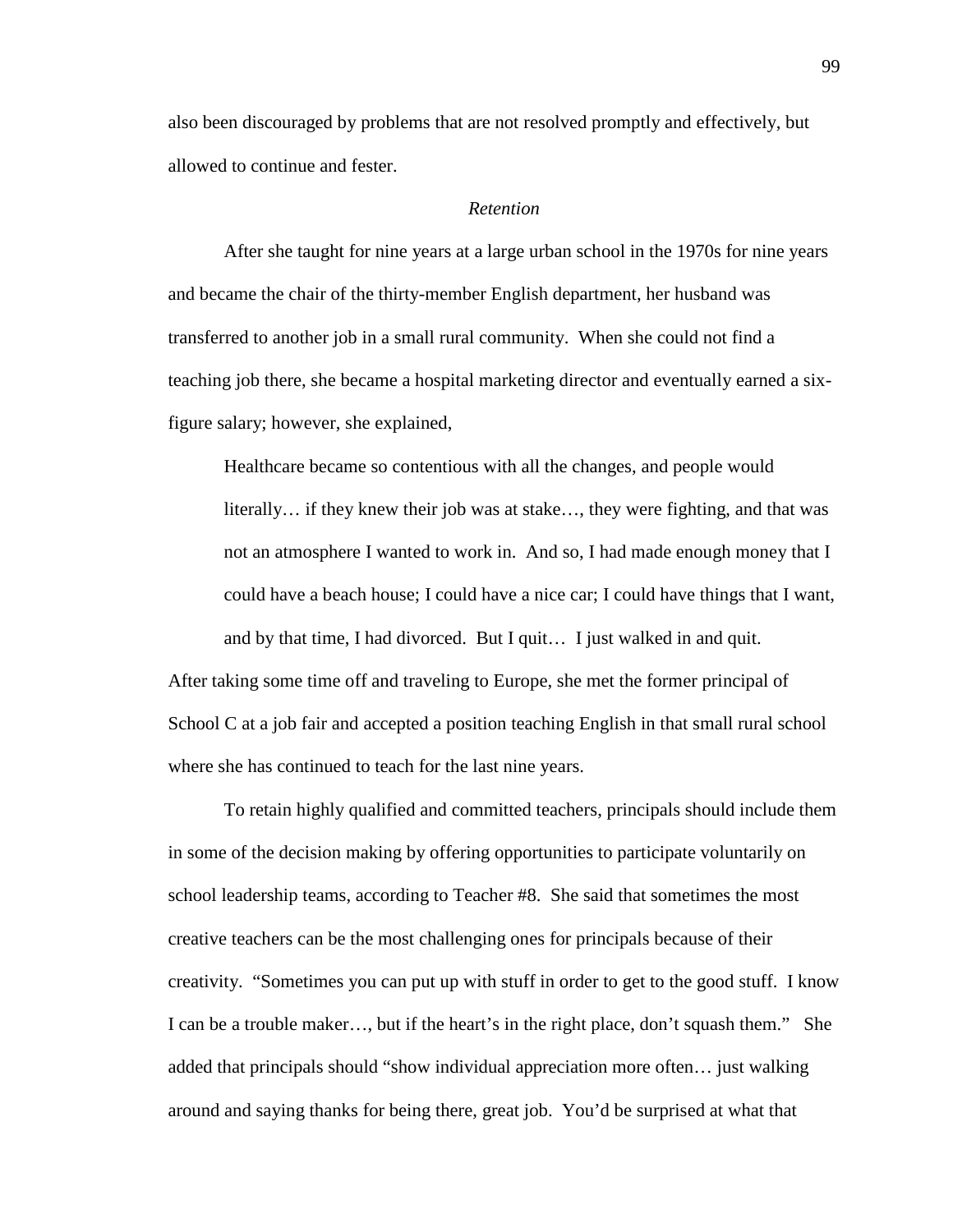would do." Finally, she said that school districts must find a way to pay salaries that are competitive with the corporate world.

# Teacher #9

# *Professional Background*

 Teacher #9 is a National Board Certified special education teacher who has been teaching for ten years. She earned a B.S. in family studies and an M.S. in elementary education. She has taught in three different schools in two school districts, and she has worked at School C for the past five years. She said, "I always wanted to be a teacher because I talk too much…. I love working with kids. It was a childhood thing for me always wanting to be a teacher."

# *Job Satisfaction*

 It took awhile for Teacher #9 to find her niche in teaching. She began teaching elementary children in general education classes, but she decided that was not for her. She then taught Spanish to middle school children. It was not until she switched from teaching Spanish to teaching special education that she realized that she was motivated by the challenge of helping students with special needs through individualized instruction. She was encouraged by learning a great deal about learning and emotional disabilities. She was especially satisfied to help high school students with special needs earn their diplomas and "helping them plan for life after high school." She currently splits her day between working as a resource teacher for middle school students and as a transition specialist for high school students. She described the satisfaction she felt when a child with autism transferred to her school as a senior. "He was very low functioning…. He was the most low functioning student we have had here." She describes the doubt that other adults had about his ability to do anything constructive.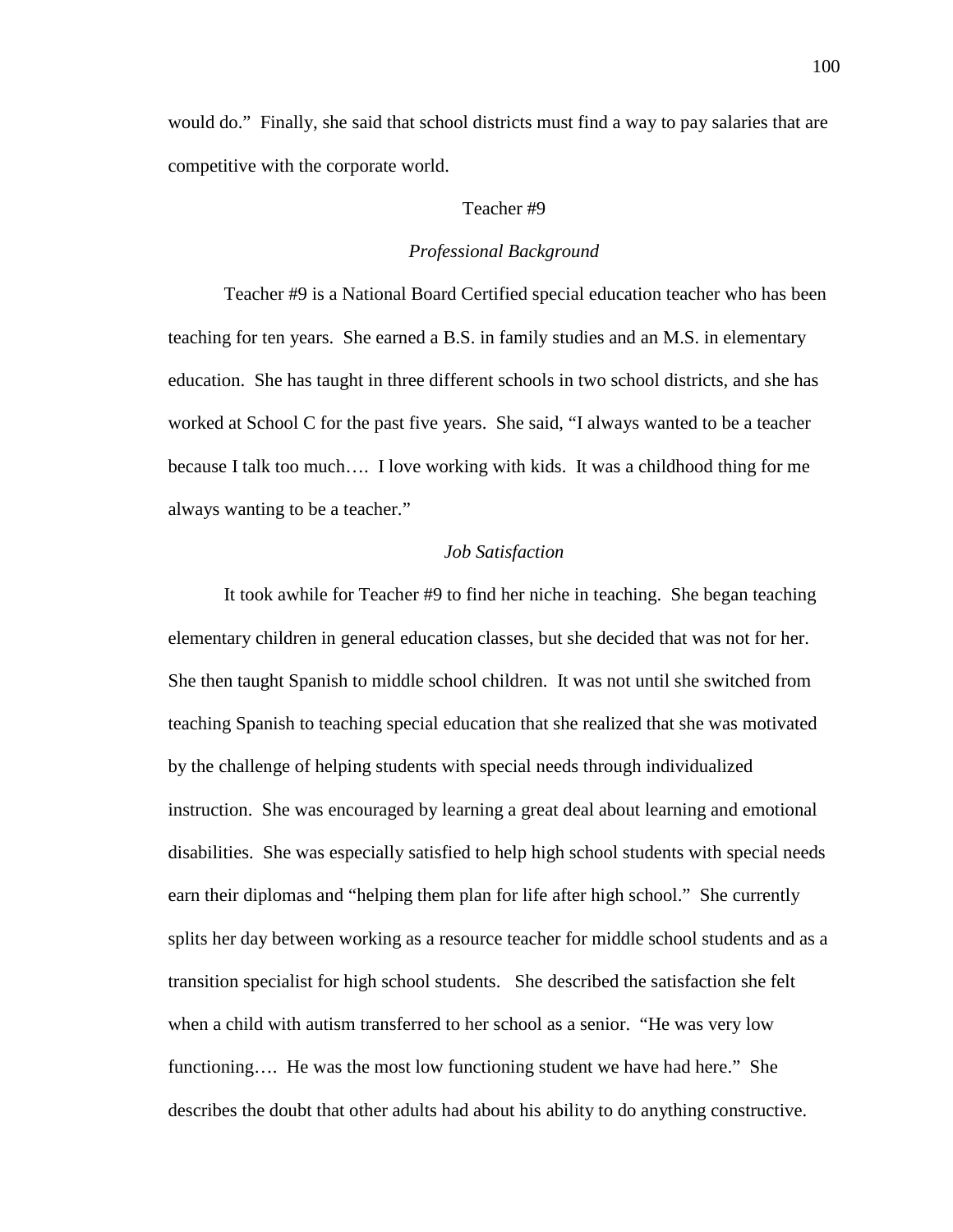She decided to find out what he liked to do, and to her surprise, she discovered that he liked to clean and mop. She had him placed in the school's cafeteria for one hour per day to clean, and he did so well, he was hired to work their full time after he graduated. She explained,

So, that was so satisfying to me… that one kid that nobody thought was going to do anything was the first one to be employed out of all of our students. That kind of thing makes me want to come back every day."

Whereas she finds much satisfaction from working with her students, she identified some of the adults she works with as her greatest source of discouragement. She has been particularly frustrated by the emphasis on student achievement test scores and school report cards:

I think is especially frustrating as a special education teacher to lose the idea that we are not necessarily looking at the whole picture. We are just looking at a certain population for test scores, and as much as they can, they try to… not

include special education students because you are gonna bring down our scores. She has also been discouraged by the low expectations others have for her students. "In special education, the theory seems to be as long as you keep them in the room, then we are good, when that's not necessarily helping our kids." She also related that her current school has been plagued by discipline problems, and she feels support from some members of the administration but not all of them.

 She believes principals can increase teacher job satisfaction by not only holding students to a higher standard, but also by holding teachers to a higher standard. She feels that principals should address problems directly with the individual teachers who are having them and hold them accountable to correct such problem areas: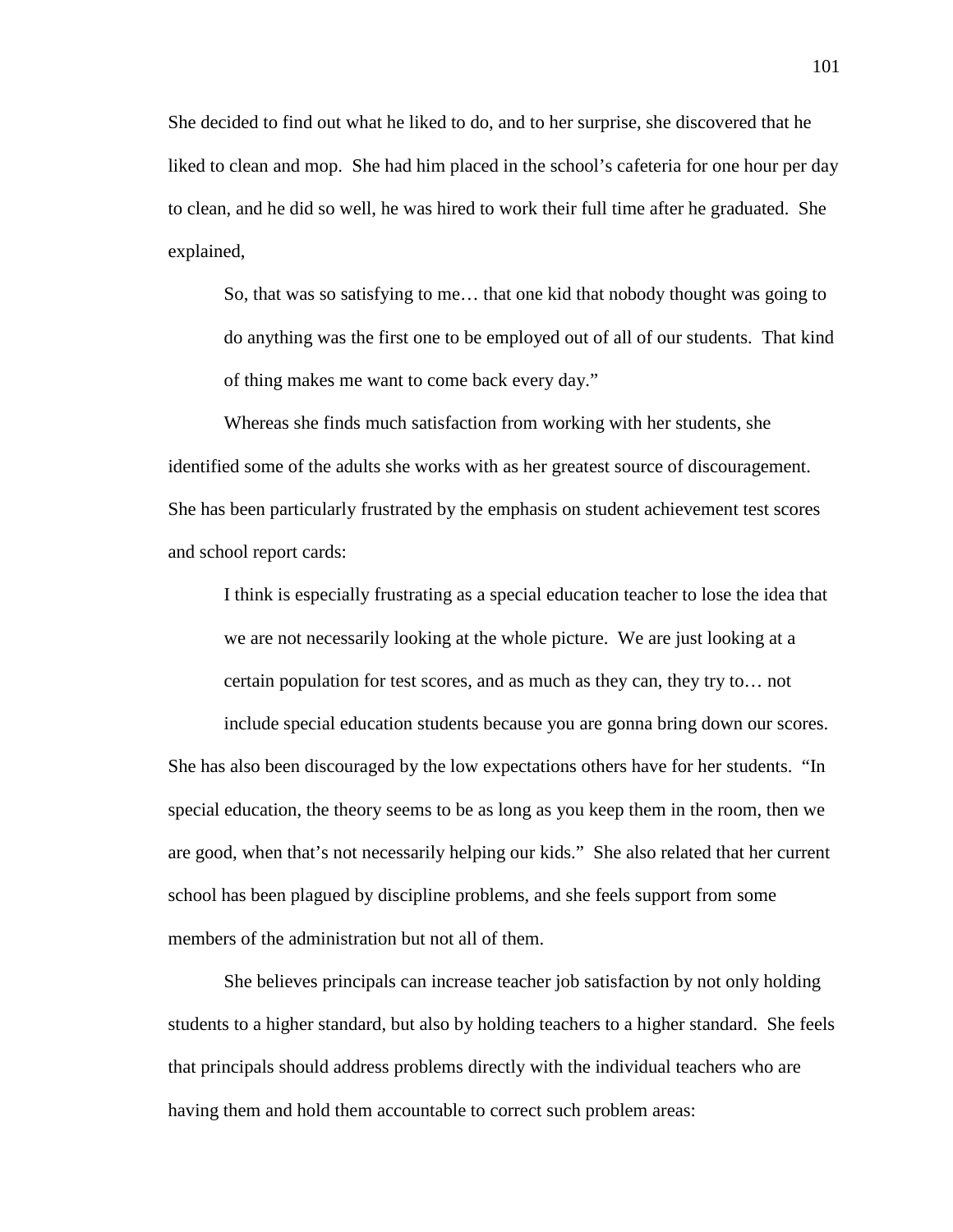I understand you want to keep your teachers happy, and you don't want them to be upset with you, and you don't want them to leave. But what it tells the teachers who are really working hard is it doesn't matter how well you do your job, you are gonna get the same anyway…. It ends up giving the teachers who work hard more work.

She described the adverse impact on teacher morale of correcting behaviors that are not addressed by other teachers and re-teaching information that "should have already been taught."

# *Leadership Style and Practices*

 She characterized her current principal as "a very nice person" who is very understanding and flexible: "He's very understanding if you ever had an emergency, and you need to leave if you have situations come up. He's very understanding and flexible in that respect." She added that he delegates authority to others. She indicated that there are positives and negatives with such a leadership style. She appreciates his willingness to work with teachers when emergencies arise, but she would like to see him more directly involved in resolving problems. She also discussed two principals with whom she worked at the middle school. She described the first one's leadership style as being authoritative and direct:

He wasn't blunt, but if there was an issue, he dealt with it. It was dealt with immediately, and you knew there were to be repercussions if you didn't do what you needed to do. He wasn't demeaning. He did it in a very professional way. Her second principal at the middle school, she said, was a very nice person, "but again, you knew she meant business." She continued: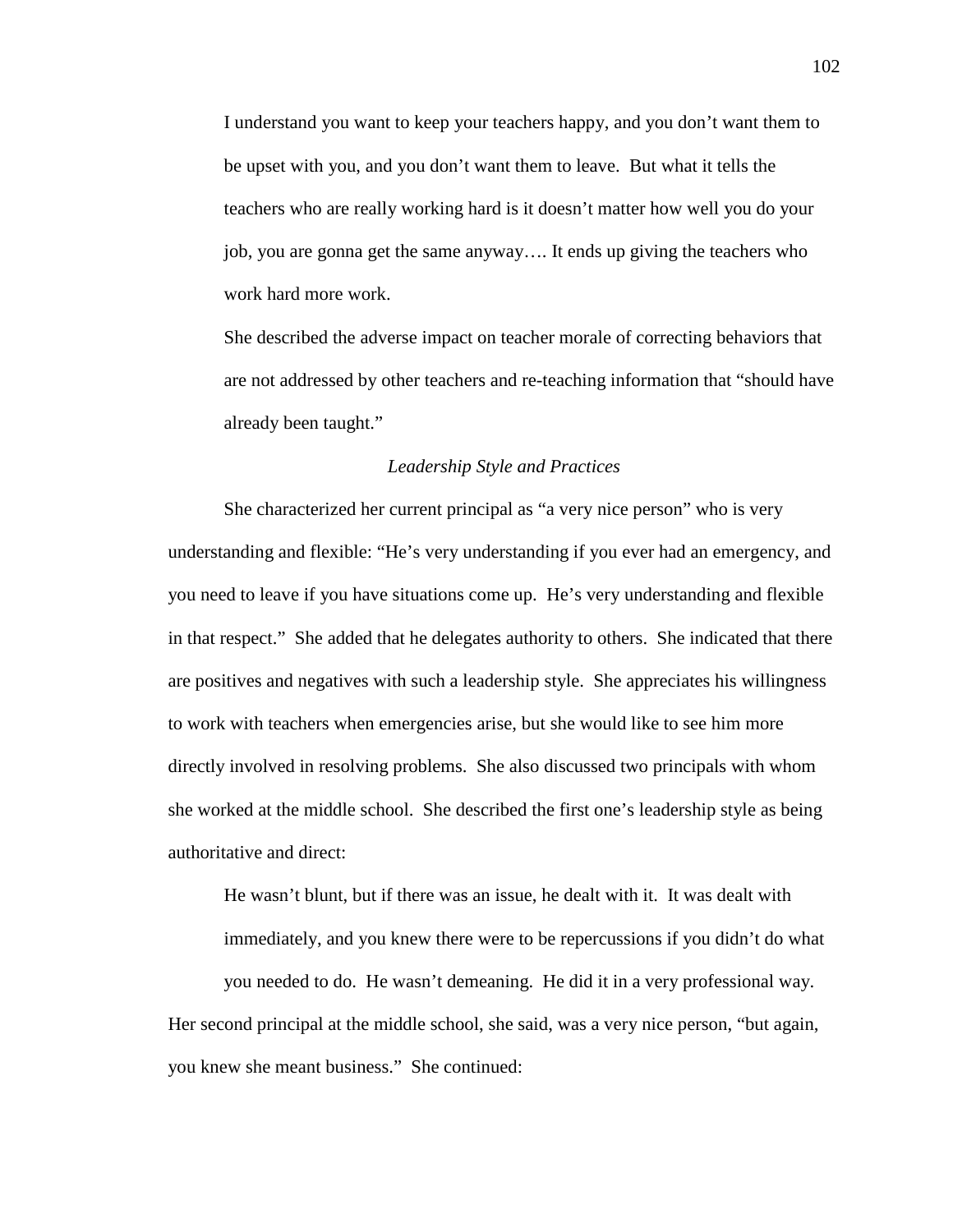If there was an issue, she really kind of hit it head on… wasn't as strong in discipline with kids, but when it came to staff and faculty, I think she was very good at dealing with those issues personally and really hanging in there…. If she knew at 2:55 [P.M.] there was a problem, at 3:15 [P.M.] she was dealing with it. She didn't put it off until tomorrow.

Teacher #9 felt this principal's leadership style worked well at that middle school.

 Leadership practices that have had a positive impact on Teacher #9's desire to continue teaching include "putting children first," having knowledge of all of the school's curriculum, and being willing to seek information that they need to know. As a special education teacher, it is very important to her that principals understand the laws that regulate special education or consult her or others on those matters with which they are unfamiliar. She also values more authoritative leaders who are strong and direct:

I want them to… stand up and really say that 'I am the leader of this school, and it all comes back to me. I am held ultimately responsible for what happens at this school.' I think those types of leaders tend to be a lot stronger and more supportive of their staff.

When asked about leadership styles and practices that have had an adverse impact on her desire to continue teaching, she said referred back to the practice of emphasizing test scores rather than the gains of individual students: "When they play the numbers game, and that seems to be more than the individual student, that leaves a bad taste in my mouth." She is also discouraged when principals fail to "follow-up with staff" to resolve problems. She also discussed the practice of another principal, not previously mentioned, who was unprofessional and harsh to teachers: "When teachers didn't turn their lesson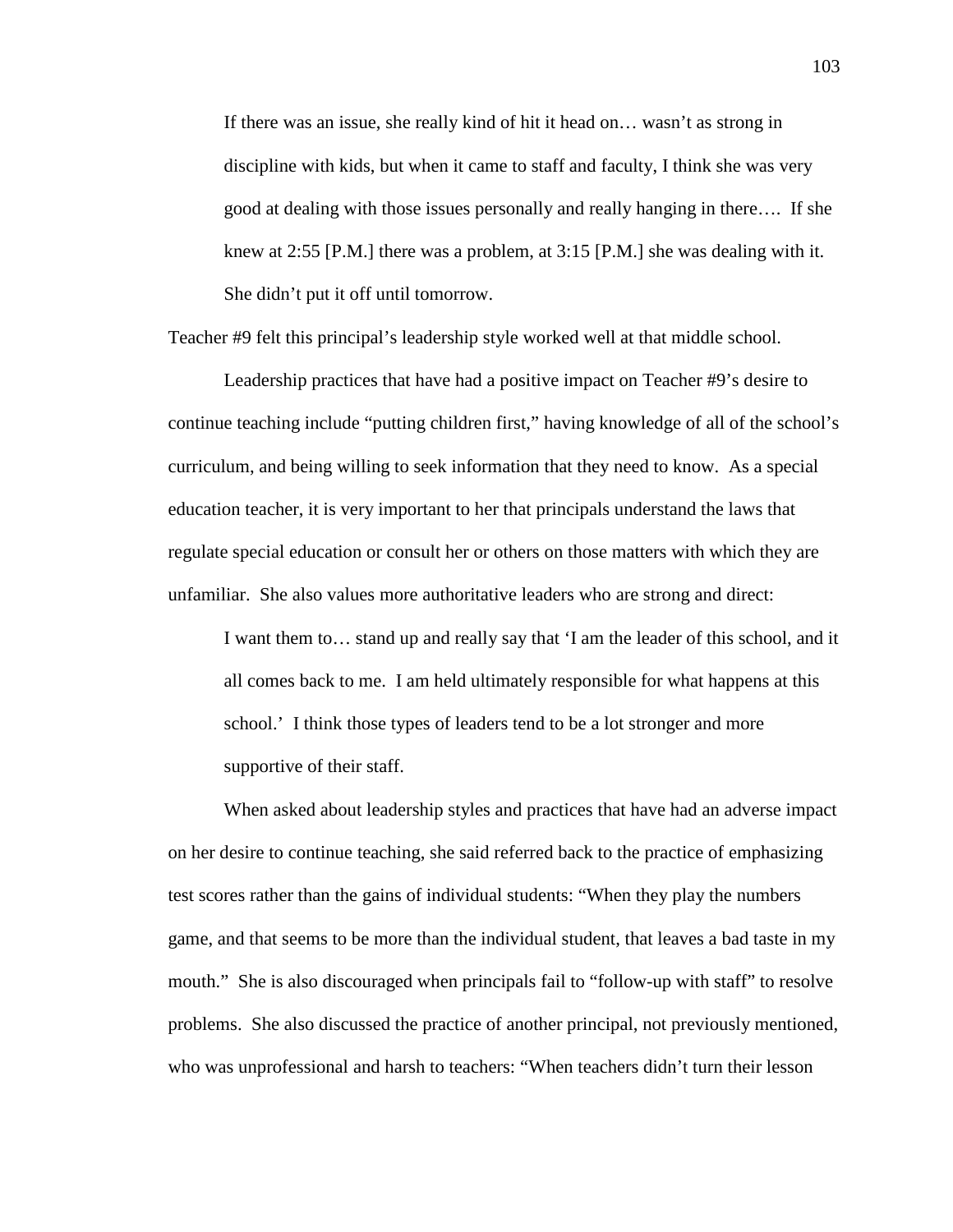plans in on time, there was a sign at the front door where parents walked in, and there was a list of teachers who didn't turn in lesson plans."

## *Retention*

 For Teacher #9 the students are the motivating factor that keeps her teaching. She explained,

I love working with our kids…. These are some of the best kids I have ever worked with in my life. I've only been doing this for ten years, but I've had more job satisfaction with these students and knowing that we make an impact on their lives, that they know there's a world out there bigger than.

She also feels strong support from the school district special education staff, and she has made lasting relationships with colleagues throughout the school district while serving on their Teacher Forum, which consists of those who have earned Teacher of the Year honors in their respective schools. "I could do other jobs. I could probably make more money, but this is where my heart is and where I'm going to keep coming back even when I say I'm not."

 She has stayed at her current school for five years because "it's a small community school." She likes the small staff and the ability to get to know her students. She finds much support from her colleagues. She explained that she enjoyed working with the principals at her previous two schools, but she did not feel connected to the larger community. She prefers the small, rural community of her current school: "I just find that more appealing." She also added that she receives a financial incentive for teaching at the rural school. She left her previous school because her current school was closer to her home, and it gave her an opportunity to become a department head.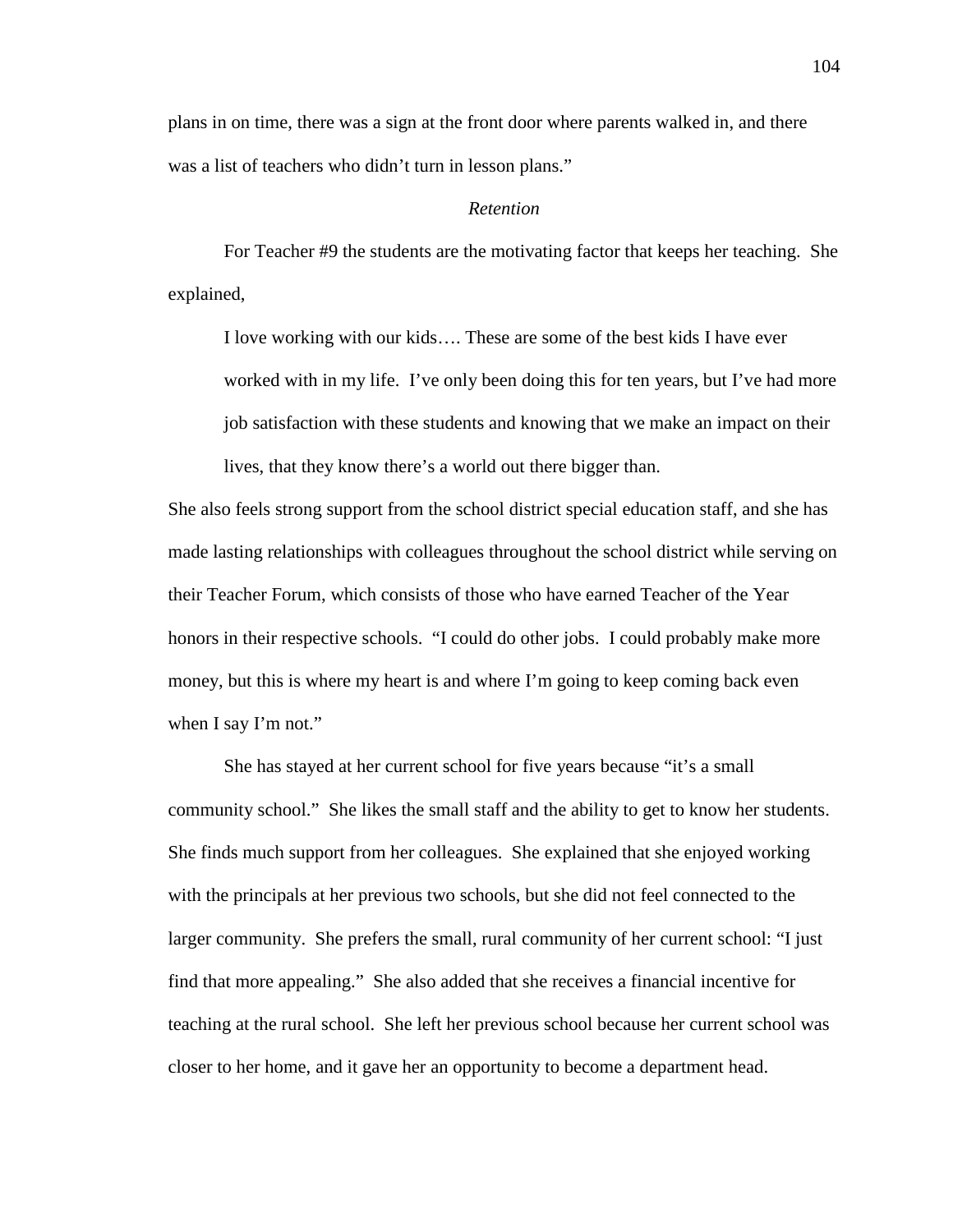To retain highly qualified and committed teachers, she encouraged principals to use "retention bonuses." She believes a merit pay system would also help keep the best teachers in education. She also discussed how principals should support all the school's programs: "I would say a principal who supports every program equally becomes evident to everybody else that it's important, and we all need to work together."

#### Teacher #10

# *Professional Background*

 Teacher #10 is a ten-year-veteran high school science teacher who currently teaches chemistry, physics, genetics, pre-calculus, marine biology, and anatomy at School D. After earning her bachelor's degree in biology with a minor in chemistry, she went to work in a hospital. She then had children, and she decided she wanted to teach so that she could have more time to spend with them. She went to graduate school and earned an M.A.T. in secondary science. She taught for five years at a large, public high school before moving to School D, an independent school of approximately 1,000 students.

# *Job Satisfaction*

 She has gained much job satisfaction from the positive feedback she receives from former students who graduate and then return to tell her, "Thanks for preparing me for college." She added, "Knowing that I have impact, especially on a teenager's life, is very self-rewarding for me." She also described becoming more comfortable as a teacher and feeling as though she is performing "a good service" for her students. She expressed appreciation for the trust she is given to do her job in the independent school, and she said, "I think I have found my nitch here."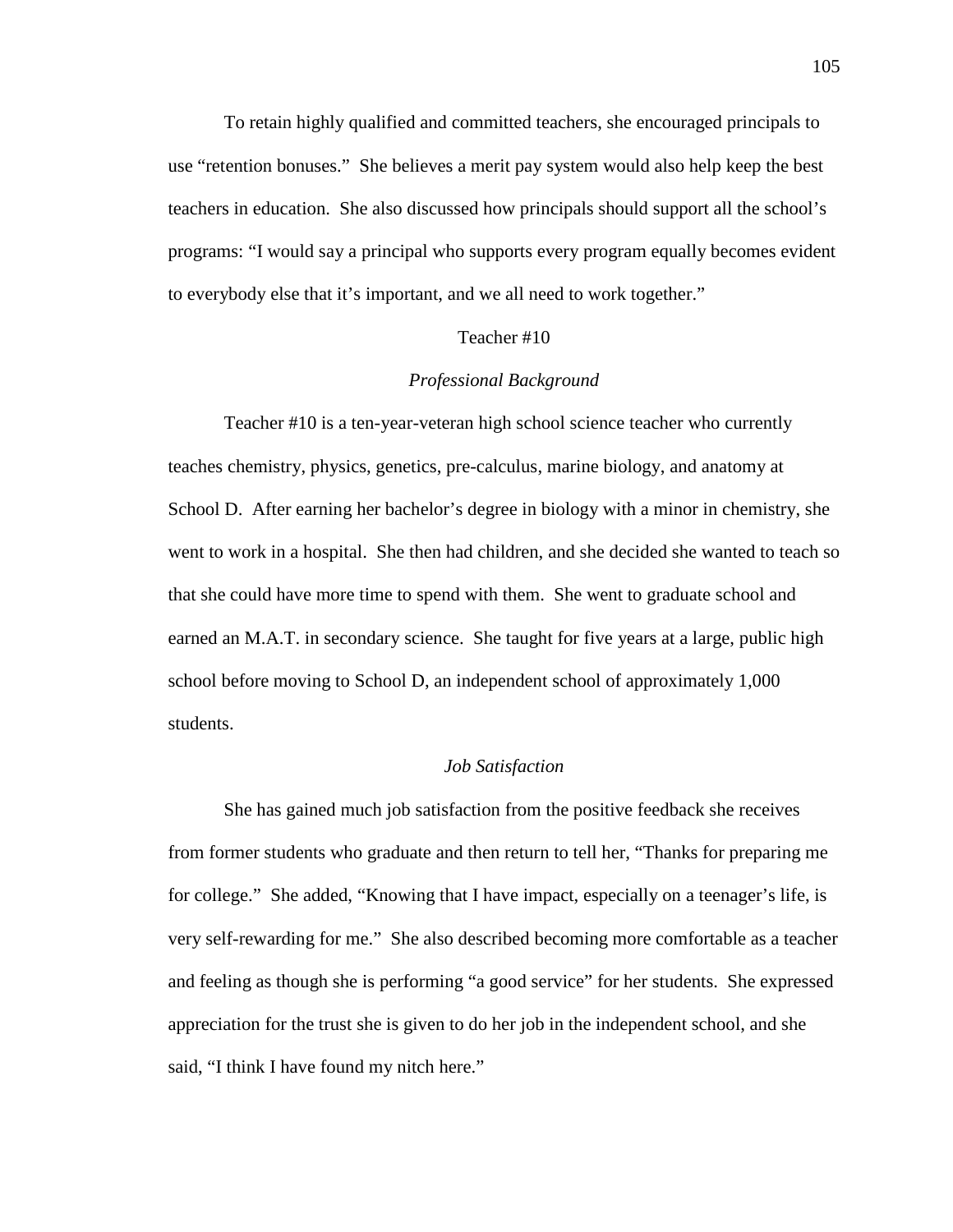On the contrary, she explained her dissatisfaction with teaching in the public school. She was especially discouraged by the paperwork that she found excessive and the regular performance evaluations she received. She discussed the dissatisfaction that resulted from discipline problems that she encountered while working in the public high school. "I felt like the administration was not loyal to the teachers, and that you were more of a disciplinarian in the classroom than you were an educator," she stated. She also described the discouragement with some of her colleagues, "It is dissatisfying as a person who works very hard looking over in another classroom and seeing a teacher who just does worksheets or frivolous things with her class."

 She suggested that principals can improve teacher job satisfaction by "giving the teacher more leeway in his or her classroom or trusting the teacher that she is doing her job." She said that she enjoys the opportunity to teach high level courses such as physics and the complimentary feedback she receives from her principal. She also mentioned increasing teacher salaries to improve their job satisfaction.

### *Leadership Style and Practices*

 She described her current principal's leadership style as being democratic. "He is a very fair person," she said. She does not feel he is very stern, but she added, "He does expect teachers to follow through with kids who are not working up to their potential." Teacher #10 said that she is very loyal to her principal, and that he is very dependable and supportive of all of his teachers. She felt like her principal at the public school lacked authority and was weak in handling student discipline problems. She said, "He was laissez faire. I think he was scared of the students. You can't be that way as a high school principal." She did not feel that he was loyal to his teachers.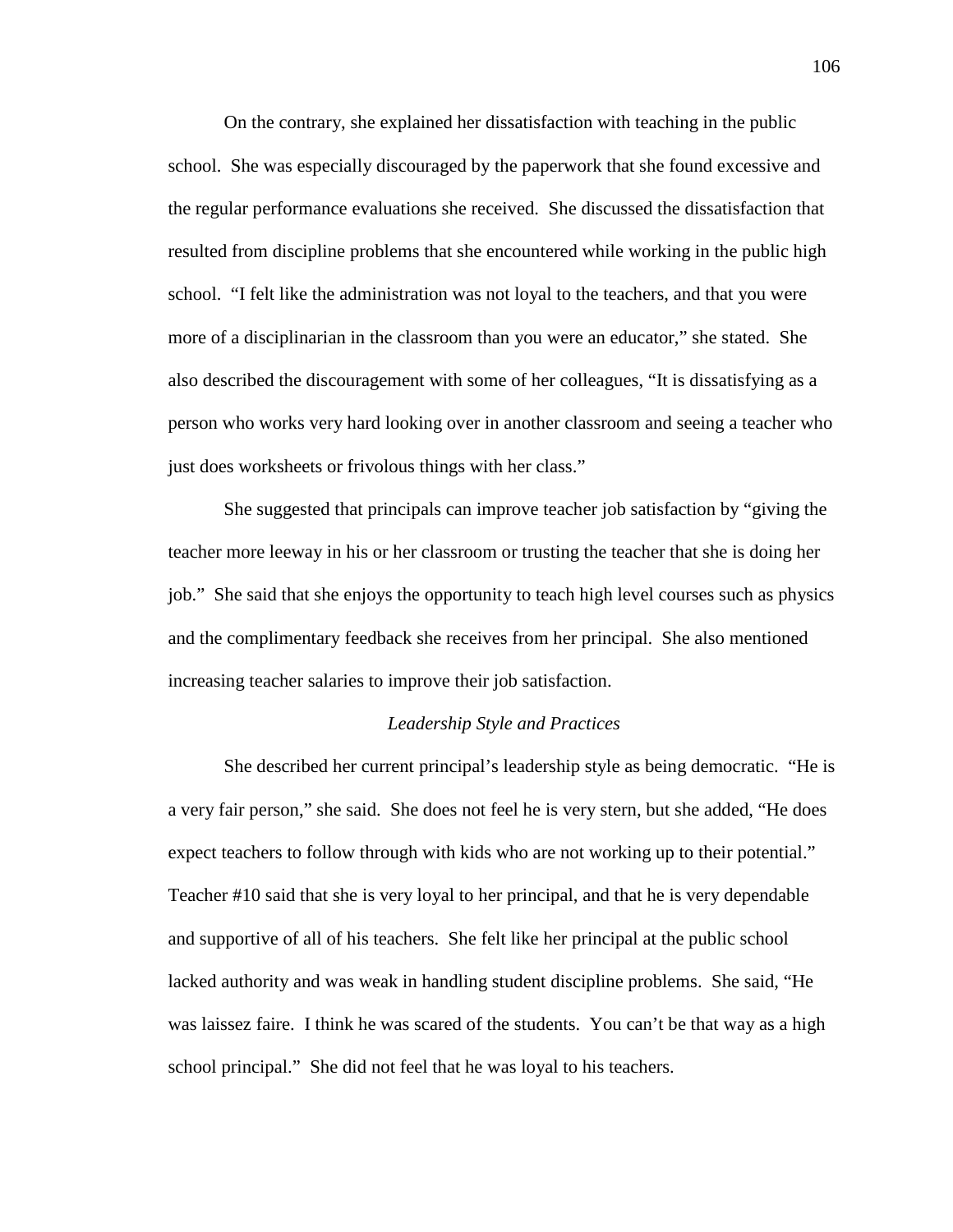She has been encouraged to continue teaching at her current school by her principal's willingness to trust her to work as the chair of the science department and make decisions regarding curriculum for students in grades kindergarten through twelfth grade. She has also been encouraged when both of her principals have demonstrated appreciation for her work.

 The most discouraging leadership practices she has experienced have included when a principal was very stringent about teacher tardiness and demanded that teachers turn in daily lesson plans. She explained that she arrived a little late to school on occasion because of the difficulty of getting her own children dressed for school. Although she felt like writing and submitting lesson plans was worthwhile for new teachers, "For veteran teachers, it's just a waste of time…. It kind of took more time away from your time you could be grading papers or whatever."

### *Retention*

When asked what has caused her to remain in teaching, she said, "I just love it. I love working with kids. I just do. I love teenagers…. I just love the kids that I teach." She stayed in the public high school for five years primarily because of the salary and benefits that she received. She was also teaching advanced placement and international baccalaureate science courses and had two planning periods: "I had the cake and was eating it too." She left the public school because she wanted her children to attend School #4. She had graduated from School D, and there was an opening for a science teacher and department chair. She said the job "just fell into my lap." This position allows her to come to school with her children. She likes her principal, her students, and the close-knit school environment at her current school.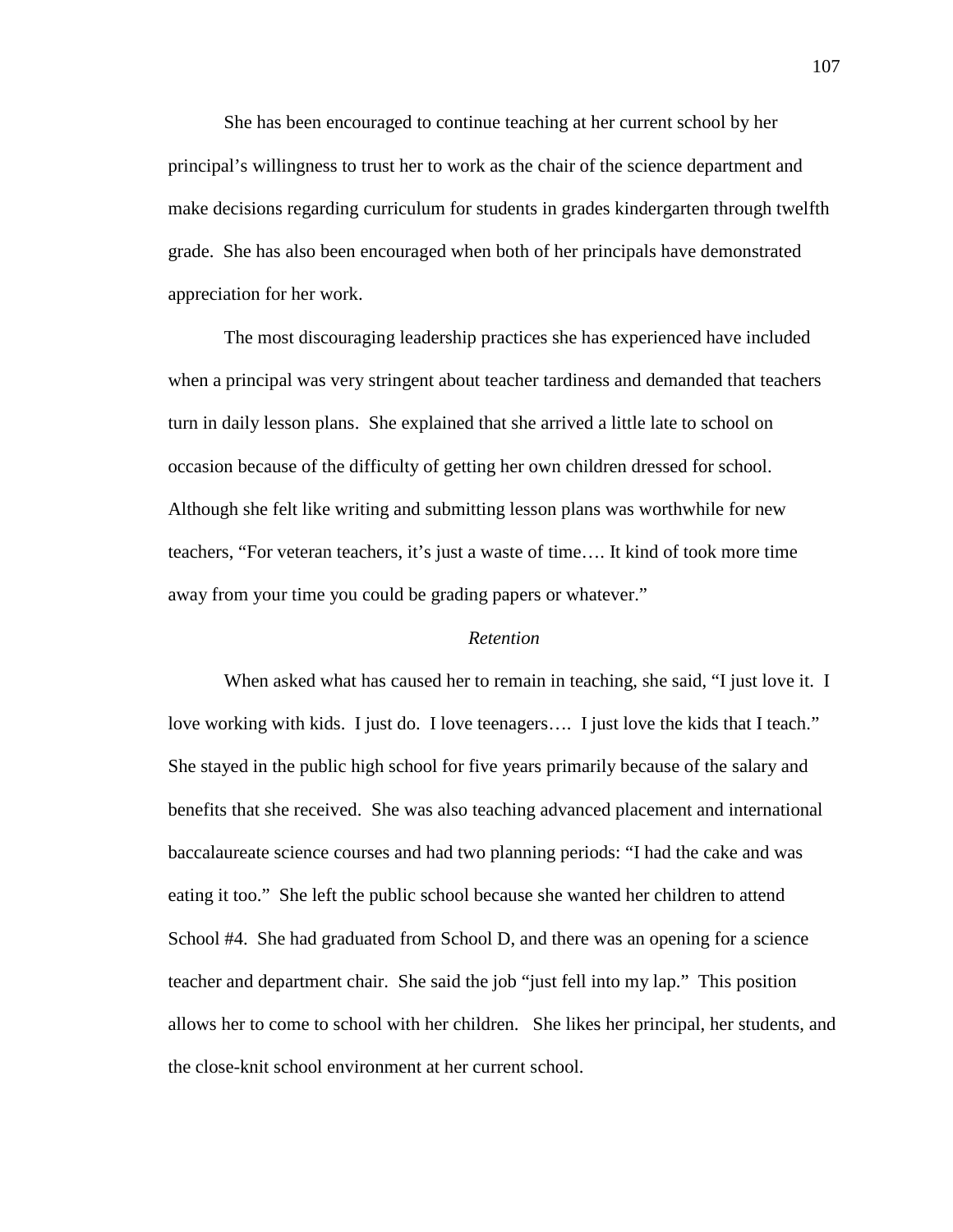She also described an incident at the public school that contributed to her desire to leave: I was threatened in the parking lot by a group of kids… was told there was a gun and all that stuff, and I went back to my principal, and [he] said they were going to be kicked out of school, and that didn't happen. They ended up graduating… even though they had threatened a teacher, so I feel discipline is just so bad I couldn't do the job I wanted to do there.

To retain highly qualified and committed teachers, principals of private schools must find methods to offer teachers financial incentives to compete with the public schools, according to Teacher #10. She also said, "The environment of the school starts with the principal and works its way down." Principals, in her opinion, should place "a lot of trust in their teachers" and treat them like professionals.

# Teacher #11

### *Professional Background*

 Teacher #11 has 37 years of teaching experience, the first 30 years in public schools and the last seven in independent schools. She taught middle school students in the same South Carolina public school district the first 30 years of her career, and she taught middle school students at one private school for one year and at School D for six years. When she was in high school in the same city in which she now teaches, she had opportunities to "try out different jobs." Through those opportunities she found that she did not want to be a nurse and that she enjoyed working with children. She said, "I've always been real involved with children. Who they are, how they interact with us, what they teach us, as well as what we teach them. It's meant to be." She has a master's degree in education.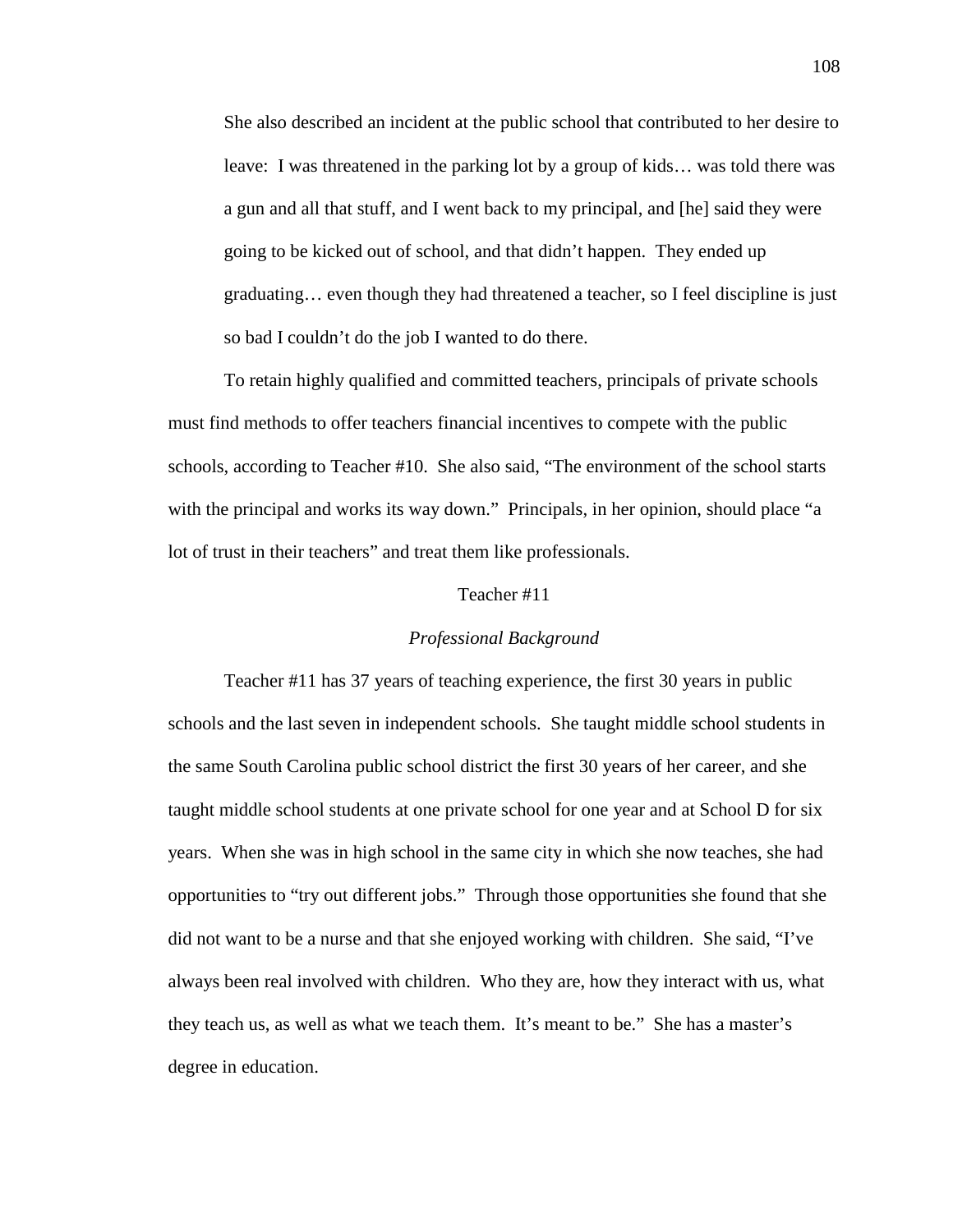#### *Job Satisfaction*

She said that when she began teaching, her job satisfaction was strongly linked to the amount of support she received from administrators and fellow teachers. She explained,

When you first start out, you are so fresh and don't know what to expect even though you go to college, and you are taught classes. Until you walk in the classroom, you don't know what to truly expect each day.

She received a great deal of satisfaction in her early years by teaching Title I remediation classes. She described seeing a light come on when she was able to help her students understand new concepts: "You finally made progress with those children." She also finds fulfillment from the appreciation former students show her after they have graduated from high school: "And then when they have graduated, and they come back and say 'Thank you.'" She enjoys teaching in the same small town in which she lives. She finds satisfaction from seeing her students "at church and on the playground at the ball field." She added, "I need a little stroking, as well," and she receives that from seeing her present and former students in her community.

 On the other hand, she has also found dissatisfaction during her 37 years of teaching from not being able to reach every child:

Unfortunately in public schools some parents have two jobs and dysfunctional families, and children have so many issues. I wasn't able to reach the parent or the child. It was very frustrating to me because I thought I could save the world. She continued,

That part to me was the hardest… seeing that child struggle. I couldn't reach them. And unfortunately, I have had some students who have been incarcerated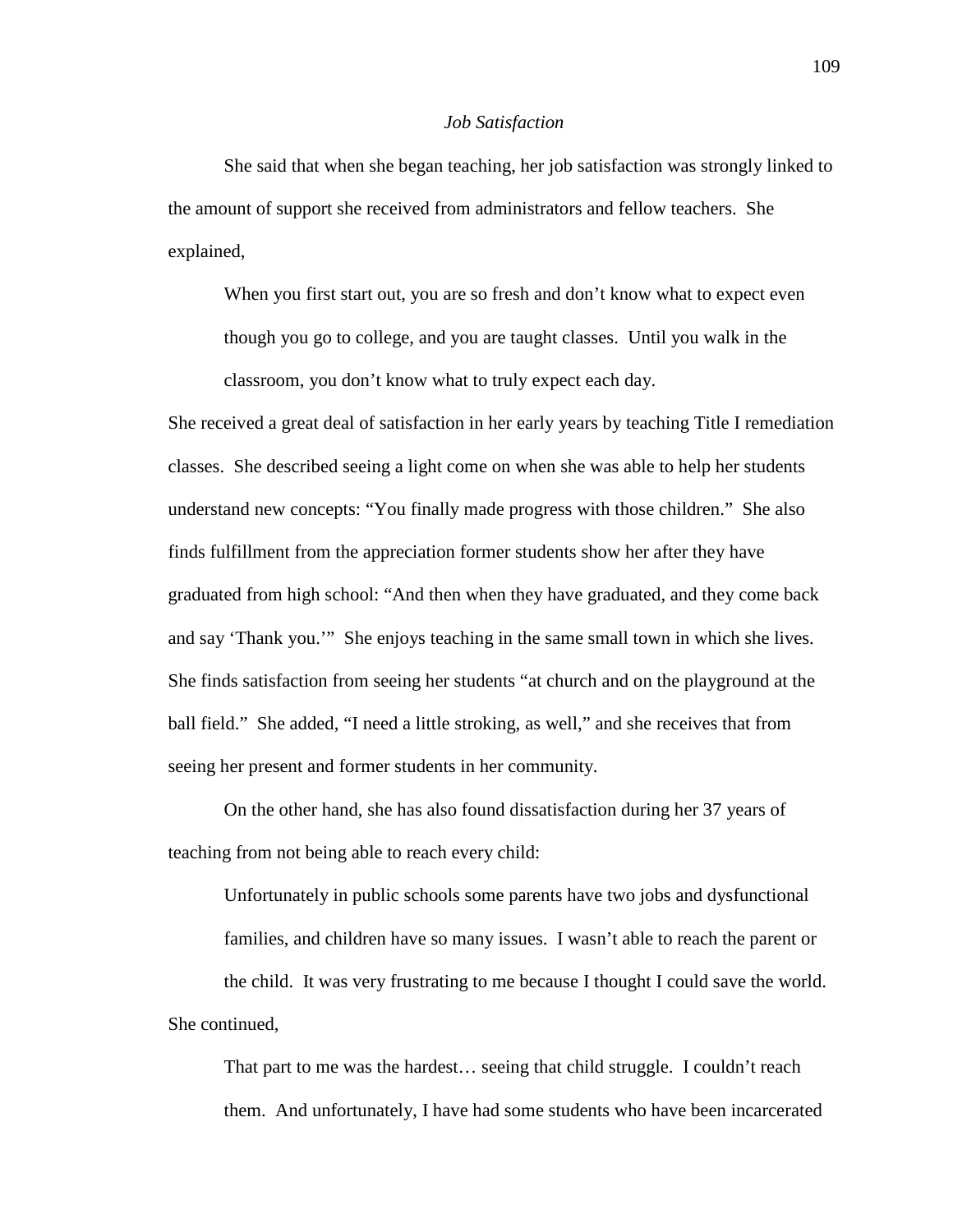for various crimes, and that is disturbing. I could see it happening but couldn't do anything about it.

 She said that listening to teachers and providing them with support increase teacher job satisfaction. She emphasized that listening to teachers discuss "what's happening in the classroom or what is happening in the school" is important because those issues are real to them. She also felt that principals should support teachers with the personal challenges they face: "We all have issues in our own personal lives that we deal with before we get to school." She said that principals should show they care for their teachers on a personal level, not just as employees. She added that principals should show teachers they care about them the same way they show students they care.

## *Leadership Style and Practices*

Teacher #11 described her current principal at School D as being "very firm" and "consistent." She said that he is faced with the challenges of leading a school in small town America and being friends with teachers, parents, and members of the community, but "he is very consistent with his decision making. I think our community has learned that all of us are consistent with that…. We follow the rules. We don't bend the rules." She said, "He has an open-door policy for his faculty and students," and he is even willing to discuss school matters outside of the normal school day. She added that he is "very fair with the faculty as well as with the students." She described him as a team player who will listen to what teachers have to say, but ultimately he is the leader. "He says, 'The bottom line if I make a mistake, it falls back on my shoulders, not yours. We discussed it. We agree to disagree, but ultimately, I think this is the best way to handle it.'"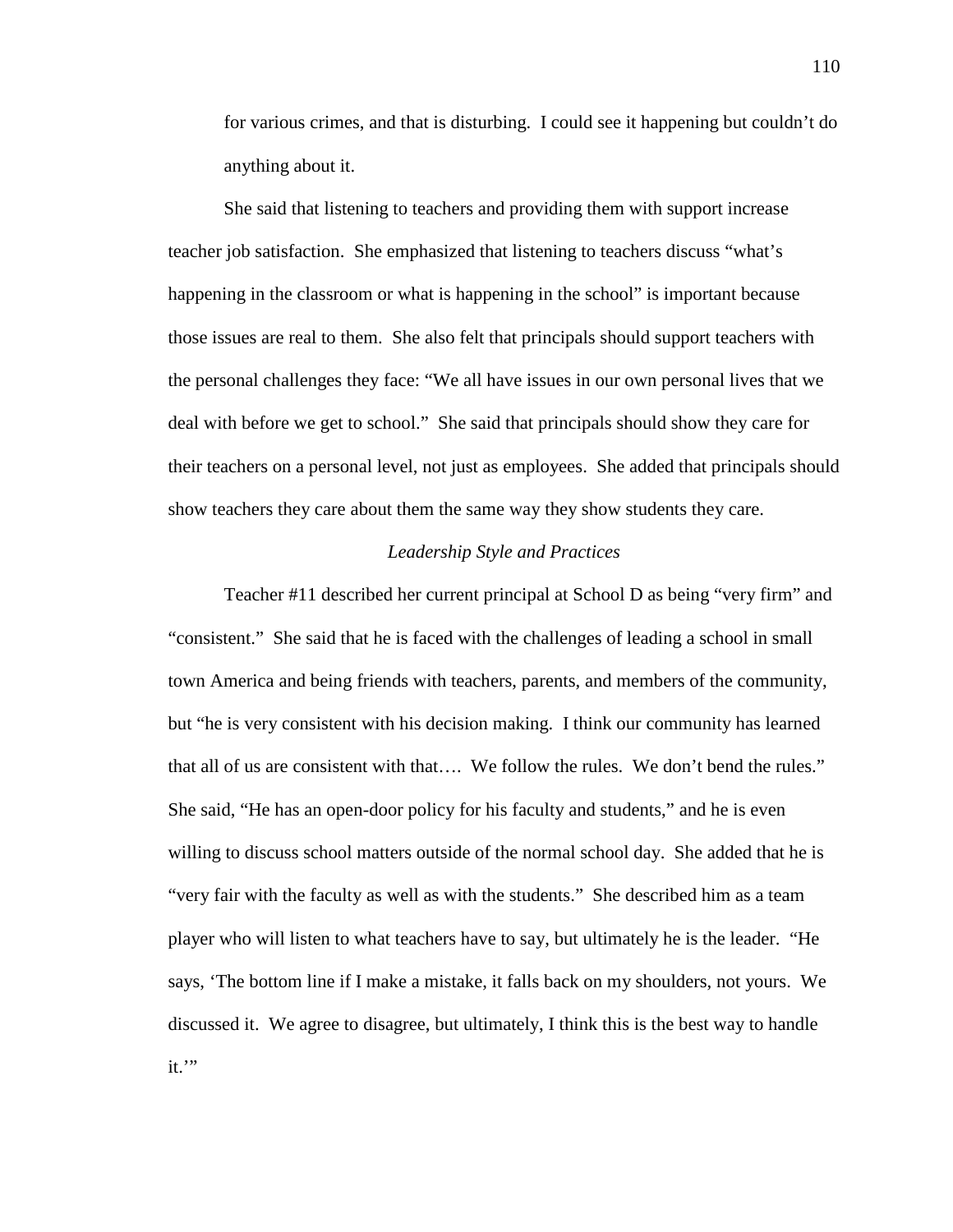She described a former long-time principal from her public school days as being very similar to her current principal. She said he was "very firm," "passionate," and "a team person." A principal of a large middle school, "He relied on us as a faculty to give him input, to help him make decisions. He didn't just make them on his own. He relied on us to help out." She concluded, "We had 300 kids in the sixth grade, so we were much larger than we are here. Basically, he had to rely on us for input to make decisions."

She said that principals who encouraged her to attend professional development courses and workshops have had a positive impact on her desire to continue teaching. When principals have provided her opportunities to visit other schools or attend trainings to share her experiences and interact with other teachers, she has been able to improve herself and grow as a teacher.

She described one "dictatorial" principal who had an adverse impact on her desire to continue teaching during the last five years of her public school career: "It was her way or no way. That's when you hate to go to work because you just didn't know what each day was going to bring." She continued, "Sometimes power became important to certain people as opposed to what was important for the school and the children." She felt beaten down by this principal and like she had to regularly fight "to rise above" the negativity. "Just getting beat up sometimes verbally… it's tough when it's constant. It's very demeaning."

#### *Retention*

 She has continued to teach for 37 years because she likes "to be active." "The children are just so important in my life," she stated. In addition to teaching, she coaches varsity tennis. She said,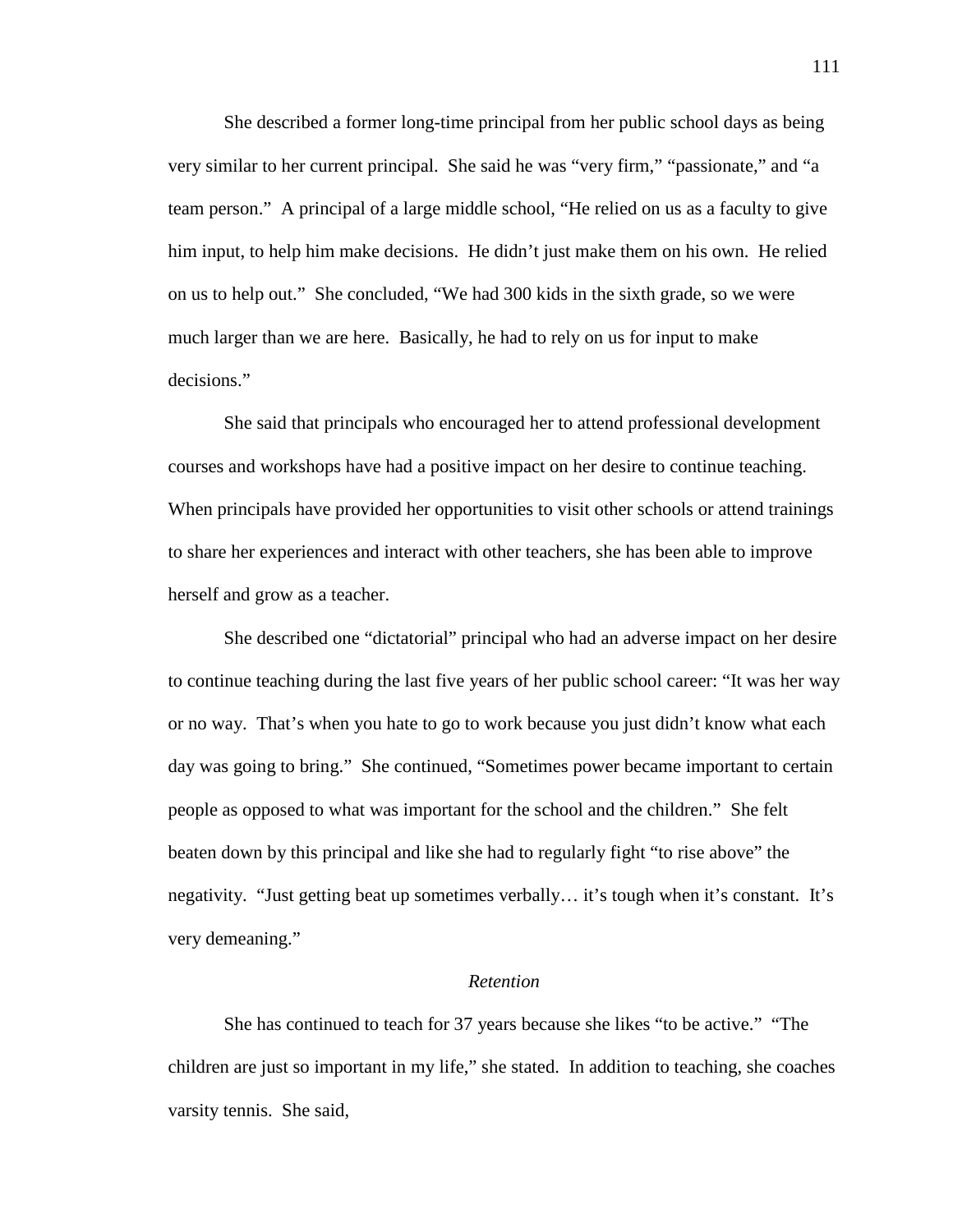I get so much from children. I get so much from them, and hopefully, I am giving them as much as I am receiving from them. I can't imagine getting up and not coming to work… truly…, and I am 59, and I can't truly think of anything else I'd rather do. I really look forward to it. The challenges are good and bad…. I feel like God has given me this ability, and I'm not ready to stop it yet.

She taught sixth grade at Manning Elementary School for 30 years because she enjoyed working with adolescents: "They still love you in the sixth grade. They still call you 'mama' accidentally. Guiding them through adolescence is a challenge for me, but I enjoy it." She became "comfortable" teaching sixth, seventh, and eighth graders and was very happy there the first 25 years. The last five years became difficult because of a new principal and superintendent. She felt the kids were becoming more disrespectful as well.

I taught the gifted and talented group my last few years in the public school, and they were great kids, but outside the doors of my classroom, there was a lack of respect. It was really where I didn't want to be at that point and time in my life. I didn't feel like, for me, that we were treated as professionals. We were treated as second-class citizens.

She retired from public school, but she went back to teaching at a private school the following fall. She has found that the kids and their parents have treated her with more respect at her current school, and she stated, "They treat you as a professional."

 To retain highly qualified and committed teachers in their schools, "Principals, you have got to keep encouraging your teachers." Teacher #11 said teachers often get "beat up" with student achievement test scores: "The teachers get the blunt of the test scores after they've given their heart and soul after teaching and testing, and you do everything you can, and then you receive a report card back." In addition to encouraging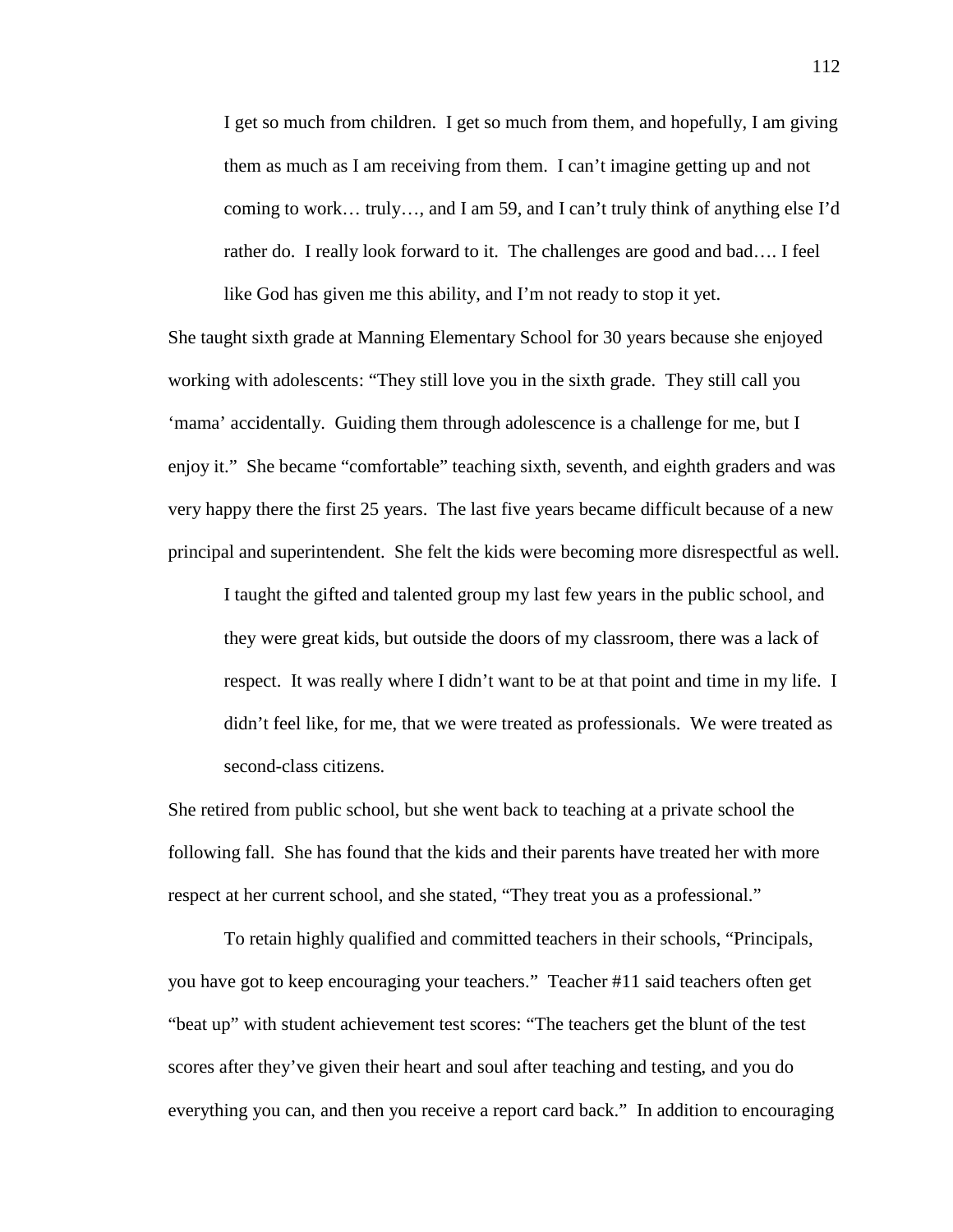their teachers, principals in private schools must provide financial incentives when possible, according to Teacher #11. She reiterated the importance of talking to teachers, listening to them, and having an open-door policy. She also felt that principals need to keep their teachers focused on the mission of the school: "And to keep them, I think your mission statement and follow through with that mission statement is very important. This is our statement. This is what we strive to do." She emphasized the importance of being consistent with teachers in order to keep them coming back.

#### Teacher #12

## *Professional Background*

 Teacher #12 holds a master's degree in education and has been teaching for seven years, five at a public elementary school in South Carolina and two at School D. She taught kindergarten at the public school, and she currently teaches second grade at School D. She has followed her grandfather's footsteps into the teaching profession. He currently teaches with her at School D. She said, "I like to tell people that I didn't choose it, it chose me. I couldn't have done anything else and been satisfied. I have always known I wanted to be a teacher."

### *Job Satisfaction*

 The major source of Teacher #12's job satisfaction is the opportunity to learn new instructional strategies and ideas and then share them with others. She described the beginning of her teaching career:

I had a young principal. She and I were on the same page, and I was fresh out of college. She sent me to several trainings to bring differentiated instruction, new teaching styles, different curriculums back to our school…. I gained a lot of experience under her. That was really satisfying. When you enter into teaching,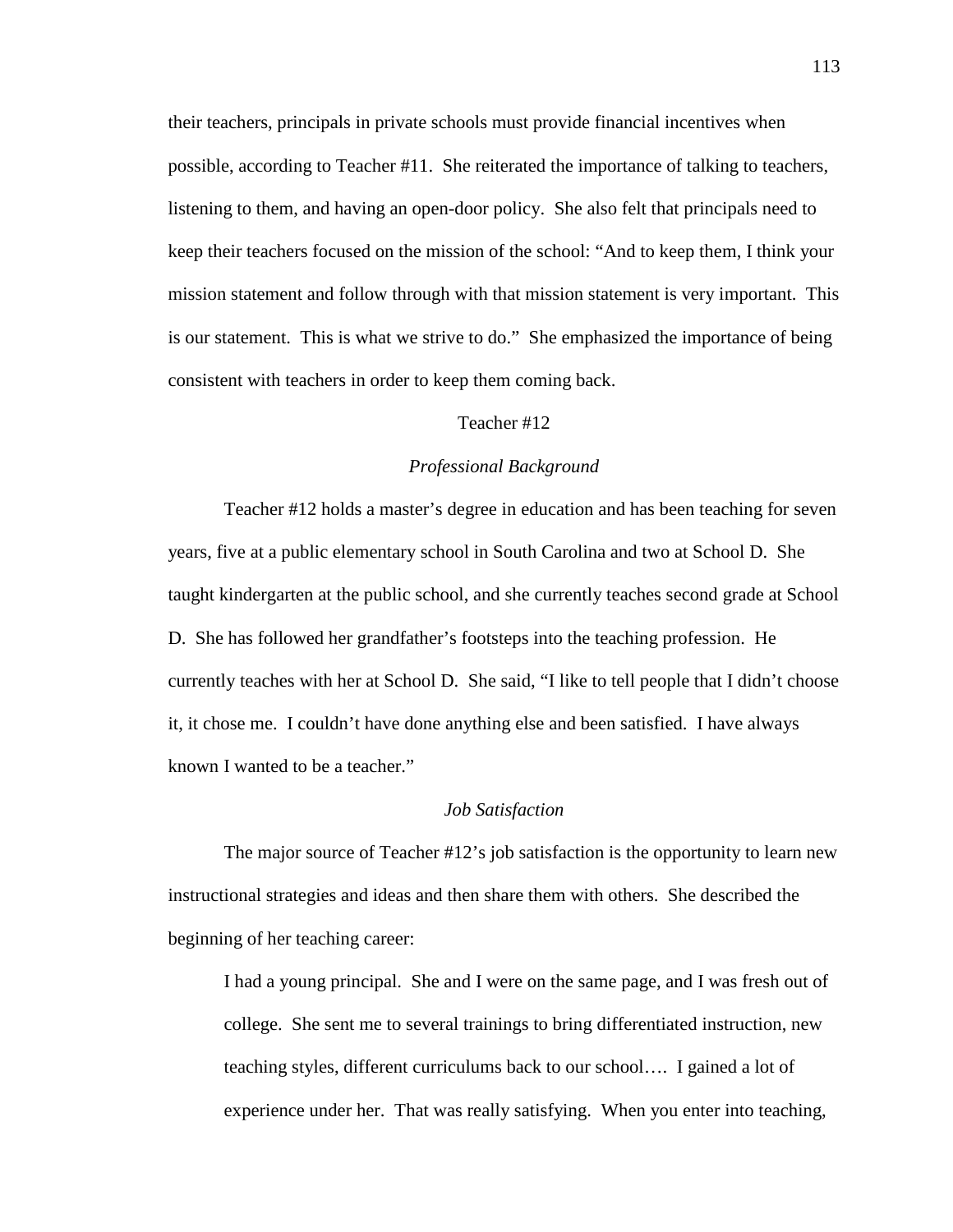you just have to find your own style…, and I think having that experience really, really helped me a lot.

She said she has been completely satisfied at School D where,

There is an openness to new ideas. I'm kind of not bound by district regulations or what teaching styles we have to use. There are not specific guidelines that I have to go by. I'm able to do what I see fit to do in my classroom to meet my students' needs.

She said she became dissatisfied in her previous school because she felt bound by "guidelines" dictated from the district level. She described frustration that administrators made decisions, but they were not familiar with her classroom or her students: "They didn't understand what you had to deal with on a daily basis, and they said, 'You have to do this by this certain time,' when they don't understand…." The kindergarten classes she taught included students from a wide range of abilities, and she said,

You were sort of criticized for retention if you saw fit at the end of the year that the children were just not ready to go to the next grade. There was sort of some administrative flack about having to retain so many children.

 When she was asked what principals can do to increase teacher job satisfaction, Teacher #12 said, "Teacher support has a lot to do with it." She felt encouraged by continued support and understanding from administrators, and she preferred principals who left the "day-to-day" instructional decisions to her.

## *Leadership Style and Practices*

 Teacher #12 discussed the leadership styles and practices of the three principals she has worked with during her seven-year teaching career. She described her first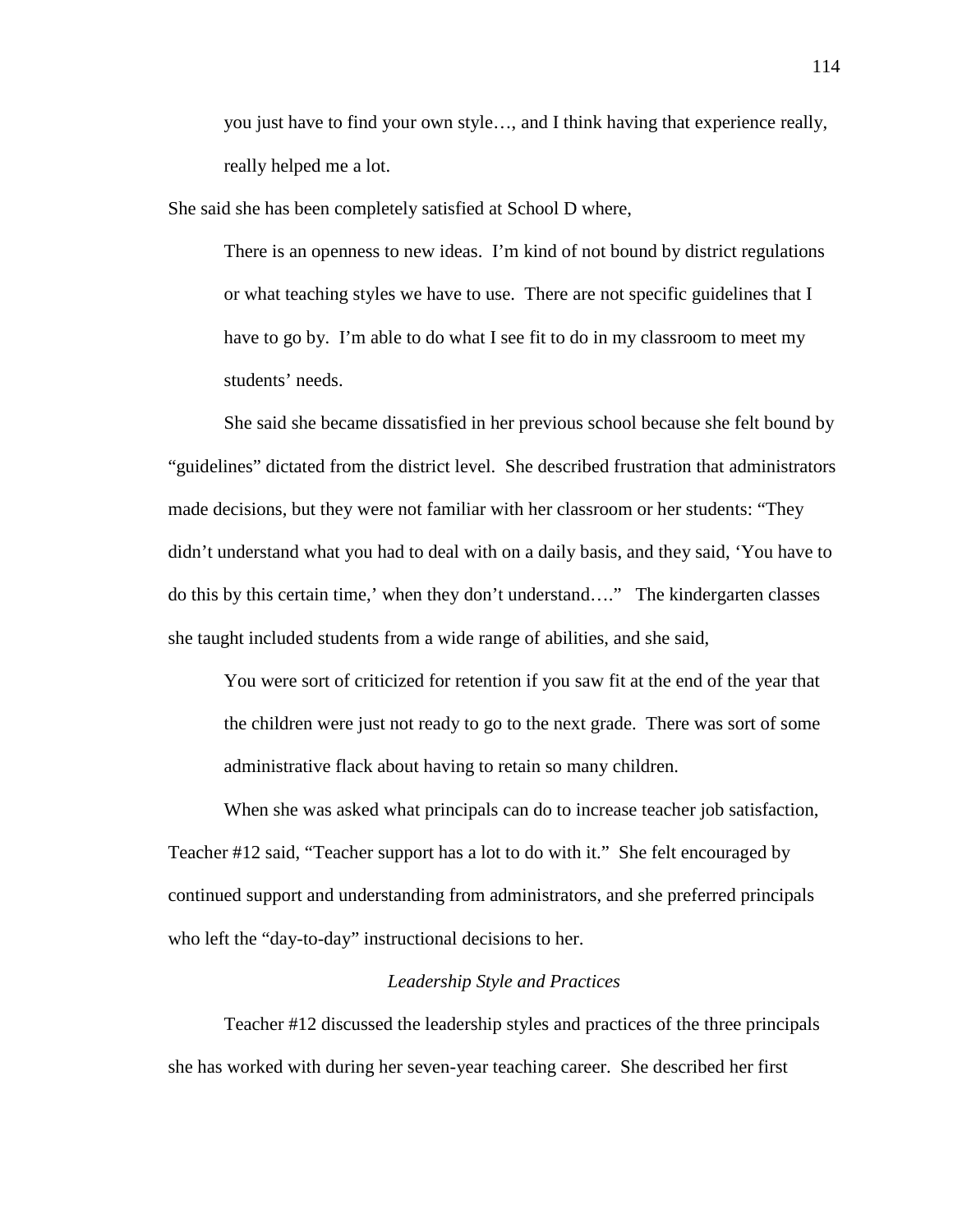principal, with whom she worked for three years, as being "wonderful" and "a team player" and "very democratic." She said,

She was… very involved with the teachers… by coming by and getting to know your students and your daily schedule and getting to know what you were doing and how you instructed, and she was really, really good on team communication. Teacher #12 said that this principal stopped by her room daily to inquire how her day was going or what she needed. She said the second principal, with whom she worked with for two years, was not as outgoing as the first but more authoritative. Although she had been "wonderful as an assistant principal," Teacher #12 felt that this principal supported the parents more than she did the teachers. When problems arose with parents, this principal tended to blame the teachers rather than asking them to explain the situation and give their side. She described her current principal as being "very hands on," "very democratic," and "willing to help in any way possible." She said he does things that she did not expect a principal to do such as picking up trash in the school yard, hanging items on the classroom walls for teachers, checking to see if the teacher's air conditioners work properly in their classrooms, and making sure teachers have sufficient supplies. Rather than viewing the school as "my school," this principal refers to it as "our school," she said. He gives the teachers autonomy to make instructional decisions and respects them as the experts in their classrooms. "He lets teachers know that he appreciates them, and I feel very appreciated," she concluded.

 The leadership practices that have had a positive impact on Teacher #12's desire to continue teaching include giving teachers a voice in school decision making, trusting teachers to do their jobs, and treating them as professionals and not just as employees. "I think that it is very important for teachers to have a voice about what's going on here,"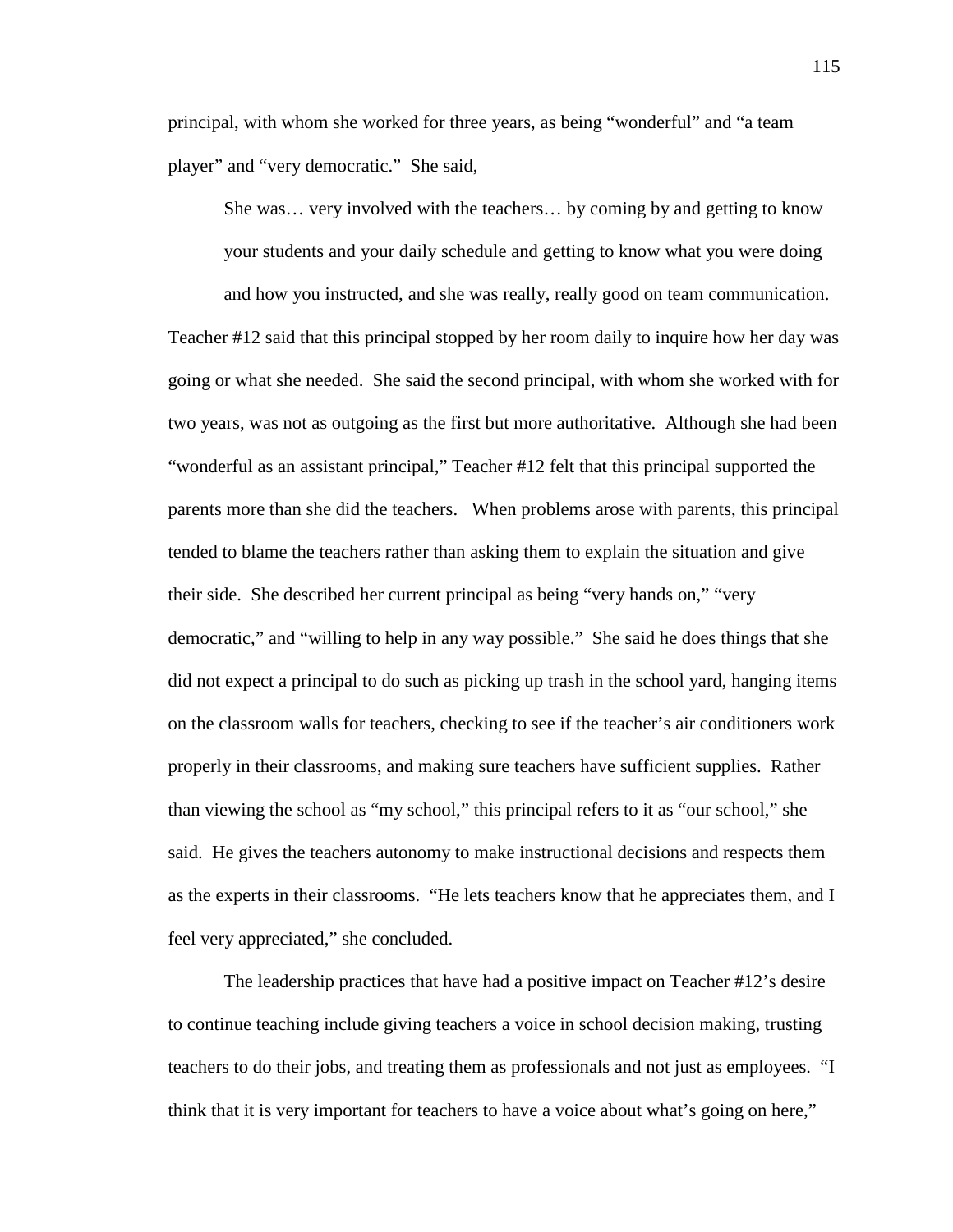she said. When she told her principal that her science curriculum was dated, he asked her opinion about what other curriculum would be better. "To me, that is good leadership. He trusts the teachers are doing their job, and they want to do the best that they can," she added. She emphasized the importance of "giving the teachers the opportunity to teach and not necessarily to just be an employee."

 Her desire to continue teaching was adversely impacted by feeling as if she was not supported by her second principal: "It puts a damper on your desire when you go to school, and you give your all and don't have the backing." She linked public school teacher burnout to the unrealistic expectations of district and building administrators and the emphasis placed on school report cards and how a school "looks on the paper." She said, "They are not making the students the number one priority."

#### *Retention*

Teacher #12 has continued to teach for seven years because,

that I will continue to have that desire."

It's something I yearn for. I have that desire to watch my children learn…. I enjoy that smile that you get when you know they got what you taught. They really got it. It makes you feel good. I wake up, and I'm ready to go. She likes having the opportunity to learn new things and try new practices in her classroom. "I think as long as I am able to do that, am able to make a difference, I think

 She stayed at her first school for five years because of the salary and benefits offered by the public school. She was very satisfied during her first three years because of the support she felt from her principal and the good relationships she shared with her colleagues. She became a department chair and school liaison to the district. She felt as though she had opportunities to have her voice heard, to have influence, and to gain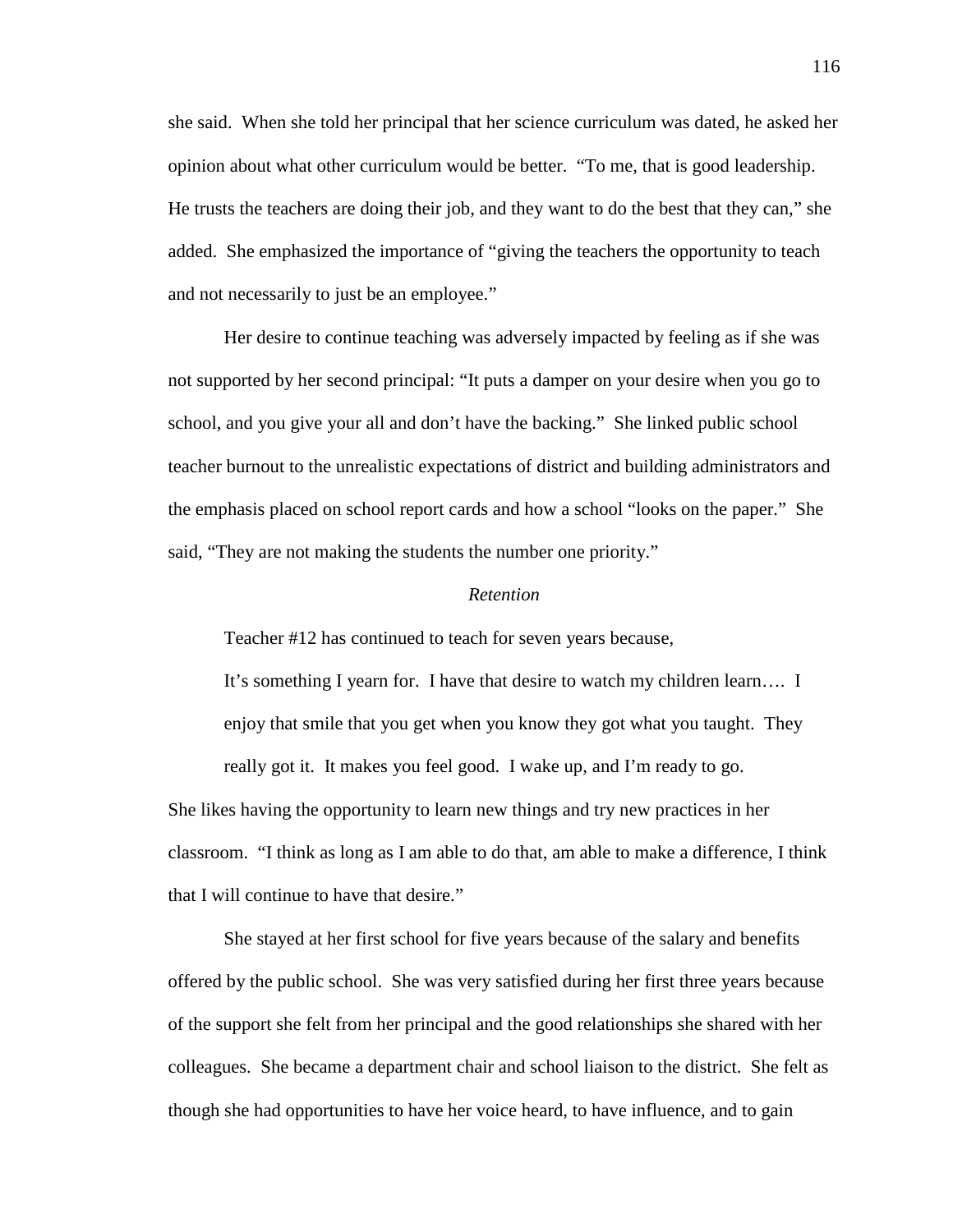valuable influence. When asked about her current school, she said, "I love it. This is my family. I graduated from high school here. I feel like this is my home. I am comfortable here." She felt well received by the other teachers when she moved from her first school to School D, and she has experienced a great deal of support from her principal.

 She left her first school two years after a change in principals. In addition to feeling unsupported by her principal, she had a long commute. She had a small child, and she was offered a teaching job at School D in her hometown. "I felt like the Lord was leading me there," she added. She was able to get home earlier in the evenings and spend more time with her family.

 To encourage teacher retention, principals should support their teachers, offer them opportunities to continue their education and grow professionally, and trust them to do their jobs. She added that principals should address problems with individual teachers rather than with the entire faculty. Teachers should be recognized "for good things, not necessarily for having the lowest test scores."

### Summary of Interviews

The twelve interviews provided a great deal of information concerning principal leadership and teacher job satisfaction. Throughout the course of the inquiry, the participants discussed several factors that they perceived as having significantly influenced their job satisfaction and retention. They described their professional background to provide the researcher with necessary information concerning their teaching experience and credentials. They discussed their level of job satisfaction and the factors that increased as well as decreased it. They described the leadership practices and styles of both former and current principals. Finally, they provided information that described why they have remained in teaching and why they have stayed at or left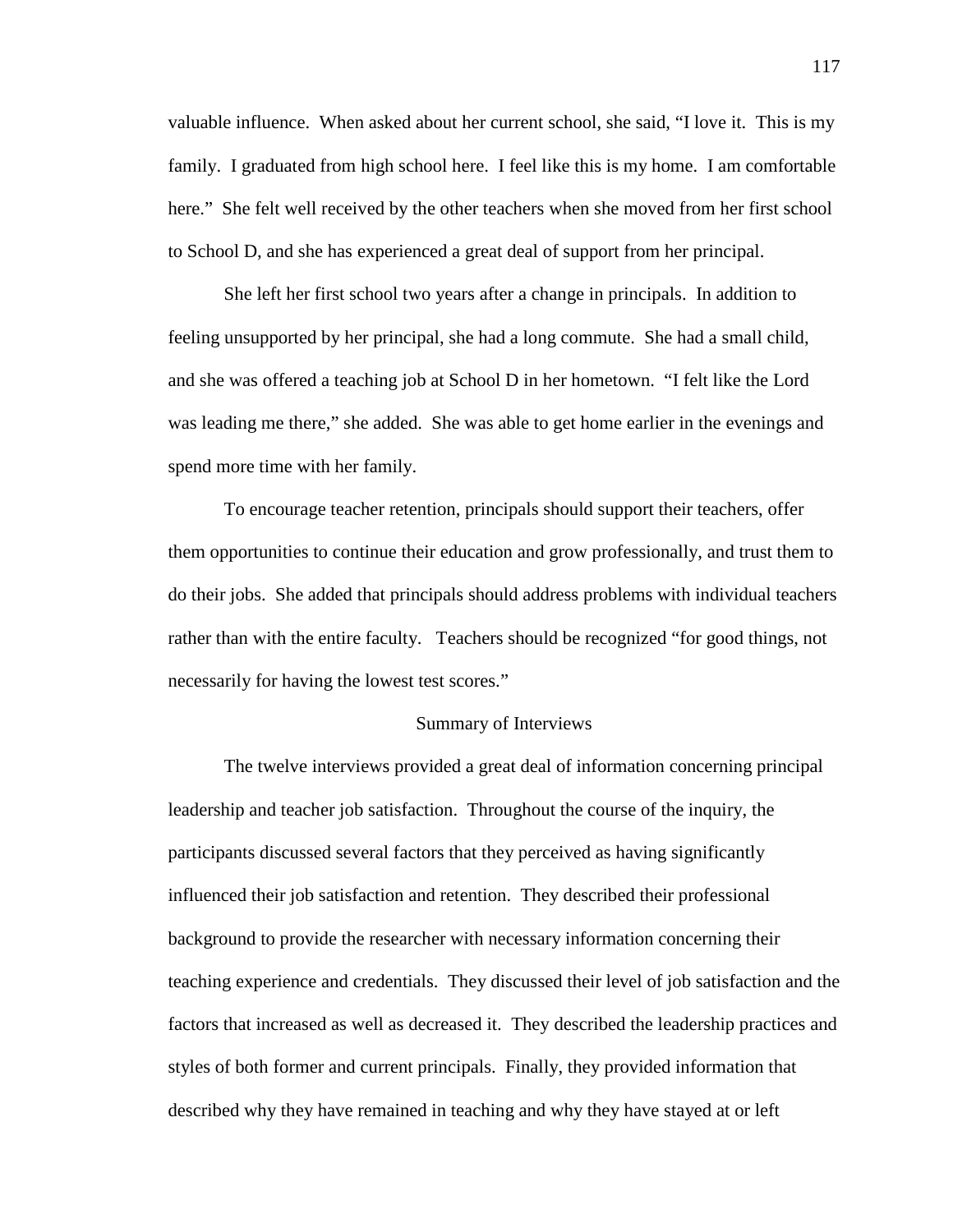particular schools. The twelve interviews provided a large quantity of data that helped answer the research questions of this study. This data provides useful information to school leaders to assist them in their efforts to solve the challenge of teacher retention. Table 3 identifies the common factors that impacted the participants' job satisfaction and retention along with the number of times they were mentioned by the teachers.

\_\_\_\_\_\_\_\_\_\_\_\_\_\_\_\_\_\_\_\_\_\_\_\_\_\_\_\_\_\_\_\_\_\_\_\_\_\_\_\_\_\_\_\_\_\_\_\_\_\_\_\_\_\_\_\_\_\_\_\_\_\_\_\_\_\_\_\_\_\_\_\_

# Table 3

## *Factors and Their Frequencies*

Factors Number of Times Mentioned by Teachers

| Relationships with Faculty, Staff, and Administrators | 32 |
|-------------------------------------------------------|----|
| <b>Professional Treatment</b>                         | 32 |
| Positive Feedback                                     | 30 |
| Principal Support                                     | 28 |
| <b>Relationships with Students</b>                    | 21 |
| Listening and Accessibility                           | 17 |
| Principal's Expectations                              | 13 |
| Connection with the Community                         | 13 |
| <b>Salaries</b>                                       | 10 |
|                                                       |    |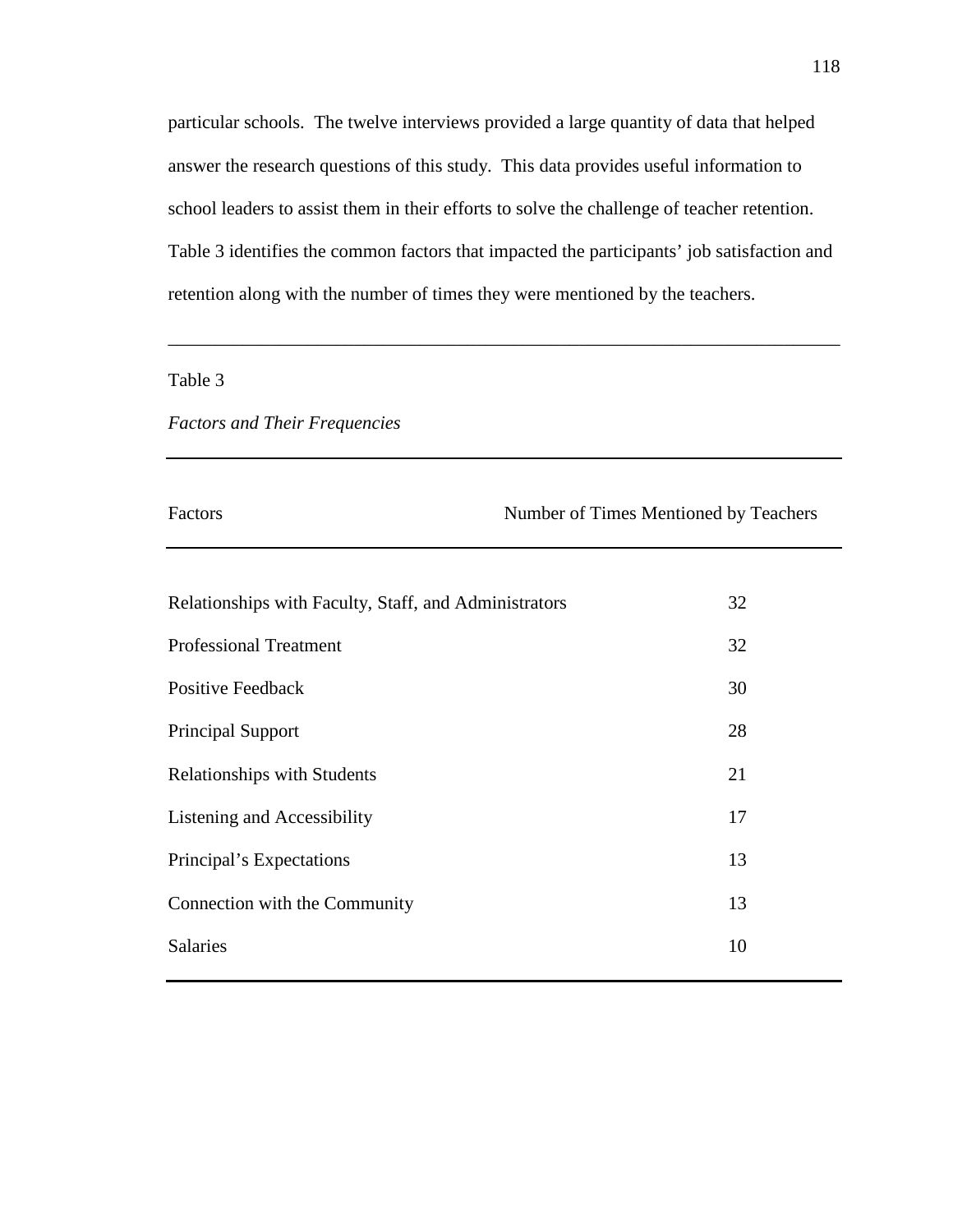## CHAPTER V: SUMMARY AND DISCUSSION

 The purpose of the final chapter is to restate the problem, review the qualitative methodology, and summarize and discuss the common themes that emerged through the research.

# The Problem Statement

As efforts to recruit more people into the teaching profession have proven to be successful, determining how to keep high-quality teachers in the classrooms providing meaningful and effective instruction has remained an enigma. Not only does teacher turnover present significant staffing problems for administrators, but it also has a strong relationship to the performance of schools (Ingersoll, 2001). The problem educational leaders face is not the number of people entering the teaching profession; it is the number of people leaving teaching prematurely. Too many classrooms are staffed by teachers who lack the required credentials and experience to be deemed highly qualified by their states. The purpose of this study is to identify teachers' perceptions of how leadership styles and practices of their principals can improve their levels of job satisfaction and likelihood of continuing to teach in their schools. The study attempts to answer the following questions: 1) What factors have increased or decreased teachers' job satisfaction? 2) How do teachers perceive the leadership styles of their principals? 3) What, if any, specific leadership practices of principals have encouraged or discouraged teacher retention and job satisfaction?

## Review of the Methodology

 As stated in Chapter 2, this study was concerned with discovering teachers' thoughts and opinions concerning how their principals' leadership styles and practices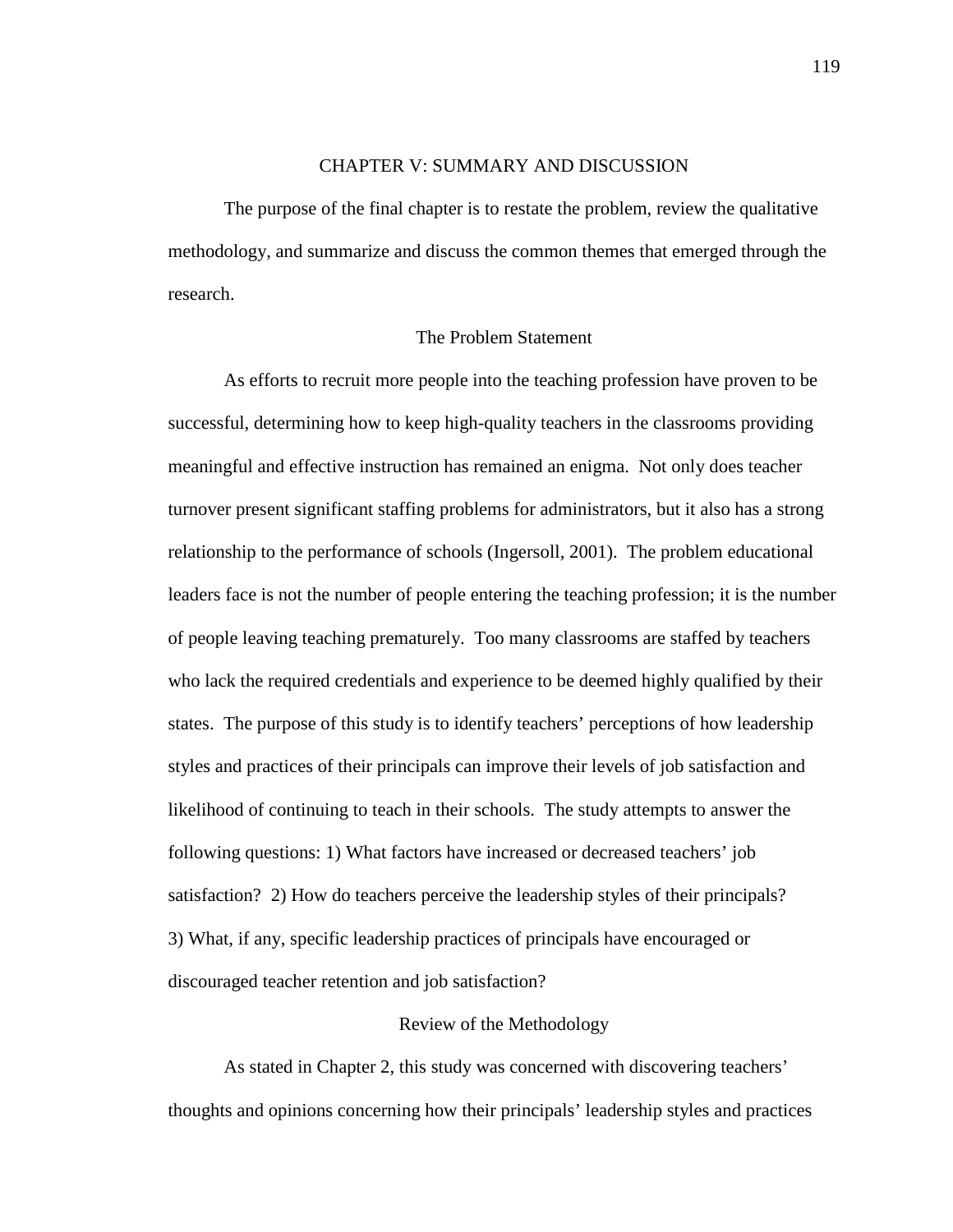impact their job satisfaction and desire to continue teaching in their schools. The researcher contacted three public school principals and two private school headmasters in South Carolina to ask their permission to interview three of their teachers. One private school headmaster declined to participate while the four other school leaders gave their consent. The researcher worked with each principal to identify three teachers from his or her school who met the following qualifications: must have a minimum of five years teaching experience and two years with their current principal; must meet the certification requirements of the South Carolina Department of Education, or in the case of the private school, the South Carolina Independent School Association; and must possess a master's degree in education or in their content area. Twelve teachers who met the above requirements consented to participate in the study. They represented a variety of grade levels and content areas from elementary through high school. Four of the 12 had earned National Board Certification.

 The researcher visited School A, a large, suburban elementary school in South Carolina on March 10 and March 11, 2009. He interviewed a fourth grade special education teacher, a second grade teacher, and a teacher of fourth and fifth grade gifted students. On March 23, 2009, he visited School B, a rural middle school in South Carolina, to interview a physical education teacher, a business teacher, and an English/social studies teacher. He went to School C, a small, rural high school on April 1, 2009, to interview a math teacher, an English teacher, and a special education teacher. On April 29, 2009, he visited School D, a large private school in a small town in South Carolina where he interviewed a high school science teacher, a middle school social studies teacher, and a second grade teacher. During the interviews, participants were questioned about their professional backgrounds, factors that impacted their job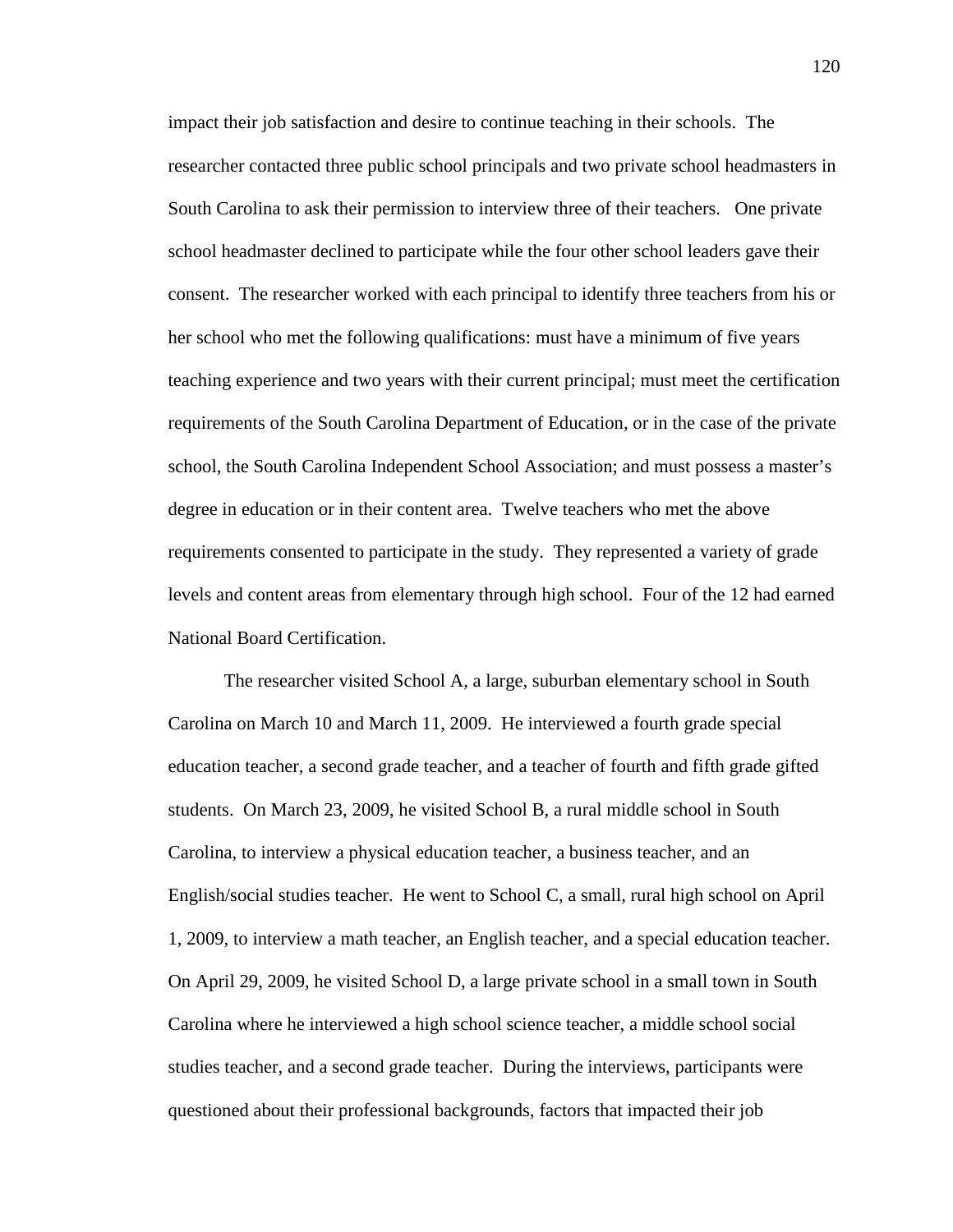satisfaction, their principals' leadership styles and practices, and factors that impacted their desires to continue teaching at their schools. At the conclusion of the research, the results were analyzed by the researcher to identify common themes that emerged. Those findings are summarized and discussed in the following two sections of this chapter.

### Summary of the Results

 Through the interviews of the twelve participants, data revealed a great deal about factors that influence teachers' job satisfaction, how teachers perceive the leadership styles and practices of their principals, and how specific practices of principals encourage or discourage teacher retention. The participants in this study first answered questions concerning their professional background; next, they were asked about their job satisfaction; then, they described the leadership styles of the principals with whom they have worked; finally, they answered questions about teacher retention. Throughout the questioning the twelve teachers' perceptions of both their current and former principals became clear, and they identified several factors that have impacted their level of job satisfaction and their desire to continue teaching at the particular schools in which they have worked.

### *Perceptions of the Leadership Styles and Practices of Current Principals*

 Teachers #1-3 were elementary teachers from School A, a public, suburban elementary school, who had worked with their current principal for the past eight years. All three of the teachers referred to her positive leadership style and personality. They commented on her practices of rewarding both students and teachers for meeting and exceeding established expectations. They described her leadership style as democratic and characterized by team building and seeking input from teachers.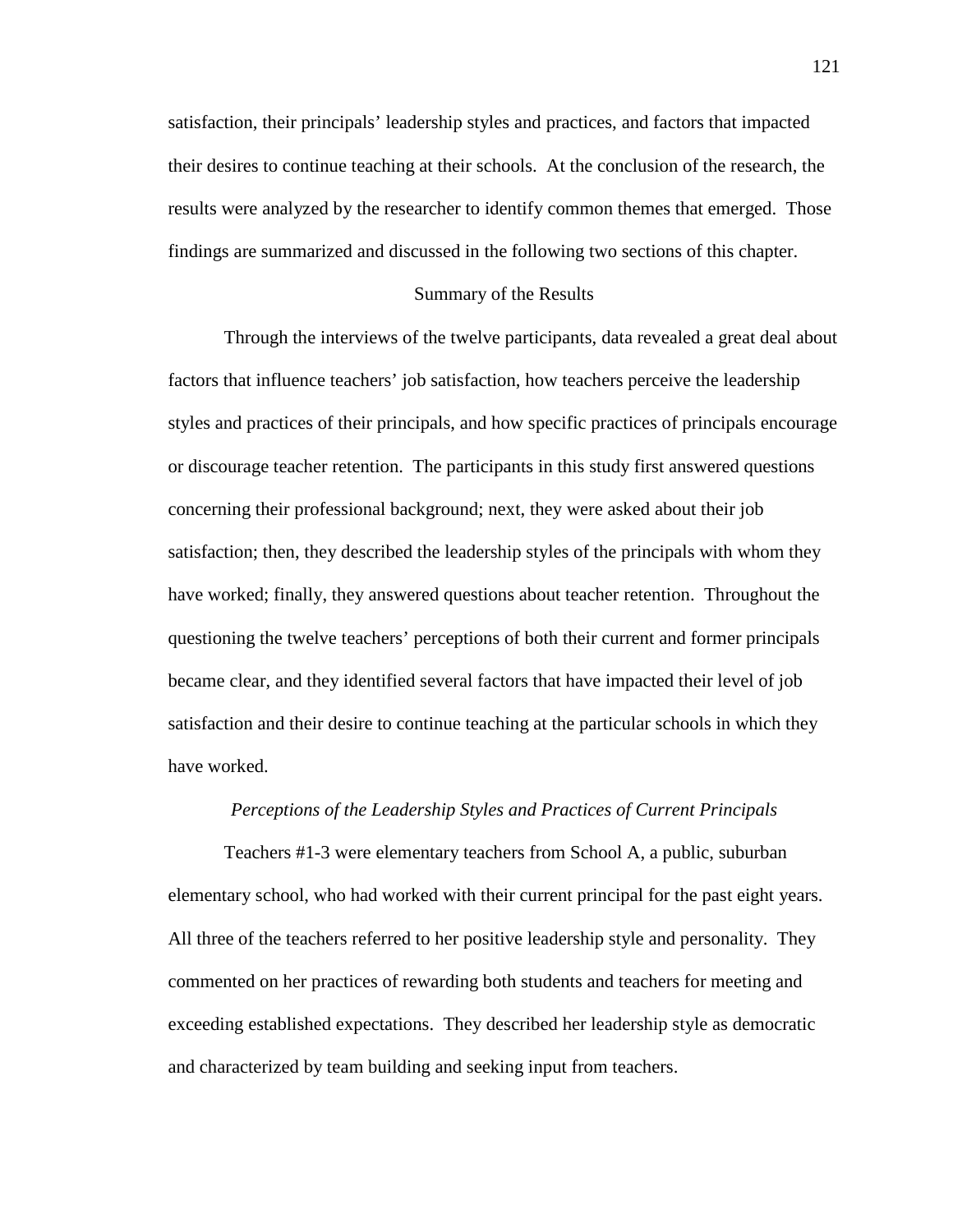Teachers #4-6 were middle school teachers from School B, a rural middle school, who had worked with their principal for at least three years. They described her as being a very strong leader with high expectations for both students and teachers. Her leadership style was described by one teacher as "a benevolent dictatorship." Although more authoritative than the principal at School A, she too, was described as a team builder who listened to teachers and was committed to student success.

 Teachers #7-9 were middle and high school teachers from School C, a rural 7th- $12<sup>th</sup>$  grade school, who had worked with their current principal for five years. They described him as being a positive, flexible, and encouraging leader who has helped improve student achievement and garnered positive recognition for their school. All three noted that he sought to involve others and delegated authority. He was described as "a nice guy" who knew how to get things done.

 Teachers #10-12 represented the elementary, middle, and high school grades from School D, an independent school in a small town in South Carolina. They have worked with their headmaster from two to five years. They described his leadership style as being democratic and characterized by seeking input from teachers and being very supportive of his teachers. He, too, was described as a team player who communicated effectively and made decisions that were fair and consistent with policy.

 Most of the 12 participants indicated that they were very happy working with their current principals, and they spoke positively about their leadership styles and practices. Although a few of them did mention characteristics about their current principals that discouraged their job satisfaction and desire to continue teaching at their current schools, they were much more critical of former principals than they were of their current principals.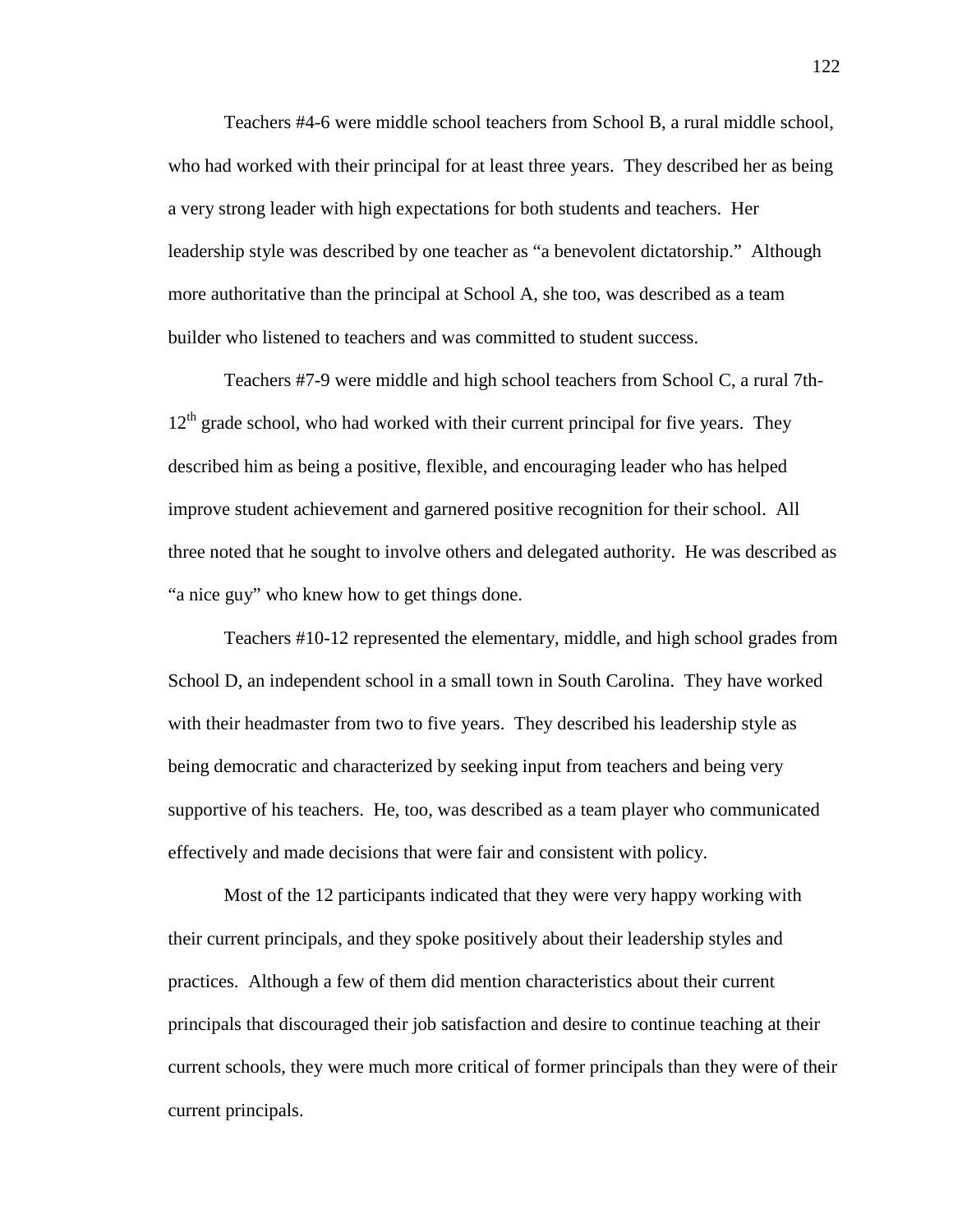#### *Explanation of Data Analysis and Theme Identification*

 The initial raw data came in the form of verbatim transcriptions of the 12 interviews. The inquirer then summarized each interview into narrative form and included direct quotations and paraphrases from the participants' responses. Next, he highlighted key words or phrases from each narrative. The researcher organized the highlighted data into three categories according to the questions that were answered: data relating to teacher job satisfaction, data relating to leadership styles and practices of principals, and data relating to teacher retention. He color coded the data to reveal common answers in each of the three categories. Themes began to emerge that crossed the three categories; for example, some of the teachers felt that their job satisfaction was increased by principals who listened to them. They identified listening as a characteristic of their principal's leadership style or as a leadership practice employed by their principal. Then, they said they were encouraged to remain at their school because their principal listened. Therefore, the following seven themes relate factors that impact both teacher job satisfaction and retention:

- 1. All 12 participants linked their job satisfaction and retention to their relationships with their students.
- 2. Eleven of the 12 participants linked their job satisfaction and retention to their relationships with their principals, fellow teachers, and staff members.
- 3. Ten of the 12 participants discussed their desires to be treated as professionals.
- 4. Nine of the 12 teachers identified positive communication from their principals as impacting their job satisfaction and retention.
- 5. Nine of the 12 teachers identified the accessibility of their principals as being a factor that impacted their job satisfaction and retention.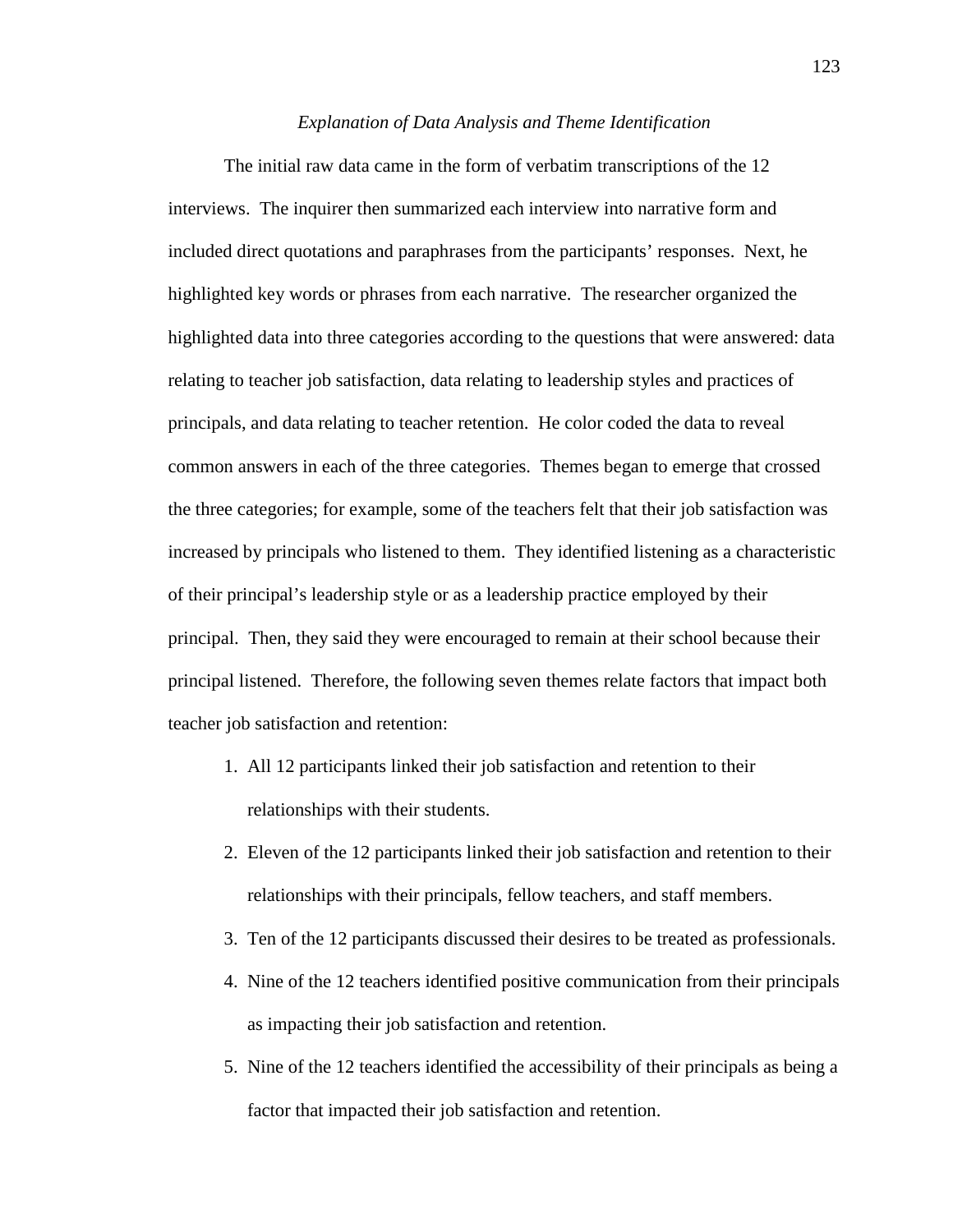- 6. Seven of the 12 participants felt both their principals' expectations for students and faculty were strongly linked to teacher job satisfaction and retention.
- 7. Seven of the 12 teachers discussed the importance of teacher support provided by their principals to their job satisfaction and retention.

### Discussion of the Results

## *Relationships with Students*

 Although the purpose of this study was to determine what principals can do to retain highly qualified and effective teachers in their classroom, one factor became very clear. Although the participants indicated that principals have a great deal of influence on their job satisfaction, their primary inspiration comes from their students. When asked what factors have increased her job satisfaction, Teacher #1 said, "The kids! Seeing them make gains and seeing them proud of themselves." Teacher #4 added, "I love what I do. I love my children even though we as teachers and administrators have challenging students sometimes." Teacher #7 explained why he has stayed in education for 33 years by citing his love for math and seeing his students succeed: "To watch a child say, 'Wow, that's the way it is….' That's amazing to me." Teacher #11 said she has stayed in education for 37 years because "The children are just so important in my life…. I get so much from the children. I get so much from them, and hopefully, I am giving them as much as I am receiving from them." Schlichte, Yssel, & Merbler (2005) studied five novice special education teachers and also found that positive relationships with their students were very crucial to their early success and job satisfaction as teachers.

 As much as these teachers have been encouraged by their students, they have also been discouraged by student discipline problems. Ingersoll (2003) reported that 34.9 percent of teachers in his study reported that their dissatisfaction with their jobs was due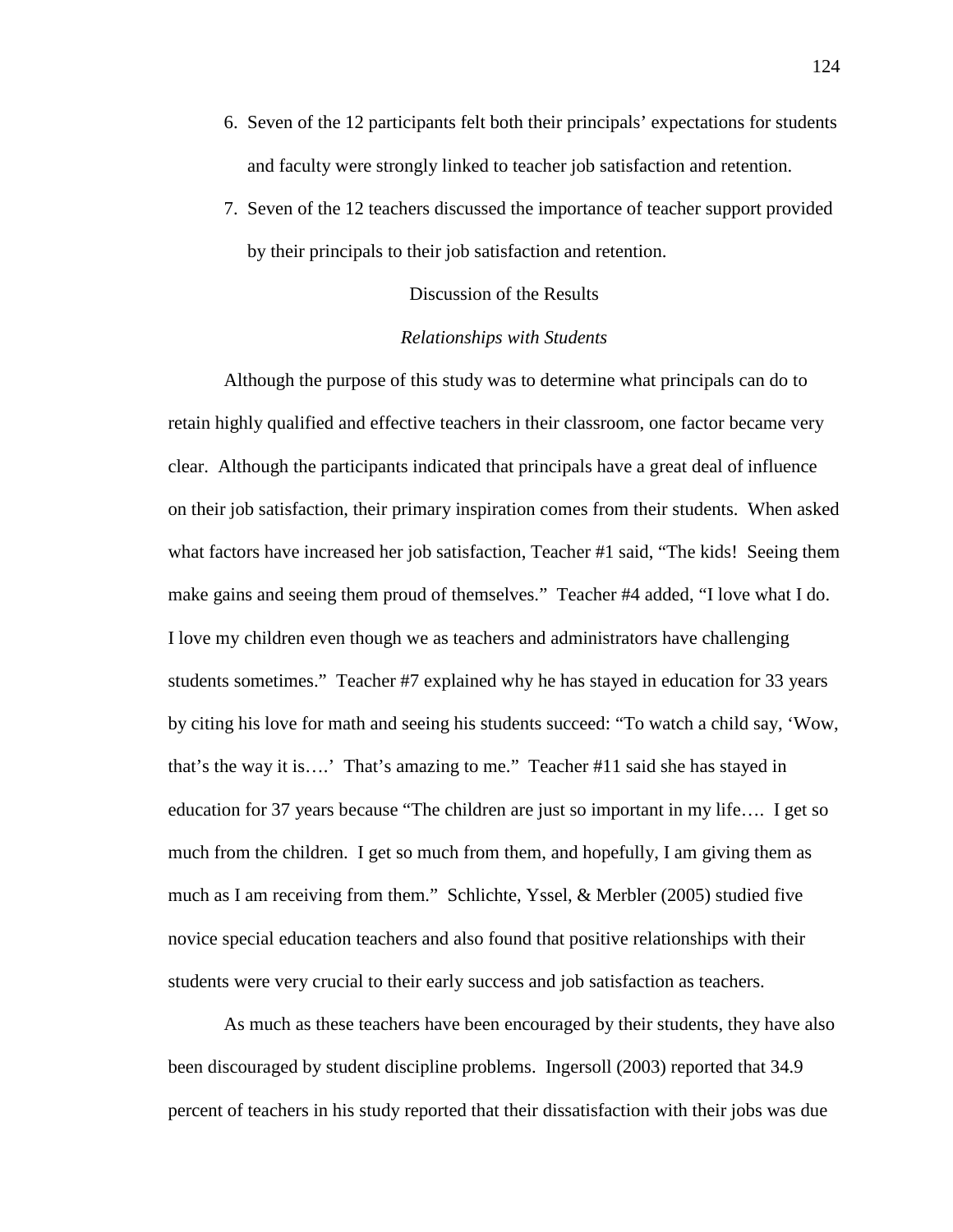to student discipline problems. Teacher #3 lamented, "The kids have changed, and they are all playing video games now, and they have no attention span." Teacher #8 explained how early in her career in the 1970s a student was shot in the classroom next door to her and how she caught students in the hall with marijuana. Teacher #10 described being threatened in the parking lot by a group of students. Principals who have implemented successful school-wide student management plans and created safe and secure learning environments were commended by the participants of this study. Sergiovanni (1996) describes the Community Theory and how principals must remove obstacles, such as recurring student discipline problems, from faculty and staff members so that they can do their jobs, and students can succeed academically. According to Fullan (2001), the moral purpose of schools is to make a positive difference in the lives of students. Principals should promote that moral purpose within the school and create environments to foster it. To retain effective teachers, principals must intentionally and actively create safe and secure schools in which teaching and learning can flourish. They must take necessary steps to encourage positive and respectful student-teacher relationships and to ensure that teachers can teach and students can learn.

### *Relationships with Principals, Fellow Teachers, and Staff Members*

 The participants in this study indicated that their job satisfaction and retention was largely impacted by their relationships with the adults in the school including the principal. Teacher #2 discussed the sense of community that exists at her current school: "I feel attached to the other teachers, and I also feel attached to the administration, and I am an important part of their team." Teacher #5 said, "We have great camaraderie as far as faculty and staff and the morale. Our principal and assistant principal are excellent as far as teacher support…. We are very family oriented." Teacher #7 emphasized that the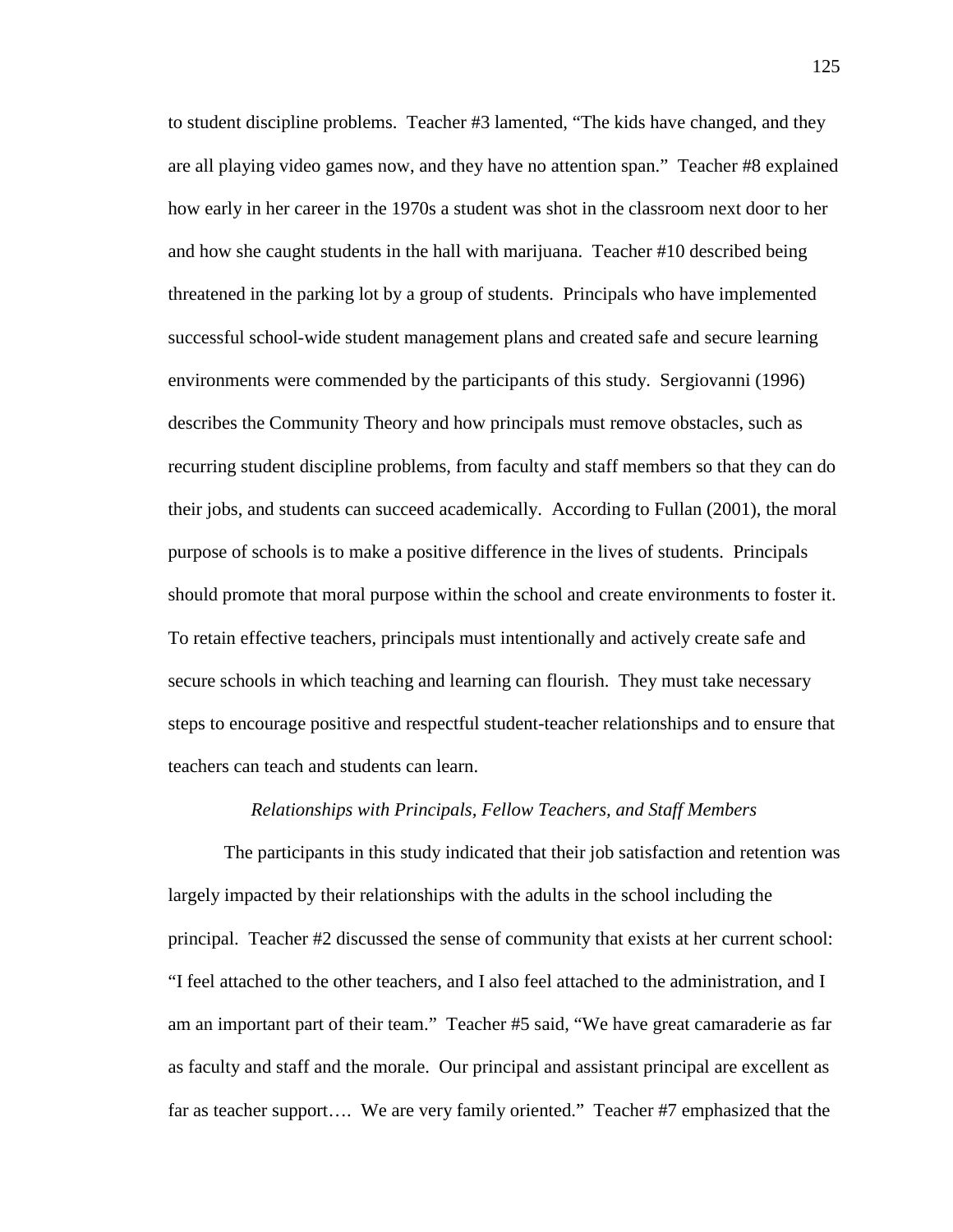school's personnel have played a major role in determining his job satisfaction. When discussing not only the principal, but also the secretaries and support staff, he said, "… it's how they come across to you, how they present themselves, how they manage the school [that] makes a big difference to me."

 On the other hand, the participants indicated that poor relationships with the adults in the school, and especially with the principal, can lead to much dissatisfaction. Teacher #4 described the negative effect of having one former principal lie to him and "stab" him in the back. He expressed appreciation for principals who are honest and candid. Teacher #3 discussed a former principal who showed favoritism by inviting a select group of teachers to her office to have a "hen party" while their students were left unsupervised. Teacher #7 said, "... not having a good rapport with the principal is terrible for the teacher. I think leadership should make themselves available to every teacher whether it's a favorite or not."

Goleman (2000) credits leaders who practice affiliative and democratic leadership styles with placing high priority on building such relationships in their organizations. These types of leaders are especially needed when an organization has experienced a breech in trust and a decline in morale. Michael Fullan (2001) says that school improvement is contingent upon investing in relationships by creating professional learning communities that emphasize collaboration among teachers and administrators. To encourage the retention of effective teachers, principals should promote genial and collaborative relationships among the faculty and staff; moreover, they must take the time and make the effort to develop relationships with their teachers that are characterized by mutual trust, fairness, and respect.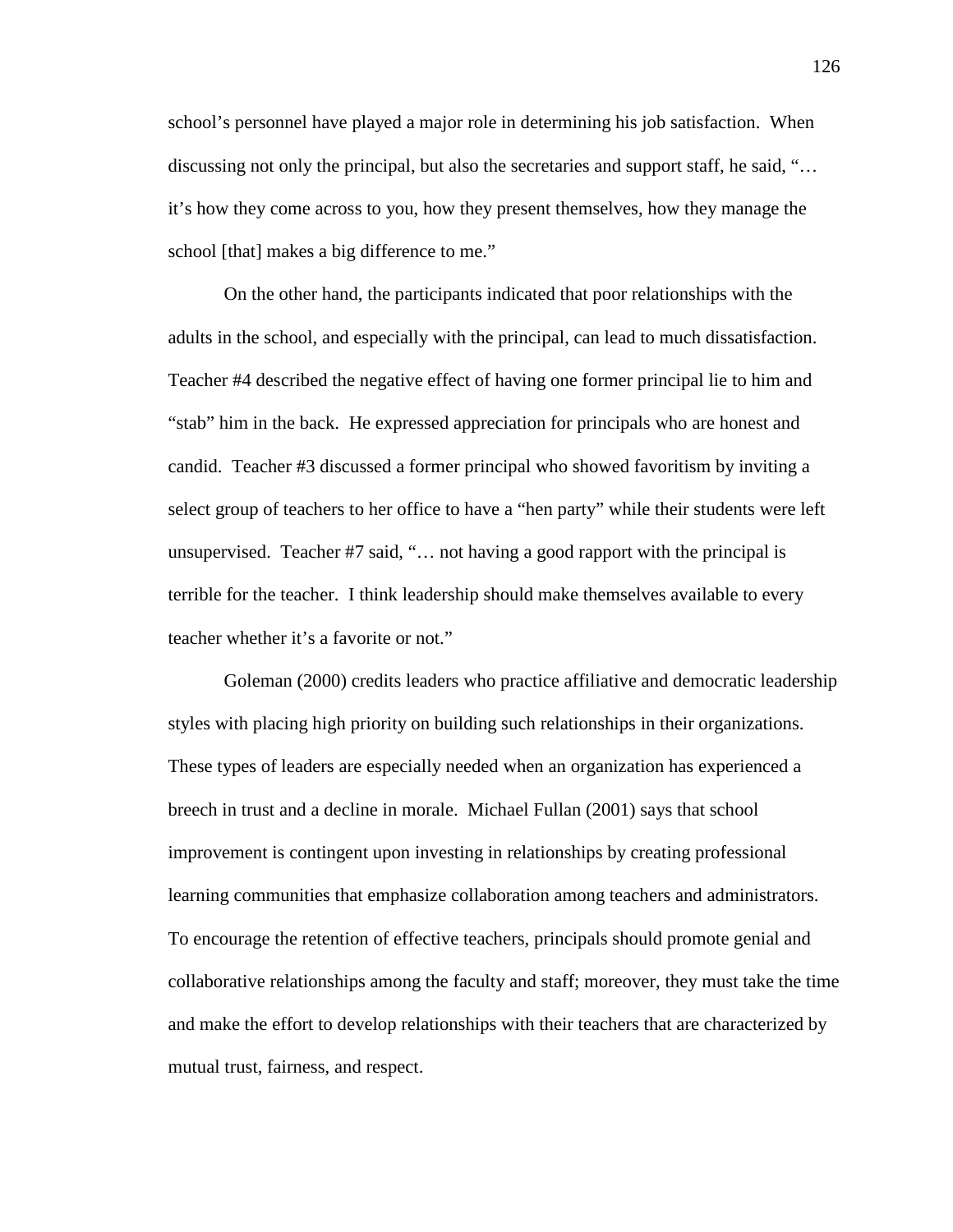#### *Professional Treatment*

 The teachers in this study were clear that they did not want to be treated as children nor as hourly workers. They wanted to be treated as professionals who are valued for their expertise and trusted to make decisions that are in the best interests of their students and have opportunities to be included on school-wide decision making. They discussed the importance of professional development activities to help them learn new instructional strategies and sharpen their skills. Five of the 12 participants underwent the rigorous process of earning National Board Certification. Others spoke of the encouragement they received by becoming department chairs, school liaisons to their district, and members of school leadership teams. They described themselves as being life-long learners who want to continue to grow professionally. Teacher #1 praised her current principal for seeking the opinions of her teachers and valuing their input. Teacher #10 commended her current principal for trusting her to do her job and giving her the freedom to experiment with new strategies and develop curriculum.

Teacher #8, who worked in the corporate world as a hospital marketing director, described a distinct difference between corporate management and school management. She said that in the corporate world, "… managers are there to make sure their front-line people are as happy as they can be because those are the people who serve the customers." School principals, in her experience, have been too concerned about "monitoring every minute of their [teachers'] day" rather than making sure their teachers feel appreciated and valued. The teachers spoke out overwhelmingly against the practice of some principals of chastising the entire faculty for the mistakes of a few; instead, they preferred principals who would address problems with the individuals responsible for them. They discussed the adverse effects of principals who publicly humiliated teachers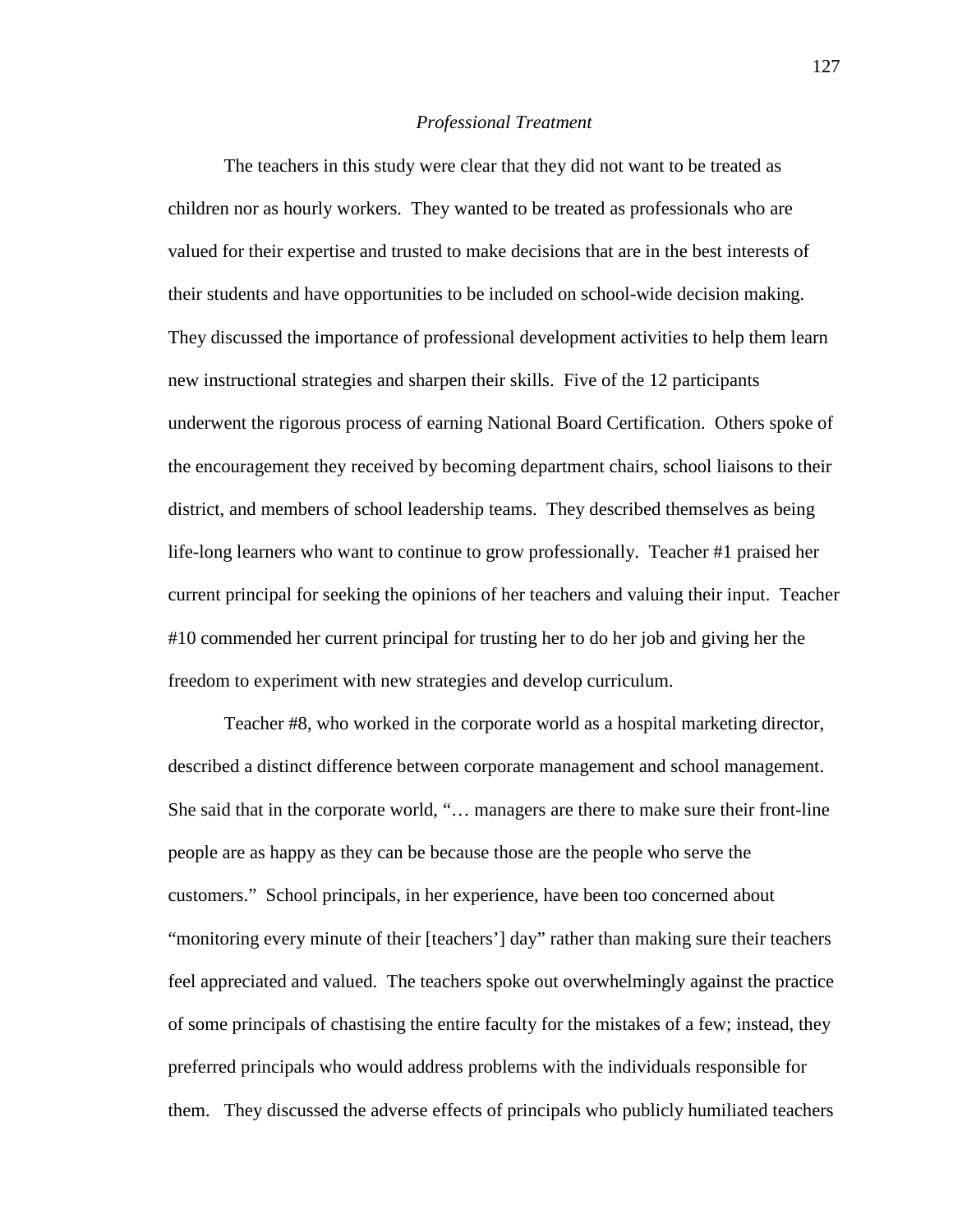for being late to school or to a meeting. As salaried professionals who work hours after school dismissal, they felt that they should not be required to punch a time clock or be reprimanded for arriving a few minutes late to school.

J.P. Kotter (2002) describes team building and empowering others to act as necessary leadership practices to achieve lasting change in organizations. Kouzes and Posner (2002) said that transformational leaders should "inspire a shared vision" and "enable others to act." The teachers in this study were motivated and inspired by teambuilding principals who were able to clearly communicate their vision and empower them with the authority to teach their students and become leaders in their schools. They shared that they were encouraged when they felt valued as contributing members of the team. When describing a former principal, Teacher #11 said he was "very firm, very passionate," and "a team person." She added, "He relied on us as a faculty to give him input, to help him make decisions. He didn't just make them on his own. He relied on us to help out."

### *Positive Feedback and Affirmation*

 The teachers in Johnson's study desired school leaders who were "present, positive, and actively engaged in the instruction life of the school" (Johnson, S.M., 2004, p. 98). The four principals of the participating schools in this study were each described by their teachers as being enthusiastic and positive. Transformational leadership is distinguished by charisma and the ability to inspire and motivate others to pursue the vision of the organization (Feinberg, Ostroff,  $\&$  Burke, 2005). The teachers in this study indicated that they were inspired and motivated by the positive feedback and affirmation they received from their principals. The principal at School #1 was commended by her participating teachers as having a positive attitude and leadership style. Teacher #2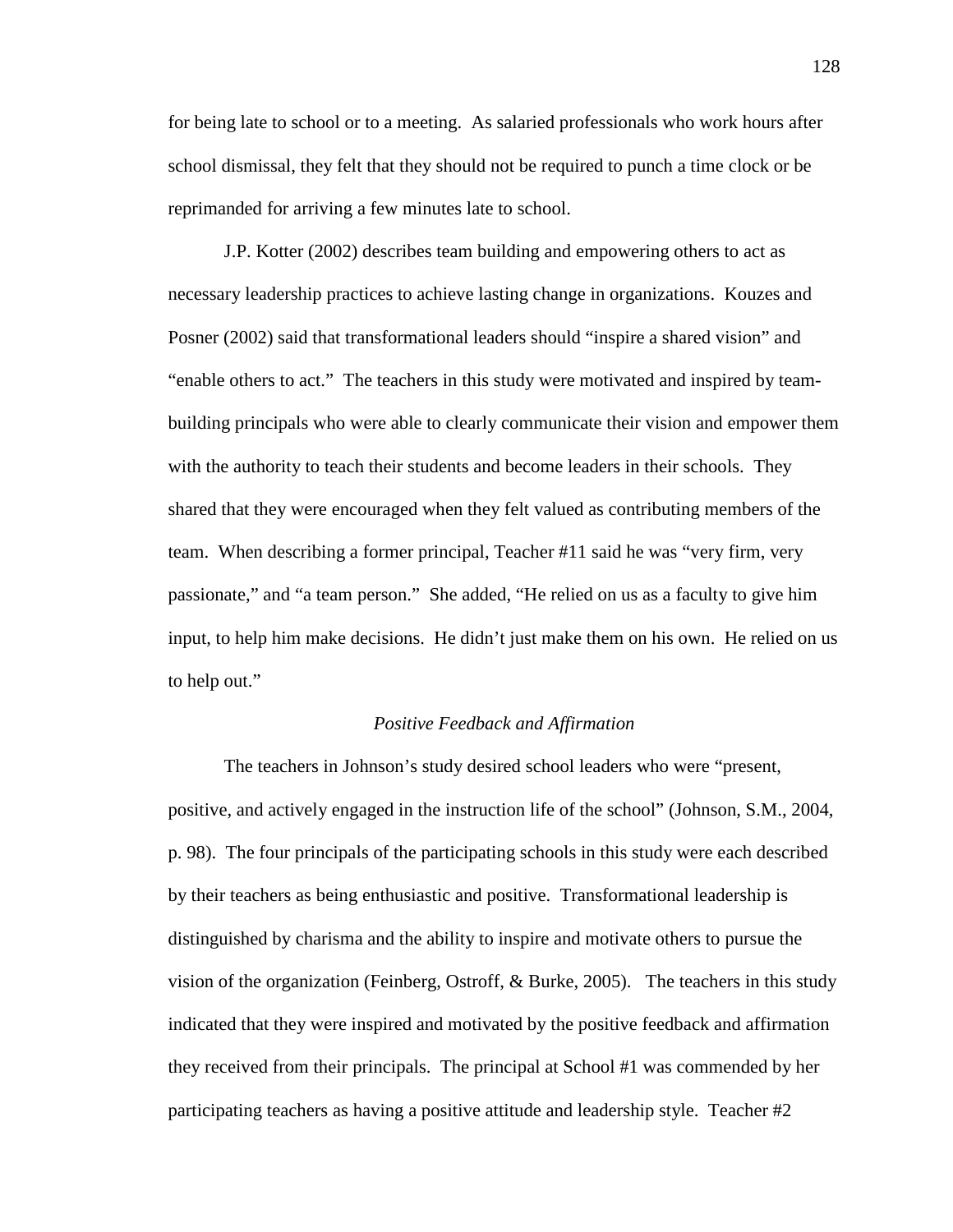stated, "She is always smiling, friendly. She always speaks. If she comes to your classroom, she always says something positive." Teacher #3 added that the principal of School #1 rewards positive teacher behavior to motivate them to meet objectives and expectations. Teacher #4 noted that the principal at School #2 provides positive feedback and appreciation to teachers in person and through encouraging e-mails. "She constantly gives you positive feedback on excellence, working as a group, and high expectations for students, also." When she was becoming discouraged, Teacher #8 went to her principal at School #3 and said, "Coach, I need a pep talk." She said his enthusiastic and positive response to her was encouraging. Speaking of her principal at School #4, Teacher #12 said, "He is wonderful." She went on to say, "He lets teachers know that he appreciates them, and I feel appreciated."

 Although they spoke very highly of the positive leadership styles displayed by their current principals, the participants described the discouragement they felt from being beaten down and abused by other principals. Many teachers discussed the emphasis on student achievement test scores and school report cards as well as the adverse effects of principals who attempted to coerce them into meeting state standards. Two of the participants who had been coaches discussed their disillusionment when principals became dissatisfied with the performance of their teams. One of them described feeling "lied to" and "stabbed in the back." The other felt he was "harassed." Teacher #1 said that she left one school, in part, because of the negative portrayal of schools by the news media.

 The data of this study revealed that teachers desire positive feedback and affirmation from their principals. Johnson said of teachers,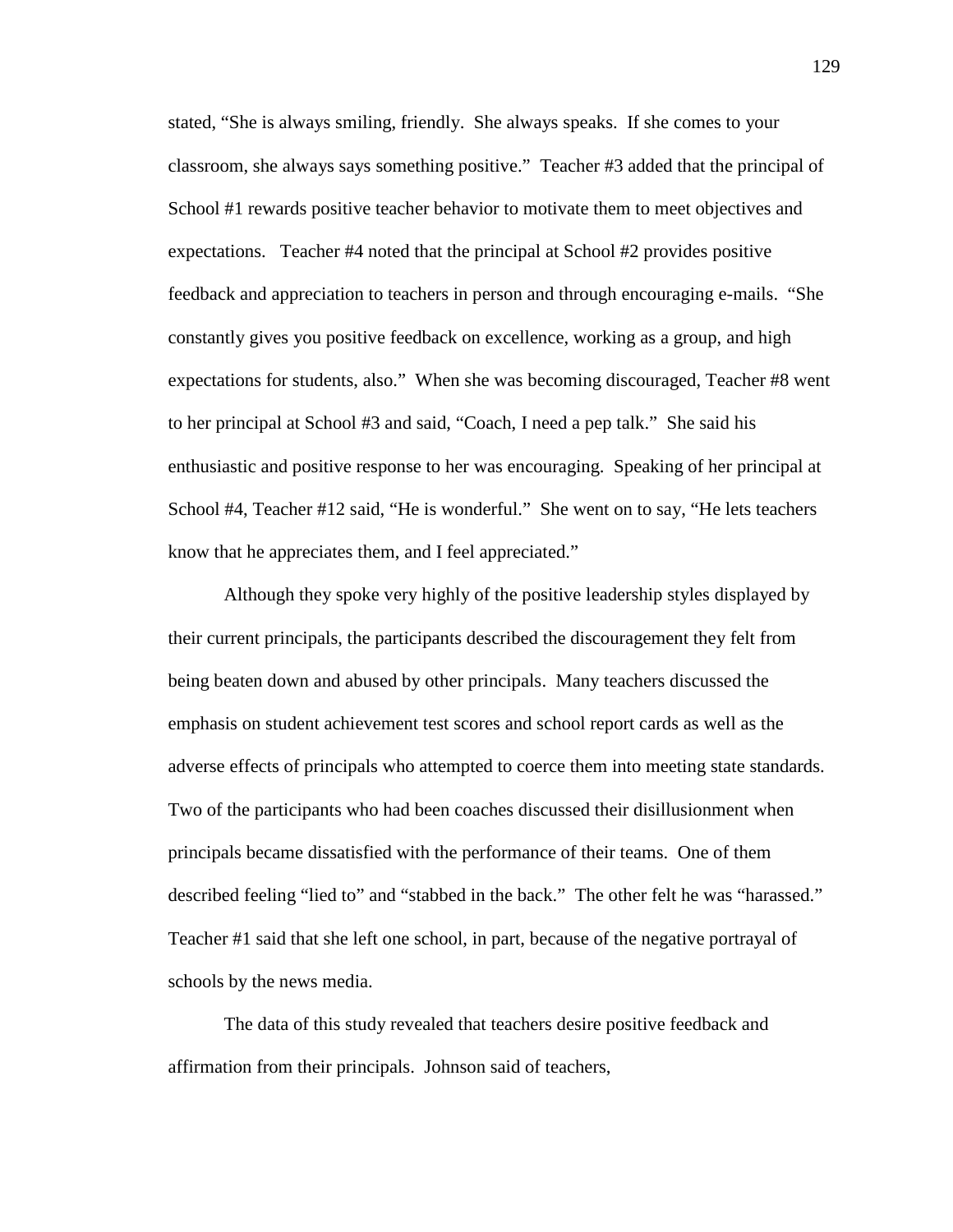They seek opportunities to excel and to be recognized for their accomplishments. They are attracted by opportunities to develop new skills, and they see themselves eventually exercising influence beyond the domain of their classroom. They believe that schools should encourage and reward them as they grow and improve their practice (p. 252).

The responses from the participants indicate that they are much more inspired and affirmed by positive and encouraging leaders than by dictatorial leaders who demean them and their efforts. As Teacher #8 explained, principals can encourage teacher retention simply by walking around saying, "thanks" and "great job."

# *Principals with Open Doors and Listening Ears*

 Teachers want to be able to have access to their principals when necessary and know that their principals will listen to their thoughts, ideas, and opinions even if they do not agree with them. Teacher #6 explained that her principal at School #2 had an opendoor policy and was accessible not only to teachers, but also to students and their parents. She said, "She listens to what we have to say. She solicits our input." Teacher #11 said of her principal, "He has an open-door policy for his faculty and students." She added that he is also willing to discuss school matters outside of school. According to Teacher #1, she has appreciated that both of the principals she has worked with have been accessible and willing to help with problems. Teacher #7 said that his principal comes by his classroom, speaks to him, and listens to what he has to say.

 On the contrary, teachers in this study said that principals with closed doors and "my way or the highway" leadership styles discouraged teacher retention. Teacher #6 worked for a semester with such a principal. He had a closed door, was not visible in the hallways, and did not know the names of the students. Teacher #9, a teacher of middle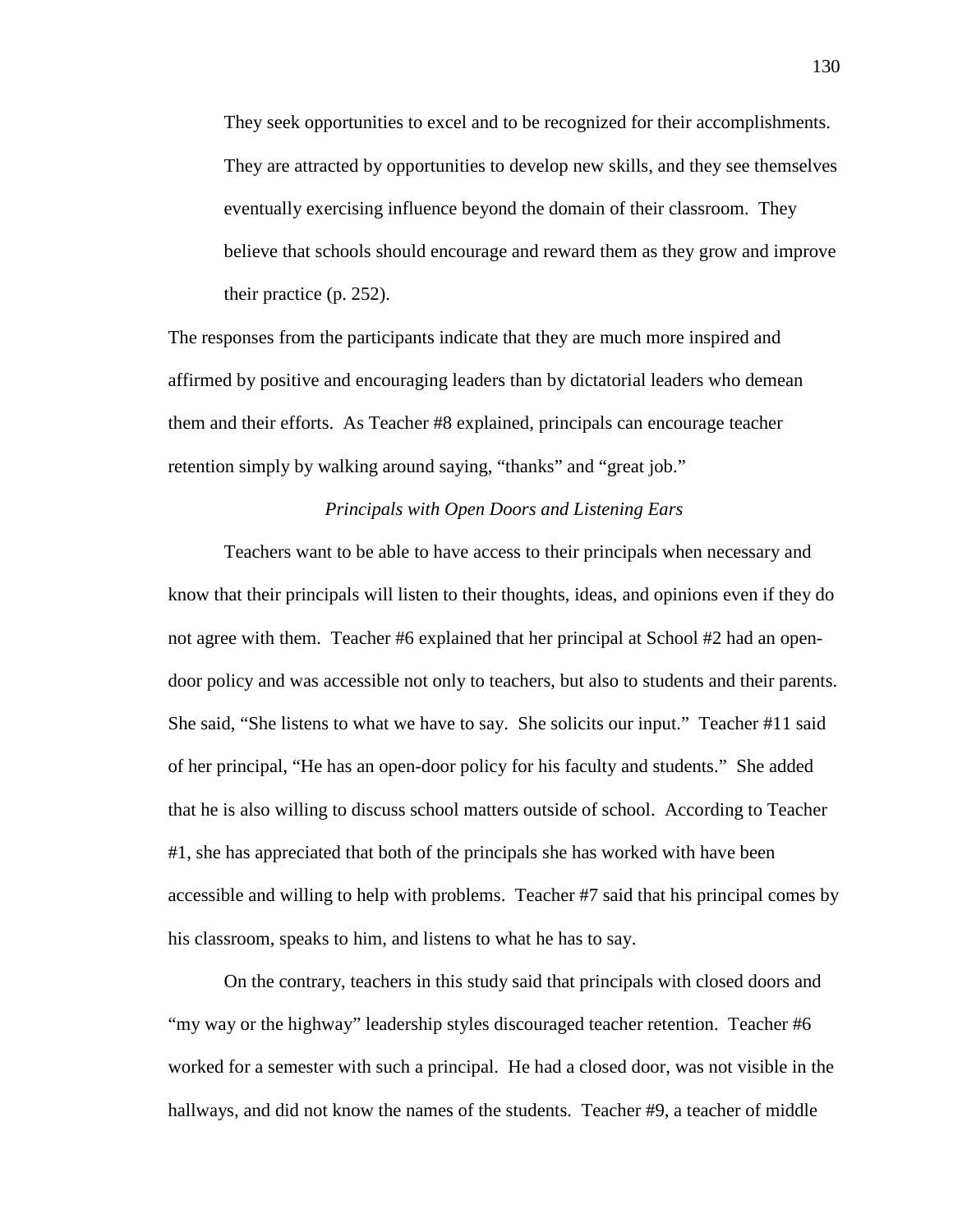and high school special education students, expressed being discouraged by principals who were unfamiliar with special education laws and did not listen to her recommendations concerning special education issues. Similarly, Teacher #1 stressed the importance of principals learning about and showing an interest in special education. This data coincides with Otto and Arnold's 2005 study, in which they found that many special education teachers in Texas felt that administrators lacked understanding of students with special needs as well as sufficient knowledge of special education laws.

 According to Sergiovanni (1996), a leader must be effective at motivating others by providing for both their psychological needs as well as their cultural needs. For a principal to do so, he or she must be accessible to teachers and willing to listen to and value their thoughts and ideas. Michael Fullan (2001) and others advocate the development of schools into professional learning communities. To do so, principals must take the lead in developing communities in which teachers can feel free to express themselves and trust that their principal will open the door and lend an ear.

### *High Expectations*

 The teachers in this study indicated their appreciation for principals who hold and clearly communicate high expectations for both students and teachers. Teacher #10 commended her principal for expecting teachers to "follow through with kids who are not working up to their potential." "We always know what's expected of us. She doesn't make us wonder what we're supposed to be doing. It's clear," Teacher #2 said of her principal at School #1. When describing his principal at School B, Teacher # 4 explained, "She's just a strong leader, and she expects everyone to adhere to policies and to work together. If you don't meet her expectations, she will let you know." Teacher #5 affectionately compared the same principal to a "drill sergeant" who has high standards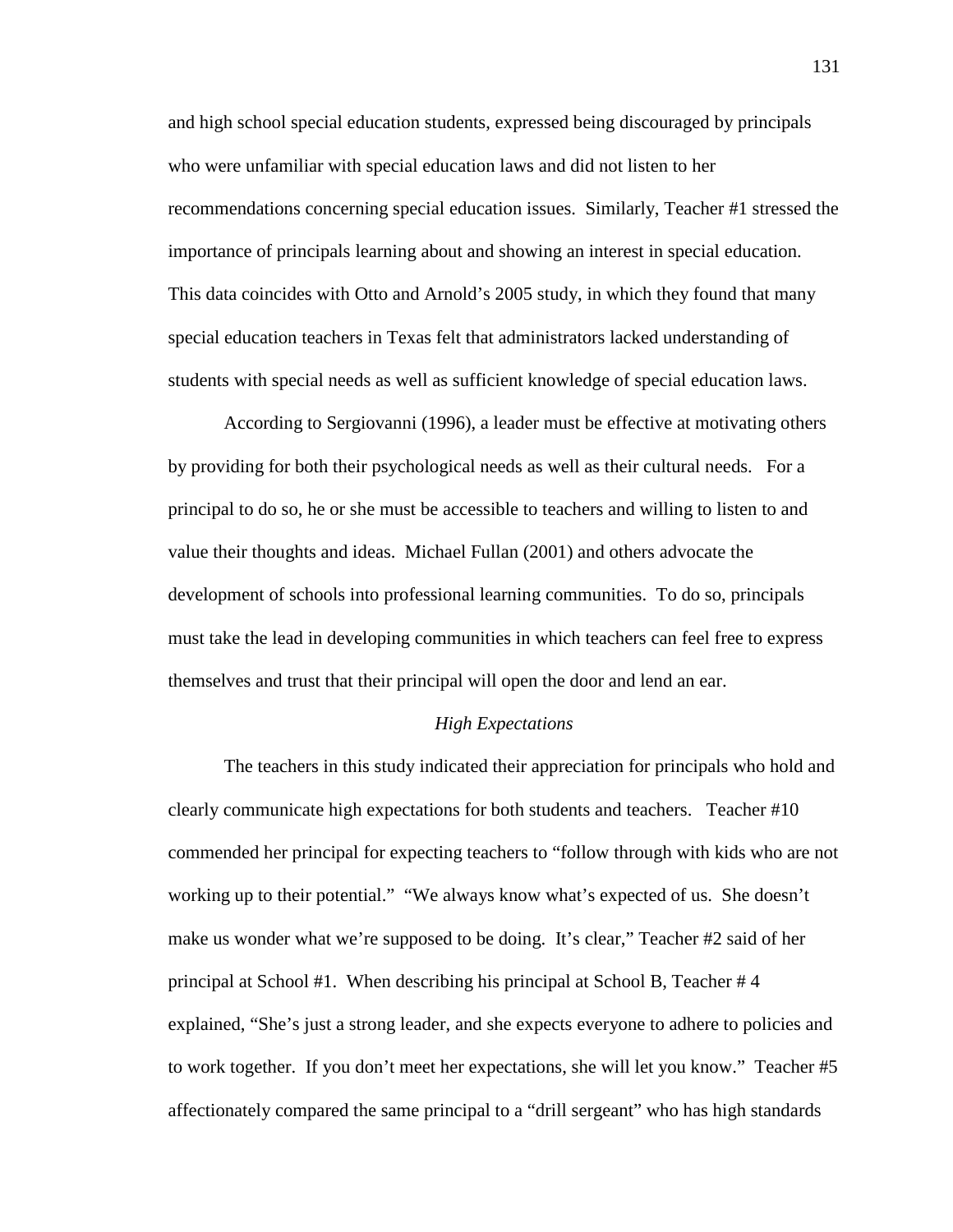for both students and teachers. She felt her principal effectively motivates others to follow established standards, which helps create a safe and secure learning environment. All of the above teachers respected the strength and high expectations of their current principals.

 The participants also described the frustration they have experienced when principals did not hold high expectations for their students and teachers. Teacher #9 expressed discouragement caused by the low expectations she perceived administrators have had for her students with special needs: "... in special education, the theory seems to be as long as you keep them in the room, then we are good." She also felt principals could increase teacher job satisfaction by holding teachers to a higher standard. According to her, principals should directly confront teachers who are not maintaining student discipline or promoting academic achievement. Teacher #10 stated, "… it is dissatisfying as a person who works very hard looking over in another classroom and seeing a teacher who just does worksheets or frivolous things with her class." Teacher #3 spoke out against the unrealistic expectations she perceived from the members of South Carolina's Educational Oversight Committee. In her opinion, they have established the same expectations for students with special needs as they have for students in the mainstream population. She felt that was unfair to those students with special needs, as well as to the teachers who are being held accountable for their achievement.

 High expectations are a direct by-product of a leader's vision. Effective leaders see the goal, the end, the culmination, and they understand the process to realize it. Writers on leadership such as Kotter, Kouzes, Posner, and Sergiovanni all write about the importance of a leader's vision and his or her ability to share it and inspire others to pursue it. The teachers in this study shared how their satisfaction with their jobs and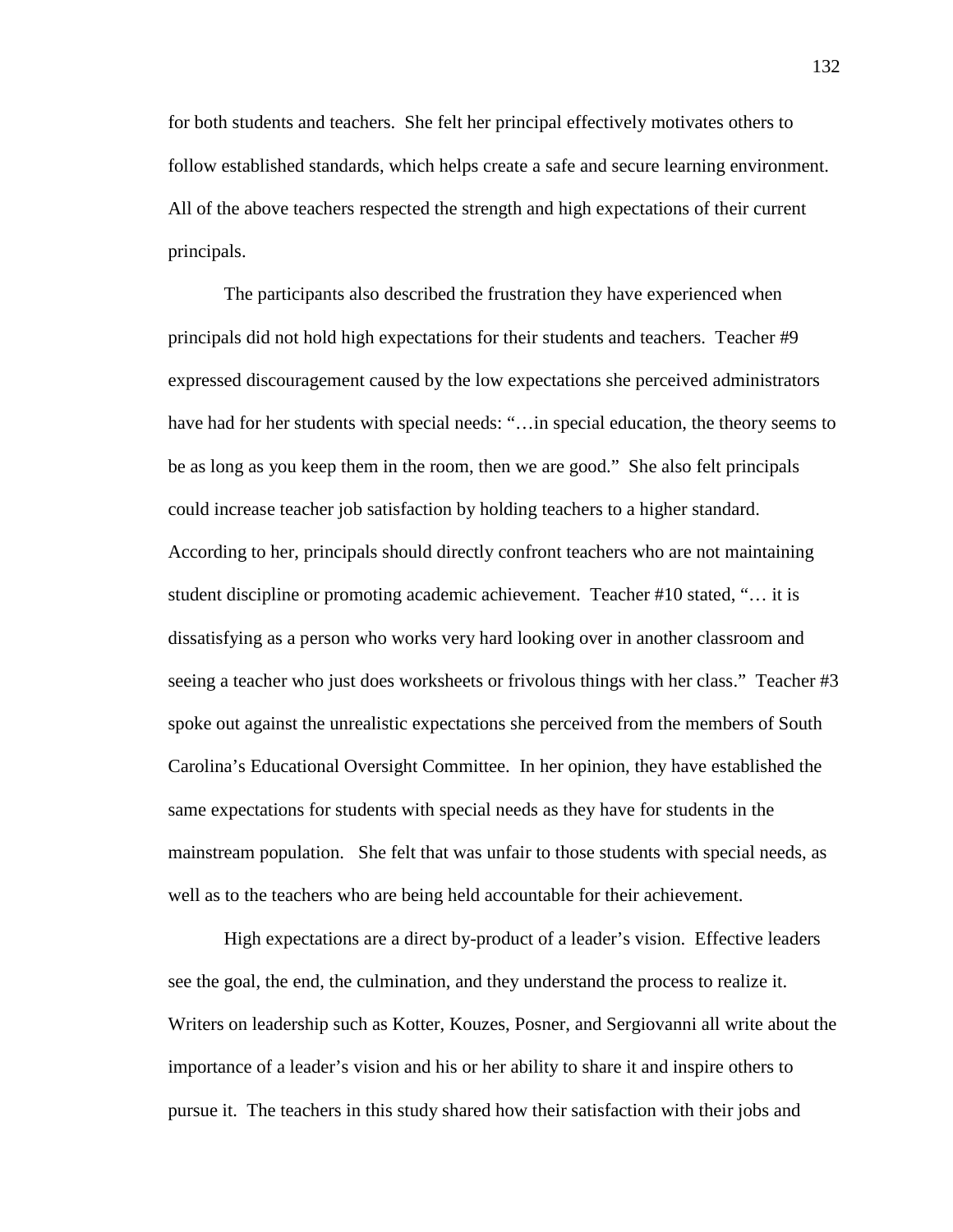desire to continue teaching were increased by principals who established and communicated high expectations for students and teachers alike.

### *Administrator Support*

Special education teachers in Texas described lack of administrative support as a primary reason why many special education teachers leave the profession (Otto & Arnold, 2005). Ingersoll and Smith (2003) report that 26.1 percent of teachers in their study claimed that lack of administrator support led to their dissatisfaction with teaching. New teachers in Johnson's study cited administrator support and effective induction programs as having positive effects on their job satisfaction and success in the classroom (2004). Consistent with the research, participants in this study identified administrator support as being a crucial factor in determining the job satisfaction of teachers. The teachers in this study reported feeling intense pressure from parents, school district leaders, and from school administrators. The emphasis on test scores and accountability has increased the amount of pressure teachers experience. What they ask from their principals is support.

Teacher #5, Teacher #9, and Teacher #11 commended their principals for helping teachers overcome not only professional challenges, but also personal crises. Teacher #12 said her principal was supportive and understanding. Teacher #2 said, "I think teachers need to feel supported by their principals." She credited her principal with working hard to provide teachers with necessary supplies. When she was asked how principals could increase the job satisfaction of their teachers, Teacher #12 replied, "Teacher support has a lot to do with it." She was encouraged by the amount of support her current principal gave. She said that he did things that she did not expect a principal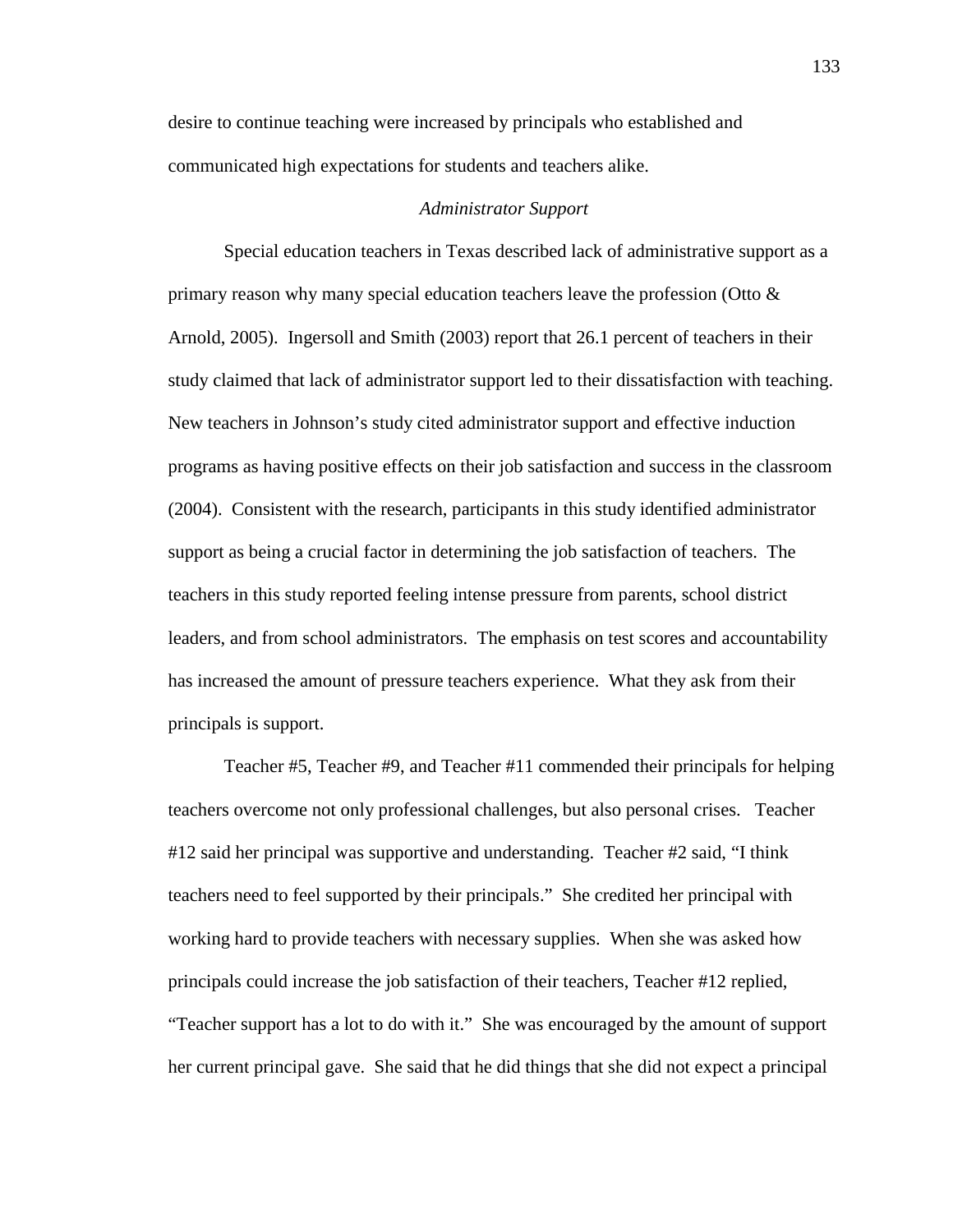to do, such as hanging posters on classroom walls for teachers and checking to make sure their air conditioners worked.

 Teacher #7 and #12 recalled former principals who regularly took the parents' side when disputes arose. Teacher #10 said that she had worked in a school where she felt the administrators were not loyal to their teachers. Teacher #9 felt that principals should show support of all school programs. She remembered a principal who posted a sign in the school's main lobby for all to read that listed teachers who had not turned in their lesson plans that week. These practices had very adverse effects on the job satisfaction of the participants. Teacher #8 believed that principals should take care of their teachers because the teachers work directly with the school's customers, the students.

# *Other Factors*

The most obvious factor that influences teacher retention is salaries. Ingersoll and Smith (2003) found that 78.5 percent of teachers in their study said low pay was the number one cause of their dissatisfaction. Other researchers appear to agree that relatively low salaries contribute significantly to teacher dissatisfaction and decrease the odds that teachers will stay in the classrooms. Many of the participants in this study also commented about the need for teachers to earn more in salaries and incentives. The public school district does, in fact, offer incentive pay for teachers to travel to rural Title I schools to teach. Teachers are compensated for earning advanced graduate degrees, and teachers who earn National Board Certification are rewarded with a \$7,500 annual stipend from the state of South Carolina for ten years. As the focus of this study was on what principals could do to increase teacher job satisfaction and retention, teacher pay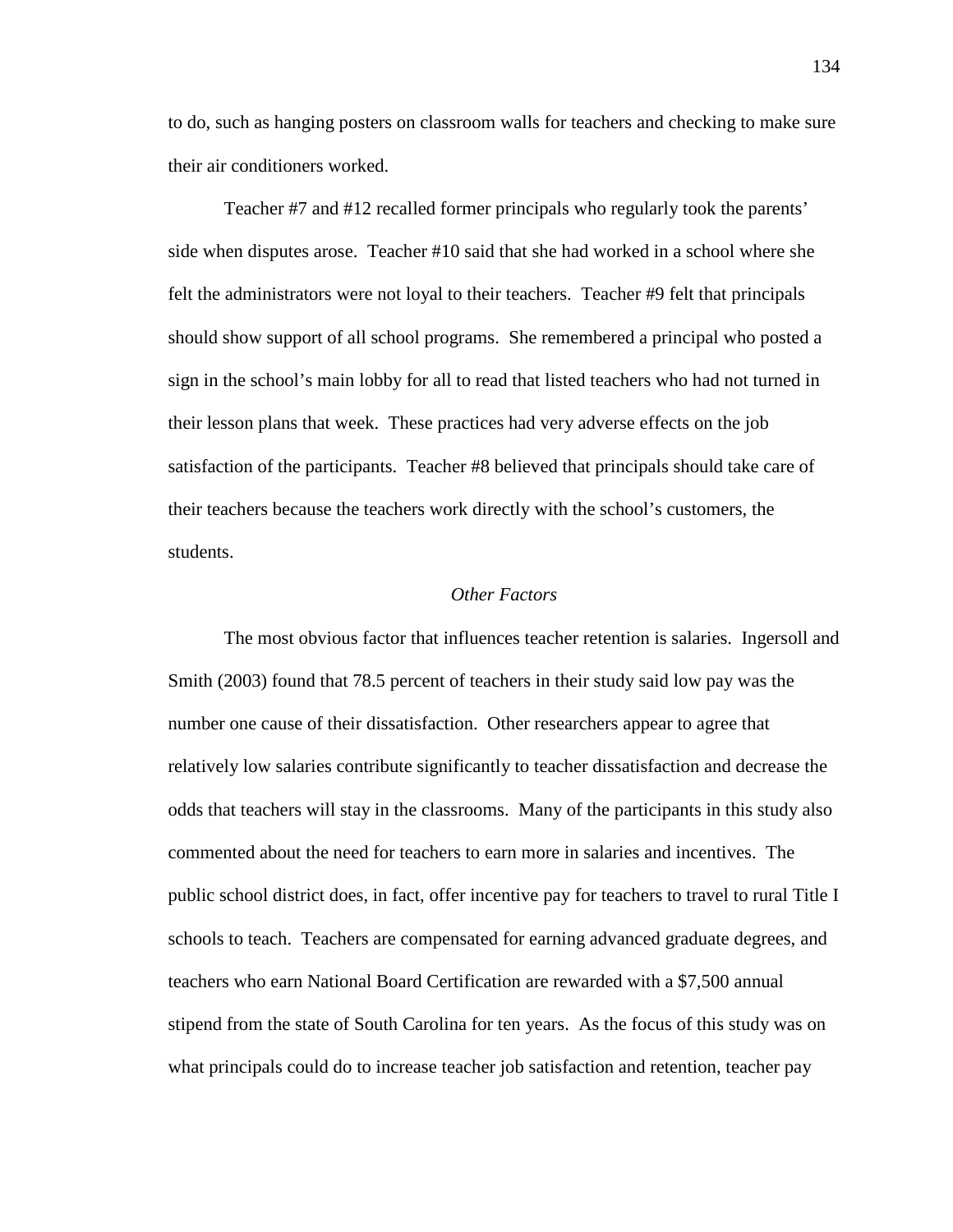was not a point of emphasis as principals have little control over salaries, especially in the public schools.

Another cited factor cited over which principals have little control is the connection that teachers feel to the community in which they work. Teachers #4 and #6 both spoke highly of the rural community in which their school is located. They felt their students behaved better than those in other communities and that both students and parents respected the teachers of the school. Teachers #7 and #12 both graduated from the schools where they currently teach, and they feel as though they are able to give something back to their respective schools and communities. Three of the participants left previous schools for reasons that included long commutes to and from their schools. It was important for them to work closer to home for financial as well as family reasons.

Although principals do not have much control over teacher salaries and the connection teachers have with their community, they should be aware of the significance these factors play in influencing teacher retention. Principals can and should speak up to encourage their states, school districts, and school boards to increase teacher compensation. Principals should also be aware of how important it is for their teachers to connect with their communities, especially those teachers who may drive to school from other communities. They can assist new teachers in getting to know the community and becoming involved in it.

# *Conclusion*

Current research shows that the quality of the teacher in the classroom plays the most crucial role in determining student achievement (Johnson, Kahle, and Fargo, 2006; National Commission on Teaching and America's Future, 2003; Wojnowski, Bellamy, and Cooke, 2003). The research also shows that teachers are leaving the teaching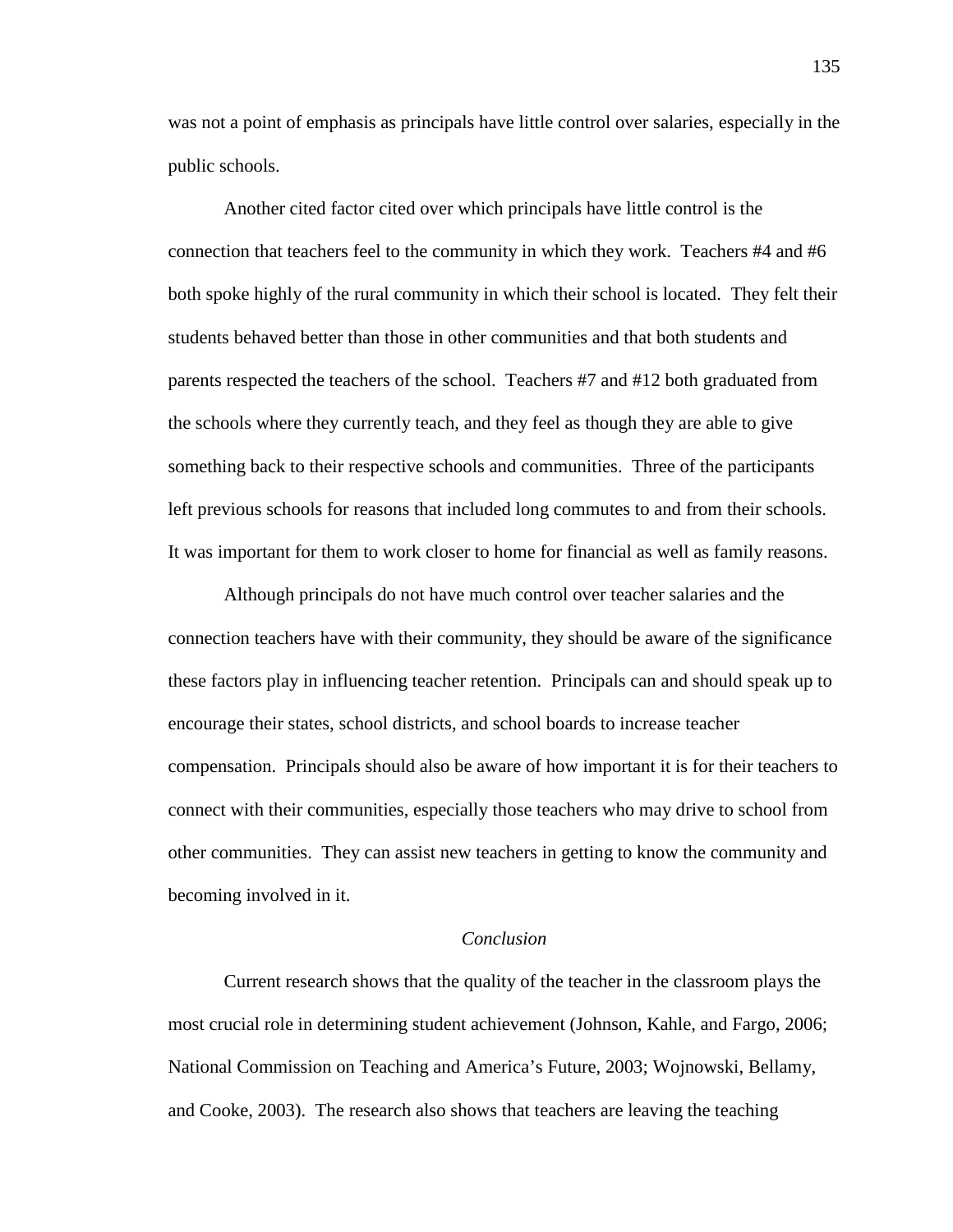profession at alarming rates, particularly in the first four years of their careers. Although efforts have been successful in recruiting new teachers into the teaching profession, new teachers are not staying. In addition, a large percentage of the current teaching force is quickly approaching retirement. School principals are therefore faced with the significant challenge of staffing their schools with qualified and effective teachers. Korkmaz (2007) said that the principal is the most influential person in the school and that his or her leadership "shapes the school's learning climate, the level of relationship between staff, and the teacher morale" (p. 25). This study identified seven themes over which principals have direct influence and two others that they can impact indirectly.

While the results of this study confirm the positive influence of transactional leadership practices, such as providing incentive pay or rewarding teachers who have perfect attendance, the majority of the teacher responses indicated that the participants preferred transformational leadership that includes them in decision making and makes them feel like valuable members of the team. Rather than be coerced into compliance by their principals, they responded more positively to principals who were able to share their vision with them in a positive manner and encourage them to advance that vision. That vision or mission provided the moral purpose (Fullan, 2001) that binds them together in community as advocated by Sergiovanni (1999). The teachers at School #1 spoke very positively of the democratic style of their principal, while those at School #2 appreciated the more authoritative style of their principal. Although those two principals appeared to have very different leadership styles, they both had very positive relationships with their teachers. The teacher responses also indicated the importance of affiliative leaders who help create positive relationships and coaching leaders who provide encouragement when teachers are discouraged. The results suggest that a variety of leadership styles are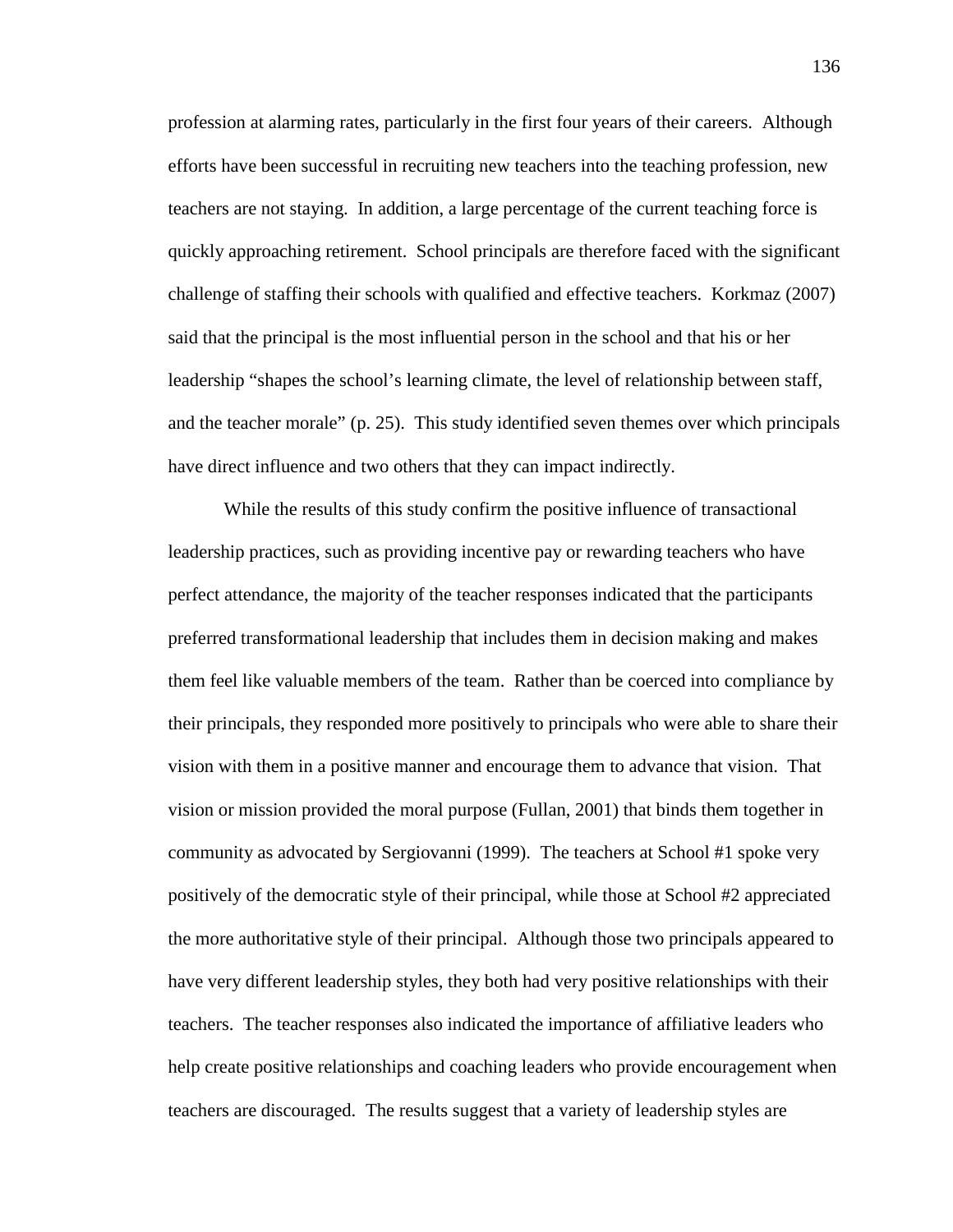necessary and can be effective, but the more important factor to teachers is the quality of relationships they have with their leaders.

Although many of the themes are consistent with the findings of other studies, this study provides teachers with a voice. The data consists of their thoughts, ideas, and perceptions. The evidence comes in the form of direct quotations and paraphrases of the participants' comments. As in other studies, these results point to the importance of administrator support, treating teachers as professionals, and providing appropriate compensation. However, the most significant finding from this study is how important relationships are to teachers. All twelve participants spoke of the encouragement they have received from both current and former students. Many of them also shared of the discouragement they have experienced from recurring discipline problems. The message to principals is to do everything in their power to create safe and secure learning environments characterized by care, respect, and trust among students and teachers.

Eleven of the twelve participants said that having positive relationships with their principals was an important factor impacting their job satisfaction. Some of them also added that having positive relationships with other teachers and staff members was very important to them. In the midst of attempting to create positive relationships with students and parents, principals may mistakenly neglect fostering positive relationships among their school's faculty, staff, and administration. This research suggests that, in order to increase the job satisfaction of their teachers, principals must be intentional and proactive about nurturing the adult relationships within their schools. The other themes such as treating teachers as professionals, providing them with positive feedback, having an open-door policy, and providing administrator support are all related to creating and maintaining positive relationships. Teacher #1 poignantly summarized what principals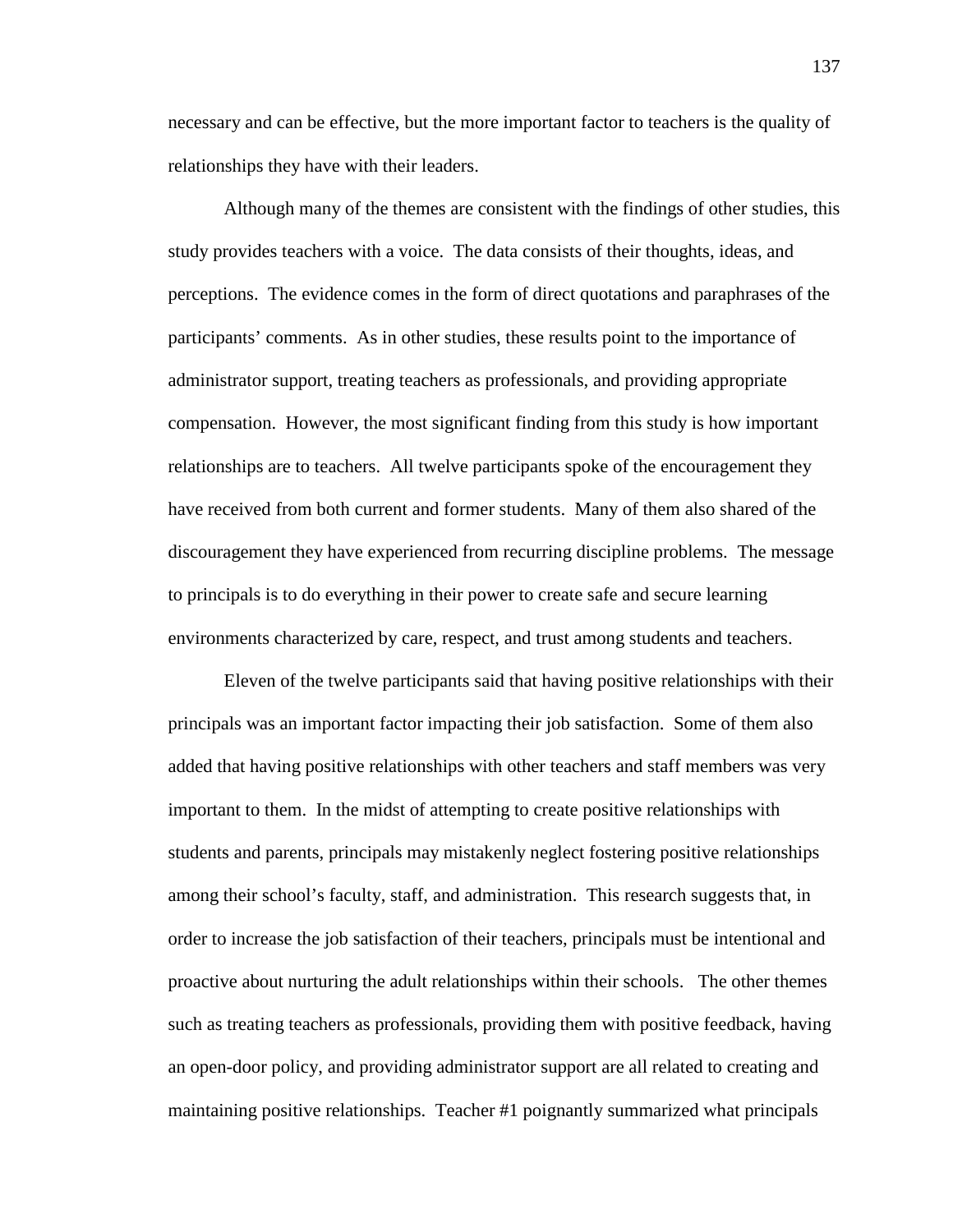can do to retain highly qualified and committed teachers when she said, "Listen to the teachers, respect the teachers, praise the teachers, and fight for the teachers."

#### *Implications for Further Research*

 The purpose of this study was to identify a broad range of leadership styles and practices that impact teacher job satisfaction and retention in hopes of helping school principals understand what they can do to retain effective teachers. The results pointed to seven specific factors over which principals have direct influence. Further research that would address these factors individually would be helpful to school leaders who are attempting to improve teacher morale, job satisfaction, retention, effectiveness, and school climate. For example, several of the participants in this study indicated their desires to be "supported" by their principals. Prior studies have also indicated the importance of administrator support to teachers; however, additional research is needed that would further define and clarify what kind of support teachers need and how principals can provide it.

The most prevalent conclusion from this study was that teachers' relationships with the students and adults in their schools play crucial roles in determining their desires to continue teaching in their schools. Although much has been written about creating professional learning communities, additional research that studies teacher and student relationships, teacher and principal relationships, as well as the relationships teachers have with one another would be beneficial for teachers, administrators, and ultimately for students. In addition, the other factors identified in this study have to do with relationships. Professional treatment, accessibility, positive communication, and high expectations result from professional relationships characterized by trust and mutual respect.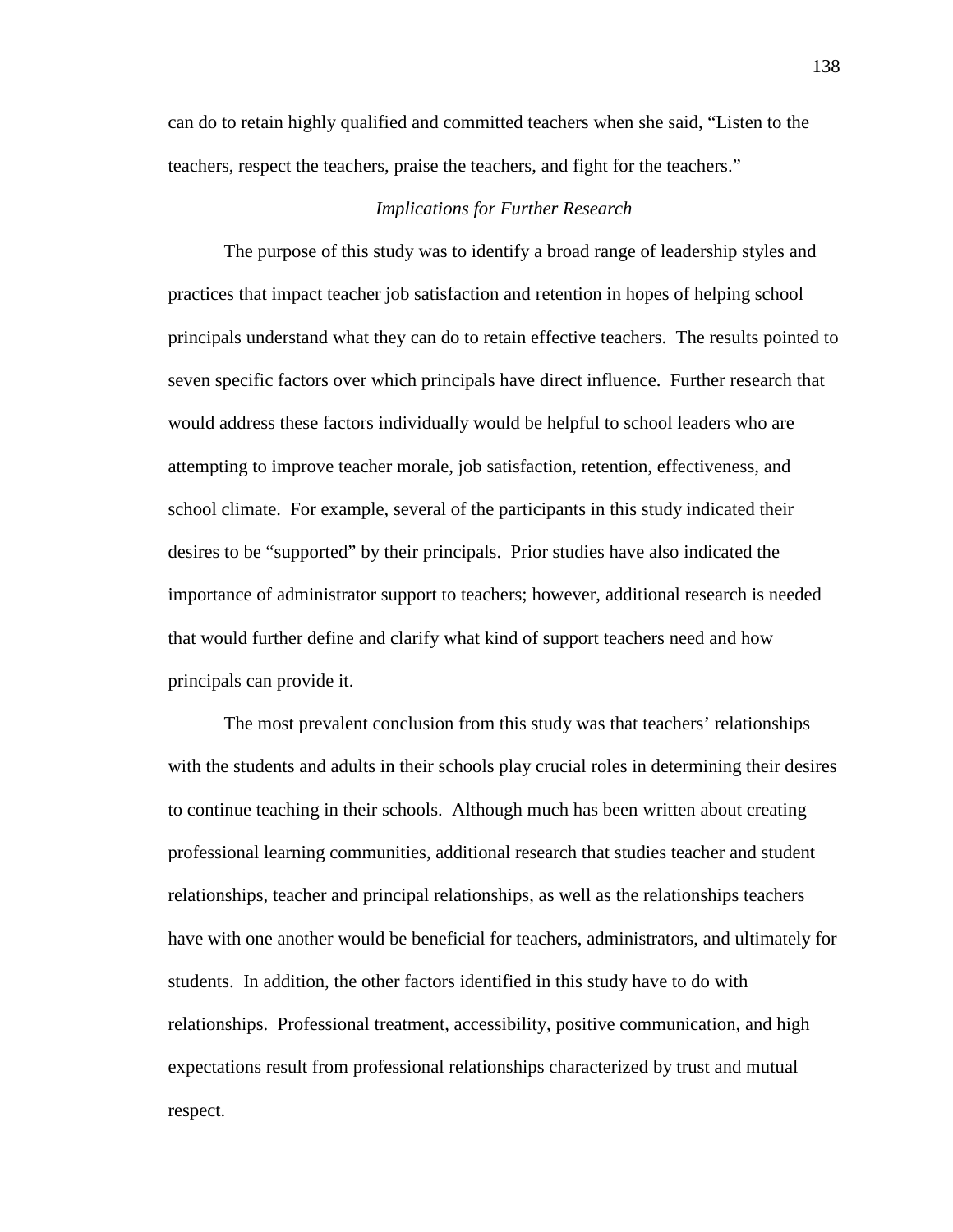This study focused heavily on teachers' perceptions of their principals' leadership styles. Apparent contradictions arose when teachers spoke highly of leaders characterized as having democratic leadership styles as well as some having authoritative leadership styles. In addition, the factors identified by the teachers in this study included those that are associated with both transactional and transformational leadership. Goleman (2000) discusses the importance of leaders implementing a variety of styles as the needs of their organizations dictate. For example, coercive leadership was found to have a negative impact on followers' job satisfaction in Goleman's study, but he concludes that it was an effective leadership style when an organization was in trouble and required immediate improvement. Further study of how and when specific leadership styles should be implemented and combined would assist leaders in their efforts to improve the effectiveness of their organizations.

As math, science, and special education teachers have proven to be the most difficult to retain, further research that focused on each of these three groups of teachers individually would be helpful to principals. Although this study included teachers of math, science, and special education, it was not limited to them. Previous research has shown that math and science teachers often leave teaching for higher paying professions (Ingersoll, 2003). The special education teachers in this study and in previous studies (Otto & Arnold, 2005) indicated their desires for principals to be more knowledgeable about the laws that regulate special education and more intentional about including special education students and teachers in the daily functions of the school. Because each of these three groups of teachers presents unique challenges in terms of retention, they demand to be studied individually to determine how to increase their job satisfaction and retention rates.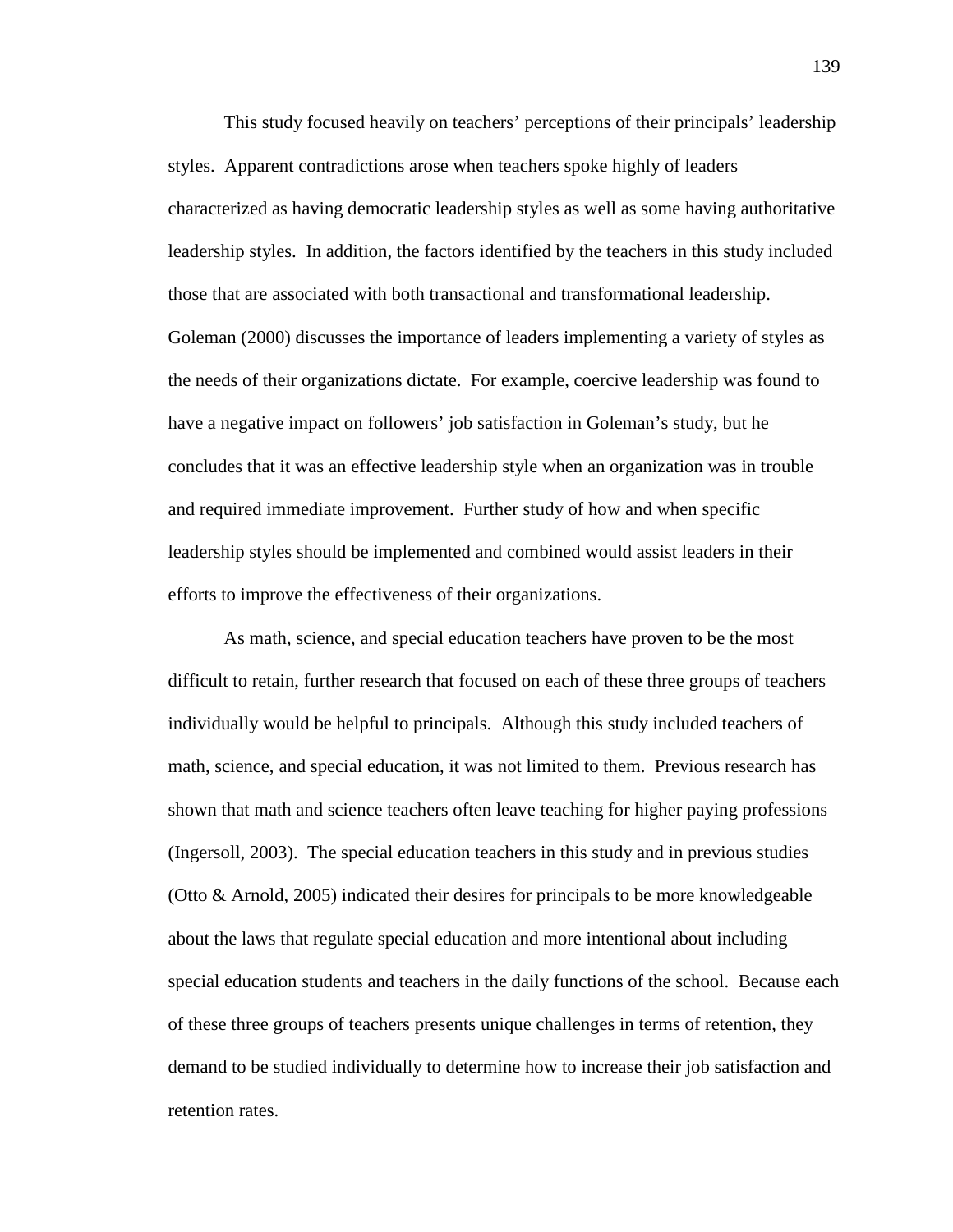The teachers in this study were all veterans with between six and 39 years of teaching experience. Many of them spoke about the adverse impact of the increased emphasis on achievement testing and school accountability that has resulted from the No Child Left Behind legislation of 2002. They indicated that even though they had gained valuable experience, their jobs had become much more demanding and full of pressure. Many teachers have had to take additional coursework to meet the certification requirements to be considered highly qualified and to maintain their jobs. Perhaps the most necessary and relevant research concerning teacher retention would be that which studies the roles that these increased demands and pressures are playing in teachers' decisions to leave the profession. Furthermore, research is needed that will help school leaders understand how they can alleviate the pressures teachers experience and help teachers manage those demands and requirements that are not going away.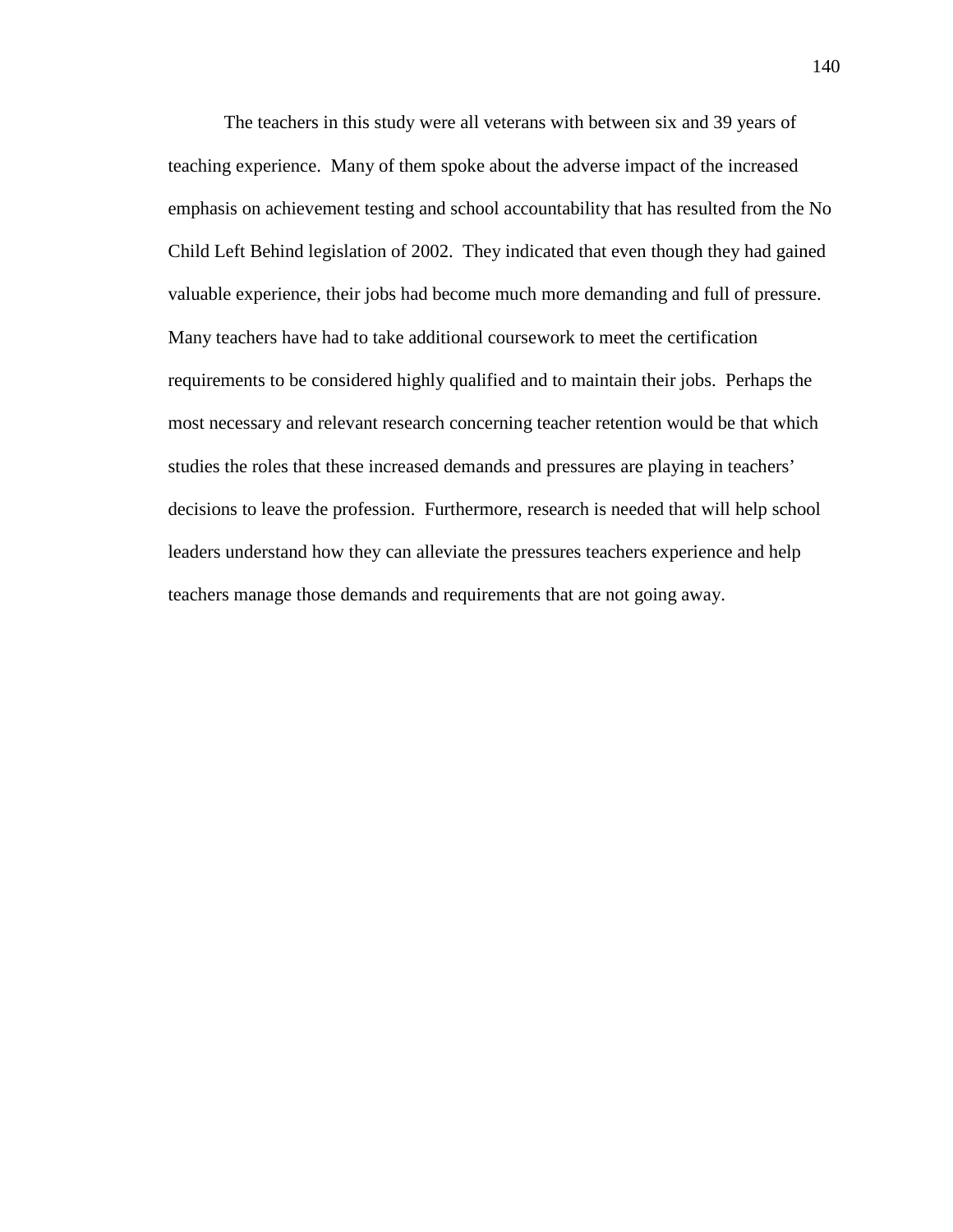#### References

- Ary, D., Jacobs, L.C., Razavieh, A., & Sorensen, C. (2006). *Introduction to research in education*  $(7<sup>th</sup>$  ed.). Belmont, CA: Thomson Wadsworth.
- Barr, R. & Parrett, W. (2007). *The kids left behind: Catching up the underachieving children of poverty. Bloomington, IN: Solution Tree.*

*Barth, R. (March 2006). Improving relationships within the schoolhouse. Educational Leadership, 63*(6). Retrieved July 7, 2007, from http://web.ebscohost.com/ehost/detail?vid=12&hid=21&sid=8e782c94-9e45- 41a7-9c0d-

- Billingsley, B.S. & Cross, L.H. (1992). Predictors of commitment, job satisfaction, and intent to stay in teaching: A comparison of general and special educators. *Journal of Special Education, 25*, 453-471.
- Blair, T., Rupley, W., & Nichols, W. (February, 2007). The effective teacher of reading: Considering the "what" and "how" of instruction. *The Reading Teacher, 60*(5), 432-438.
- Butt, G., Lance, A., Fielding, A., Gunter, H., Rayner, S., and Thomas, H. (2005). Teacher job satisfaction: Lessons from the TSW pathfinder project. *School Leadership and Management, 25*(5), 455-471.
- Bottery, M. (2001). Globalisation and the UK competition state: No room for Transformational leadership in education? *School Leadership & Management, 21*(2), 199-218.
- Center on Educational Policy. (March 2006). *From the capital to the classroom.*  Washington, D.C.: Center on Educational Policy.

Cochran-Smith, M. (Nov.-Dec. 2004). Stayers, leavers, lovers, and dreamers: Insights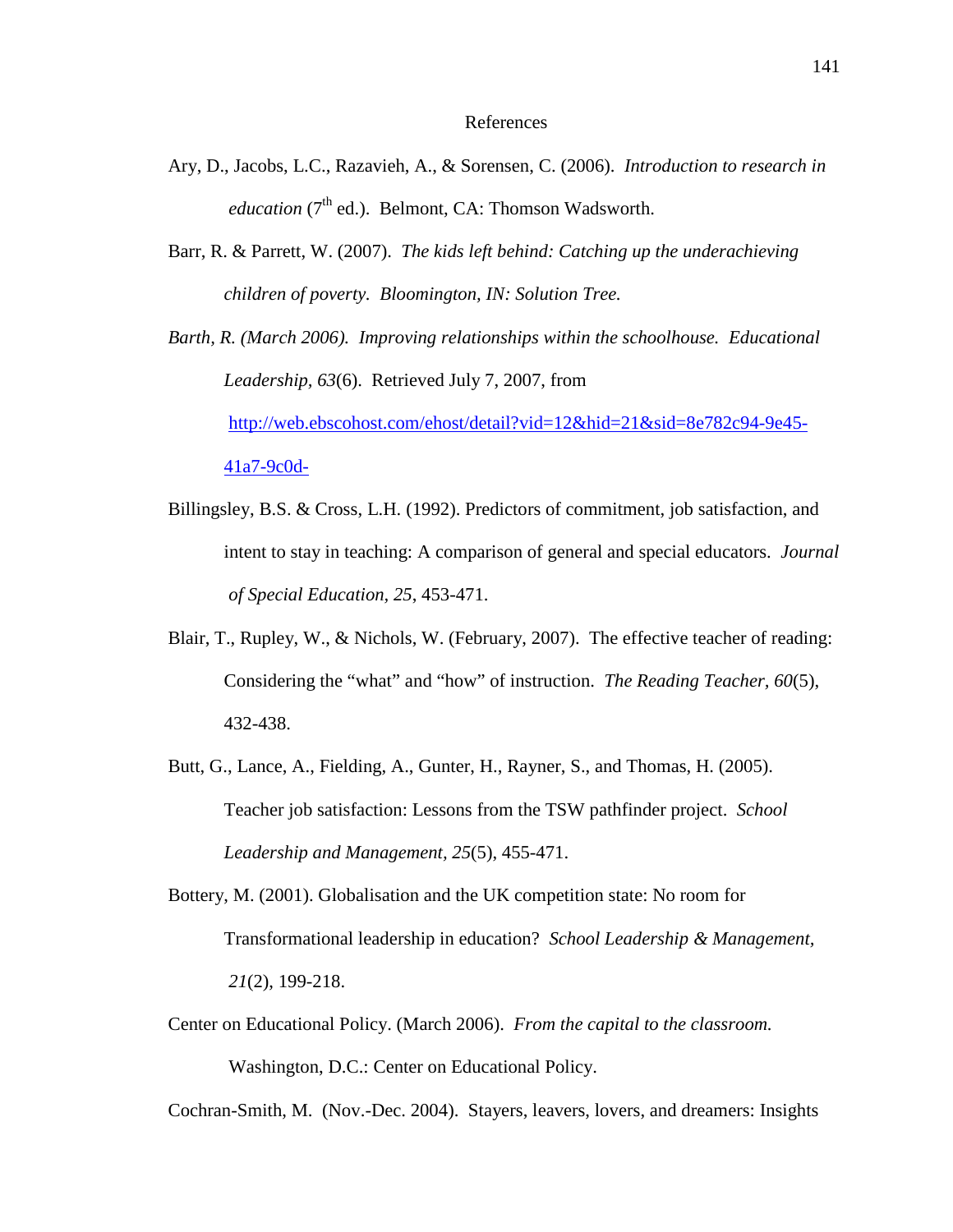about teacher retention. *Journal of Teacher Education, 55*(5), 387. Retrieved July 27, 2007, from

http://find.galegroup.com.ezproxy.liberty.edu:2048/itx/printdoc.do?&prodId=EAI M&user

- Day, C., Stobart, G., Sammons, P., and Kington, A. (2006, April). Variations in the work and lives of teachers: Relative and relational effectiveness. *Teachers and Teaching: Theory and Practice, 12*(2), 169-192.
- Darling-Hammond, L. (2003). Keeping good teachers: What leaders can do. *Educational Leadership*, *60*(8), 6-13.
- Denzin, N. & Lincoln, Y. (1998). Entering the field of qualitative research. *The Landscape of Qualitative Research: Theories and Issues.* Thousand Oaks, CA: SAGE Publications, 1-34.
- Dove, M. (Fall 2004). Teacher attrition: A critical American and international education issue. *The Delta Kappa Gamma Bulletin,* 8-30.
- Duffy-Hester, A.M. (1999). Teaching struggling readers in elementary school classrooms: A review of classroom reading programs and principles for instruction. *The Reading Teacher*, *52*, 480-495.
- Easley, J. (2006). Alternative route urban teacher retention and implications for principals' moral leadership. *Educational Studies, 32*(3), 241-249.
- Feinberg, B., Ostroff, C., & Burke, W. (2005). The role of within-group agreement in understanding transformational leadership. *Journal of Occupational and Organizational Psychology*, *78*, 471-488.

Fullan, M. (2001). *Leading in a culture of change.* San Francisco: Jossey Bass.

Glatthorn, A. & Joyner, R. (2005). *Writing the winning thesis or dissertation: A step-by-*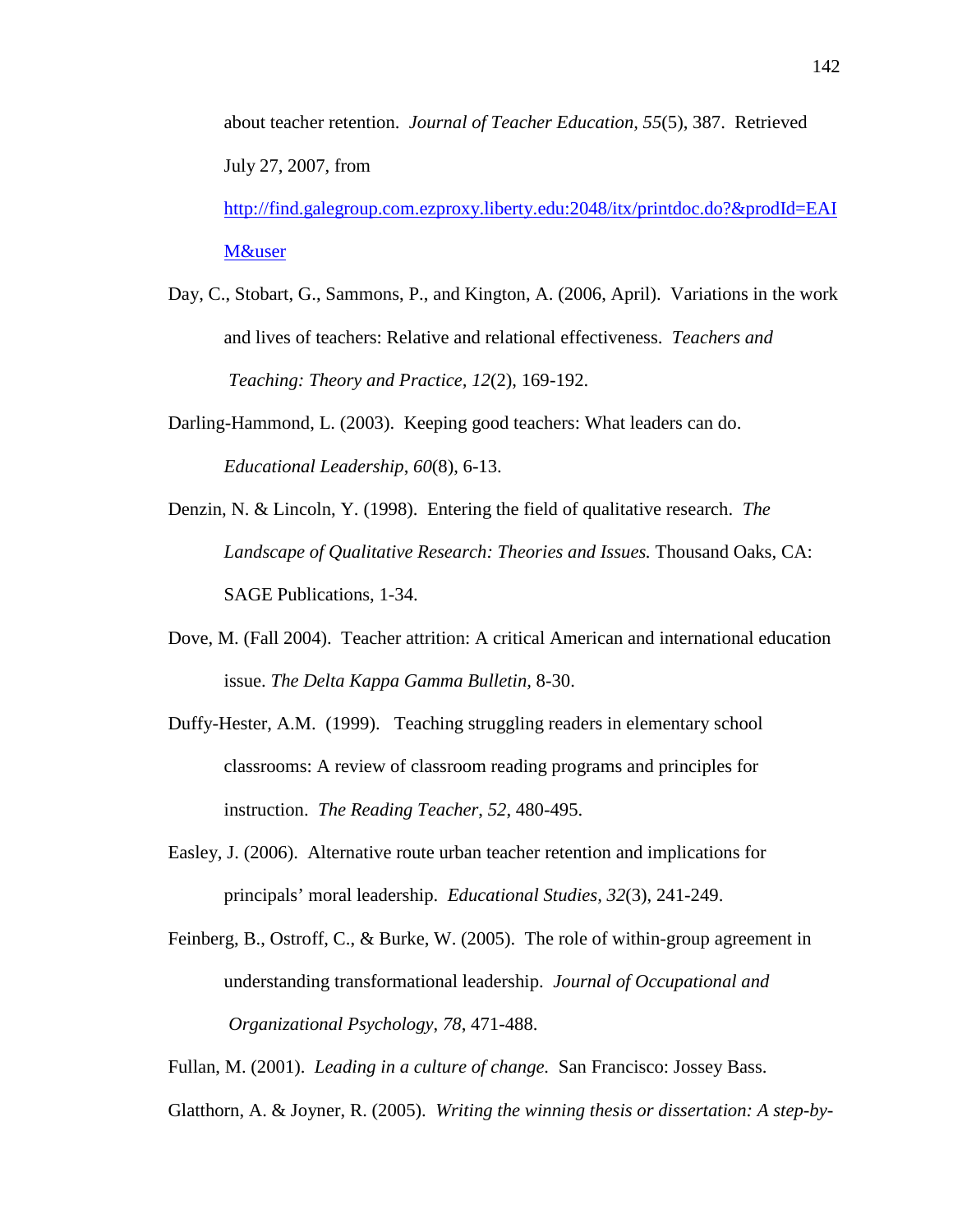*stepguide.* Second Edition. Thousand Oaks, CA: Corwin Press.

- Goleman, D. (March/April, 2000). Leadership that gets results. *Harvard Business Review.* 78-90.
- Grace, G. (1995). *School leadership: Beyond educational management.* London: Falmer.
- Haycock, K. (1998). Good teaching matters… a lot. *Summer Journal: Thinking K-16.*  The Education Trust.
- Hirsch, E., Koppich, J., & Knapp, M. (2001). Revisiting what states are doing to improve the quality of teaching: An update of patterns and trends*.* Seattle, WA: Center for the Study of Teaching and Policy, University of Washington. Retrieved April 12, 2008, from http://depts.washington.edu/ctpmail/PDFs/States-HKK-02-2001.pdf
- Ingersoll, R.M. (2001). Teacher turnover and teacher shortages: An organizational analysis. *American Educational Research Journal, 38*, 499-534.
- Ingersoll, R.M. (Spring 2003). Is there a shortage among mathematics and science teachers? *Science Educator.* Retrieved Dec. 10, 2007, from http://findarticles.com/p/articles/mi\_qa4049/is\_200304/ai\_n9198758
- Ingersoll, R.M. & Smith, Thomas M. (2003). The wrong solution to the teacher shortage. *Educational Leadership*, *60*(8), 30-33.
- Jalongo, M.R., & Heider, K. (2006). Editorial teacher attrition: An issue of national concern. *Early Childhood Education Journal, 33*(6), 379-380.
- Johnson, C., Kahle, J., & Fargo, J. (2006). Effective teaching results in increased science achievement for all students. *Science Education,* 371-380.
- Johnson, S.M. & The Project on the Next Generation of Teachers, Harvard University. (2004). *Finders and keepers: Helping new teachers survive and thrive in our*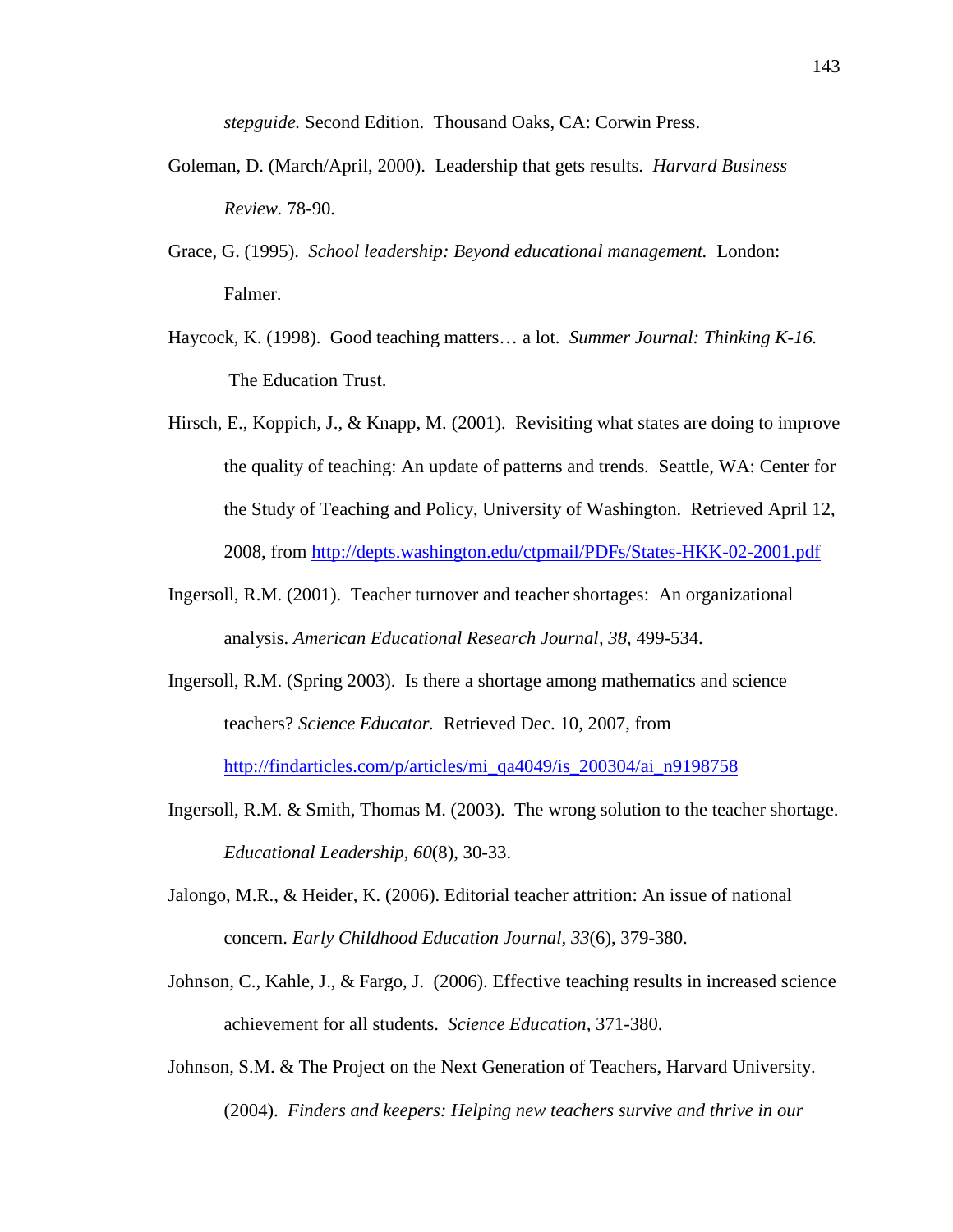*schools.* San Francisco: Jossey-Bass.

Kelley, L. (November/December 2004). Why induction matters. *Journal of Teacher Education, 55*(5), 438-448. Retrieved July 21, 2007, from

http://jte.sagepub.com/cgi/reprint/55/5/438

- Kolderie, T. (2004). *Creating the capacity for change: how and why governors and Legislatures are opening a new-schools sector in public education.* Bethesda, MD: Education Week Press.
- Korkmaz, Mehmet. (2007). The effects of leadership styles on organizational health. *Educational Research Quarterly, 30*(3), 22-54.
- Kotter, J. P. (2002). *The heart of change.* Boston: The Harvard Business School Press.
- Kouzes, J. & Posner, B. (2002). *The leadership challenge.* Third Edition. San Francisco: Jossey Bass.
- Liu, X. & Meyer, J. (2005). Teachers' perceptions of their jobs: A multilevel analysis of The teacher follow-up survey for 1994-95. *Teachers College Record, 107*(5), 985-1003.
- Marvel, J., Lyter, D., Peltola, P., Strizek, G., & Morton, B. (2007). Teacher attrition and mobility: results from the 2004-2005 teacher follow-up survey. National Center for Education Statistics. Washington, D.C.: U.S. Government Printing Office. Available: http://nces.ed.gov/pubs2007/2007307.pdf.
- Merrow, J. (1999, October 6). The teacher shortage: Wrong diagnosis, phony cures. *Education Week,* pp. 48, 64.
- National Commission on Teaching and America's Future. (1996). *What matters most: Teaching for America's future.* Washington, DC: U.S. Government Printing Office.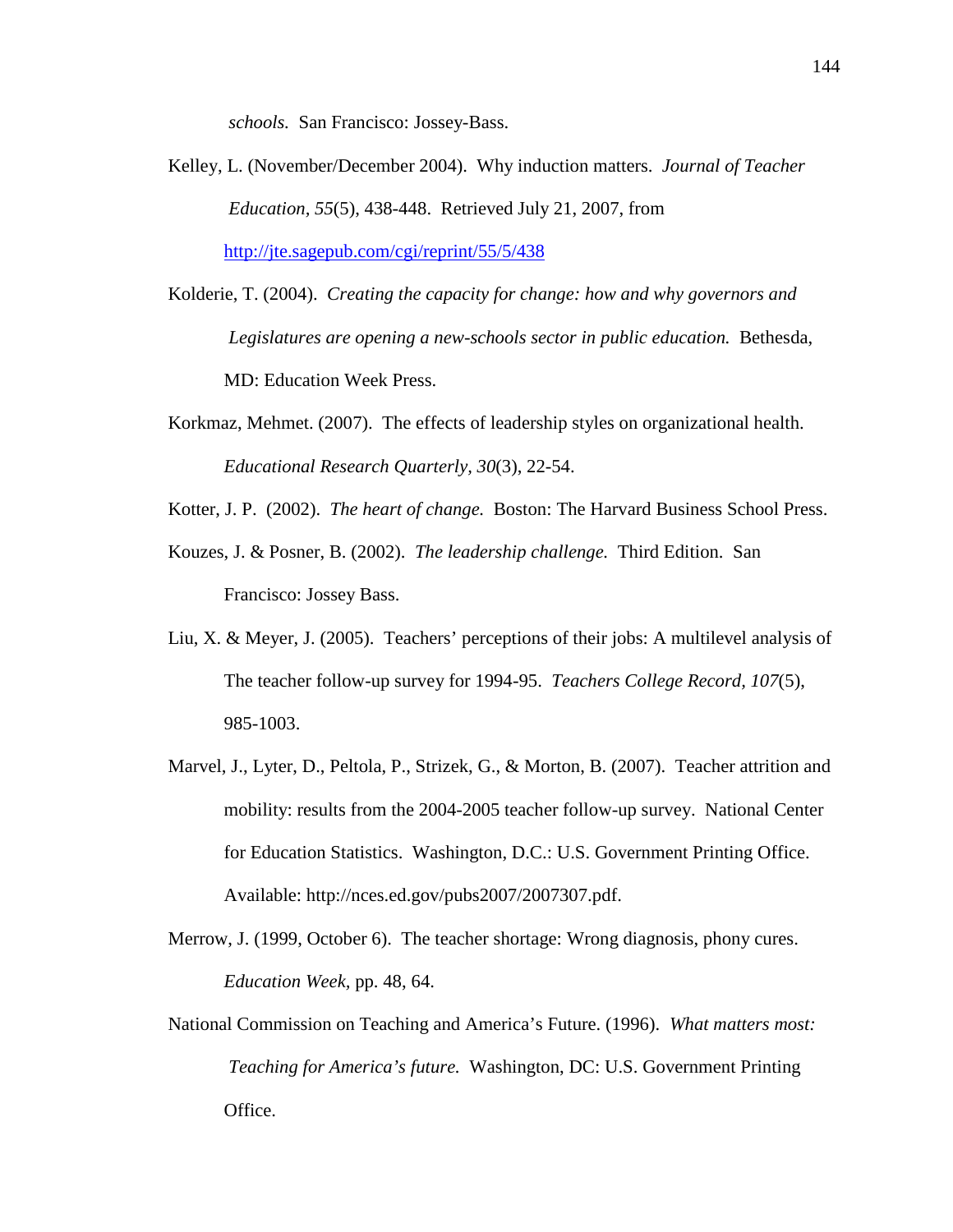- National Commission on Teaching and America's Future. (January 2003). *No dream denied: A pledge to America's children.* Washington, DC: U.S. Government Printing Office.
- Nguni, S., Sleegers, P., Denessen, E. (June 2006). Transformational and transactional Leadership effects on teachers' job satisfaction, organizational commitment, and organizational citizenship behavior in primary schools: The Tanzanian case. *School Effectiveness and School Improvement, 17*(2), 145-177.
- Otto, S. & Arnold, M. (2005). A study of experienced special education teachers' perceptions of administrative support. *College Student Journal, 39*(2), 253-259.
- Patton, M. Q. (1990). *Qualitative evaluation and research methods* (2<sup>nd</sup> ed.). London: Sage Publications.
- Schlichte, J., Yssel, N., & Merbler, J. (Fall 2005). Pathways to burnout: Case studies in teacher isolation and alienation. *Preventing School Failure, 50*(1), 35-40.
- Sergiovanni, T. (1996). *Leadership for the schoolhouse: How is it different? Why is it important?* San Francisco: Jossey-Bass.
- Sergiovanni, T. (1999). *Rethinking leadership: A collection of articles.* Arlington Heights, Illinois: Skylight Training and Publishing, Inc.
- Snyder, T., Hoffman, C., & Geddes, C. (1997). *The digest of education statistics.*  Washington, DC: National Center for Education Statistics.
- Strunk, K. & Robinson, J. (2006). Oh, won't you stay: A multilevel analysis of the difficulties in retaining qualified teachers. *Peabody Journal of Education, 81*(4), 65-94.
- Tye, B. B. & O'Brien, L. (2002). Why are experienced teachers leaving the profession? *Phi Delta Kappan, 84,* 24– 32.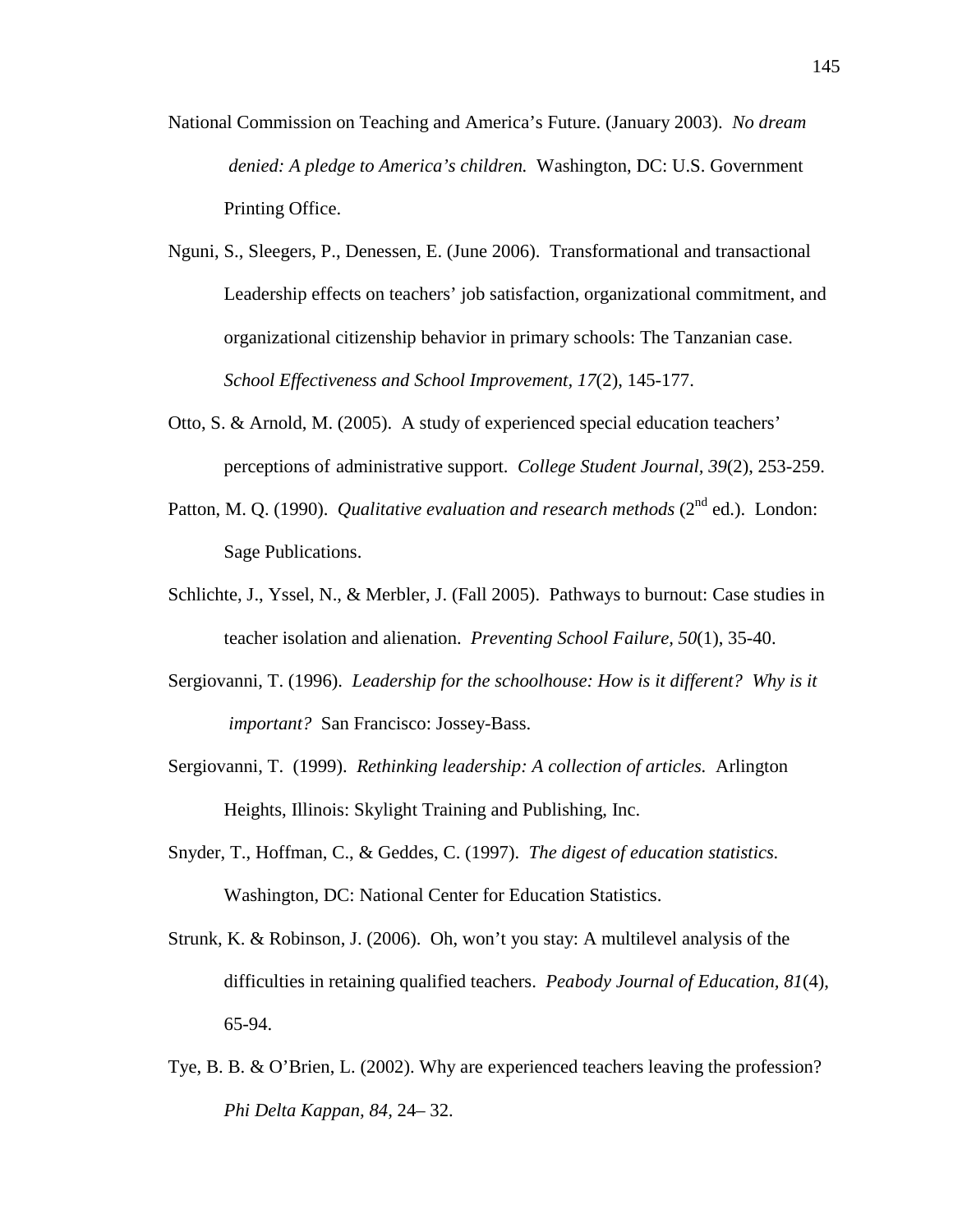- Van Manen, M. (1990). *Researching lived experience.* Albany, NY: State University of New York Press.
- Ware, H. & Kitsantas, A. (2007). Teacher and collective efficacy beliefs as predictors of professional commitment. *The Journal of Educational Research.* 303-310.
- Wojnowski, B.S., Bellamy, M.L., & Cooke, S. (2003). A review of literature on the mentoring and induction of beginning teachers with an emphasis on the retention and renewal of science teachers. In J. Rhoton & P. Bowers (Eds.), Science teacher retention: Mentoring and renewal (pp. 23-33). Arlington, VA: NSTA Press.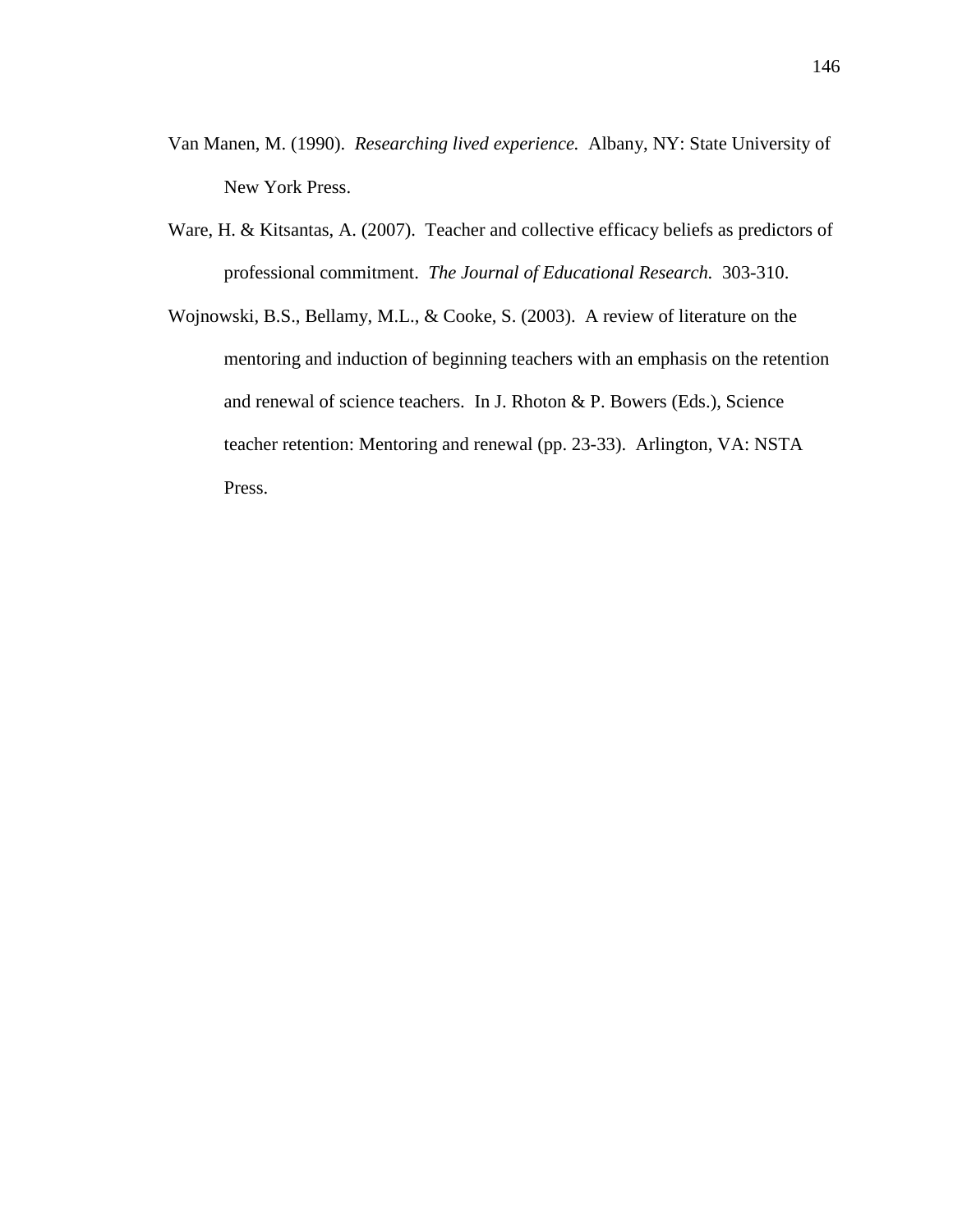# Appendix A

# Interview Guide

- I. Professional Background
	- A. How long have you been teaching?
	- B. At what schools have you taught and how long have you taught at each?
	- C. Why did you enter the teaching profession?
- II. Job Satisfaction
	- A. Identify factors that have increased your job satisfaction, and explain how those factors have increased your job satisfaction.
	- B. Identify factors that have decreased your job satisfaction, and explain how those factors have decreased your job satisfaction.
	- C. What can school principals do to increase teacher job satisfaction?
- III. Leadership Style and Practices
	- A. Describe your principals' leadership styles at each school.
	- B. Describe specific leadership practices of principals that have had a positive impact on your desire to continue teaching.
	- C. Describe specific leadership practices of principals that have had an adverse impact on your desire to continue teaching.
- IV. Retention
	- A. What has caused you to remain in teaching?
	- B. Describe reasons that caused you to stay at specific schools.
	- C. Describe reasons that caused you to leave specific schools.
	- D. What can school principals do to retain highly qualified and committed teachers in their schools.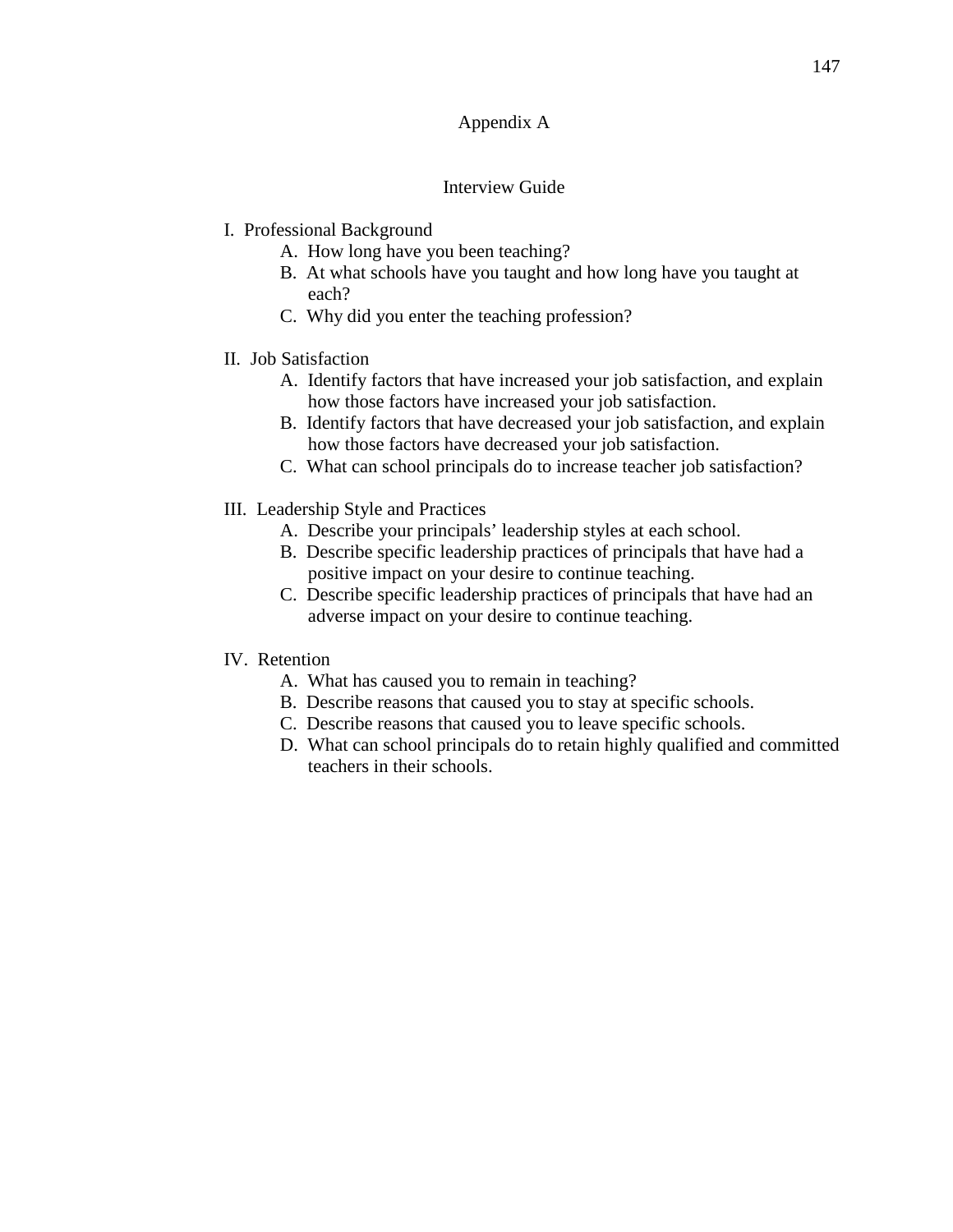# Appendix B

# Letter to Principals

(Date)

Dear (name of principal):

My name is Eric Denton, and I am the headmaster of St. John's Christian Academy in Moncks Corner, South Carolina, and a doctoral student at Liberty University in Lynchburg, Virginia. I am writing to request your permission to allow me to visit your school to interview three of your teachers for my dissertation study.

As you know, retaining highly qualified and committed teachers is a significant challenge that faces most school administrators. The purpose of my qualitative study is to identify teachers' perceptions of the leadership styles and practices of present and former principals in hopes that their perceptions will offer insight that will help principals improve teacher retention in their schools.

I am planning to interview a total of twelve teachers from four schools that will include one public elementary school, one public middle school, one public high school, and one private K-12 school. Pseudonyms will be used for the participants, as well as their schools and principals, to protect the confidentiality of all those involved. Participants will be teachers from a variety of grade levels and content areas to include math, science, and special education. Since a large percentage of teachers leave teaching within their first five years, I would like to interview veteran teachers who have taught at least five years, preferably in the same school. Requirements for participants include holding a master's degree in education or in their content area, possessing a valid South Carolina teaching certificate, or if at a private school, holding a master's degree in education or in their content area and meeting the requirements for the South Carolina Independent School Association. Teachers with National Board Certification are preferred. The study will take place from January to March of 2009.

I am hopeful that the findings of my research will help school leaders like you to retain their best and brightest teachers. Please complete and return the enclosed form indicating your decision to permit or not to permit your teachers to participate in this study, place it in the self-addressed envelope, and return it to me. I will be contacting you by telephone or e-mail to inquire of your decision. Thank you for your time and consideration.

Sincerely,

Eric M. Denton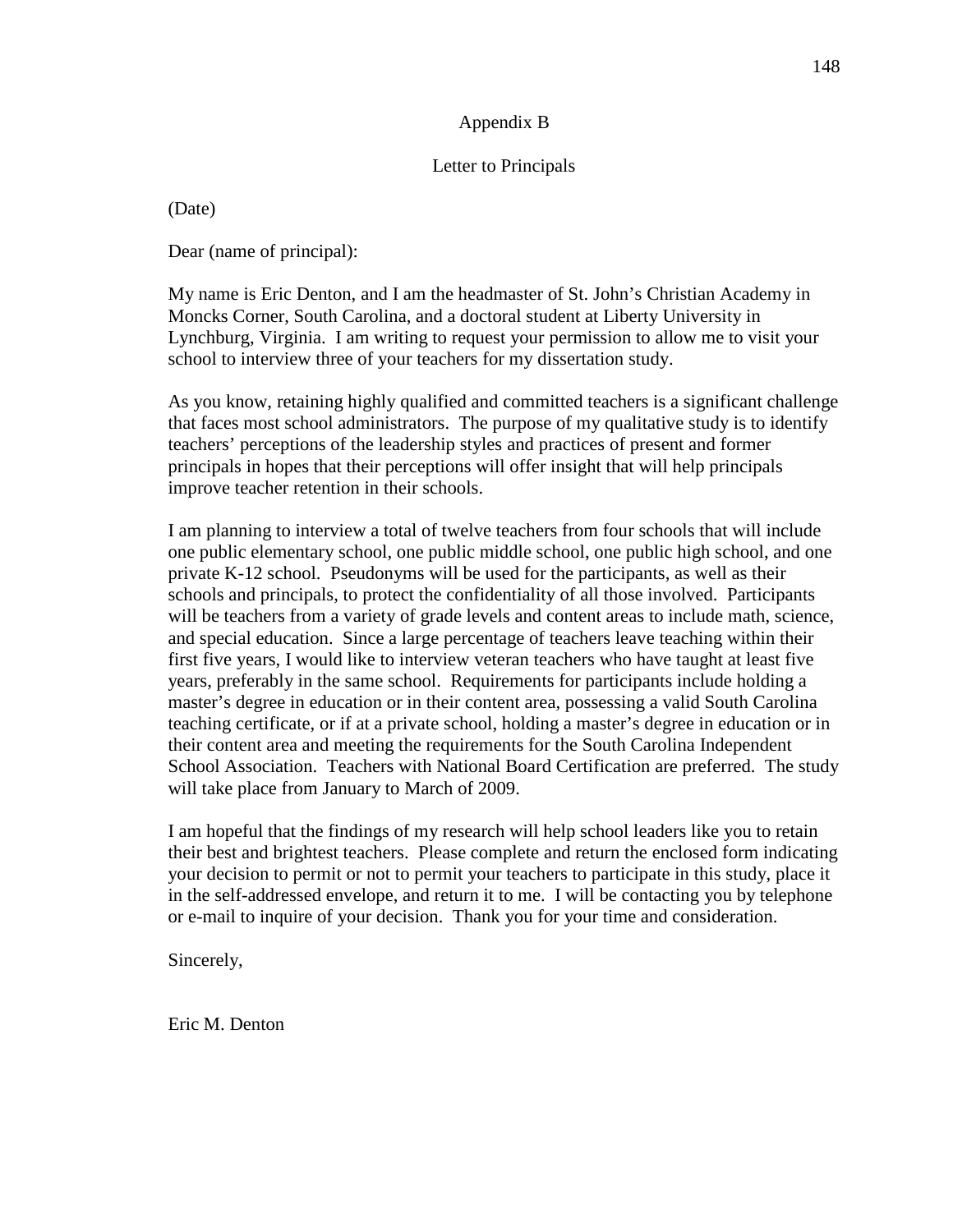Appendix C

# **CONSENT FORM**

Teachers' Perceptions of How the Practices and Leadership Styles of

School Principals Influence Their Job Satisfaction and Retention

Eric M. Denton

Liberty University

Department of Education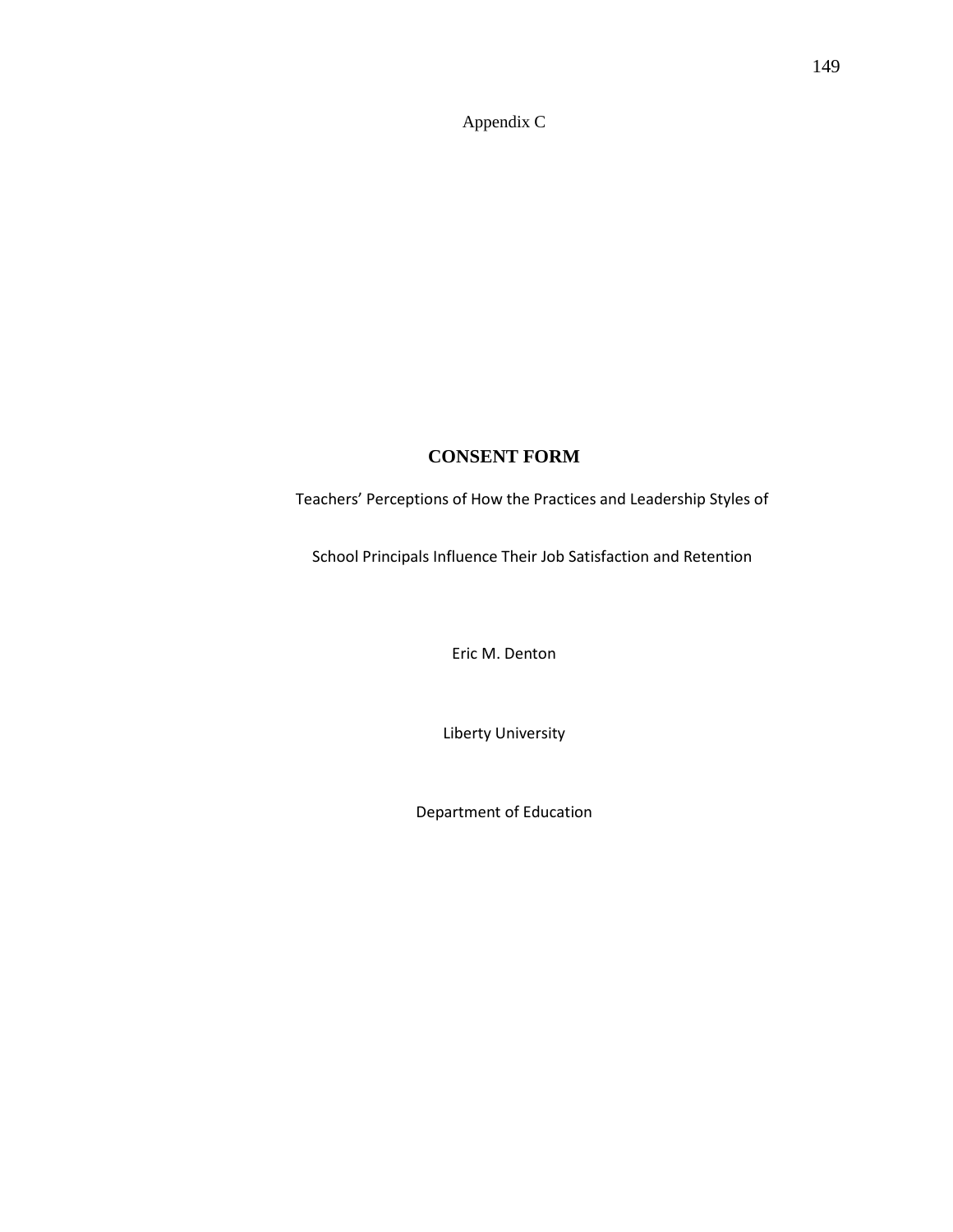Dear \_\_\_\_\_\_\_\_\_\_\_\_\_\_\_\_\_\_\_\_\_\_\_\_\_\_\_\_\_\_\_\_\_:

You are invited to be in a research study of how the leadership styles and practices of school principals influence teacher job satisfaction and retention. You were selected as a possible participant because you are a highly qualified, veteran teacher of five or more years who holds at least a master's degree in education or in your content area. We ask that you read this form and ask any questions you may have before agreeing to be in the study.

This study is being conducted by Eric Denton, a doctoral student in the Education Department at Liberty University.

## **Background Information**

As efforts to recruit more people into the teaching profession have proven to be successful, determining how to keep high-quality teachers in the classrooms providing meaningful and effective instruction has remained an enigma. Not only does teacher turnover present significant staffing problems for administrators, but it also has a strong relationship to the performance of schools (Ingersoll, 2001). The problem educational leaders face is not the number of people entering the teaching profession; it is the number of people leaving teaching prematurely. Too many classrooms are staffed by teachers who lack the required credentials and experience to be deemed highly qualified by their states. The purpose of this study is to identify teachers' perceptions of how leadership styles and practices of their principals can improve their levels of job satisfaction and likelihood of continuing to teach in their schools. The study will attempt to answer the following questions: 1) What factors have contributed to teachers continuing to teach in their current schools? 2) How do teachers perceive the leadership styles of their principals? 3) What, if any, specific leadership practices of principals have encouraged teacher retention and job satisfaction?

#### Procedures:

The goal of this research design is to collect first-hand, descriptive data from teachers regarding their feelings, perceptions, and opinions about their jobs and the leadership of their principals. To gather data from the participants of the study, the researcher will utilize open-ended interviews that encourage detailed responses that reveal important information concerning issues relevant to the study. Each participant will participate in one interview held at their school, which will last approximately one hour. Follow-up questions may be asked via e-mail or telephone. The researcher will employ a standardized open-ended interview approach that will identify questions to be discussed prior to the interview. It will also allow data to be collected systematically as similar questions will be asked to each participant. Interviews will be conversational in tone, but structured enough to elicit participants' thoughts and ideas that provide comprehensive data relating to the effects of principals' leadership styles on teacher retention and job satisfaction.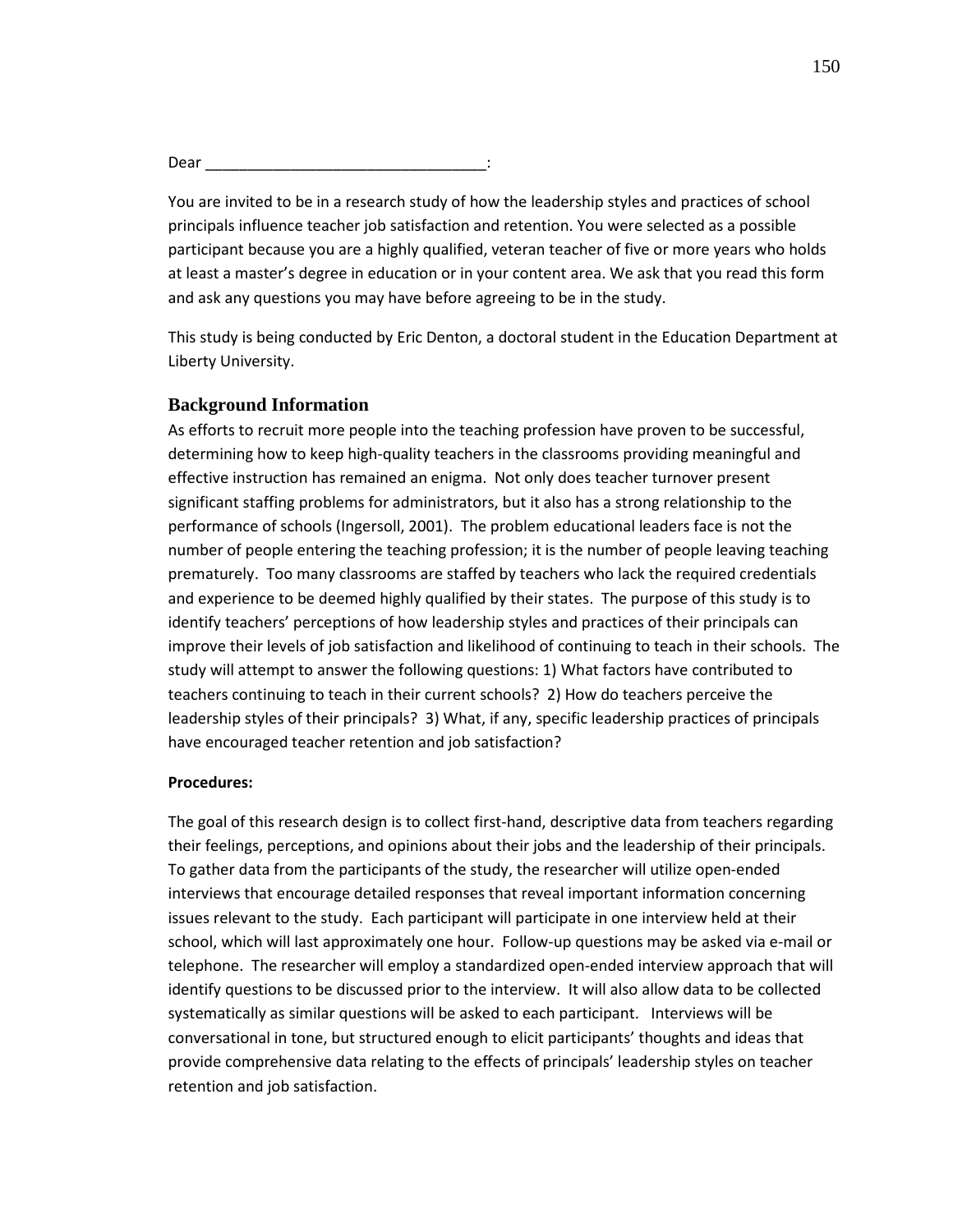## **Risks and Benefits of being in the Study**

 The minimal risks involved are those associated with completing a verbal interview. Teachers will be discussing their principal's leadership style and practices, which could possibly lead to conflicts between the teacher and his or her principal. If teachers are uncomfortable discussing their current principals, they may choose to discuss their previous principals. The interviews will be digitally recorded and transcribed. The recordings and transcriptions will be destroyed at the culmination of the study. Pseudonyms will be used for the participants, their principals, and their schools to guard their confidentiality. The principals will not be granted access to the interview recordings or transcriptions. They will only be granted access to the final results of the study. The subjects' principals will sign a statement in which they indicate that they will not hold any of the subjects' comments against them in any way.

The subjects will be given an opportunity of sharing their perceptions concerning what principals can do to increase teacher job satisfaction and retention. This study will provide subjects a voice to help school leaders make improvements that will enhance the working conditions and environment of their schools. Society will benefit from the knowledge and understanding gained from teachers about their feelings and perceptions concerning the leadership styles and practices of their principals. The ultimate benefit of this study is that its findings may help school leaders to solve the teacher retention challenge at their schools and help them to staff every classroom with highly committed and qualified teachers.

## Confidentiality:

The records of this study will be kept private. In any sort of report we might publish, we will not include any information that will make it possible to identify a subject. Research records will be stored securely and only researchers will have access to the records.

Pseudonyms will be used to protect the confidentiality of the participating teachers, principals, and schools. If teachers feel uncomfortable discussing the leadership styles and practices of their current principals, they may choose to discuss those of former principals. The interviews will be digitally recorded and then transcribed. The recordings and transcriptions will be stored at the researcher's home and destroyed at the conclusion of the study. The research data will be limited to this research study.

#### Voluntary Nature of the Study:

Participation in this study is voluntary. Your decision whether or not to participate will not affect your current or future relations with the Liberty University. If you decide to participate, you are free to not answer any question or withdraw at any time with out affecting those relationships.

#### Contacts and Questions:

The researcher conducting this study is Eric M. Denton. You may ask any questions you have now. If you have questions later, you are encouraged to contact Mr. Denton at (843)697-1749 or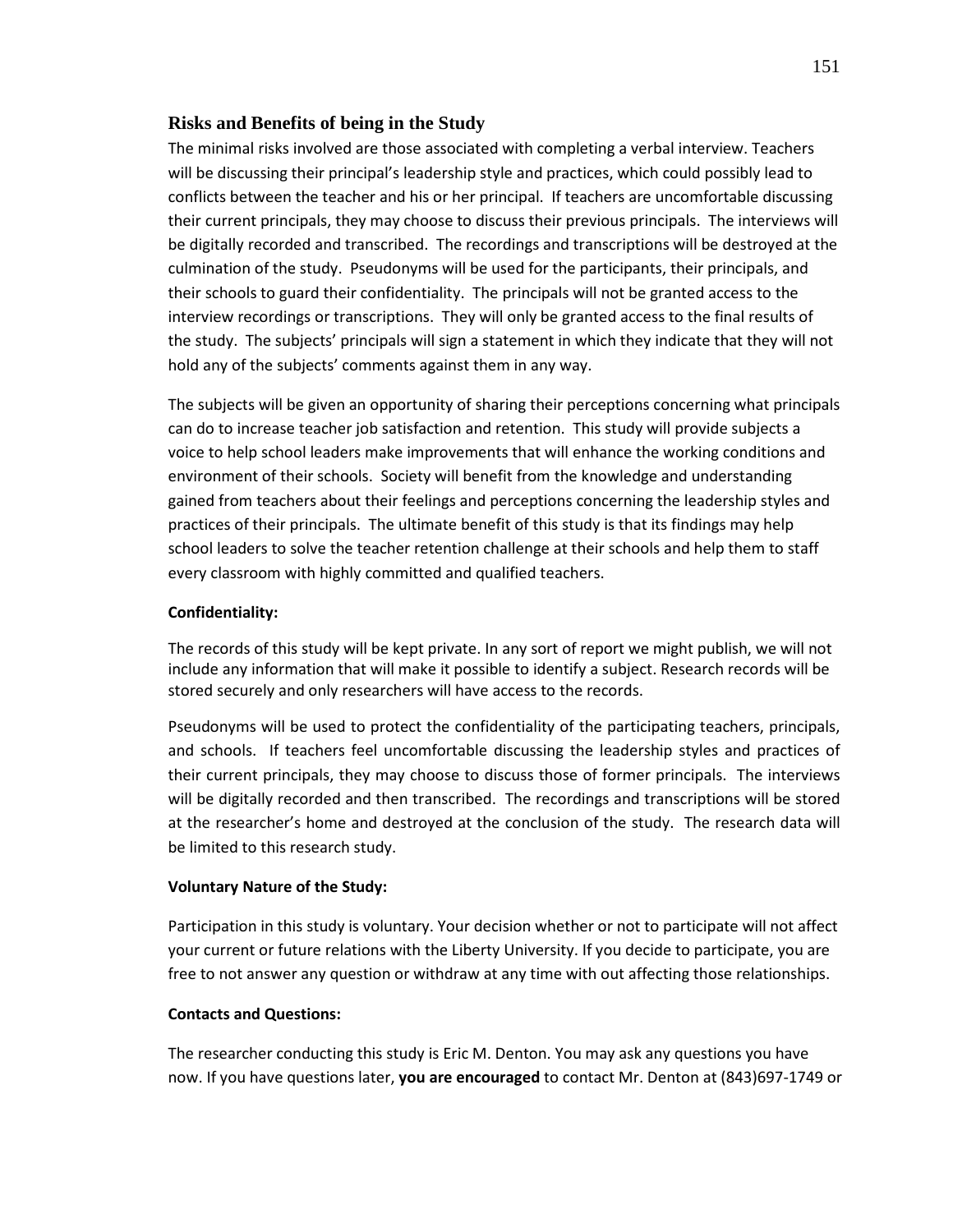at emdenton@liberty.edu or Dr. Michelle Goodwin, Teacher Education, (434)582-2265, mbgoodwin@liberty.edu

If you have any questions or concerns regarding this study and would like to talk to someone other than the researcher(s), you are encouraged to contact the Institutional Review Board, Dr. Fernando Garzon, Chair, 1971 University Blvd, Suite 2400, Lynchburg, VA 24502 or email at fgarzon@liberty.edu.

## You will be given a copy of this information to keep for your records.

## Statement of Consent:

I have read the above information. I have asked questions and have received answers. I consent to participate in the study.

| Signature:                 | Date: |
|----------------------------|-------|
|                            |       |
| Signature of Investigator: | Date: |